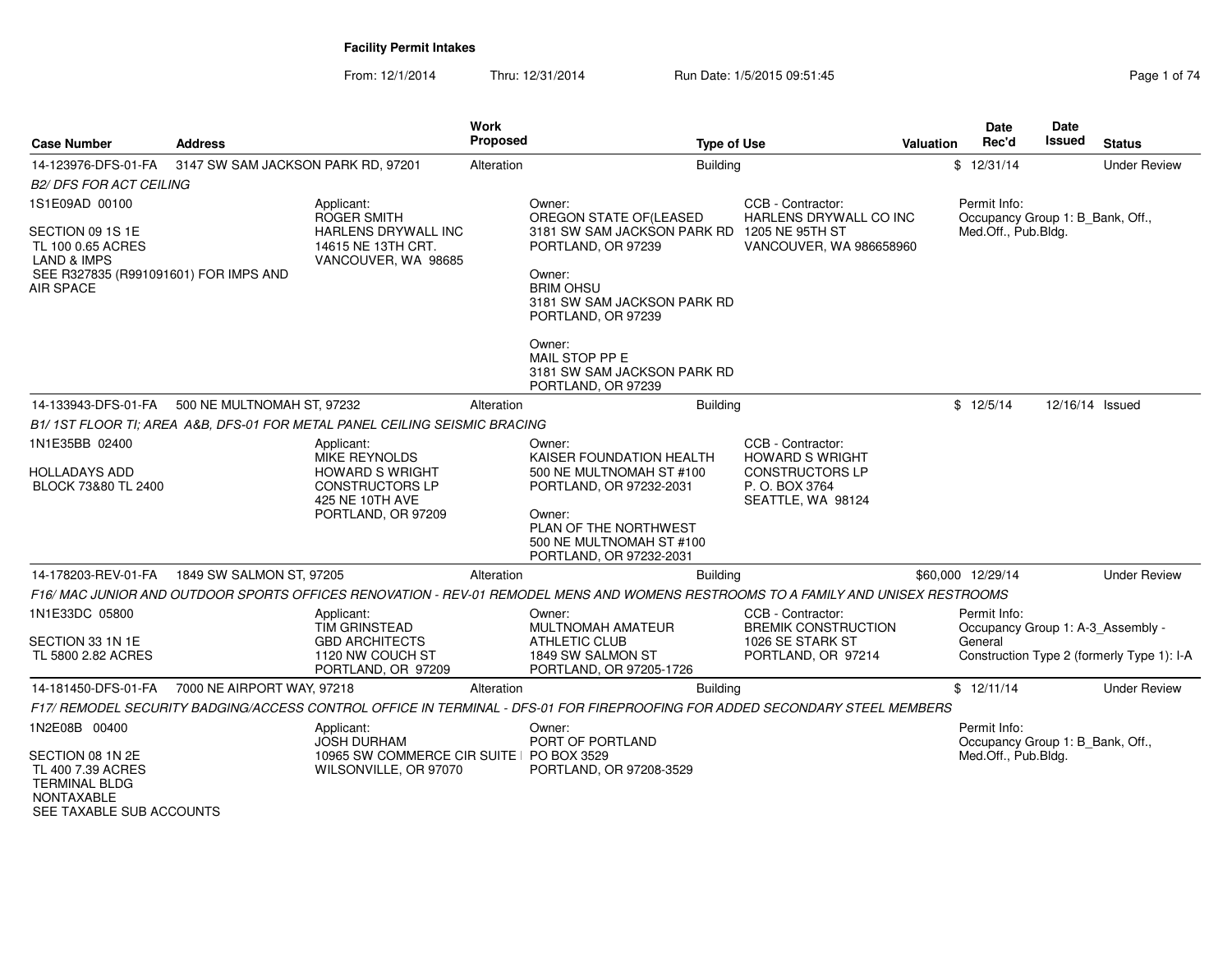| <b>Case Number</b>                                                                  | <b>Address</b>                                       | Work<br><b>Proposed</b>                                                                             | <b>Type of Use</b>                                                                                                                                                                  | <b>Valuation</b>                                                                                               | Date<br>Rec'd                          | Date<br><b>Issued</b><br><b>Status</b>                                         |
|-------------------------------------------------------------------------------------|------------------------------------------------------|-----------------------------------------------------------------------------------------------------|-------------------------------------------------------------------------------------------------------------------------------------------------------------------------------------|----------------------------------------------------------------------------------------------------------------|----------------------------------------|--------------------------------------------------------------------------------|
| 14-186126-DFS-01-FA                                                                 | 851 SW 6TH AVE, 97205                                | Alteration                                                                                          | <b>Building</b>                                                                                                                                                                     |                                                                                                                | \$12/8/14                              | 12/8/14 Final                                                                  |
| <b>B2/ DFS FOR COMCHECK</b>                                                         |                                                      |                                                                                                     |                                                                                                                                                                                     |                                                                                                                |                                        |                                                                                |
| 1S1E03BB 02100                                                                      | Applicant:                                           | MATT FITZGERALD<br><b>GBD ARCHITECTS INC</b><br>1120 NW Couch St, #300<br>Portland, OR 97209        | Owner:<br>SFI 811 SW 6TH AVENUE LLC<br>260 CALIFORNIA ST STE 300<br>SAN FRANCISCO, CA 94111                                                                                         | CCB - Contractor:<br>LEASE CRUTCHER LEWIS CORP<br>921 SW WASHINGTON #150<br>PORTLAND, OR 972050000             | Permit Info:<br>Occupancy Group 1: B   | Construction Type 2 (formerly Type 1): I-A                                     |
| 14-193028-DFS-02-FA                                                                 | 3181 SW SAM JACKSON PARK RD - Bldg BSC, 9 Alteration |                                                                                                     | <b>Building</b>                                                                                                                                                                     |                                                                                                                | \$12/15/14                             | 12/22/14 Issued                                                                |
|                                                                                     |                                                      |                                                                                                     | B1/ NORTH CAMPUS UTILITY PLANS UPGRADE (PHASE 3) CHILLER REPLACEMENT - DFS-02 FOR SEISMIC ANCHOR FOR PIPING                                                                         |                                                                                                                |                                        |                                                                                |
| 1S1E09 00200                                                                        | Applicant:                                           | JEHOSHUA FAJARDO<br><b>HOFFMAN CONSTRUCTION</b><br>805 SW BROADWAY SUITE 2100<br>PORTLAND, OR 97205 | Owner:<br>OREGON STATE OF<br>3181 SW SAM JACKSON PARK RD HOFFMAN CONSTRUCTION CO<br>PORTLAND, OR 97239                                                                              | CCB - Contractor:<br><b>THOMAS SMITH</b><br>OF OREGON<br>805 SW BROADWAY SUITE 2100<br>PORTLAND, OR 97205      | Permit Info:<br>Occupancy Group 1: B   | Construction Type 2 (formerly Type 1): I-B                                     |
|                                                                                     | 14-193967-REV-01-FA   1122 SW STARK ST, 97205        | Alteration                                                                                          | <b>Building</b>                                                                                                                                                                     |                                                                                                                | \$12/5/14                              | 12/17/14 Issued                                                                |
|                                                                                     |                                                      |                                                                                                     | F9/ REVISION TO DELETE FUTURE ELEVATOR SPACE, USE AS OFFICE SPACE, CEILING, ELEC,,,,,,,,,,,,,***NOTE OSSC siesmic upgrade under permit 14-156055-FA***                              |                                                                                                                |                                        |                                                                                |
| 1N1E33DD 01900<br><b>PORTLAND</b><br>BLOCK 255<br>N 40' OF LOT 7<br>LOT 8           | Applicant:                                           | <b>ROBERT HAYDEN</b><br>YBA ARCHITECTS<br>123 NW 2ND AVE #204<br>PORTLAND, OR 97232                 | Owner:<br><b>1122 STARK INVESTMENT LLC</b><br>2455 NW MARSHALL ST #1<br>PORTLAND, OR 97210                                                                                          | CCB - Contractor:<br>TJ NISBET CONSTRUCTION INC<br>PO BOX 40<br>CLACKAMAS, OR 97015                            | Permit Info:<br>Med.Off., Pub.Bldg.    | Occupancy Group 1: B Bank, Off.,                                               |
| 14-217390-DFS-02-FA                                                                 | 450 N GRAHAM ST, 97227                               | Alteration                                                                                          | <b>Building</b>                                                                                                                                                                     |                                                                                                                | \$12/1/14                              | 12/16/14 Issued                                                                |
|                                                                                     |                                                      |                                                                                                     | B1/ADULT AND PEDIATRIC ORTHOPEDIC CLINIC - DFS-02 FOR SEISMIC BRACING FOR MECHANICAL EQUIPMENT                                                                                      |                                                                                                                |                                        |                                                                                |
| 1N1E27AC 02500<br><b>EVANS ADD</b><br>BLOCK <sub>2</sub><br>LOT 10&11&15-18 TL 2500 | Applicant:<br>John Downing                           | <b>Total Mechanical</b><br>1498 SE TechCenter PI, #180<br>Vancouver, WA 98683                       | Owner:<br><b>EMANUEL HOSPITAL</b><br>2801 N GANTENBEIN AVE<br>PORTLAND, OR 97227-1623                                                                                               | CCB - Contractor:<br>TOTAL MECHANICAL INC<br>1498 SE TECH CENTER PLACE<br><b>STE 180</b><br>VANCOUVER WA 98683 | Permit Info:<br>Med.Off., Pub.Bldg.    | Occupancy Group 1: B_Bank, Off.,<br>Construction Type 2 (formerly Type 1): V-B |
| 14-221924-REV-02-FA                                                                 | 3500 N INTERSTATE AVE, 97227                         | Alteration                                                                                          | <b>Building</b>                                                                                                                                                                     |                                                                                                                | \$30,000 12/19/14                      | <b>Under Review</b>                                                            |
|                                                                                     |                                                      |                                                                                                     | F6/2ND FLOOR, EYE PROCEDURE EXPANSION PROJECT - DELETE FUTURE ART SCREEN, REDUCE SLAB AREA, PROVIDE FENCE AND GATES, ADD IRRIGATION REVISIONS                                       |                                                                                                                |                                        |                                                                                |
| 1N1E22CC 12100                                                                      | Applicant:                                           | <b>REG MCDONALD</b><br>PETERSEN KOLBERG & ASSOC<br>6969 HAMPTON ST SW<br>PORTLAND OR 97223          | Owner:<br>KAISER FOUNDATION HEALTH<br>500 NE MULTNOMAH ST #100<br>PORTLAND, OR 97232-2031<br>Owner:<br>PLAN OF THE NORTHWEST<br>500 NE MULTNOMAH ST #100<br>PORTLAND, OR 97232-2031 | CCB - Contractor:<br><b>HOWARD S WRIGHT</b><br><b>CONSTRUCTORS LP</b><br>P.O. BOX 3764<br>SEATTLE, WA 98124    | Permit Info:<br>Occupancy Group 1: I-2 | Construction Type 2 (formerly Type 1): I-A                                     |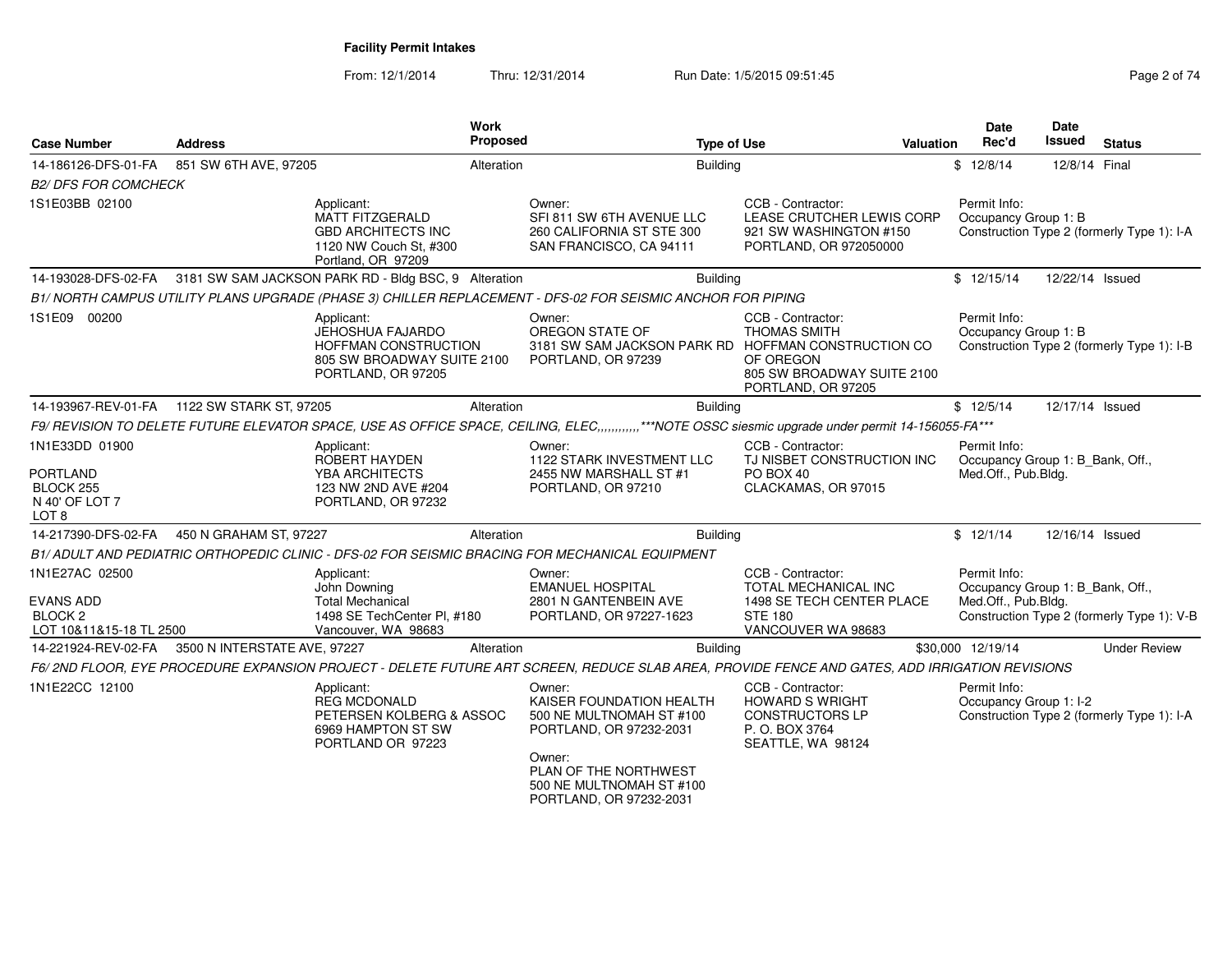| <b>Case Number</b>                                                       | <b>Address</b>                     |                                                                                                                  | Work<br>Proposed | <b>Type of Use</b>                                                                                                                     | <b>Valuation</b>                                                                                                                   | <b>Date</b><br>Rec'd                                       | Date<br>Issued  | <b>Status</b>                                |
|--------------------------------------------------------------------------|------------------------------------|------------------------------------------------------------------------------------------------------------------|------------------|----------------------------------------------------------------------------------------------------------------------------------------|------------------------------------------------------------------------------------------------------------------------------------|------------------------------------------------------------|-----------------|----------------------------------------------|
| 14-227736-REV-01-FA                                                      | 3147 SW SAM JACKSON PARK RD, 97201 |                                                                                                                  | Alteration       | <b>Building</b>                                                                                                                        |                                                                                                                                    | \$12/15/14                                                 | 12/18/14 Issued |                                              |
|                                                                          |                                    | B1/2ND FLOOR/ROOM 250.92/REV-01 REVISED STRUCTURAL MOUNTING FOR MICROSCOPE                                       |                  |                                                                                                                                        |                                                                                                                                    |                                                            |                 |                                              |
| 1S1E09AD 00100<br>SECTION 09 1S 1E<br>TL 100 0.65 ACRES                  |                                    | Applicant:<br><b>JEROME KEYES</b><br><b>OHSU</b><br>3181 SW SAM JACKSON PARK                                     |                  | Owner:<br>OREGON STATE OF(LEASED<br>3181 SW SAM JACKSON PARK RD 16916 SE FRANKLIN<br>PORTLAND, OR 97239                                | CCB - Contractor:<br>SCHAFFRAN CONSTRUCTION INC Occupancy Group 1: B<br>PORTLAND, OR 97236                                         | Permit Info:                                               |                 | Construction Type 2 (formerly Type 1): I-B   |
| LAND & IMPS<br>SEE R327835 (R991091601) FOR IMPS AND<br><b>AIR SPACE</b> |                                    | RD.<br>PORTLAND, OR 97239                                                                                        |                  | Owner:<br><b>BRIM OHSU</b><br>3181 SW SAM JACKSON PARK RD<br>PORTLAND, OR 97239                                                        |                                                                                                                                    |                                                            |                 |                                              |
|                                                                          |                                    |                                                                                                                  |                  | Owner:<br>MAIL STOP PP E<br>3181 SW SAM JACKSON PARK RD<br>PORTLAND, OR 97239                                                          |                                                                                                                                    |                                                            |                 |                                              |
| 14-227834-DFS-01-FA                                                      | 5223 NE 158TH AVE, 97230           |                                                                                                                  | Alteration       | <b>Building</b>                                                                                                                        |                                                                                                                                    | \$12/12/14                                                 |                 | <b>Under Review</b>                          |
| <b>B2/ DFS FOR RACKING IN WAREHOUSE</b>                                  |                                    |                                                                                                                  |                  |                                                                                                                                        |                                                                                                                                    |                                                            |                 |                                              |
| 1N2E24 01800                                                             |                                    | Applicant:<br><b>TRENT INGLESBY</b><br>NORTHWEST HANDLING SYSTEM!<br>18008 NE AIRPORT WAY<br>PORTLAND OR 97230   |                  |                                                                                                                                        | CCB - Contractor:<br><b>LLOYD EWING</b><br>NORTH WEST HANDLING<br><b>SYSTEMS INC</b><br>1100 SW 7TH STREET<br>RENTON, WA 980552939 | Permit Info:                                               |                 | Construction Type 2 (formerly Type 1): III-B |
| 14-228509-REV-01-FA 1125 NW COUCH ST, 97209                              |                                    |                                                                                                                  | Alteration       | <b>Building</b>                                                                                                                        |                                                                                                                                    | \$12/29/14                                                 |                 | <b>Under Review</b>                          |
|                                                                          |                                    | F17/ IBERDROLA RENEWABLES (FLOORS 4, 6 & 7) MINOR CHANGES TO REMODEL WORK,                                       |                  |                                                                                                                                        |                                                                                                                                    |                                                            |                 |                                              |
| 1N1E33DA 04800                                                           |                                    | Applicant:<br><b>JENNIFER MEIER</b><br><b>GBD ARCHITECTS</b><br>1120 NW COUCH ST<br>PORTLAND, OR 97209           |                  | Owner:<br>SPF BREWERY BLOCKS LLC<br>351 NW 12TH AVE<br>PORTLAND, OR 97209-2905                                                         | CCB - Contractor:<br>LEASE CRUTCHER LEWIS CORP<br>921 SW WASHINGTON #150<br>PORTLAND, OR 972050000                                 | Permit Info:<br>Occupancy Group 1: B<br>$I-FR$             |                 | Construction Type 2 (formerly Type 1):       |
| 14-230013-REV-01-FA 1 N CENTER COURT ST, 97227                           |                                    |                                                                                                                  | Alteration       | <b>Building</b>                                                                                                                        |                                                                                                                                    | \$12/2/14                                                  |                 | <b>Under Review</b>                          |
|                                                                          |                                    |                                                                                                                  |                  | F7/ EVENT LEVEL/ FAMILY SPACE RENOVATION - REV-01 MODIFY AND ADD STRUCTURAL BEAM IN THE SOFFIT ABOVE TO SUPPORT MOVABLE PARTITION WALL |                                                                                                                                    |                                                            |                 |                                              |
| 1N1E34AB 00700                                                           |                                    | Applicant:<br><b>JOSH PETERSON</b><br><b>GBD ARCHITECTS</b><br>1120 NW COUCH ST. SUITE 300<br>PORTLAND, OR 97209 |                  | Owner:<br>PORTLAND CITY OF (LEASED<br>1 CENTER CT #150<br>PORTLAND, OR 97227<br>Owner:                                                 | CCB - Contractor:<br>LEASE CRUTCHER LEWIS CORP<br>921 SW WASHINGTON #150<br>PORTLAND, OR 972050000                                 | Permit Info:<br>Occupancy Group 1: A-4_Assembly -<br>arena |                 |                                              |
|                                                                          |                                    |                                                                                                                  |                  | PORTLAND ARENA MGMT LLC<br>1 CENTER CT #150<br>PORTLAND, OR 97227                                                                      |                                                                                                                                    |                                                            |                 |                                              |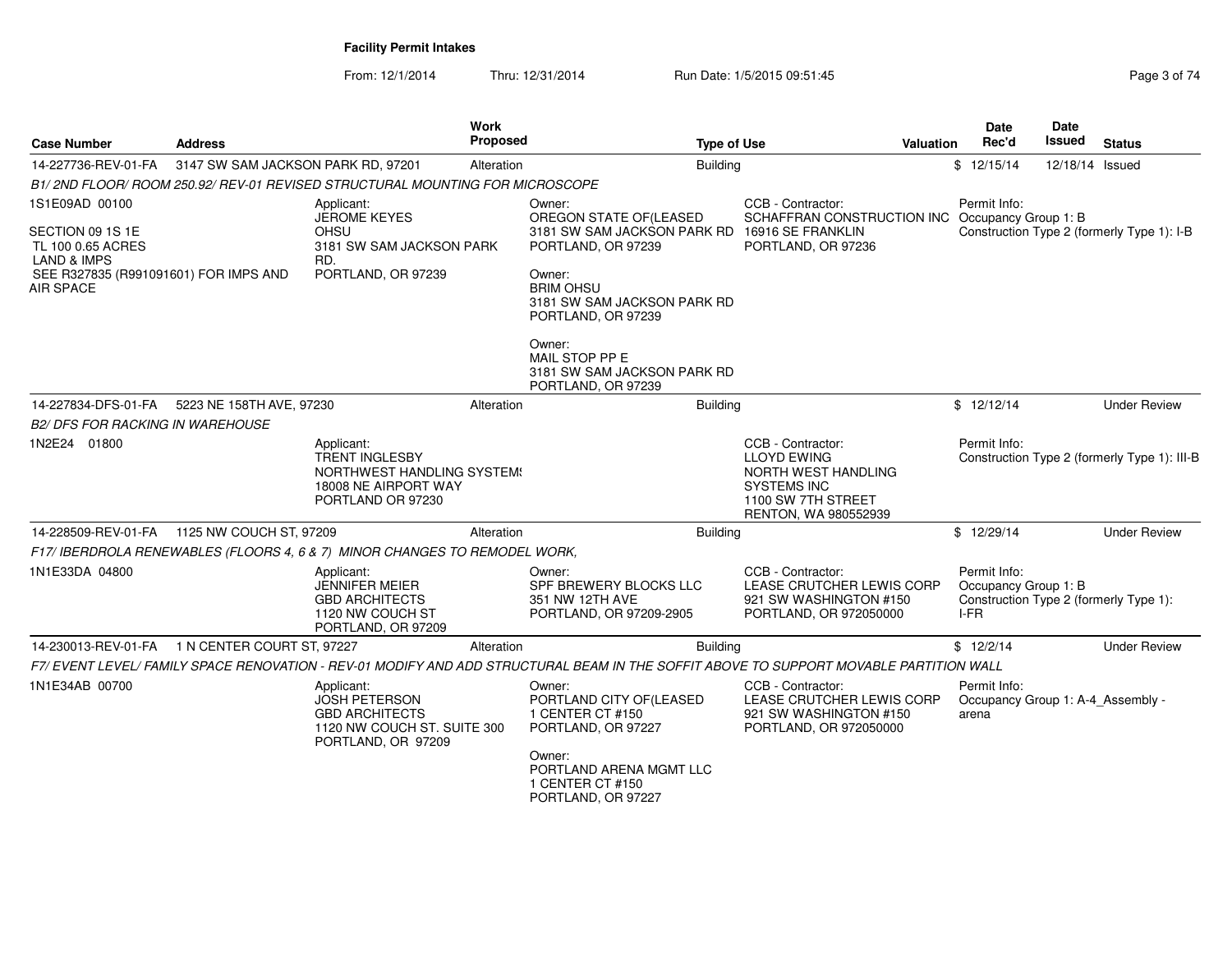| Case Number                                                                                                                     | <b>Address</b>                                                                           |                                                                                                                            | Work<br>Proposed |                                                                                                                                                                   | <b>Type of Use</b> |                                                                                                                                         | Valuation | Date<br>Rec'd                          | <b>Date</b><br>Issued | <b>Status</b>                              |
|---------------------------------------------------------------------------------------------------------------------------------|------------------------------------------------------------------------------------------|----------------------------------------------------------------------------------------------------------------------------|------------------|-------------------------------------------------------------------------------------------------------------------------------------------------------------------|--------------------|-----------------------------------------------------------------------------------------------------------------------------------------|-----------|----------------------------------------|-----------------------|--------------------------------------------|
| 14-235381-REV-01-FA                                                                                                             | 7000 NE AIRPORT WAY, 97218                                                               |                                                                                                                            | Alteration       |                                                                                                                                                                   | <b>Building</b>    |                                                                                                                                         |           | \$12/31/14                             |                       | <b>Under Review</b>                        |
|                                                                                                                                 | F16/ C2150; REVISION TO INTERIOR STORE FRONT LAYOUT                                      |                                                                                                                            |                  |                                                                                                                                                                   |                    |                                                                                                                                         |           |                                        |                       |                                            |
| 1N2E08B 00400<br>SECTION 08 1N 2E<br>TL 400 7.39 ACRES<br><b>TERMINAL BLDG</b><br>NONTAXABLE<br>SEE TAXABLE SUB ACCOUNTS        |                                                                                          | Applicant:<br>CHAD ETHRIDGE<br>2300 3. 3RD LOOP #10<br>VANCOUVER, WA 98661                                                 |                  | Owner:<br>PORT OF PORTLAND<br>PO BOX 3529<br>PORTLAND, OR 97208-3529                                                                                              |                    | CCB - Contractor:<br>Kevin Moisan<br><b>WESTERN CONSTRUCTION</b><br><b>SERVICES</b><br>2300 EAST THIRD LOOP #110<br>VANCOUVER, WA 98661 |           | Permit Info:<br>Occupancy Group 1: A-2 |                       | Construction Type 2 (formerly Type 1): I-A |
| 14-243501-000-00-FA                                                                                                             | 7000 NE AIRPORT WAY, 97218                                                               |                                                                                                                            | Alteration       |                                                                                                                                                                   | <b>Building</b>    |                                                                                                                                         |           | \$370,000 12/1/14                      |                       | <b>Under Review</b>                        |
|                                                                                                                                 |                                                                                          |                                                                                                                            |                  | F2/ SPACE 2160; (CHANGE IN SCOPE OF WORK; NO REMOTE KITCHEN, ALL COOKING AND PREP WORK TO BE DONE HERE.)REMOVE INTERIOR WALLS, DOORS, FLOORING, CABINETS, CEILING |                    |                                                                                                                                         |           |                                        |                       |                                            |
| 1N2E08B 00400<br>SECTION 08 1N 2E<br>TL 400 7.39 ACRES<br><b>TERMINAL BLDG</b><br>NONTAXABLE<br>SEE TAXABLE SUB ACCOUNTS        |                                                                                          | Applicant:<br>ED GERDES<br>BEAU DELICIOUS! INTERNATIONA PO BOX 3529<br><b>456 CHARNELTON ST</b><br><b>EUGENE, OR 97401</b> |                  | Owner:<br>PORT OF PORTLAND<br>PORTLAND, OR 97208-3529                                                                                                             |                    | CCB - Contractor:<br><b>ESSEX GENERAL</b><br><b>CONSTRUCTION INC</b><br>4284 W 7TH AVE<br>EUGENE OR 97239                               |           | Permit Info:<br>Occupancy Group 1: A-2 |                       | Construction Type 2 (formerly Type 1): I-A |
| 14-243555-000-00-FA                                                                                                             | 1015 NW 22ND AVE, 97210                                                                  |                                                                                                                            | Alteration       |                                                                                                                                                                   | Building           |                                                                                                                                         |           | \$65,000 12/1/14                       |                       | 12/4/14 Under Inspection                   |
|                                                                                                                                 | F9/ GSH - KERN POD A REMODEL, ADD ICU PATIENT TOILET ROOM AND PATIENT TOILET/SHOWER ROOM |                                                                                                                            |                  |                                                                                                                                                                   |                    |                                                                                                                                         |           |                                        |                       |                                            |
| 1N1E33BA 07800                                                                                                                  |                                                                                          | Applicant:                                                                                                                 |                  | Owner:                                                                                                                                                            |                    | CCB - Contractor:                                                                                                                       |           | Permit Info:                           |                       |                                            |
| <b>COUCHS ADD</b><br>TL 7800 BLOCK 304                                                                                          |                                                                                          | <b>SCOTT TARRANT</b><br>ZGF ARCHITECTS, LLP<br>1223 SW WASHINGTON ST SUITE PORTLAND, OR 97209<br>200<br>PORTLAND, OR 97204 |                  | <b>GOOD SAMARITAN HOSPITAL</b><br>1919 NW LOVEJOY ST                                                                                                              |                    | IN LINE COMMERCIAL CONST<br>PO BOX 5837<br><b>ALOHA, OR 97006</b>                                                                       |           | Occupancy Group 1: I-2_Hospital        |                       | Construction Type 2 (formerly Type 1): I-A |
| 14-243562-000-00-FA                                                                                                             | 7000 NE AIRPORT WAY, 97218                                                               |                                                                                                                            | Alteration       |                                                                                                                                                                   | <b>Building</b>    |                                                                                                                                         |           | \$65,000 12/1/14                       |                       | <b>Under Review</b>                        |
|                                                                                                                                 |                                                                                          |                                                                                                                            |                  | F4/ C1173; (CHANGE IN SCOPE OF WORK, NO REMOTE KITCHEN FOR CAFE YUMM, IS NOW REMOTE STORAGE) (14-243501-FA), PREPARE SPACE FOR KITCHEN, WALK-IN COOLER, 3 COMPAR  |                    |                                                                                                                                         |           |                                        |                       |                                            |
| 1N2E08B 00400<br>SECTION 08 1N 2E<br>TL 400 7.39 ACRES<br><b>TERMINAL BLDG</b><br><b>NONTAXABLE</b><br>SEE TAXABLE SUB ACCOUNTS |                                                                                          | Applicant:<br>ED GERDES<br>BEAU DELICIOUS! INTERNATIONA PO BOX 3529<br>456 CHARNELTON ST<br>EUGENE, OR 97401               |                  | Owner:<br>PORT OF PORTLAND<br>PORTLAND, OR 97208-3529                                                                                                             |                    | CCB - Contractor:<br><b>ESSEX GENERAL</b><br><b>CONSTRUCTION INC</b><br>4284 W 7TH AVE<br>EUGENE OR 97239                               |           | Permit Info:<br>Occupancy Group 1: A-2 |                       | Construction Type 2 (formerly Type 1): I-A |
| 14-243602-000-00-FA                                                                                                             | 1233 NW 12TH AVE, 97209                                                                  |                                                                                                                            | Alteration       |                                                                                                                                                                   | <b>Building</b>    |                                                                                                                                         |           | \$160,200 12/1/14                      |                       | 12/30/14 Issued                            |
|                                                                                                                                 |                                                                                          |                                                                                                                            |                  | F9/1ST FLOOR BODYBUILDING.COM NEW TENANT WITH CONFERENCE ROOM, BREAK ROOM, SERVER ROOM AND OPEN WORK AREA                                                         |                    |                                                                                                                                         |           |                                        |                       |                                            |
| 1N1E33AA 01700                                                                                                                  |                                                                                          | Applicant:                                                                                                                 |                  | Owner:                                                                                                                                                            |                    | CCB - Contractor:                                                                                                                       |           |                                        |                       |                                            |
| <b>COUCHS ADD</b><br>BLOCK 215<br>LOT 1-8                                                                                       |                                                                                          | MATT FITZGERALD<br><b>GBD ARCHITECTS</b><br>1120 NW COUCH ST. SUITE 300<br>PORTLAND OR 97209                               |                  | 12TH & NORTHRUP LLC<br>1215 4TH AVE #600<br>SEATTLE, WA 98161-1084                                                                                                |                    | <b>RUSSELL CONSTRUCTION INC</b><br>20915 SW 105TH AVE<br>TUALATIN OR 97062                                                              |           |                                        |                       |                                            |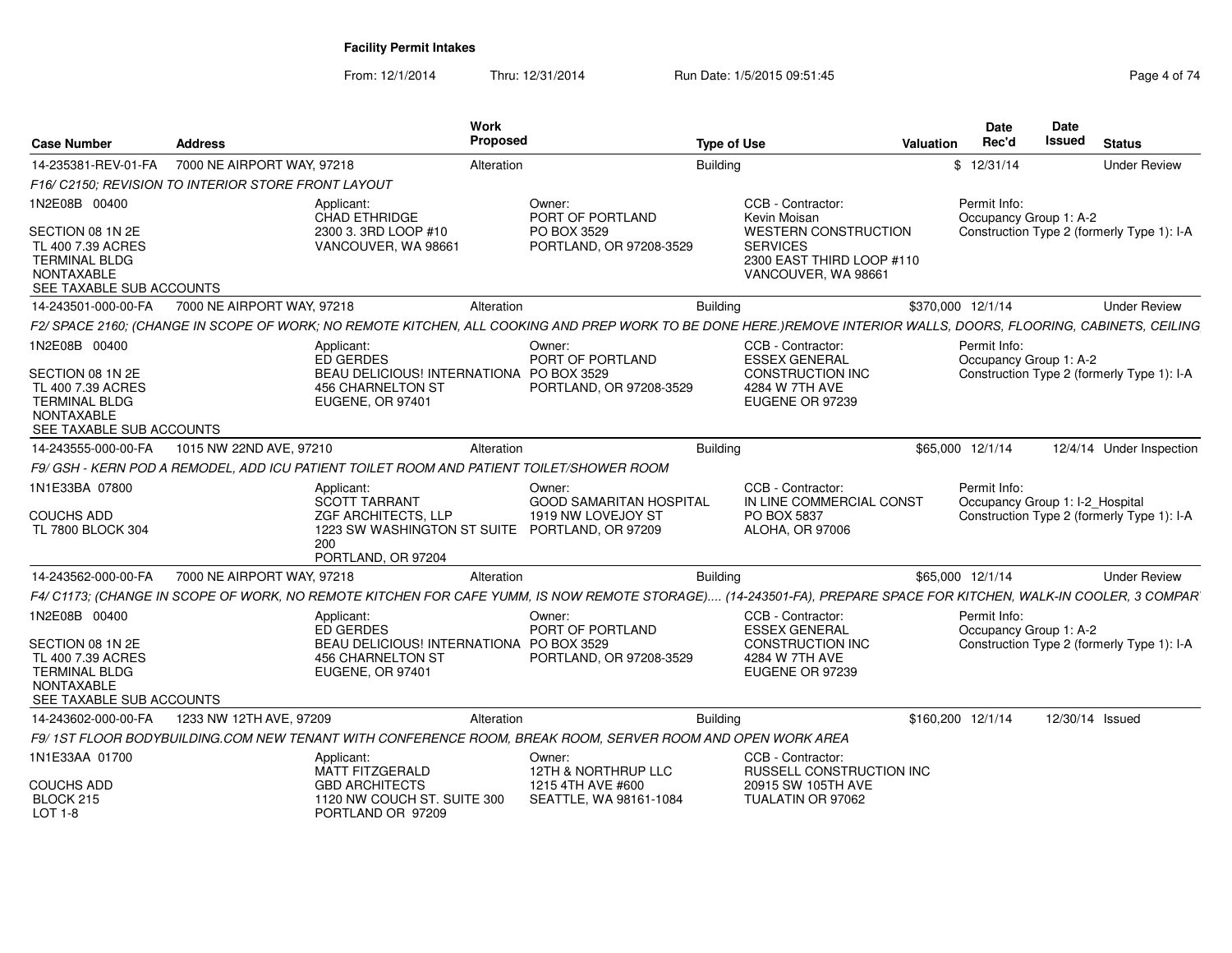| <b>Case Number</b>                                                    | <b>Address</b>                                   |                                                                                                          | <b>Work</b><br>Proposed |                                                                                                                                                                                                         | <b>Type of Use</b> |                                                                                                                                                    | Valuation           | Date<br>Rec'd                                                                                                                | <b>Date</b><br><b>Issued</b> | <b>Status</b>       |  |
|-----------------------------------------------------------------------|--------------------------------------------------|----------------------------------------------------------------------------------------------------------|-------------------------|---------------------------------------------------------------------------------------------------------------------------------------------------------------------------------------------------------|--------------------|----------------------------------------------------------------------------------------------------------------------------------------------------|---------------------|------------------------------------------------------------------------------------------------------------------------------|------------------------------|---------------------|--|
| 14-243630-000-00-FA                                                   | 1300 SW 5TH AVE, 97201                           |                                                                                                          | Alteration              | <b>Building</b>                                                                                                                                                                                         |                    |                                                                                                                                                    |                     | \$10,000 12/1/14                                                                                                             |                              | <b>Under Review</b> |  |
|                                                                       |                                                  | B1/VESTIBULE / INSTALL NEW AUTOMATIC DOOR WITH OVERHEAD ASSEMBLY                                         |                         |                                                                                                                                                                                                         |                    |                                                                                                                                                    |                     |                                                                                                                              |                              |                     |  |
| 1S1E03BC 01800<br><b>PORTLAND</b><br><b>BLOCK 148 TL 1800</b>         |                                                  | Applicant:<br><b>JASON SIMMONS</b><br>BENSON INDUSTRIES INC<br>4444 NW YEON AVE                          |                         | Owner:<br>FIRST INTERSTATE BANK OF OR<br>PO BOX 2609<br>CARLSBAD, CA 92018-2609                                                                                                                         |                    | CCB - Contractor:<br><b>BENSON INDUSTRIES INC</b><br>1650 NW NAITO PARKWAY STE 25 Construction Type 2 (formerly Type 1): I-A<br>PORTLAND, OR 97209 |                     | Permit Info:<br>Occupancy Group 1: B                                                                                         |                              |                     |  |
|                                                                       | 1724 SE TENINO ST, 97202                         | PORTLAND, OR 97210                                                                                       | Alteration              | <b>Building</b>                                                                                                                                                                                         |                    |                                                                                                                                                    | \$7,694,529 12/1/14 |                                                                                                                              |                              | <b>Under Review</b> |  |
| 14-243725-000-00-FA                                                   |                                                  |                                                                                                          |                         |                                                                                                                                                                                                         |                    |                                                                                                                                                    |                     |                                                                                                                              |                              |                     |  |
|                                                                       |                                                  |                                                                                                          |                         | F/16 SELLWOOD CENTER RENOVATION - REPLACE AND IMPROVEMENTS TO BUILDINGS MEP SYSTEMS. VOLUNTARY SEISMIC IMPROVEMENTS. SITE NONCONFORMING UPGRADE & SIDEWALI                                              |                    |                                                                                                                                                    |                     |                                                                                                                              |                              |                     |  |
| 1S1E23DC 01600<br>SELLWOOD<br>BLOCK 88<br>N 1/2 OF LOT 9<br>LOT 11-16 |                                                  | Applicant:<br><b>Mark Schmidt</b><br><b>Holst Architects</b><br>110 SE 8th Avenue<br>Portland, OR 97214  |                         | Owner:<br>HOME FORWARD DEVELOPMENT TOM MITCHELL<br>135 SW ASH ST 5TH FLOOR<br>PORTLAND, OR 97204-3540<br>Owner:<br><b>ENTERPRISES CORPORATION</b><br>135 SW ASH ST 5TH FLOOR<br>PORTLAND, OR 97204-3540 |                    | CCB - Contractor:<br>WALSH CONSTRUCTION CO<br>2905 SW 1ST AV<br>PORTLAND, OR 97201                                                                 |                     |                                                                                                                              |                              |                     |  |
| 14-243787-000-00-FA                                                   |                                                  | 3181 SW SAM JACKSON PARK RD - Bldg DH, 97 Alteration                                                     |                         | <b>Building</b>                                                                                                                                                                                         |                    |                                                                                                                                                    | \$333,000 12/1/14   |                                                                                                                              |                              | <b>Under Review</b> |  |
|                                                                       |                                                  |                                                                                                          |                         | F14/ FLOORS 2-6, 4.025 SQ FT RENOVATION OF OFFICES, WORK SPACES, LABS & TELECOM ROOMS, NEW BIOCHEMICAL GEN LAB ON 4TH FLOOR                                                                             |                    |                                                                                                                                                    |                     |                                                                                                                              |                              |                     |  |
| 1S1E09 00200                                                          |                                                  | Applicant:<br>JENNIFER JONES<br>MAHLUM ARCHITECTS INC<br>1231 NW HOYT ST SUITE 102<br>PORTLAND, OR 97209 |                         | Owner:<br>OREGON STATE OF<br>3181 SW SAM JACKSON PARK RD<br>PORTLAND, OR 97239                                                                                                                          |                    | CCB - Contractor:<br>SKANSKA USA<br>222 SW Columbia St., Suite 300<br>Portland, OR 97201                                                           |                     |                                                                                                                              |                              |                     |  |
| 14-243954-000-00-FA                                                   | 1849 SW SALMON ST, 97205                         |                                                                                                          | Alteration              | <b>Building</b>                                                                                                                                                                                         |                    |                                                                                                                                                    | \$3,600,000 12/2/14 |                                                                                                                              |                              | <b>Under Review</b> |  |
|                                                                       |                                                  |                                                                                                          |                         | F18/ MAC BALLROOM & KITCHEN DEMO AND RENOVATION OF FINISHES, MECHANICAL SYSTEMS, HOODS IN KITCHEN, ENLARGE WINDOWS AT NORTH WALL OF BALLROOM, TOPPING SLAB REI                                          |                    |                                                                                                                                                    |                     |                                                                                                                              |                              |                     |  |
| 1N1E33DC 05800                                                        |                                                  | Applicant:<br><b>TIM GRINSTEAD</b>                                                                       |                         | Owner:<br>MULTNOMAH AMATEUR                                                                                                                                                                             |                    | CCB - Contractor:<br>R & H CONSTRUCTION                                                                                                            |                     | Permit Info:<br>Occupancy Group 1: A-3 Assembly -                                                                            |                              |                     |  |
| SECTION 33 1N 1E<br>TL 5800 2.82 ACRES                                |                                                  | <b>GBD ARCHITECTS</b><br>1120 NW COUCH ST<br>PORTLAND, OR 97209                                          |                         | <b>ATHLETIC CLUB</b><br>1849 SW SALMON ST<br>PORTLAND, OR 97205-1726                                                                                                                                    |                    | <b>1530 SW TAYLOR STREET</b><br>PORTLAND, OR 97205                                                                                                 |                     | General<br>Construction Type 2 (formerly Type 1): I-A                                                                        |                              |                     |  |
| 14-244018-000-00-FA                                                   | 1120 NW COUCH ST, 97209                          |                                                                                                          | Alteration              | <b>Building</b>                                                                                                                                                                                         |                    |                                                                                                                                                    | \$3,200,000 12/2/14 |                                                                                                                              | 12/19/14 Issued              |                     |  |
|                                                                       |                                                  |                                                                                                          |                         | F18/FLOORS 7 THROUGH 10: TI, REMOVE MOST PARTITIONS, DOORS, CABINETRY, FLOORING, CEILING, ALL FLOORS, RECONFIGURE FOR MULTIPLE OFFICES, CONFERENCE ROOMS, BREAKR                                        |                    |                                                                                                                                                    |                     |                                                                                                                              |                              |                     |  |
| 1N1E33DA 04900                                                        |                                                  | Applicant:<br><b>KEVIN KELLY</b><br>FORTIS CONSTRUCTION<br>1705 SW TAYLOR ST<br>PORTLAND, OR 97209       |                         | Owner:<br>MEPT BREWERY BLOCK 2 LLC<br>PO BOX 320099<br>ALEXANDRIA, VA 22320-0156                                                                                                                        |                    | CCB - Contractor:<br><b>FORTIS CONSTRUCTION</b><br>1705 SW TAYLOR ST SUITE 200<br>PORTLAND, OR 97205                                               |                     | Permit Info:<br>Occupancy Group 1: B Bank, Off.<br>Med.Off., Pub.Bldg.                                                       |                              |                     |  |
| 14-244186-000-00-FA                                                   | 15311 NE AIRPORT WAY, 97230                      |                                                                                                          | Alteration              | <b>Building</b>                                                                                                                                                                                         |                    |                                                                                                                                                    |                     | \$38,000 12/2/14                                                                                                             | 12/22/14 Issued              |                     |  |
|                                                                       | F11/4PX TENANT ADD 2 NEW ADA COMPLIANT RESTROOMS |                                                                                                          |                         |                                                                                                                                                                                                         |                    |                                                                                                                                                    |                     |                                                                                                                              |                              |                     |  |
| 1N2E24 01400                                                          |                                                  | Applicant:<br>Dale Poppe<br>Group Mackenzie<br>1515 SE Water Ave. #100<br>Portland, OR 97214             |                         | Owner:<br>PROLOGIS TLF (PORTLAND) LLC<br>851 SW 6TH AVE #1200<br>PORTLAND, OR 97204                                                                                                                     |                    | CCB - Contractor:<br>VANOSDEL CONSTRUCTION<br>PO BOX 1057<br>BATTLEGROUND, WA 98604                                                                |                     | Permit Info:<br>Occupancy Group 1: S-1 Storage<br>Moderate Hazard, Warehouse<br>Construction Type 2 (formerly Type 1): III-B |                              |                     |  |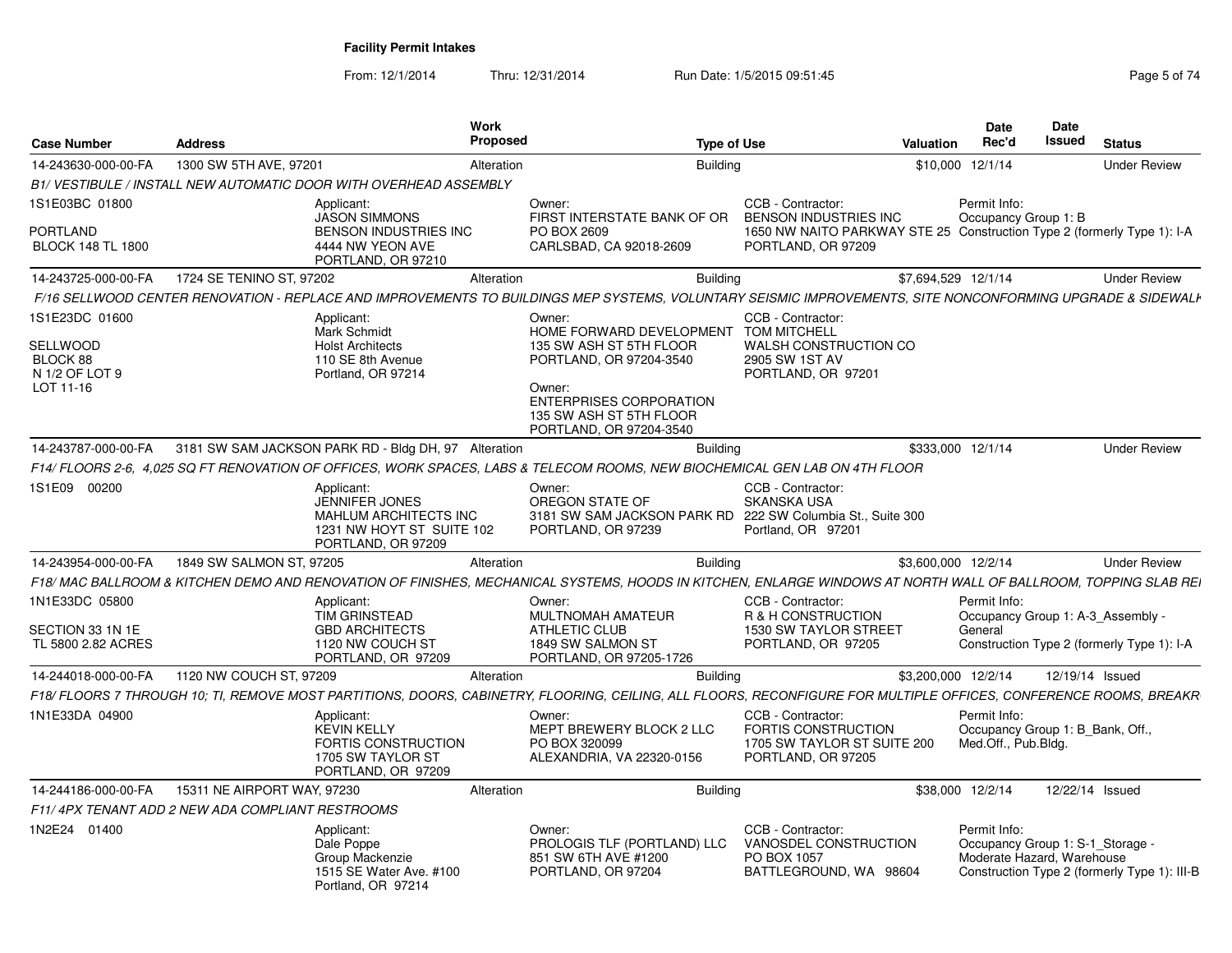| <b>Case Number</b>                               | <b>Address</b>             |                                                                                                              | Work<br>Proposed |                                                                                                                                                                     | <b>Type of Use</b>                                                                              | <b>Valuation</b>    | <b>Date</b><br>Rec'd                                                    | Date<br><b>Issued</b> | <b>Status</b>                               |
|--------------------------------------------------|----------------------------|--------------------------------------------------------------------------------------------------------------|------------------|---------------------------------------------------------------------------------------------------------------------------------------------------------------------|-------------------------------------------------------------------------------------------------|---------------------|-------------------------------------------------------------------------|-----------------------|---------------------------------------------|
| 14-244467-000-00-FA                              | 11826 NE GLISAN ST, 97220  |                                                                                                              | Alteration       | <b>Building</b>                                                                                                                                                     |                                                                                                 |                     | \$8,500 12/3/14                                                         | 12/11/14 Issued       |                                             |
|                                                  |                            | B1/ GLISAN STATION STRIP CENTER DEMO OFFICE NON STRUCTURAL WALLS FOR FUTURE REMODEL                          |                  |                                                                                                                                                                     |                                                                                                 |                     |                                                                         |                       |                                             |
| 1N2E34DA 00107                                   |                            | Applicant:                                                                                                   |                  | Owner:                                                                                                                                                              |                                                                                                 |                     |                                                                         |                       |                                             |
| <b>GLISAN STREET STATION</b><br>LOT <sub>4</sub> |                            | <b>MARK WOLFE</b><br><b>AMERICAN PROPERTY</b><br><b>MANAGEMENT</b><br>2510 NE MULTNOMAH<br>PORTLAND OR 97232 |                  | <b>WESTON INVESTMENT CO</b><br>2154 NE BROADWAY ST #200<br>PORTLAND, OR 97232                                                                                       |                                                                                                 |                     |                                                                         |                       |                                             |
| 14-244477-000-00-FA                              | 5319 SW WESTGATE DR, 97221 |                                                                                                              | Alteration       | <b>Building</b>                                                                                                                                                     |                                                                                                 |                     | \$6,000 12/3/14                                                         | 12/11/14 Final        |                                             |
|                                                  |                            | B1/ SUITE 215 PETERSON STRUCTURAL ENGINEERS ADD WALLS FOR 2 PRIVATE OFFICE'S                                 |                  |                                                                                                                                                                     |                                                                                                 |                     |                                                                         |                       |                                             |
| 1S1E06DB 03400                                   |                            | Applicant:                                                                                                   |                  | Owner:                                                                                                                                                              |                                                                                                 |                     | Permit Info:                                                            |                       |                                             |
| SECTION 06 1S 1E<br>TL 3400 4.72 ACRES           |                            | <b>MARK WOLFE</b><br><b>AMERICAN PROPERTY</b><br><b>MANAGEMENT</b><br>2510 NE MULTNOMAH<br>PORTLAND OR 97232 |                  | WESTON INVESTMENT CO LLC<br>2154 NE BROADWAY #200<br>PORTLAND, OR 97232-1561                                                                                        |                                                                                                 |                     | Occupancy Group 1: B                                                    |                       | Construction Type 2 (formerly Type 1): II-N |
| 14-244554-000-00-FA                              | 1926 W BURNSIDE            |                                                                                                              | Alteration       | <b>Building</b>                                                                                                                                                     |                                                                                                 | \$135,000 12/3/14   |                                                                         |                       | <b>Under Review</b>                         |
|                                                  |                            |                                                                                                              |                  | F11/ SUITE 2: INTERIOR ONLY TI FOR NEW SANDWICH SHOP, DEMO INTERIOR WALLS, FLOORING, CABINETRY, ETC., ADD BACK TO SEPARATE PREP AREA, POUR CONCRETE TO LEVEL FLOOR, |                                                                                                 |                     |                                                                         |                       |                                             |
| 1N1E33DC 70000                                   |                            | Applicant:<br><b>BRANDON WILLIAMS</b><br>8868 SE SUNNYSIDE RD #20<br>CLACKAMAS, OR 97015                     |                  | Owner:<br>ASSOCIATION OF UNIT OWNERS<br>1120 NW COUCH ST #600<br>PORTLAND, OR 97209                                                                                 | <b>Primary Contractor:</b><br><b>TO BID</b>                                                     |                     | Permit Info:<br>Occupancy Group 1: B_Bank, Off.,<br>Med.Off., Pub.Bldg. |                       | Construction Type 2 (formerly Type 1): I-A  |
|                                                  |                            |                                                                                                              |                  | Owner:<br>OF CIVIC CONDOMINIUM<br>1120 NW COUCH ST #600<br>PORTLAND, OR 97209                                                                                       |                                                                                                 |                     |                                                                         |                       |                                             |
| 14-244805-000-00-FA                              | 1800 SW 1ST AVE, 97201     |                                                                                                              | Alteration       | <b>Building</b>                                                                                                                                                     |                                                                                                 | \$300,000 12/3/14   |                                                                         | 12/22/14 Issued       |                                             |
|                                                  |                            |                                                                                                              |                  | F11/ SUITE 500, TI, TENANT EXPANSION, REMOVE WALLS, DOORS, RECONFIGURE FOR MULTIPLE OFFICES, CONFERENCE ROOM, LARGE OPEN OFFICE AREA, CEILING, FLOORING, ELEC, PLBC |                                                                                                 |                     |                                                                         |                       |                                             |
| 1S1E03CB 00100                                   |                            | Applicant:                                                                                                   |                  | Owner:                                                                                                                                                              | CCB - Contractor:                                                                               |                     | Permit Info:                                                            |                       |                                             |
| SOUTH AUDITORIUM ADD<br>BLOCK I TL 100           |                            | NATALIE HUTLEY<br>ELEMENT 8 DESIGN LLC<br>6251 SW CANYON COURT<br>PORTLAND, OR 97221                         |                  | <b>HARRISON SQUARE LLC</b><br>1800 SW 1ST AVE #600<br>PORTLAND, OR 97201-5356                                                                                       | OMNI INTERIORS INC<br>PO BOX 28172<br>PORTLAND, OR 97228                                        |                     | Occupancy Group 1: B                                                    |                       | Construction Type 2 (formerly Type 1): I-A  |
| 14-244880-000-00-FA                              | 700 NE MULTNOMAH ST        |                                                                                                              | Alteration       | Building                                                                                                                                                            |                                                                                                 | \$1,800,000 12/3/14 |                                                                         |                       | <b>Under Review</b>                         |
|                                                  |                            |                                                                                                              |                  | F3/ DEQ; FLOORS 6 & 7 TI; BOTH FLOORS, REMOVE ALL PARTITION WALLS, CABINETRY, RECONFIGURE FOR MULTIPLE OFFICES, DOORS, RELITES, WORKROOMS, CONFERENCE ROOMS, BRE.   |                                                                                                 |                     |                                                                         |                       |                                             |
| 1N1E35BB 02601                                   |                            | Applicant:                                                                                                   |                  | Owner:                                                                                                                                                              | CCB - Contractor:                                                                               |                     | Permit Info:                                                            |                       |                                             |
| <b>LLOYD BLOCKS</b><br>LOT <sub>1</sub>          |                            | <b>CASSANDRA TYLER</b><br><b>SERA ARCHITECTS</b><br>338 NW 5TH AVE<br>PORTLAND, OR 97217                     |                  | AAT LLOYD DISTRICT LLC<br>11455 EL CAMINO REAL #200<br>SAN DIEGO, CA 92130-2047                                                                                     | <b>BALFOUR BEATTY</b><br><b>CONSTRUCTION LLC</b><br>3100 MCKINNON 6TH FLOOR<br>DALLAS, TX 75201 |                     | Occupancy Group 1: B_Bank, Off.,<br>Med.Off., Pub.Bldg.                 |                       |                                             |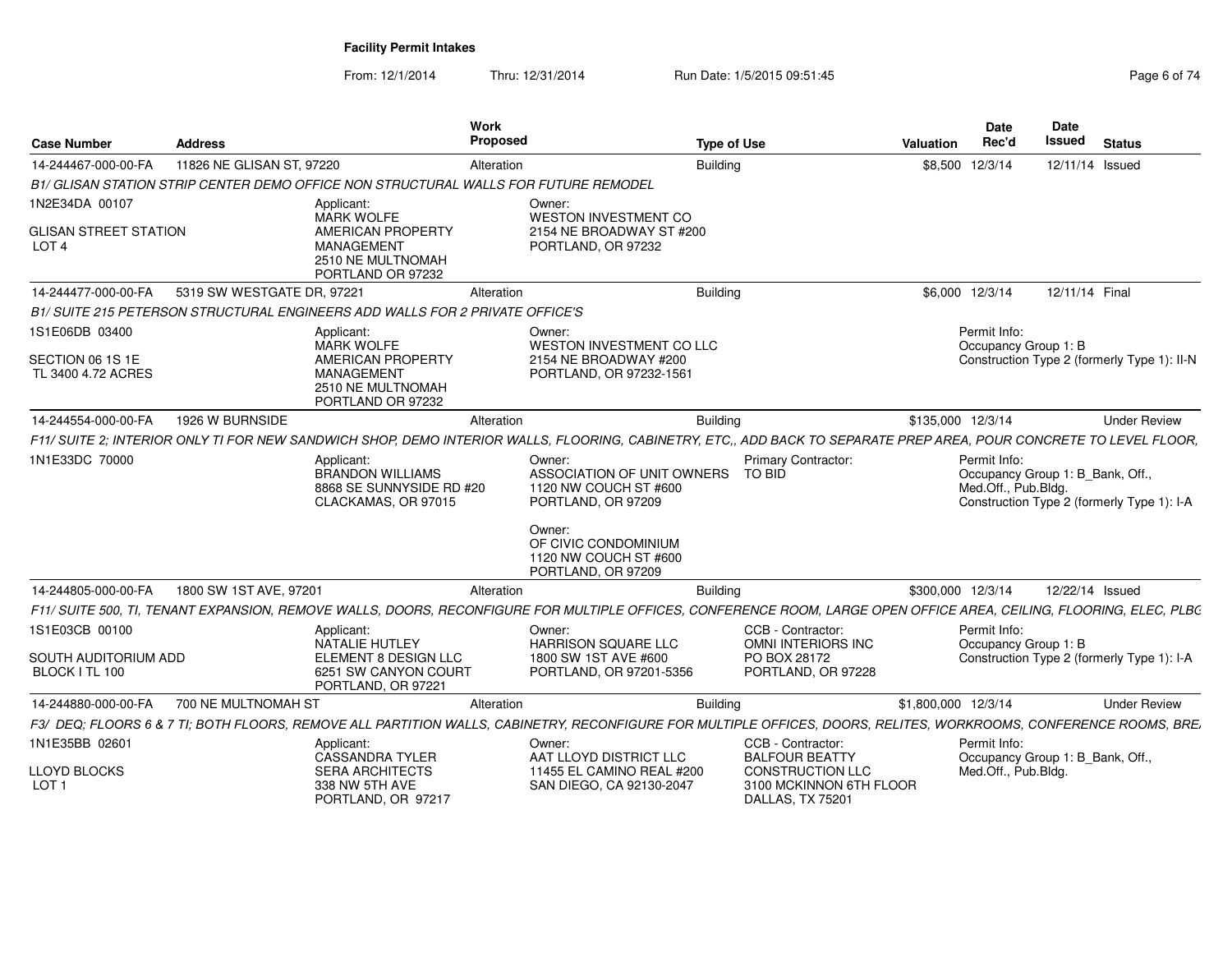| <b>Case Number</b>                                                                                             | <b>Address</b>                                                                      |                                                                                                         | <b>Work</b><br><b>Proposed</b> |                                                                                                                                                                 | <b>Type of Use</b> |                                               | Valuation | Date<br>Rec'd                          | <b>Date</b><br><b>Issued</b> | <b>Status</b>                              |
|----------------------------------------------------------------------------------------------------------------|-------------------------------------------------------------------------------------|---------------------------------------------------------------------------------------------------------|--------------------------------|-----------------------------------------------------------------------------------------------------------------------------------------------------------------|--------------------|-----------------------------------------------|-----------|----------------------------------------|------------------------------|--------------------------------------------|
| 14-245003-000-00-FA                                                                                            | 421 SW 6TH AVE, 97205                                                               |                                                                                                         | Alteration                     |                                                                                                                                                                 | <b>Building</b>    |                                               |           | \$2,000 12/3/14                        |                              | <b>Under Review</b>                        |
|                                                                                                                | F1/FIRE ESCAPE TESTING ON FOUR FIRE ESCAPES FOR CERTIFICATION                       |                                                                                                         |                                |                                                                                                                                                                 |                    |                                               |           |                                        |                              |                                            |
| 1N1E34CC 04300                                                                                                 |                                                                                     | Applicant:<br><b>NICK KENNEDY</b>                                                                       |                                | Owner:<br>UPI COMMONWEALTH LLC                                                                                                                                  |                    | Primary Contractor:<br><b>TO BID</b>          |           |                                        |                              |                                            |
| <b>PORTLAND</b><br>BLOCK 176<br>$LOT 1-4$                                                                      |                                                                                     | <b>KPFF CONSULTING ENGINEERS</b><br>111 SW FIFTH AVENUE, SUITE<br>2500<br>PORTLAND, OR 97204            |                                | 1215 FOURTH AVE STE 600<br>SEATTLE, WA 98161                                                                                                                    |                    |                                               |           |                                        |                              |                                            |
| 14-245980-000-00-FA                                                                                            | 1001 SW 5TH AVE, 97204                                                              |                                                                                                         | Alteration                     |                                                                                                                                                                 | Building           |                                               |           | \$21,950 12/5/14                       |                              | 12/11/14 Under Inspection                  |
|                                                                                                                | F13/ SUITE 1100 REGUS NEW WALLS FOR PRIVATE OFFICES                                 |                                                                                                         |                                |                                                                                                                                                                 |                    |                                               |           |                                        |                              |                                            |
| 1S1E03BB 00800                                                                                                 |                                                                                     | Applicant:<br><b>DONN STURDIVANT</b>                                                                    |                                | Owner:<br>OR-CONGRESS CENTER LP                                                                                                                                 |                    | CCB - Contractor:<br>RUSSELL CONSTRUCTION INC |           | Permit Info:<br>Occupancy Group 1: B   |                              |                                            |
| <b>PORTLAND</b><br>BLOCK 169<br><b>LOT 1-8</b><br>SEE R246278 (R667717341)                                     |                                                                                     | 20915 SW 105TH<br>TUALATIN OR 97062                                                                     |                                | 235 MONTGOMERY ST 16TH<br><b>FLOOR</b><br>SAN FRANCISCO, CA 94104-3104                                                                                          |                    | 20915 SW 105TH AVE<br>TUALATIN OR 97062       |           |                                        |                              | Construction Type 2 (formerly Type 1): I-A |
| 14-246110-000-00-FA                                                                                            | 12470 NE MARX ST, 97230                                                             |                                                                                                         | Alteration                     |                                                                                                                                                                 | <b>Building</b>    |                                               |           | \$90,000 12/5/14                       |                              | <b>Under Review</b>                        |
|                                                                                                                |                                                                                     |                                                                                                         |                                | F7/HEIDI HO/TENANT IMPROVEMENT FOR NEW FOOD PRODUCTION FACILITY. NEW PRODUCTION DRY AND WET AREA, NEW TEST KITCHEN                                              |                    |                                               |           |                                        |                              |                                            |
| 1N2E23BC 00500                                                                                                 |                                                                                     | Applicant:<br><b>JOSH CARSTAIRS</b><br>LIVERMORE A&E<br>140 SW ARTHUR ST SUITE 200<br>PORTLAND OR 97201 |                                | Owner:<br>PACIFIC REALTY ASSOCIATES<br>15350 SW SEQUOIA PKWY #300<br>TIGARD, OR 97224-7175                                                                      |                    | Primary Contractor:<br>TO BE BID              |           |                                        |                              |                                            |
|                                                                                                                |                                                                                     |                                                                                                         |                                | Owner:<br><b>LTD PARTNERSHIP</b><br>15350 SW SEQUOIA PKWY #300<br>TIGARD, OR 97224-7175                                                                         |                    |                                               |           |                                        |                              |                                            |
| 14-246138-000-00-FA                                                                                            | 7000 NE AIRPORT WAY, 97218                                                          |                                                                                                         | Alteration                     |                                                                                                                                                                 | Building           |                                               |           | \$25,000 12/5/14                       | 12/16/14 Issued              |                                            |
|                                                                                                                | B1/ SOUTH LOBBY ENPLANING LEVEL - CUCKOO CLOCK ART SCULPTURE WITH A STRUCTURAL BASE |                                                                                                         |                                |                                                                                                                                                                 |                    |                                               |           |                                        |                              |                                            |
| 1N2E08B 00400                                                                                                  |                                                                                     | Applicant:<br><b>ROB HUMPHREY</b>                                                                       |                                | Owner:<br>PORT OF PORTLAND                                                                                                                                      |                    | CCB - Contractor:<br>COR CONSTRUCTION INC     |           |                                        |                              |                                            |
| SECTION 08 1N 2E<br>TL 400 7.39 ACRES<br><b>TERMINAL BLDG</b><br><b>NONTAXABLE</b><br>SEE TAXABLE SUB ACCOUNTS |                                                                                     | <b>FASTER PERMITS</b><br>14334 NW EAGLERIDGE LANE<br>PORTLAND, OR 97229                                 |                                | PO BOX 3529<br>PORTLAND, OR 97208-3529                                                                                                                          |                    | 1058 SW Arnold St.<br>Portland, OR 97219      |           |                                        |                              |                                            |
| 14-246210-000-00-FA                                                                                            | 7000 NE AIRPORT WAY, 97218                                                          |                                                                                                         | Alteration                     |                                                                                                                                                                 | Building           |                                               |           | \$35,000 12/5/14                       |                              | <b>Under Review</b>                        |
|                                                                                                                |                                                                                     |                                                                                                         |                                | B2/ C2073; PHASE I; TEMPORARY FOOD CART FOR SUBWAY WHILE SPACE IS BEING READIED FOR NEW TENANT. MALWAL WITH TWO DOORS, KITCHEN EQUIPMENT IN TRAILER, ELEC, PLBG |                    |                                               |           |                                        |                              |                                            |
| 1N2E08B 00400                                                                                                  |                                                                                     | Applicant:<br><b>LARRY DENNIS</b>                                                                       |                                | Owner:<br>PORT OF PORTLAND                                                                                                                                      |                    | CCB - Contractor:<br>CANDEN DEVELOPMENT LLC   |           | Permit Info:<br>Occupancy Group 1: A-2 |                              |                                            |
| SECTION 08 1N 2E<br>TL 400 7.39 ACRES<br><b>TERMINAL BLDG</b><br><b>NONTAXABLE</b><br>SEE TAXABLE SUB ACCOUNTS |                                                                                     | 2546 NE 45TH AVE<br>PORTLAND OR 97213                                                                   |                                | PO BOX 3529<br>PORTLAND, OR 97208-3529                                                                                                                          |                    | 2546 NE 45TH AV<br>PORTLAND, OR 97213         |           |                                        |                              | Construction Type 2 (formerly Type 1): I-A |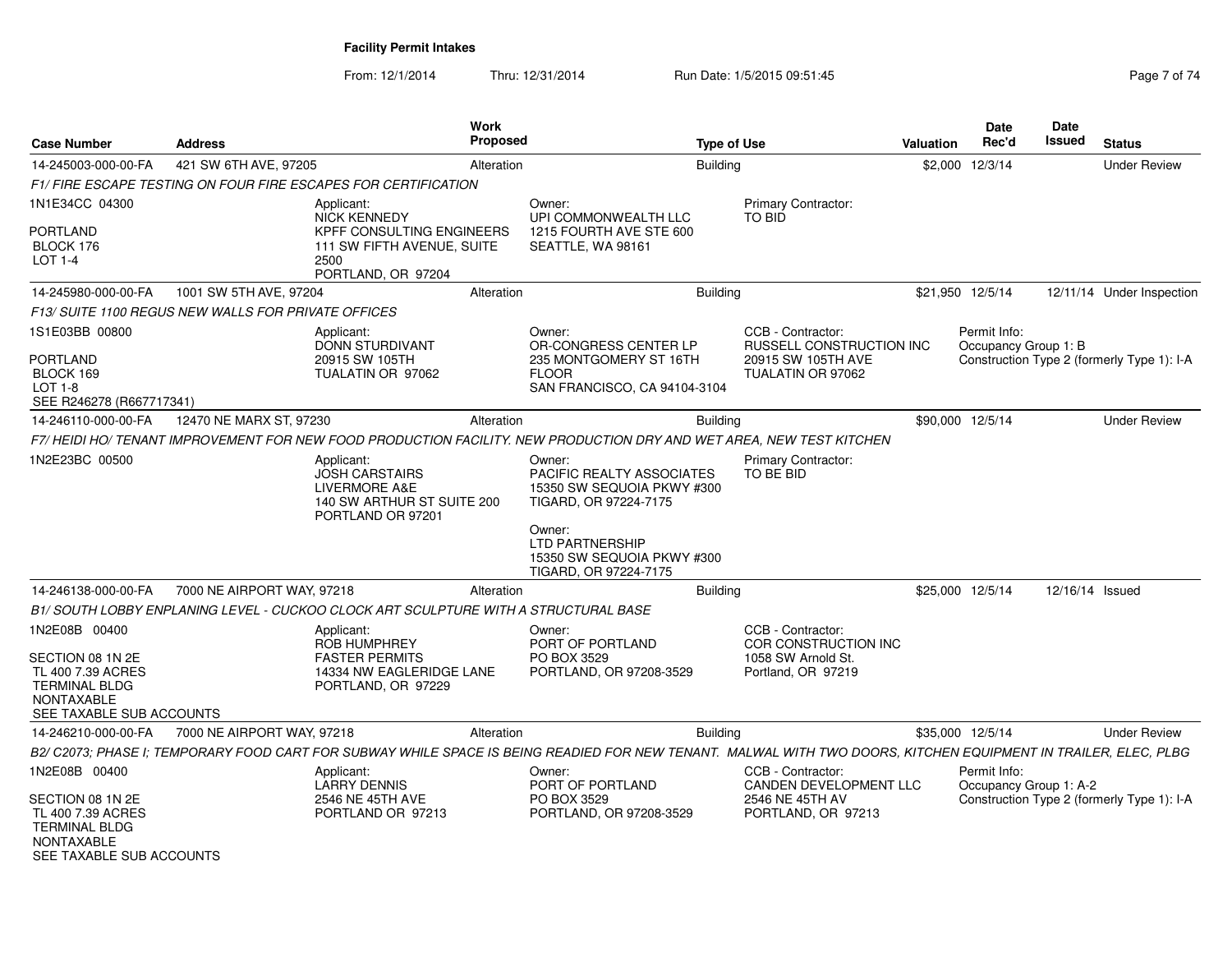| <b>Case Number</b>                                                                                                              | <b>Address</b>                                         |                                                                                                                     | Work<br>Proposed |                                                                                                                                                                    | <b>Type of Use</b>                                                                                          | Valuation | <b>Date</b><br>Rec'd                         | <b>Date</b><br><b>Issued</b><br><b>Status</b>                                                                 |                     |
|---------------------------------------------------------------------------------------------------------------------------------|--------------------------------------------------------|---------------------------------------------------------------------------------------------------------------------|------------------|--------------------------------------------------------------------------------------------------------------------------------------------------------------------|-------------------------------------------------------------------------------------------------------------|-----------|----------------------------------------------|---------------------------------------------------------------------------------------------------------------|---------------------|
| 14-246448-000-00-FA                                                                                                             | 121 SW SALMON ST, 97204                                |                                                                                                                     | Alteration       |                                                                                                                                                                    | <b>Building</b>                                                                                             | \$62,707  | 12/8/14                                      | 12/9/14 Under Inspection                                                                                      |                     |
| B2/ SUITE 1350, NEW CEILING, 2X4 ACT                                                                                            |                                                        |                                                                                                                     |                  |                                                                                                                                                                    |                                                                                                             |           |                                              |                                                                                                               |                     |
| 1S1E03BA 02100                                                                                                                  |                                                        | Applicant:<br><b>IRIS BOULWARE</b><br><b>HOWARD S. WRIGHT</b><br>425 NW 10TH AVE STE 200<br>PORTLAND, OR 97204      |                  | Owner:<br><b>IEH PORTLAND LLC</b><br>1WTC0510-CORPORATE TAX<br>DEPT 121 SW SALMO<br>PORTLAND, OR 97204                                                             | CCB - Contractor:<br><b>HOWARD S WRIGHT</b><br><b>CONSTRUCTORS LP</b><br>P.O. BOX 3764<br>SEATTLE, WA 98124 |           | Permit Info:<br>Occupancy Group 1: B         | Construction Type 2 (formerly Type 1): I-A                                                                    |                     |
| 14-246537-000-00-FA                                                                                                             | 7000 NE AIRPORT WAY, 97218                             |                                                                                                                     | Alteration       |                                                                                                                                                                    | Building                                                                                                    |           | \$53,825 12/8/14                             | 12/18/14 Issued                                                                                               |                     |
|                                                                                                                                 | F2/ SPACE C2160: CAFE YUMM: TEMPORARY MALWAL AND KIOSK |                                                                                                                     |                  |                                                                                                                                                                    |                                                                                                             |           |                                              |                                                                                                               |                     |
| 1N2E08B 00400<br>SECTION 08 1N 2E<br>TL 400 7.39 ACRES<br><b>TERMINAL BLDG</b><br><b>NONTAXABLE</b><br>SEE TAXABLE SUB ACCOUNTS |                                                        | Applicant:<br>ED GERDES<br>BEAU DELICIOUS! INTERNATIONA PO BOX 3529<br><b>456 CHARNELTON ST</b><br>EUGENE, OR 97401 |                  | Owner:<br>PORT OF PORTLAND<br>PORTLAND, OR 97208-3529                                                                                                              | CCB - Contractor:<br><b>ESSEX GENERAL</b><br><b>CONSTRUCTION INC</b><br>4284 W 7TH AVE<br>EUGENE OR 97239   |           | Permit Info:<br>Occupancy Group 1: A-2       | Construction Type 2 (formerly Type 1): I-A                                                                    |                     |
| 14-246729-000-00-FA                                                                                                             | 2525 SW 1ST AVE, 97201                                 |                                                                                                                     | Alteration       |                                                                                                                                                                    | Building                                                                                                    |           | \$250,000 12/8/14                            | 12/16/14 Issued                                                                                               |                     |
|                                                                                                                                 |                                                        |                                                                                                                     |                  | INTERIOR ONLY; F2/1ST FLOOR, TI SUITE 125; REMOVE WALL, CREATE LARGE CONFERENCE ROOM/BREAKROOM, INFILL DOORS IN PUBLIC CORRIDOR, ADD DOORS, RELITES FOR MULTIPLE ( |                                                                                                             |           |                                              |                                                                                                               |                     |
| 1S1E10BB 00900                                                                                                                  |                                                        | Applicant:<br>Anne Rogness<br>ZGF<br>1223 S.W. Washington,#200<br>Portland, OR 97205                                |                  | Owner:<br><b>KBS ADP PLAZA LLC</b><br>2715 SW 3RD AVE<br>PORTLAND, OR 97201                                                                                        | Primary Contractor:<br>TO BID                                                                               |           | Permit Info:<br>Med.Off., Pub.Bldg.          | Occupancy Group 1: B_Bank, Off.,                                                                              |                     |
| 14-246765-000-00-FA                                                                                                             | 2201 NE LLOYD BLVD, 97232                              |                                                                                                                     | Alteration       |                                                                                                                                                                    | Building                                                                                                    |           | \$78,000 12/8/14                             |                                                                                                               | <b>Under Review</b> |
|                                                                                                                                 |                                                        | F7/WORK RELATED TO BOILER REPLACEMENT. PATCH AND REPAIR STEEL STUD PARTITION. ETC.                                  |                  |                                                                                                                                                                    |                                                                                                             |           |                                              |                                                                                                               |                     |
| 1N1E35BA 00101                                                                                                                  |                                                        | Applicant:<br>Dennis Henderson<br>Capref Lloyd Center LLC<br>2201 NE Lloyd Center<br>Portland, Or 97232             |                  | Owner:<br>CAPREF LLOYD CENTER LLC<br>2201 LLOYD CENTER<br>PORTLAND, OR 97232-1315                                                                                  | CCB - Contractor:<br>ARCTIC SHEET METAL INC<br>2310 NE COLUMBIA BLVD<br>PORTLAND, OR 97211-1965             |           | Permit Info:                                 | Occupancy Group 1: S-1_Storage -<br>Moderate Hazard, Warehouse<br>Construction Type 2 (formerly Type 1): II-A |                     |
| 14-246862-000-00-FA                                                                                                             | 5050 NE HOYT ST, 97213                                 |                                                                                                                     | Alteration       |                                                                                                                                                                    | Building                                                                                                    |           | \$390.216 12/8/14                            | 12/30/14 Issued                                                                                               |                     |
|                                                                                                                                 |                                                        |                                                                                                                     |                  | F7/ SUITE 445; OREGON EYE SPECIALIES TI, REMOVE WALLS, DOORS, FLOORING, CABINETRY, RECONFIGURE FOR TEMPORARY RECEPTION AREA WHILE PERMANENT LOCATION UNDER CON     |                                                                                                             |           |                                              |                                                                                                               |                     |
| 1N2E31BD 03800<br><b>CENTER ADD</b><br>BLOCK 3<br>LOT 1-7 INC PT VAC ST                                                         |                                                        | Applicant:<br><b>Rick Sanders</b><br>Providence Health & Services<br>4400 NE Halsey St #190<br>Portland, OR 97213   |                  | Owner:<br>PROVIDENCE HEALTH<br>4400 NE HALSEY ST BLDG 2 #190<br>PORTLAND, OR 97213-1545                                                                            | CCB - Contractor:<br>LEASE CRUTCHER LEWIS CORP<br>921 SW WASHINGTON #150<br>PORTLAND, OR 972050000          |           | Permit Info:<br>Occupancy Group 1: B<br>I-FR | Construction Type 2 (formerly Type 1):                                                                        |                     |
| LOT 20-26 EXC PT IN ST                                                                                                          |                                                        |                                                                                                                     |                  | Owner:<br>SERVICES-OREGON<br>4400 NE HALSEY ST BLDG 2 #190<br>PORTLAND, OR 97213-1545                                                                              |                                                                                                             |           |                                              |                                                                                                               |                     |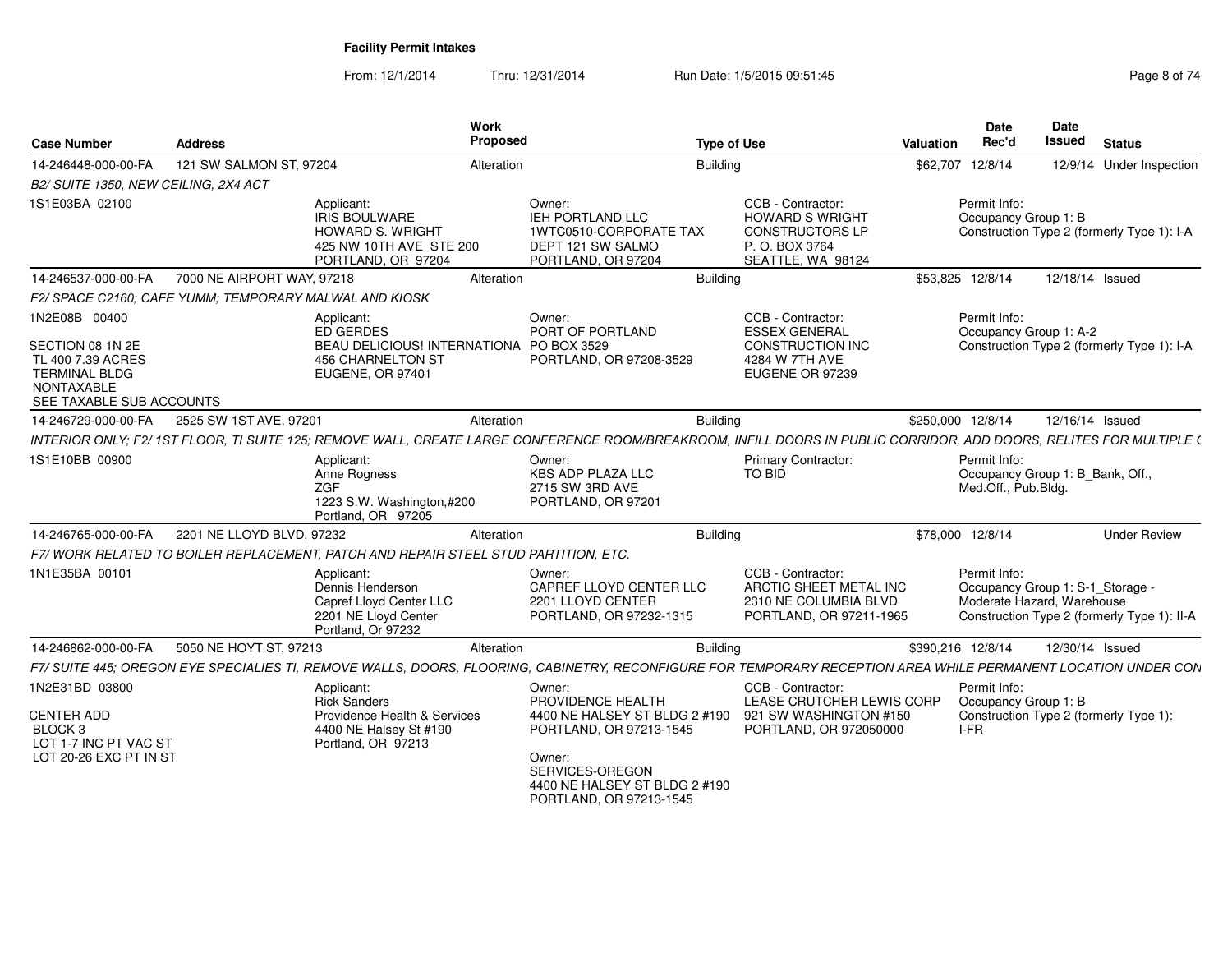| <b>Case Number</b>                                               | <b>Address</b>                                         | Work<br>Proposed                                                                                                                                                  |                                                                                       | Type of Use                                    | Valuation         | Date<br>Rec'd                                    | <b>Date</b><br>Issued | <b>Status</b>                              |
|------------------------------------------------------------------|--------------------------------------------------------|-------------------------------------------------------------------------------------------------------------------------------------------------------------------|---------------------------------------------------------------------------------------|------------------------------------------------|-------------------|--------------------------------------------------|-----------------------|--------------------------------------------|
| 14-246913-000-00-FA                                              | 5050 NE HOYT ST, 97213                                 | Alteration                                                                                                                                                        | <b>Building</b>                                                                       |                                                | \$159,000 12/8/14 |                                                  | 12/30/14 Issued       |                                            |
|                                                                  |                                                        | F3/ SUITE 203, TI; REMOVE WALLS, INFILL DOORS, CABINETRY, ADD NEW WALLS DOORS FOR EXAM ROOMS, OFFICE, BREAKROOM, SHRINK WAITING AREA, REMODEL RECEPTION W/SLIDING |                                                                                       |                                                |                   |                                                  |                       |                                            |
| 1N2E31BD 03800                                                   |                                                        | Applicant:<br><b>JOE WEBB</b>                                                                                                                                     | Owner:<br>PROVIDENCE HEALTH                                                           | CCB - Contractor:<br>IN LINE COMMERCIAL CONST  |                   | Permit Info:<br>Occupancy Group 1: B             |                       |                                            |
| <b>CENTER ADD</b><br>BLOCK <sub>3</sub><br>LOT 1-7 INC PT VAC ST |                                                        | PROVIDENCE HEALTH<br>4400 NE HALSEY, BLDG 2, SUITE<br>190                                                                                                         | 4400 NE HALSEY ST BLDG 2 #190<br>PORTLAND, OR 97213-1545                              | PO BOX 5837<br><b>ALOHA, OR 97006</b>          |                   | I-FR                                             |                       | Construction Type 2 (formerly Type 1):     |
| LOT 20-26 EXC PT IN ST                                           |                                                        | PORTLAND, OR 97213                                                                                                                                                | Owner:<br>SERVICES-OREGON<br>4400 NE HALSEY ST BLDG 2 #190<br>PORTLAND, OR 97213-1545 |                                                |                   |                                                  |                       |                                            |
| 14-247381-000-00-FA                                              | 1100 NW GLISAN ST, 97209                               | Alteration                                                                                                                                                        |                                                                                       | <b>Building</b>                                | \$220,000 12/9/14 |                                                  |                       | <b>Under Review</b>                        |
|                                                                  |                                                        | F13/KOHLER SIGNATURE STORE RETAIL PLUMBING, LIGHTING AND TILE DESIGN & SUPPLY STORE, ADD WALLS FOR DISPLAY AREA AND UPGRADE ADA ACCESSIBILITY STANDARDS           |                                                                                       |                                                |                   |                                                  |                       |                                            |
| 1N1E33DA 00100                                                   |                                                        | Applicant:<br><b>JARED ARCHER</b>                                                                                                                                 | Owner:<br>1100 BUILDING LLC                                                           | CCB - Contractor:<br><b>FRANK WHITE</b>        |                   |                                                  |                       |                                            |
| <b>COUCHS ADD</b>                                                |                                                        | 3209 17TH AVE WEST                                                                                                                                                | PO BOX 10067                                                                          | JOHNSON PROJECT SOLUTIONS                      |                   |                                                  |                       |                                            |
| BLOCK 77<br>LOT 5&8                                              |                                                        | SEATTLE, WA 98119                                                                                                                                                 | PORTLAND, OR 97296-0067                                                               | <b>INC</b><br><b>PO BOX 455</b>                |                   |                                                  |                       |                                            |
|                                                                  |                                                        |                                                                                                                                                                   |                                                                                       | LAKE OSWEGO, OR 97034                          |                   |                                                  |                       |                                            |
| 14-247709-000-00-FA                                              | 7000 NE AIRPORT WAY, 97218                             | Alteration                                                                                                                                                        | Building                                                                              |                                                |                   | \$380,000 12/10/14                               |                       | <b>Under Review</b>                        |
|                                                                  |                                                        | F16/ SPACE C2164, NEW RESTAURANT; REMODEL SPACE FOR NEW TENANT, KITCHEN EQUIPMENT, SINKS, CABINETS, CASEWORK, COUNTERS, PREP AREA, WALK-IN COOLER, CEILING, FLOOF |                                                                                       |                                                |                   |                                                  |                       |                                            |
| 1N2E08B 00400                                                    |                                                        | Applicant:                                                                                                                                                        | Owner:                                                                                | CCB - Contractor:                              |                   | Permit Info:                                     |                       |                                            |
| SECTION 08 1N 2E                                                 |                                                        | <b>JOE SHING</b><br><b>MESHER SHING MCNUTT</b>                                                                                                                    | PORT OF PORTLAND<br>PO BOX 3529                                                       | <b>JOB SCOTT</b><br><b>VARA LLC</b>            |                   | Occupancy Group 1: A-2                           |                       | Construction Type 2 (formerly Type 1): I-A |
| TL 400 7.39 ACRES                                                |                                                        | 808 E. ROY ST                                                                                                                                                     | PORTLAND, OR 97208-3529                                                               | 5405 SE SHERMAN                                |                   |                                                  |                       |                                            |
| <b>TERMINAL BLDG</b>                                             |                                                        | SEATTLE, WA 98102                                                                                                                                                 |                                                                                       | PORTLAND, OR 97215                             |                   |                                                  |                       |                                            |
| <b>NONTAXABLE</b><br>SEE TAXABLE SUB ACCOUNTS                    |                                                        |                                                                                                                                                                   |                                                                                       |                                                |                   |                                                  |                       |                                            |
| 14-248022-000-00-FA                                              | 121 SW SALMON ST, 97204                                | Alteration                                                                                                                                                        |                                                                                       | <b>Building</b>                                |                   | \$55,000 12/10/14                                | 12/23/14 Issued       |                                            |
|                                                                  |                                                        | F13/13TH FLOOR NW CORNER REMOVE AND ADD NEW WALLS FOR HUDDLE ROOMS                                                                                                |                                                                                       |                                                |                   |                                                  |                       |                                            |
| 1S1E03BA 02100                                                   |                                                        | Applicant:                                                                                                                                                        | Owner:                                                                                | CCB - Contractor:                              |                   | Permit Info:                                     |                       |                                            |
|                                                                  |                                                        | <b>Alfred Bran</b><br>121 SW SALMON                                                                                                                               | IEH PORTLAND LLC<br>1WTC0510-CORPORATE TAX                                            | <b>MARK BECKIUS</b><br>REIMERS & JOLIVETTE INC |                   | Occupancy Group 1: B                             |                       | Construction Type 2 (formerly Type 1): I-A |
|                                                                  |                                                        | Portland, OR 97204                                                                                                                                                | DEPT 121 SW SALMO<br>PORTLAND, OR 97204                                               | 2344 NW 24TH AVE<br>Portland, OR 97210         |                   |                                                  |                       |                                            |
| 14-248411-000-00-FA                                              | 919 SW TAYLOR ST, 97205                                | Alteration                                                                                                                                                        | Building                                                                              |                                                |                   | \$21,500 12/11/14                                |                       | <b>Under Review</b>                        |
|                                                                  | <b>B1/ SUITE 500 SWEET SPOT RESTROOM MODIFICATIONS</b> |                                                                                                                                                                   |                                                                                       |                                                |                   |                                                  |                       |                                            |
| 1S1E03BB 05700                                                   |                                                        | Applicant:<br><b>FRANK WHITE</b>                                                                                                                                  | Owner:<br>TOM MOYER THEATRES                                                          | CCB - Contractor:<br><b>FRANK WHITE</b>        |                   | Permit Info:<br>Occupancy Group 1: B_Bank, Off., |                       |                                            |
| PORTLAND                                                         |                                                        | JOHNSON PROJECT SOLUTIONS                                                                                                                                         | 805 SW BROADWAY #2020                                                                 | JOHNSON PROJECT SOLUTIONS                      |                   | Med.Off., Pub.Bldg.                              |                       |                                            |
| BLOCK 219                                                        |                                                        | <b>INC</b>                                                                                                                                                        | PORTLAND, OR 97205-3360                                                               | INC.                                           |                   |                                                  |                       |                                            |
| LOT 3&4                                                          |                                                        | <b>PO BOX 455</b><br>LAKE OSWEGO, OR 97034                                                                                                                        |                                                                                       | <b>PO BOX 455</b><br>LAKE OSWEGO, OR 97034     |                   |                                                  |                       |                                            |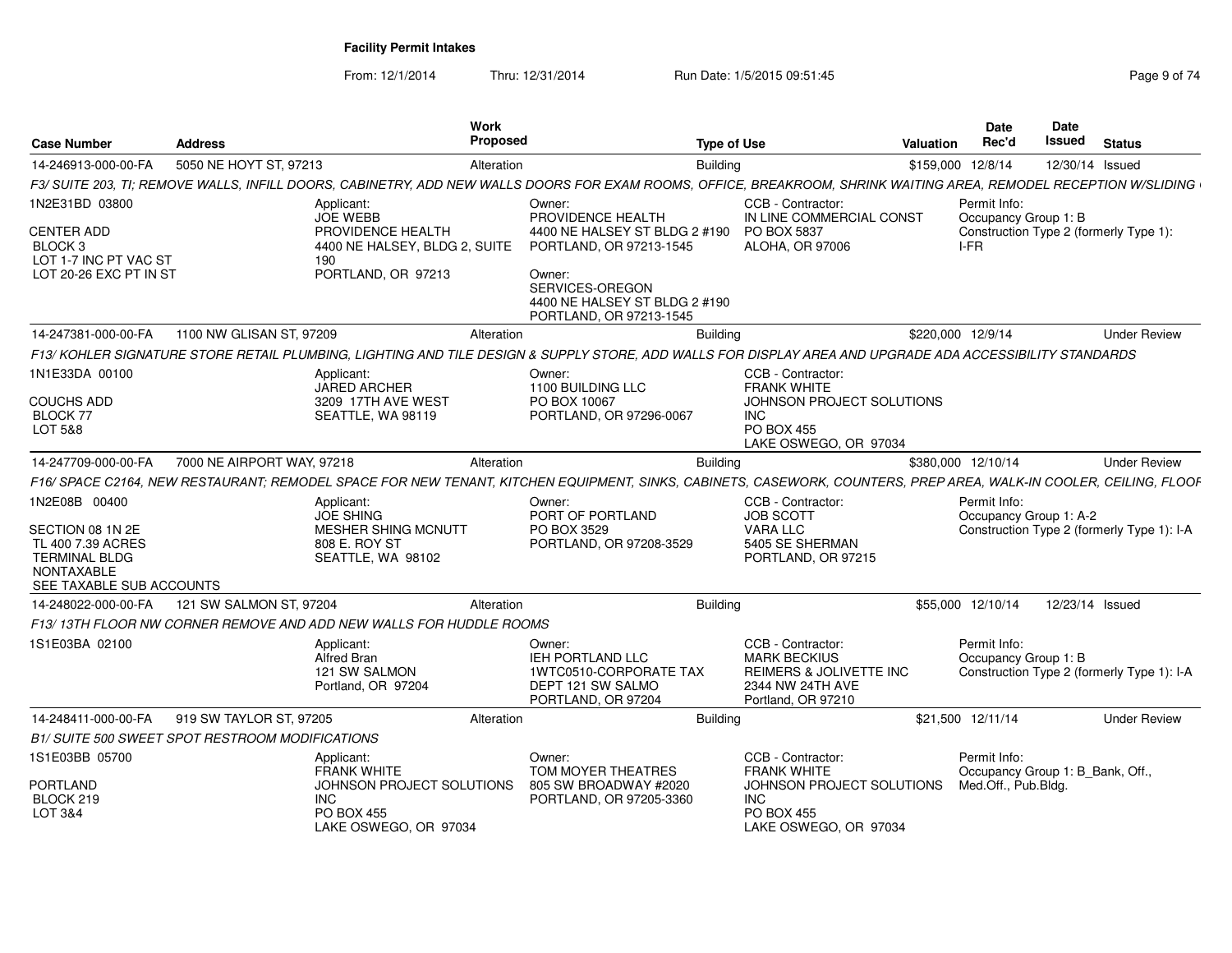| <b>Case Number</b>                                            | <b>Address</b>             |                                                                                                                | Work<br>Proposed |                                                                                                                                                               | <b>Type of Use</b>                                                                                                                   | <b>Valuation</b>     | <b>Date</b><br>Rec'd                                           | <b>Date</b><br><b>Issued</b> | <b>Status</b>                               |
|---------------------------------------------------------------|----------------------------|----------------------------------------------------------------------------------------------------------------|------------------|---------------------------------------------------------------------------------------------------------------------------------------------------------------|--------------------------------------------------------------------------------------------------------------------------------------|----------------------|----------------------------------------------------------------|------------------------------|---------------------------------------------|
| 14-248511-000-00-FA                                           | 2201 NE LLOYD BLVD, 97232  |                                                                                                                | Alteration       | <b>Building</b>                                                                                                                                               |                                                                                                                                      |                      | \$3,500 12/11/14                                               | 12/19/14 Issued              |                                             |
|                                                               |                            | B1/ SPACE 2265 LLOYD LEARNING CENTER KITCHEN REMODEL ** BID ESTIMATE** (no electrical on plan)                 |                  |                                                                                                                                                               |                                                                                                                                      |                      |                                                                |                              |                                             |
| 1N1E35BA 00101                                                |                            | Applicant:<br><b>JOHN NIGGLEY</b><br><b>PACIFICORP</b><br>825 NE MULTNOMAH<br>PORTLAND, OR 97232               |                  | Owner:<br>CAPREF LLOYD CENTER LLC<br>2201 LLOYD CENTER<br>PORTLAND, OR 97232-1315                                                                             | CCB - Contractor:<br>SD DEACON CORP OF OREGON<br>901 NE GLISAN ST STE 100<br>PORTLAND OR 97232                                       |                      | Permit Info:<br>Occupancy Group 1: M_Store, Service<br>Station |                              | Construction Type 2 (formerly Type 1): II-A |
| 14-248567-000-00-FA                                           |                            | 3181 SW SAM JACKSON PARK RD - Bldg BSC, 9 Alteration                                                           |                  | <b>Building</b>                                                                                                                                               |                                                                                                                                      |                      | \$16,000 12/11/14                                              | 12/16/14 Final               |                                             |
|                                                               |                            |                                                                                                                |                  | B2/ 2ND FLOOR.DEMO AND RELOCATE WALL ADJACENT TO MOPEK BODY RACK. NEW FLOOR MOUNTED STEEL GUARDRAIL                                                           |                                                                                                                                      |                      |                                                                |                              |                                             |
| 1S1E09 00200                                                  |                            | Applicant:<br>BRIAN HJELTE<br><b>WATERLEAF ARCHITECTURE</b><br>419 SW 11TH AVE - STE 200<br>PORTLAND, OR 97205 |                  | Owner:<br>OREGON STATE OF<br>3181 SW SAM JACKSON PARK RD<br>PORTLAND, OR 97239                                                                                | CCB - Contractor:<br><b>THOMAS SMITH</b><br>HOFFMAN CONSTRUCTION CO<br>OF OREGON<br>805 SW BROADWAY SUITE 2100<br>PORTLAND, OR 97205 |                      | Permit Info:<br>Occupancy Group 1: B                           |                              | Construction Type 2 (formerly Type 1): I-B  |
| 14-248606-000-00-FA                                           | 1300 SW 5TH AVE, 97201     |                                                                                                                | Alteration       | <b>Building</b>                                                                                                                                               |                                                                                                                                      |                      | \$11.500 12/11/14                                              | 12/29/14 Issued              |                                             |
|                                                               |                            | F15/10TH FLOOR WFB CLIENT SERVICES LOBBY AND PRIVATE OFFICE REMODEL                                            |                  |                                                                                                                                                               |                                                                                                                                      |                      |                                                                |                              |                                             |
| 1S1E03BC 01800<br><b>PORTLAND</b><br><b>BLOCK 148 TL 1800</b> |                            | Applicant:<br>ALEXIS BAUER<br><b>GROUP MACKENZIE</b><br>1515 SE WATER AVE.<br>PORTLAND, OR 97214               |                  | Owner:<br>FIRST INTERSTATE BANK OF OR<br>PO BOX 2609<br>CARLSBAD, CA 92018-2609                                                                               | CCB - Contractor:<br><b>STEVE BARTELL</b><br>P & C CONSTRUCTION CO<br>2133 NW YORK ST<br>PORTLAND, OR 97210                          |                      | Permit Info:<br>Occupancy Group 1: B                           |                              | Construction Type 2 (formerly Type 1): I-A  |
| 14-249086-000-00-FA                                           | 7901 SE DIVISION ST, 97215 |                                                                                                                | Alteration       | <b>Building</b>                                                                                                                                               |                                                                                                                                      |                      | \$850,000 12/12/14                                             |                              | <b>Under Review</b>                         |
|                                                               |                            |                                                                                                                |                  | F11/ PCC SE CAMPUS ANNEX SINGLE STORY BUILDING REMODEL WITH 2 WINGS, COMMUNITY ROOM & KITCHEN AREA. RENOVATE WEST WING INTO DAYCARE W/NEW ENTRY AND OUTSIDE P |                                                                                                                                      |                      |                                                                |                              |                                             |
| 1S2E05DD 03400                                                |                            | Applicant:<br>LONNIE LIVERY                                                                                    |                  | Owner:<br>PORTLAND COMMUNITY COLLEGE ONEILL ELECTRIC INC                                                                                                      | CCB - Contractor:                                                                                                                    |                      | Permit Info:<br>Occupancy Group 1: B_Bank, Off.,               |                              |                                             |
| SECTION 05 1S 2E<br>TL 3400 3.54 ACRES                        |                            | O'NEILL ELECTRIC<br>7901 SE DIVISION ST<br>PORTLAND, OR 97206                                                  |                  | PO BOX 19000<br>PORTLAND, OR 97280-0990                                                                                                                       | 4444 SE 27TH AVE<br>PORTLAND, OR 97202                                                                                               |                      | Med.Off., Pub.Bldg.                                            |                              |                                             |
| 14-249130-000-00-FA                                           | 335 NW 19TH AVE, 97209     |                                                                                                                | Alteration       | <b>Building</b>                                                                                                                                               |                                                                                                                                      | \$7,198,590 12/12/14 |                                                                |                              | <b>Under Review</b>                         |
|                                                               |                            |                                                                                                                |                  | F17/ TOWER/ EXTENSIVE UPGRADES TO TOWER INCLUDING VOLUNTARY SEISMIC UPGRADES. DRIVE THRU PORTE CORCHERE REMODEL. BRACING OF MEP, FIRE SUPPRESSION AND OTHER   |                                                                                                                                      |                      |                                                                |                              |                                             |
| 1N1E33DB 02700                                                |                            | Applicant:<br>DAVE OTTE                                                                                        |                  | Owner:<br>HOME FORWARD DEVELOPMENT WALSH CONSTRUCTION CO                                                                                                      | CCB - Contractor:                                                                                                                    |                      |                                                                |                              |                                             |
| <b>COUCHS ADD</b><br>BLOCK 275<br><b>LOT 1-8</b>              |                            | HOLST ARCHITECTURE<br>110 SE 8TH AVE<br>PORTLAND OR 97214                                                      |                  | 135 SW ASH ST 5TH FLOOR<br>PORTLAND, OR 97204-3540                                                                                                            | 2905 SW 1ST AVE<br>PORTLAND, OR 972014707                                                                                            |                      |                                                                |                              |                                             |
| E 1/2 OF LOT 9&10                                             |                            |                                                                                                                |                  | Owner:<br><b>ENTERPRISES CORPORATION</b><br>135 SW ASH ST 5TH FLOOR<br>PORTLAND, OR 97204-3540                                                                |                                                                                                                                      |                      |                                                                |                              |                                             |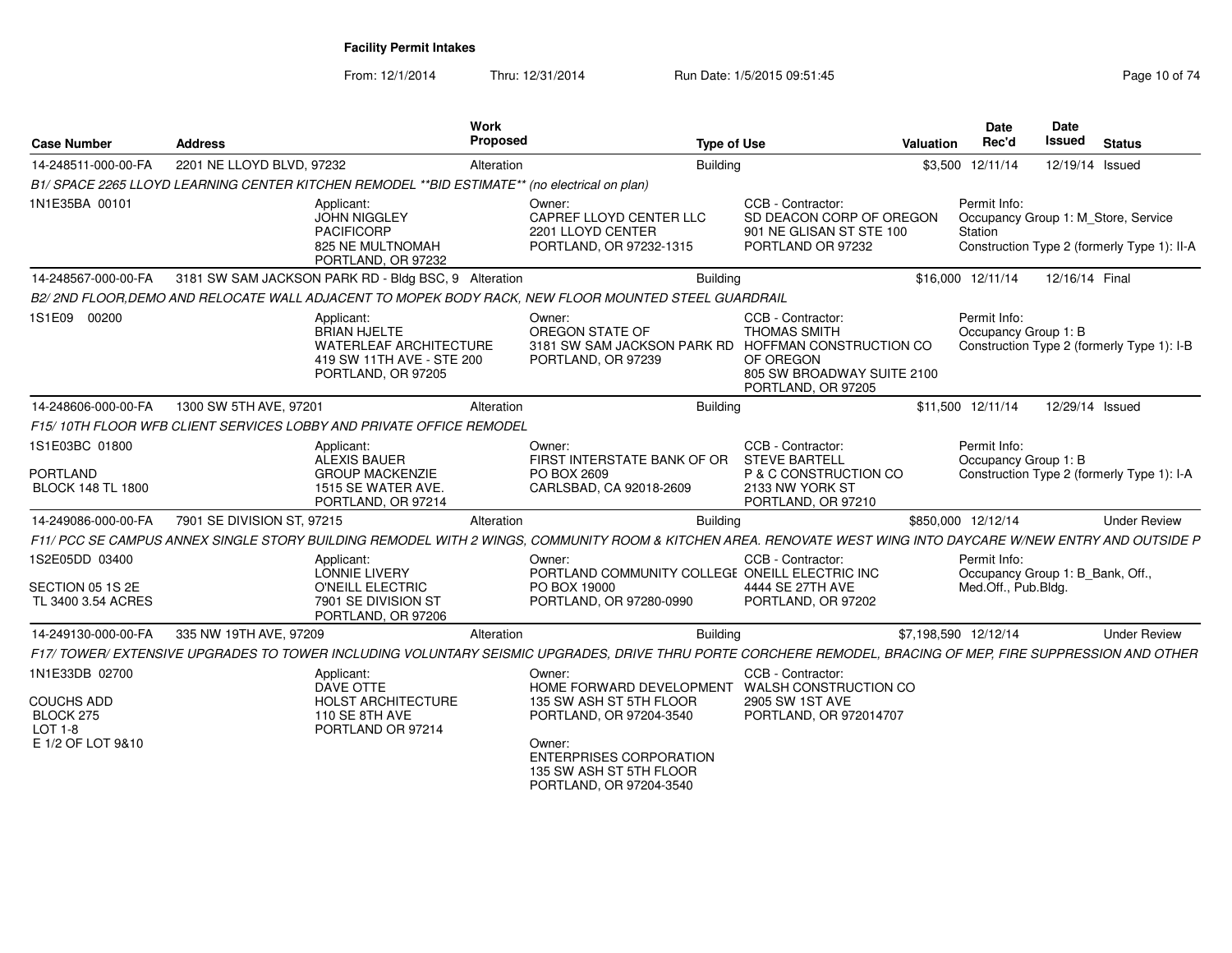| <b>Case Number</b>                        | <b>Address</b>                              |                                                                                                                                      | Work<br>Proposed                                                                                                                                                        | <b>Type of Use</b> |                                                                                           | <b>Date</b><br>Rec'd<br>Valuation | Date<br>Issued | <b>Status</b>                                                                   |
|-------------------------------------------|---------------------------------------------|--------------------------------------------------------------------------------------------------------------------------------------|-------------------------------------------------------------------------------------------------------------------------------------------------------------------------|--------------------|-------------------------------------------------------------------------------------------|-----------------------------------|----------------|---------------------------------------------------------------------------------|
| 14-249160-000-00-FA                       | 335 NW 19TH AVE, 97209                      |                                                                                                                                      | Alteration                                                                                                                                                              | Building           |                                                                                           | \$1,474,410 12/12/14              |                | <b>Under Review</b>                                                             |
|                                           |                                             |                                                                                                                                      | F17/ ANNEX/ UPGRADE EXTERIOR SOUTH EXIT STAIR. BRACE MEP. FIRE SUPPRESSION AND OTHER EQUIPMENT. UPGRADE ENERGY EFFICIENCY INCLUDING NEW DOMESTIC WATER PIPING A         |                    |                                                                                           |                                   |                |                                                                                 |
| 1N1E33DB 02700                            |                                             | Applicant:<br>DAVE OTTE                                                                                                              | Owner:                                                                                                                                                                  |                    | CCB - Contractor:<br>HOME FORWARD DEVELOPMENT WALSH CONSTRUCTION CO                       |                                   |                |                                                                                 |
| <b>COUCHS ADD</b><br>BLOCK 275<br>LOT 1-8 |                                             | <b>HOLST ARCHITECTURE</b><br>110 SE 8TH AVE<br>PORTLAND OR 97214                                                                     | 135 SW ASH ST 5TH FLOOR<br>PORTLAND, OR 97204-3540                                                                                                                      |                    | 2905 SW 1ST AVE<br>PORTLAND, OR 972014707                                                 |                                   |                |                                                                                 |
| E 1/2 OF LOT 9&10                         |                                             |                                                                                                                                      | Owner:<br><b>ENTERPRISES CORPORATION</b><br>135 SW ASH ST 5TH FLOOR<br>PORTLAND, OR 97204-3540                                                                          |                    |                                                                                           |                                   |                |                                                                                 |
|                                           | 14-249454-000-00-FA 308 SW 2ND AVE, 97204   |                                                                                                                                      | Alteration                                                                                                                                                              | <b>Building</b>    |                                                                                           | \$2,200,000 12/15/14              |                | <b>Under Review</b>                                                             |
|                                           |                                             |                                                                                                                                      | F17/ 7TH FLOOR, TI; REMOVE FURNISHING, WALLS, ETC. ADD BACK FOR MULTIPLE CONFERENCE ROOMS, TRAINING ROOM, LOBBY, BREAK ROOM, WALLS, DOORS, RELITES, GLASS WALL, NE      |                    |                                                                                           |                                   |                |                                                                                 |
| 1N1E34CD 04600                            |                                             | Applicant:<br>MICHAEL MCCULLOUGH<br><b>INTERIOR ARCHITECTS</b><br>500 SANSOME STREET, 8TH<br><b>FLOOR</b><br>SAN FRANCISCO, CA 94111 | Owner:<br><b>NGP DUNCAN PLAZA</b><br>PO BOX 4900 DEPT #360<br>SCOTTSDALE, AZ 85261-4900<br>Owner:<br>PORTLAND LLC<br>PO BOX 4900 DEPT #360<br>SCOTTSDALE, AZ 85261-4900 |                    | CCB - Contractor:<br>SWINERTON BUILDERS INC<br>260 TOWNSEND ST<br>SAN FRANCISCO, CA 94107 | Permit Info:                      |                | Occupancy Group 1: A-2 Restaurant<br>Construction Type 2 (formerly Type 1): I-A |
|                                           | 14-249973-000-00-FA 6404 SE 23RD AVE, 97202 |                                                                                                                                      | Alteration                                                                                                                                                              | <b>Building</b>    |                                                                                           | \$21,500,000 12/16/14             |                | <b>Under Review</b>                                                             |
|                                           |                                             |                                                                                                                                      | F18/WESTMORLAND UNION MANOR RENOVATION - REPLACE EXTERIOR BUILDING WALL SYSTEMS, WINDOWS AND ROOFING, RECONFIGURE RESIDENTIAL UNITS, VOLUNTARY SEISMIC UPGI             |                    |                                                                                           |                                   |                |                                                                                 |
| 1S1E14D 00200                             |                                             | Applicant:                                                                                                                           | Owner:                                                                                                                                                                  |                    | CCB - Contractor:                                                                         |                                   |                |                                                                                 |
|                                           |                                             | <b>BILL LANNING</b>                                                                                                                  | UNION LABOR RETIREMENT ASSN TOM MITCHELL                                                                                                                                |                    |                                                                                           |                                   |                |                                                                                 |
| SECTION 14 1 S 1 E<br>TL 200 6.32 ACRES   |                                             | <b>MWA ARCHITECTS</b><br>70 NW COUCH ST #401                                                                                         | 6404 SE 23RD AVE<br>PORTLAND, OR 97202-5434                                                                                                                             |                    | WALSH CONSTRUCTION CO<br>2905 SW 1ST AV                                                   |                                   |                |                                                                                 |
|                                           |                                             | PORTLAND, OR 97209                                                                                                                   |                                                                                                                                                                         |                    | PORTLAND, OR 97201                                                                        |                                   |                |                                                                                 |
| 14-250797-000-00-FA                       | 3251 SW SAM JACKSON PARK RD. 97201          |                                                                                                                                      | Alteration                                                                                                                                                              | Building           |                                                                                           | \$105,000 12/17/14                |                | 12/22/14 Issued                                                                 |
|                                           |                                             |                                                                                                                                      | F18/12TH FLOOR - MODIFICATIONS TO EXISTING ROOM TO CREATE NEW ITG CLOSET - MODIFICATIONS TO MECHANICAL, CEILING AND ELECTRICAL WORK                                     |                    |                                                                                           |                                   |                |                                                                                 |
| 1S1E09AC 03700                            |                                             | Applicant:<br>JEROME KEYES                                                                                                           | Owner:                                                                                                                                                                  |                    | CCB - Contractor:<br>SCHAFFRAN CONSTRUCTION INC Occupancy Group 1: 11.1                   | Permit Info:                      |                |                                                                                 |
| SECTION 09 1S 1E                          |                                             | <b>OHSU</b>                                                                                                                          | OREGON STATE OF                                                                                                                                                         |                    | 3181 SW SAM JACKSON PARK RD 16916 SE FRANKLIN                                             |                                   |                | Construction Type 2 (formerly Type 1):                                          |
| TL 3700 0.07 ACRES                        |                                             | 3181 SW Sam Jackson Park Rd<br>PORTLAND, OR 97239                                                                                    | PORTLAND, OR 97239                                                                                                                                                      |                    | PORTLAND, OR 97236                                                                        | I-FR                              |                |                                                                                 |
| 14-251099-000-00-FA                       | 6320 NE HALSEY ST, 97213                    |                                                                                                                                      | Alteration                                                                                                                                                              | <b>Building</b>    |                                                                                           | \$640,000 12/18/14                |                | <b>Under Review</b>                                                             |
|                                           |                                             |                                                                                                                                      | F17/ SUITE 100; REMOVE EXISTING PARTITIONS, CABINETRY, NEW TWO HOUR WALLS TO CREATE NEW SPACE, REMOVE EXTERIOR STORE FRONT, STAIRS, INFILL OVERHEAD DOORS, ADD AD.      |                    |                                                                                           |                                   |                |                                                                                 |
| 1N2E32BB 00400                            |                                             | Applicant:                                                                                                                           | Owner:                                                                                                                                                                  |                    | CCB - Contractor:                                                                         | Permit Info:                      |                |                                                                                 |
| SECTION 32 1N 2E                          |                                             | <b>JOE WEBB</b><br>PROVIDENCE HEALTH                                                                                                 | WESTON INVESTMENT CO LLC<br>2154 NE BROADWAY #200                                                                                                                       |                    | <b>HOWARD S WRIGHT</b><br><b>CONSTRUCTORS LP</b>                                          | Med.Off., Pub.Bldg.               |                | Occupancy Group 1: B_Bank, Off.,                                                |
| TL 400 0.06 ACRES                         |                                             | 190<br>PORTLAND, OR 97213                                                                                                            | 4400 NE HALSEY, BLDG 2, SUITE PORTLAND, OR 97232-1561                                                                                                                   |                    | P. O. BOX 3764<br>SEATTLE, WA 98124                                                       |                                   |                | Construction Type 2 (formerly Type 1): II-A                                     |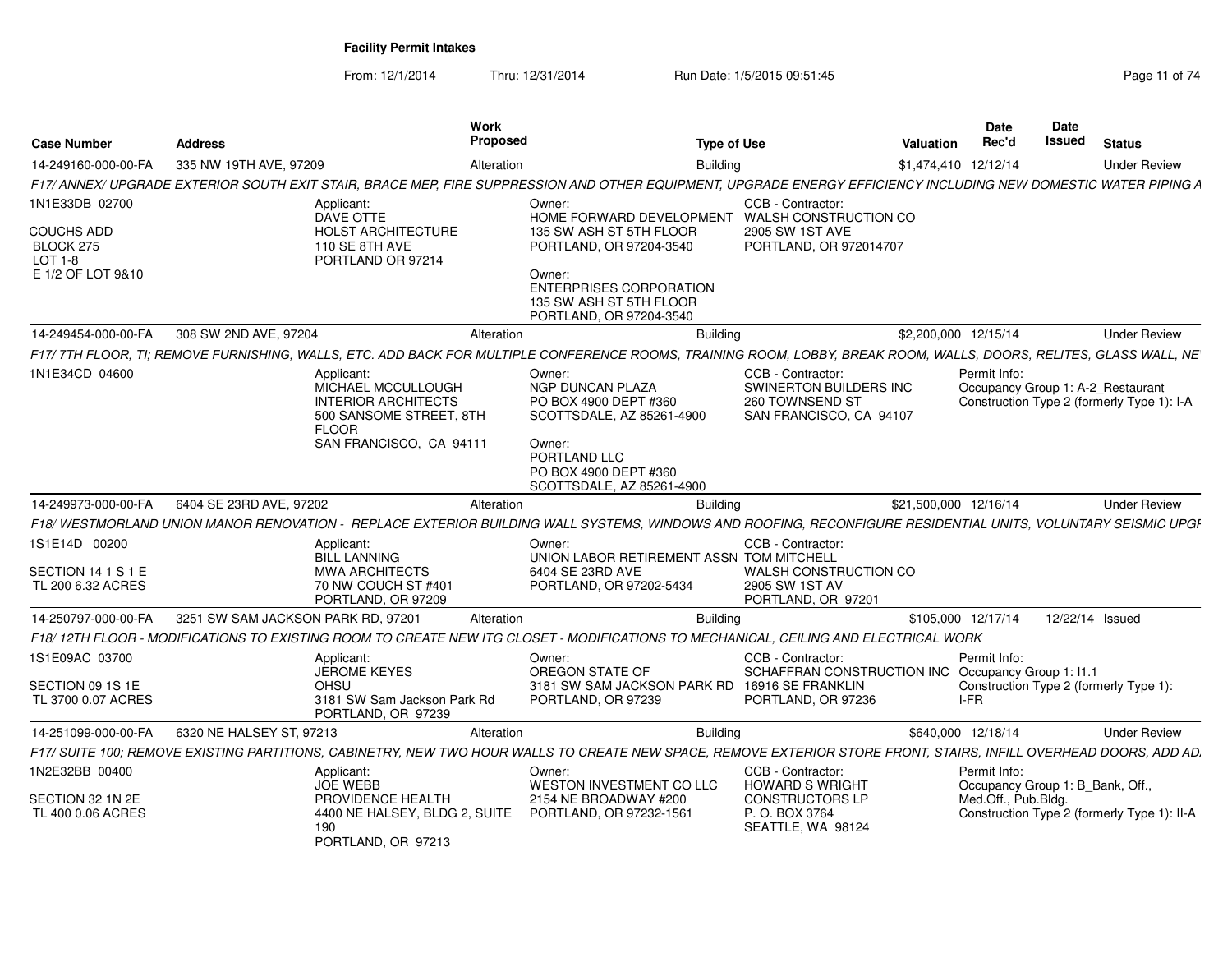| <b>Case Number</b>                                                                                                              | <b>Address</b>              |                                                                                                                                             | Work<br><b>Proposed</b> | <b>Type of Use</b>                                                                                                                                                                    |                                                                                                                     | Valuation | Date<br>Rec'd                                                           | <b>Date</b><br>Issued | <b>Status</b>                              |
|---------------------------------------------------------------------------------------------------------------------------------|-----------------------------|---------------------------------------------------------------------------------------------------------------------------------------------|-------------------------|---------------------------------------------------------------------------------------------------------------------------------------------------------------------------------------|---------------------------------------------------------------------------------------------------------------------|-----------|-------------------------------------------------------------------------|-----------------------|--------------------------------------------|
| 14-251192-000-00-FA                                                                                                             | 12570 NE MARX ST, 97230     |                                                                                                                                             | Alteration              | <b>Building</b>                                                                                                                                                                       |                                                                                                                     |           | \$49.400 12/18/14                                                       | 12/30/14 Issued       |                                            |
|                                                                                                                                 |                             |                                                                                                                                             |                         | F13/LANDLORD CHANGES TO UNOCCUPIED SPACE, RELOCATED AND UPGRADE RESTROOMS, RECONFIGURE OFFICE SPACE                                                                                   |                                                                                                                     |           |                                                                         |                       |                                            |
| 1N2E23BC 00400                                                                                                                  |                             | Applicant:<br><b>Ryan McGuire</b><br>Pacific Realty Associates, LP<br>(PacTrust)<br>15350 SW Sequoia Parkway, Ste. 30<br>Portland, OR 97224 |                         | Owner:<br><b>PACIFIC REALTY ASSOCIATES</b><br>15350 SW SEQUOIA PKWY #300<br>TIGARD, OR 97224-7175<br>Owner:<br>LTD PARTNERSHIP<br>15350 SW SEQUOIA PKWY #300<br>TIGARD, OR 97224-7175 | CCB - Contractor:<br>PACIFIC REALTY ASSOCIATES LP<br>15350 SW SEQUOIA PARKWAY<br>SUITE 300<br>TIGARD, OR 97774-7172 |           |                                                                         |                       |                                            |
| 14-251614-000-00-FA                                                                                                             | 7000 NE AIRPORT WAY, 97218  |                                                                                                                                             | Alteration              | <b>Building</b>                                                                                                                                                                       |                                                                                                                     |           | \$12,000 12/19/14                                                       |                       | <b>Under Review</b>                        |
|                                                                                                                                 |                             |                                                                                                                                             |                         | F18/'C' CONCOURSE: FOOD CART, MOD PIZZA: 'C' CONCOURSE, FOR 'GRAB AND GO' TYPE OF FOOD SALES, SINK, REFRIGERATOR, WATER TANK, FOLD DOWN STEEL COUNTER, ELEC, PLBG++                   |                                                                                                                     |           |                                                                         |                       |                                            |
| 1N2E08B 00400<br>SECTION 08 1N 2E<br>TL 400 7.39 ACRES<br><b>TERMINAL BLDG</b><br><b>NONTAXABLE</b><br>SEE TAXABLE SUB ACCOUNTS |                             | Applicant:<br><b>BEN FRY</b><br><b>HOLST ARCHITECTURE</b><br>110 SE 8TH<br>PORTLAND, OR 97214                                               |                         | Owner:<br>PORT OF PORTLAND<br>PO BOX 3529<br>PORTLAND, OR 97208-3529                                                                                                                  | CCB - Contractor:<br><b>GUY BLANCHARD</b><br>SIERRA CONSTRUCTION<br>1700 SE 11TH AVE SUITE 120<br>PORTLAND OR 97214 |           | Permit Info:<br>Occupancy Group 1: A-2                                  |                       | Construction Type 2 (formerly Type 1): I-A |
| 14-251831-000-00-FA                                                                                                             | 610 SW ALDER ST, 97205      |                                                                                                                                             | Alteration              | <b>Building</b>                                                                                                                                                                       |                                                                                                                     |           | \$96,523 12/19/14                                                       | 12/30/14 Issued       |                                            |
|                                                                                                                                 |                             |                                                                                                                                             |                         | B1/5D CONTRACTORS, STE 220 - TENANT IMPROVEMENT, NEW WALLS, LIGHTING, CABINETS, FLOORING, CARPET, PAINT AND DOORS                                                                     |                                                                                                                     |           |                                                                         |                       |                                            |
| 1N1E34CC 08000<br>PORTLAND<br>TL 8000 LOT 1-3 BLOCK 178                                                                         |                             | Applicant:<br><b>CHRISTINA BOND</b><br>5d CONTRACTORS<br>610 SW ALDER ST. SUITE 210<br>PORTLAND, OR 97205                                   |                         | Owner:<br>RALPH SCHLESINGER COMPANY<br><b>LLC</b><br>610 SW ALDER ST #1221<br>PORTLAND, OR 97205-3613                                                                                 | CCB - Contractor:<br>5D CONTRACTORS LLC<br><b>PO BOX 416</b><br>CORBETT, OR 97019                                   |           | Permit Info:<br>Occupancy Group 1: B_Bank, Off.,<br>Med.Off., Pub.Bldg. |                       |                                            |
| 14-251906-000-00-FA                                                                                                             | 107 SE WASHINGTON ST, 97214 |                                                                                                                                             | Alteration              | <b>Building</b>                                                                                                                                                                       |                                                                                                                     |           | \$20.500 12/19/14                                                       |                       | <b>Under Review</b>                        |
|                                                                                                                                 |                             |                                                                                                                                             |                         | F18/SUITE 258, PENETRATE WALL FOR PASS-THROUGH; ADD WALLS IN BASEMENT FOR STORAGE AREAS, WALL FOR NURSING ROOM, WALL FOR PUMP ROOM, REMOVE WALL AND REINSTALI                         |                                                                                                                     |           |                                                                         |                       |                                            |
| 1S1E03AA 00900<br>EAST PORTLAND<br>BLOCK 42<br>$LOT 1-8$<br>HISTORIC PROPERTY 15 YR 2006<br>POTENTIAL ADDITIONAL TAX            |                             | Applicant:<br><b>MATT BEALL</b><br>KHI CONSTRUCTION<br>3201 NE WYNOOSKI RD<br>NEWBURG, OR 97132                                             |                         | Owner:<br>OLYMPIC MILLS WAREHOUSE LLC KELLY HARRISON INC<br>901 NE GLISAN ST<br>PORTLAND, OR 97232                                                                                    | CCB - Contractor:<br>3201 NE Wynooski Rd, Suite A1<br>Newberg, OR 97132                                             |           |                                                                         |                       |                                            |
| 14-252074-000-00-FA                                                                                                             | 837 SW 11TH AVE, 97205      |                                                                                                                                             | Alteration              | <b>Building</b>                                                                                                                                                                       |                                                                                                                     |           | \$2,000 12/19/14                                                        |                       | <b>Under Review</b>                        |
|                                                                                                                                 |                             |                                                                                                                                             |                         | B1/ SUITE 115 (1115 SW TAYLOR ST) INTERIOR DEMO IF PARTITION WALLS AND MEP FOR FUTURE TENANT. NO OCCUPANCY WITH THIS PERMIT                                                           |                                                                                                                     |           |                                                                         |                       |                                            |
| 1S1E04AA 00400                                                                                                                  |                             | Applicant:<br><b>MELYNDA RETALLACK</b>                                                                                                      |                         | Owner:<br><b>EASTERN WESTERN</b>                                                                                                                                                      | CCB - Contractor:<br>Kevin                                                                                          |           |                                                                         |                       |                                            |
| PORTLAND<br>BLOCK 259<br>LOT 3&4                                                                                                |                             | <b>ARCHITECT</b><br>2207 SE 51ST AVE<br>PORTLAND, OR 97215                                                                                  |                         | <b>CORPORATION</b><br>PO BOX 3228<br>PORTLAND, OR 97208-3228                                                                                                                          | <b>BARTEL CONTRACTING INC</b><br>PO BOX 160<br>GLADSTONE, OR 97027                                                  |           |                                                                         |                       |                                            |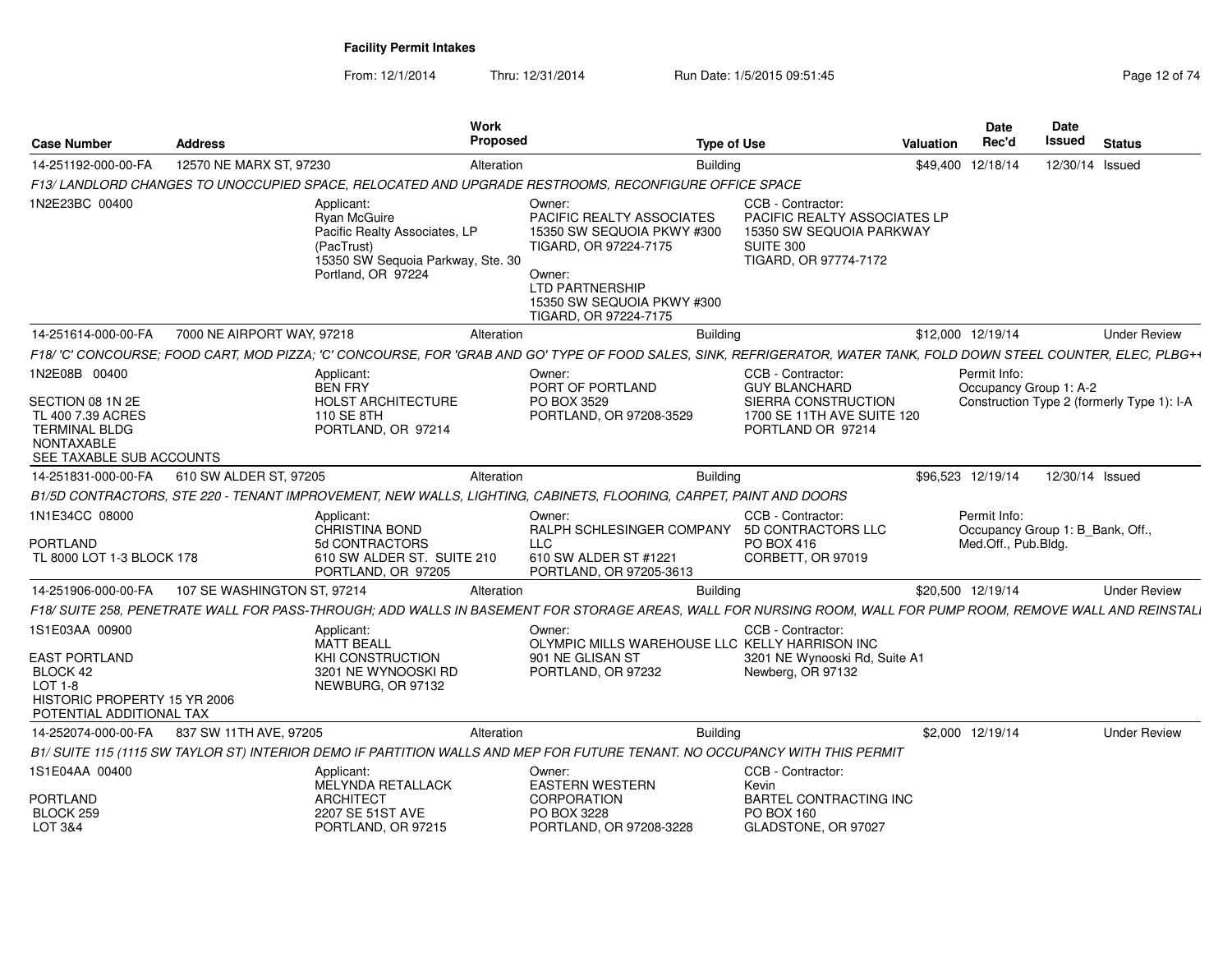| <b>Case Number</b>                                                          | <b>Address</b>               |                                                                                                                                        | <b>Work</b><br><b>Proposed</b>                                                                                                                                      | <b>Type of Use</b> |                                                                                                                  | Valuation | <b>Date</b><br>Rec'd | Date<br>Issued                   | <b>Status</b>                               |  |
|-----------------------------------------------------------------------------|------------------------------|----------------------------------------------------------------------------------------------------------------------------------------|---------------------------------------------------------------------------------------------------------------------------------------------------------------------|--------------------|------------------------------------------------------------------------------------------------------------------|-----------|----------------------|----------------------------------|---------------------------------------------|--|
|                                                                             | 700 SW 5TH AVE               |                                                                                                                                        | Alteration                                                                                                                                                          | <b>Building</b>    |                                                                                                                  |           | \$180,000 12/22/14   |                                  | <b>Under Review</b>                         |  |
| 14-252809-000-00-FA                                                         |                              |                                                                                                                                        | F18/ SPACE 1435; DEMO MOST INTERIOR PARTITIONS, FLOORING, CEILING; ADD NEW PARTITIONS FOR FITTING ROOMS, NEW FLOORING, NEW CEILING, NEW INTERIOR STORE FRONT, CASHW |                    |                                                                                                                  |           |                      |                                  |                                             |  |
| 1S1E03BB1 90001                                                             |                              | Applicant:<br>SHANE ANDERSON<br><b>CALLISON ARCHITECTS</b><br><b>1453 THIRD STREET</b><br>PROMENADE, STE 400<br>SANTA MONICA, CA 90401 | Owner:<br>PIONEER PLACE LIMITED<br><b>PARTNERSHIP</b><br>PO BOX 617905<br>CHICAGO, IL 60661-7905                                                                    |                    | <b>Primary Contractor:</b><br>TO BID                                                                             |           | Permit Info:         | Occupancy Group 1: M             | Construction Type 2 (formerly Type 1): I-A  |  |
| 14-253018-000-00-FA                                                         | 5550 SW MACADAM AVE, 97201   |                                                                                                                                        | Alteration                                                                                                                                                          | Buildina           |                                                                                                                  |           | \$18.487 12/23/14    |                                  | <b>Under Review</b>                         |  |
|                                                                             |                              | F12/ SUITE 110 CAROLYN MILLER 1668 SQ FT REMODEL FOR NEW TENANT                                                                        |                                                                                                                                                                     |                    |                                                                                                                  |           |                      |                                  |                                             |  |
| 1S1E15BD 01200<br>SECTION 15 1S 1E<br>TL 1200 1.91 ACRES                    |                              | Applicant:<br><b>DONN STURDIVANT</b><br>20915 SW 105TH<br>TUALATIN OR 97062                                                            | Owner:<br><b>SRI EIGHT MACADAM LLC</b><br>235 MONTGOMERY ST 16TH<br><b>FLOOR</b><br>SAN FRANCISCO, CA 94104-3104                                                    |                    | CCB - Contractor:<br>RUSSELL CONSTRUCTION INC<br>20915 SW 105TH AVE<br>TUALATIN OR 97062                         |           | Permit Info:         | Occupancy Group 1: B             | Construction Type 2 (formerly Type 1): II-A |  |
| 14-253021-000-00-FA                                                         | 222 SW COLUMBIA ST           |                                                                                                                                        | Alteration                                                                                                                                                          | <b>Building</b>    |                                                                                                                  |           | \$250,000 12/23/14   |                                  | <b>Under Review</b>                         |  |
|                                                                             |                              |                                                                                                                                        | F15/17TH FLOOR; TI, REMOVE COMMUNICATION STAIR, REMOVE PARTITION WALLS ON DOOR SIDE OF OFFICES, REPLACE WITH DOORS, FULL HEIGHT RELITES, NEW WALLS FOR CONFEREN     |                    |                                                                                                                  |           |                      |                                  |                                             |  |
| 1S1E03BC 03100                                                              |                              | Applicant:<br><b>JAY RUFF</b>                                                                                                          | Owner:<br>KOIN TOWER LLC                                                                                                                                            |                    | CCB - Contractor:<br>APIC PROPERTY MANAGEMENT                                                                    |           | Permit Info:         | Occupancy Group 1: B_Bank, Off., |                                             |  |
| <b>PORTLAND</b><br>BLOCK 130&131 TL 3100                                    |                              | APIC PROPERTY MANAGEMENT.<br><b>LLC</b><br>222 SW COLUMBIA ST, SUITE 201<br>PORTLAND, OR 97201                                         | 5 THOMAS MELLON CIR #305<br>SAN FRANCISCO, CA 94134                                                                                                                 |                    | <b>LLC</b><br>222 SW COLUMBIA<br>PORTLAND, OR 97201                                                              |           | Med.Off., Pub.Bldg.  |                                  | Construction Type 2 (formerly Type 1): I-A  |  |
| 14-253035-000-00-FA                                                         | 808 SW CAMPUS DR. 97201      |                                                                                                                                        | Alteration                                                                                                                                                          | <b>Building</b>    |                                                                                                                  |           | \$25,000 12/23/14    |                                  | <b>Under Review</b>                         |  |
|                                                                             |                              | B1/9TH FLOOR ROOM 9136 UPGRADE EXISTING PATIENT LIFT TO A 1000 LBS BARIATRIC LIFT                                                      |                                                                                                                                                                     |                    |                                                                                                                  |           |                      |                                  |                                             |  |
| 1S1E09 00600                                                                |                              | Applicant:<br>JENNIFER JONES<br><b>MAHLUM ARCHITECTS INC</b><br>1231 NW HOYT ST SUITE 102<br>PORTLAND, OR 97209                        | Owner:<br>OREGON STATE OF (MEDICAL<br><b>DEPT</b><br>3181 SW SAM JACKSON PARK RD ALOHA, OR 97006<br>PORTLAND, OR 97239                                              |                    | CCB - Contractor:<br>IN LINE COMMERCIAL CONST<br>PO BOX 5837                                                     |           |                      |                                  |                                             |  |
| 14-253115-000-00-FA                                                         | 501 SE HAWTHORNE BLVD, 97214 |                                                                                                                                        | Alteration                                                                                                                                                          | <b>Building</b>    |                                                                                                                  |           | \$32,000 12/23/14    |                                  | <b>Under Review</b>                         |  |
| B1/ SUITE 500 BUILD NEW WALLS FOR 2 NEW OFFICES                             |                              |                                                                                                                                        |                                                                                                                                                                     |                    |                                                                                                                  |           |                      |                                  |                                             |  |
| 1S1E02BC 07200<br>HAWTHORNE PK<br>BLOCK 131<br>LOT 1-5 EXC W 10'<br>LOT 6-8 |                              | Applicant:<br><b>MICHAEL CRANK</b><br>MULTNOMAH COUNTY<br>401 N DIXON ST<br>PORTLAND, OR97277-1865                                     | Owner:<br>MULTNOMAH COUNTY(LEASED<br>401 N DIXON ST<br>PORTLAND, OR 97227-1865<br>Owner:<br>MULTIPLE TENANTS<br>401 N DIXON ST<br>PORTLAND, OR 97227-1865           |                    | CCB - Contractor:<br><b>HAL DONKIN</b><br>DONKIN CONSTRUCTION CO<br>12153 SE FLAVEL ST<br>PORTLAND, OR 972665956 |           | Permit Info:<br>I-FR | Occupancy Group 1: B             | Construction Type 2 (formerly Type 1):      |  |
| 14-253120-000-00-FA                                                         | 900 SW 5TH AVE, 97204        |                                                                                                                                        | Alteration                                                                                                                                                          | <b>Building</b>    |                                                                                                                  |           | \$600,000 12/23/14   |                                  | <b>Under Review</b>                         |  |
|                                                                             |                              |                                                                                                                                        | F17/ CORE AND SHELL WORK FOR FUTURE FULL FLOOR TENANT, REMOVE ELEVATOR LOBBY DOORS AND PILASTERS, PARTITIONS AND FIXTURES AT BREAKROOM, NEW CEILING, NEW ELEVA      |                    |                                                                                                                  |           |                      |                                  |                                             |  |
| 1S1E03BB 00200                                                              |                              | Applicant:<br>WHIT MIDDLECOFF                                                                                                          | Owner:<br>STANDARD INS CO (LEASE MULT                                                                                                                               |                    | CCB - Contractor:<br><b>TOM MITCHELL</b>                                                                         |           | Permit Info:         | Occupancy Group 1: B             |                                             |  |
| PORTLAND<br>BLOCK 59<br>$LOT 1-8$                                           |                              | <b>GBD ARCHITECTS</b><br>1120 NW COUCH SUITE 300<br>PORTLAND OR 97209                                                                  | <b>LAW LIBRARY</b><br>PO BOX 711<br>PORTLAND, OR 97204                                                                                                              |                    | WALSH CONSTRUCTION CO<br>2905 SW 1ST AV<br>PORTLAND, OR 97201                                                    |           | I-FR                 |                                  | Construction Type 2 (formerly Type 1):      |  |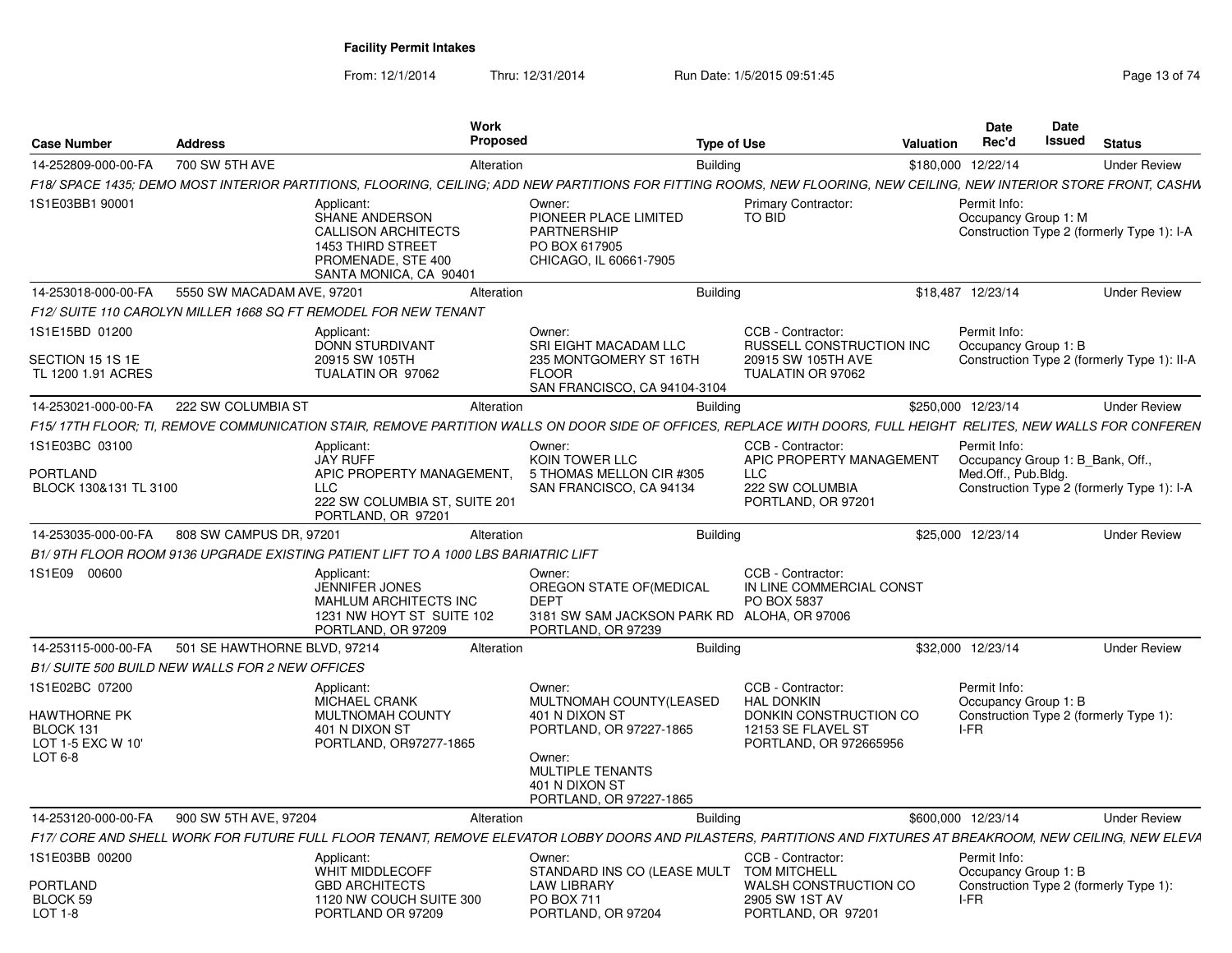| <b>Case Number</b>                                                                       | <b>Address</b>            | Work                                                                                                                      | Proposed                                                                                                                                                                | <b>Type of Use</b>                                                                                                       | Valuation            | <b>Date</b><br>Rec'd                                                    | Date<br>Issued | <b>Status</b>                                |
|------------------------------------------------------------------------------------------|---------------------------|---------------------------------------------------------------------------------------------------------------------------|-------------------------------------------------------------------------------------------------------------------------------------------------------------------------|--------------------------------------------------------------------------------------------------------------------------|----------------------|-------------------------------------------------------------------------|----------------|----------------------------------------------|
| 14-253165-000-00-FA                                                                      | 1120 SW 5TH AVE, 97204    |                                                                                                                           | Alteration                                                                                                                                                              | <b>Building</b>                                                                                                          |                      | \$30,000 12/23/14                                                       |                | <b>Under Review</b>                          |
|                                                                                          |                           |                                                                                                                           | F8/1ST FLOOR, PARKS RESERVATION CENTER, TI; REMOVE SOME PARTITION WALLS, NEW WALLS FOR BREAKROOM, CONFERENCE ROOM, RESERVATIONS, COUNTERS, CEILING, FLOORING,           |                                                                                                                          |                      |                                                                         |                |                                              |
| 1S1E03BC 00200<br>PORTLAND<br>BLOCK 57<br>$LOT 1-8$<br>SEE SUB ACCT R508653 (R667706771) |                           | Applicant:<br>MICHAEL RISCICA<br>OMF<br>1120 SW 5TH, SUITE 1204<br>PORTLAND, OR 97204                                     | Owner:<br>PORTLAND CITY OF(LEASED<br>1120 SW 5TH AVE #1204<br>PORTLAND, OR 97204-1932<br>Owner:<br>MULTIPLE TENANTS<br>1120 SW 5TH AVE #1204<br>PORTLAND, OR 97204-1932 | CCB - Contractor:<br>ALAN H MARUGG<br><b>HOOD TO COAST RESTORATION</b><br>7931 SE KING RD SUITE B<br>MILWAUKIE, OR 97222 |                      | Permit Info:<br>Occupancy Group 1: B                                    |                | Construction Type 2 (formerly Type 1): III-A |
| 14-253166-000-00-FA                                                                      |                           | 3181 SW SAM JACKSON PARK RD - Bldg MRB, 9 Alteration                                                                      |                                                                                                                                                                         | <b>Building</b>                                                                                                          |                      | \$25,000 12/23/14                                                       |                | <b>Under Review</b>                          |
| B1/ REMOVE AND INSTALL NEW CEILING GRID/TILE AND LIGHTING                                |                           |                                                                                                                           |                                                                                                                                                                         |                                                                                                                          |                      |                                                                         |                |                                              |
| 1S1E09 00200                                                                             |                           | Applicant:<br><b>JEROME KEYES</b><br>OHSU<br>3181 SW SAM JACKSON PARK<br>RD.<br>PORTLAND, OR 97239                        | Owner:<br>OREGON STATE OF<br>3181 SW SAM JACKSON PARK RD<br>PORTLAND, OR 97239                                                                                          | CCB - Contractor:<br>SCHAFFRAN CONSTRUCTION INC<br>16916 SE FRANKLIN<br>PORTLAND, OR 97236                               |                      |                                                                         |                |                                              |
| 14-253183-000-00-FA                                                                      | 222 SW COLUMBIA ST        |                                                                                                                           | Alteration                                                                                                                                                              | <b>Building</b>                                                                                                          |                      | \$20,000 12/23/14                                                       |                | <b>Under Review</b>                          |
| B1/17-18th FLOOR STAIRWELL INFILL                                                        |                           |                                                                                                                           |                                                                                                                                                                         |                                                                                                                          |                      |                                                                         |                |                                              |
| 1S1E03BC 03100<br>PORTLAND<br>BLOCK 130&131 TL 3100                                      |                           | Applicant:<br><b>JAY RUFF</b><br>APIC PROPERTY MANAGEMENT.<br>LLC.<br>222 SW COLUMBIA ST, SUITE 201<br>PORTLAND, OR 97201 | Owner:<br>KOIN TOWER LLC<br>5 THOMAS MELLON CIR #305<br>SAN FRANCISCO, CA 94134                                                                                         | CCB - Contractor:<br>APIC PROPERTY MANAGEMENT<br><b>LLC</b><br>222 SW COLUMBIA<br>PORTLAND, OR 97201                     |                      | Permit Info:<br>Occupancy Group 1: B_Bank, Off.,<br>Med.Off., Pub.Bldg. |                | Construction Type 2 (formerly Type 1): I-A   |
| 14-253363-000-00-FA                                                                      | 2140 NW KEARNEY ST, 97210 |                                                                                                                           | Alteration                                                                                                                                                              | <b>Building</b>                                                                                                          | \$8,996,432 12/23/14 |                                                                         |                | <b>Under Review</b>                          |
|                                                                                          |                           |                                                                                                                           | F9/ GALLAGHER PLAZA RENOVATION, REPLACE EXTERIOR CLADDING, WINDOWS, ROOFING, STOREFRONT AND CURTAIN WALL, SHEARWALL REINFORCEMENT W/DEEP PILE MICROPILES, NEV           |                                                                                                                          |                      |                                                                         |                |                                              |
| 1N1E33BD 11800<br>KINGS 2ND ADD<br><b>BLOCK 1 TL 11800</b>                               |                           | Applicant:<br><b>HEATHER FLEGEL</b><br><b>HOLST ARCHITECTURE</b><br>110 SE 8TH AVE<br>PORTLAND, OR 97214                  | Owner:<br>135 SW ASH ST 5TH FLOOR<br>PORTLAND, OR 97204-3540<br>Owner:<br><b>ENTERPRISES CORPORATION</b><br>135 SW ASH ST 5TH FLOOR<br>PORTLAND, OR 97204-3540          | CCB - Contractor:<br>HOME FORWARD DEVELOPMENT WALSH CONSTRUCTION CO<br>2905 SW 1ST AVE<br>PORTLAND, OR 972014707         |                      |                                                                         |                |                                              |
| 14-253635-000-00-FA                                                                      | 816 SW 1ST AVE            |                                                                                                                           | Alteration                                                                                                                                                              | Building                                                                                                                 |                      | \$3,200 12/24/14                                                        |                | <b>Under Review</b>                          |
| B1/ PURE LACE - BUILD CORRIDOR WITH 2ND EXIT FOR EGRESS                                  |                           |                                                                                                                           |                                                                                                                                                                         |                                                                                                                          |                      |                                                                         |                |                                              |
| 1S1E03BA 01800                                                                           |                           | Applicant:<br><b>JOANNA WEST</b><br>13767 SE 134TH AVE<br>CLACKAMAS, OR 97015                                             | Owner:<br><b>FOUNTAIN VILLAGE</b><br><b>DEVELOPMENT</b><br>115 SW ASH ST #500<br>PORTLAND, OR 97204-3575                                                                | <b>Primary Contractor:</b><br>TO BID                                                                                     |                      | Permit Info:<br>Occupancy Group 1: B_Bank, Off.,<br>Med.Off., Pub.Bldg. |                |                                              |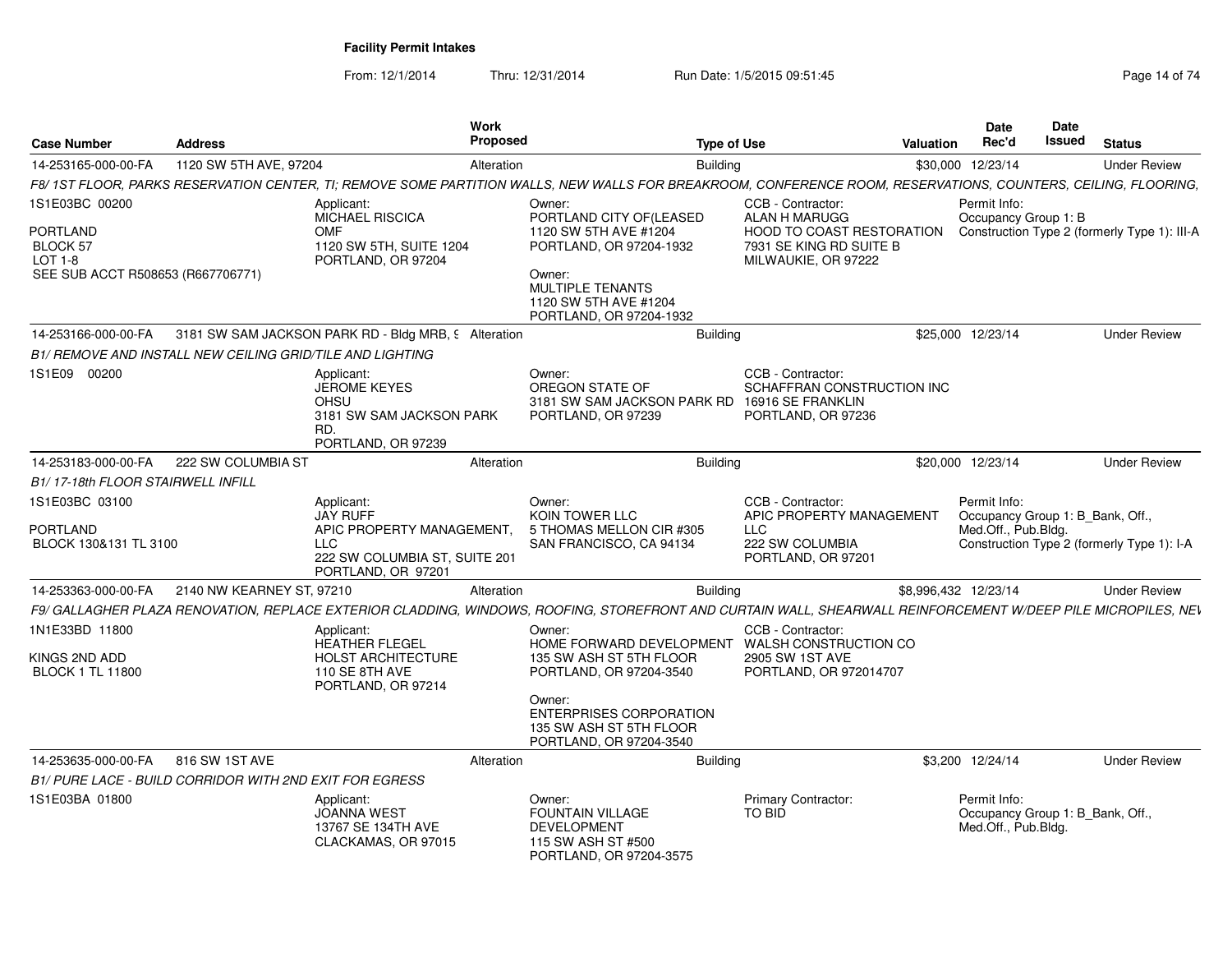From: 12/1/2014Thru: 12/31/2014 Run Date: 1/5/2015 09:51:45

| <b>Case Number</b>                                                        | <b>Address</b>             | Work<br>Proposed                                                                                                                                             |                                                                                                                                                       | <b>Type of Use</b> |                                                                                                                               | <b>Valuation</b> | Date<br>Rec'd                                    | Date<br>Issued | <b>Status</b>                              |
|---------------------------------------------------------------------------|----------------------------|--------------------------------------------------------------------------------------------------------------------------------------------------------------|-------------------------------------------------------------------------------------------------------------------------------------------------------|--------------------|-------------------------------------------------------------------------------------------------------------------------------|------------------|--------------------------------------------------|----------------|--------------------------------------------|
| 14-253670-000-00-FA                                                       | 1022 SW SALMON ST, 97205   | Alteration                                                                                                                                                   |                                                                                                                                                       | <b>Building</b>    |                                                                                                                               |                  | \$28,304 12/24/14                                |                | <b>Under Review</b>                        |
|                                                                           |                            | B1/4TH FLOOR INTERIOR DEMO OF ALL NON BEARING WALLS, CEILING & FLOOR COVERING                                                                                |                                                                                                                                                       |                    |                                                                                                                               |                  |                                                  |                |                                            |
| 1S1E04AA 02700<br><b>PORTLAND</b><br>BLOCK 248<br><b>LOT 7&amp;8</b>      |                            | Applicant:<br>ALAN VOLM<br>PACIFIC CREST STRUCTURES<br>17750 SW UPPER BOONES<br>FERRY RD 190<br>DURHAM OR 97224                                              | Owner:<br>1022 SW SALMON LLC<br>1121 SW SALMON ST<br>PORTLAND, OR 97205                                                                               |                    | CCB - Contractor:<br><b>ALAN VOLM</b><br>PACIFIC CREST STRUCTURES<br>17750 SW UPPER BOONES<br>FERRY RD 190<br>DURHAM OR 97224 |                  | Permit Info:<br>Occupancy Group 1: B<br>$II-1HR$ |                | Construction Type 2 (formerly Type 1):     |
| 14-254113-000-00-FA                                                       | 1120 SW 3RD AVE - Unit 1   | Alteration                                                                                                                                                   |                                                                                                                                                       | Building           |                                                                                                                               |                  | \$40,000 12/29/14                                | 12/30/14 Final |                                            |
|                                                                           |                            | B1/ REPLACE HOT WATERLINE PROJECT - REMOVE AND REPLACE ACCESS PANELS AS NEEDED **NO PLANS**                                                                  |                                                                                                                                                       |                    |                                                                                                                               |                  |                                                  |                |                                            |
| 1S1E03BD 90001<br>THE JUSTICE CENTER<br>A CONDOMINIUM<br>LOT <sub>1</sub> |                            | Applicant:<br><b>BARON ADAMS</b><br>2000 SE HANNA HARVESTER DR<br>MILWAUKIE, OR 97222                                                                        | Owner:<br>MULTNOMAH COUNTY<br>401 N DIXON ST<br>PORTLAND, OR 97227                                                                                    |                    | CCB - Contractor:<br><b>HAL DONKIN</b><br>DONKIN CONSTRUCTION CO<br>12153 SE FLAVEL ST<br>PORTLAND, OR 972665956              |                  | Permit Info:<br>Occupancy Group 1: B<br>I-FR     |                | Construction Type 2 (formerly Type 1):     |
| 14-254219-000-00-FA                                                       | 111 SW 5TH AVE, 97204-3626 | Alteration                                                                                                                                                   |                                                                                                                                                       | <b>Building</b>    |                                                                                                                               |                  | \$400,000 12/29/14                               |                | <b>Under Review</b>                        |
|                                                                           |                            | F16/T-41 & 42 PACIFIC CREST SECURITIES TENANT REMODEL OF EXISTING TENANT SPACE: NON-STRUCTURAL INTERIOR DEMO OF PARTITION WALLS & CEILING FOR DATA ROOMS     |                                                                                                                                                       |                    |                                                                                                                               |                  |                                                  |                |                                            |
| 1N1E34CD 01300                                                            |                            | Applicant:<br>AARON HAYES<br>1420 5TH AVE SUITE 2400<br>SEATTLE, WA 98101                                                                                    |                                                                                                                                                       |                    | CCB - Contractor:<br>TURNER CONSTRUCTION CO<br>1200 NW NAITO PARKWAY #300<br>PORTLAND, OR 972209                              |                  | Permit Info:<br>Occupancy Group 1: B             |                | Construction Type 2 (formerly Type 1): I-A |
| 14-254298-000-00-FA                                                       | 4805 NE GLISAN ST, 97213   | Alteration                                                                                                                                                   |                                                                                                                                                       | Building           |                                                                                                                               |                  | \$1,800,000 12/29/14                             |                | <b>Under Review</b>                        |
|                                                                           |                            | F13/ 3RD FLOOR SUITE 3-B 9.743 SQ FT REMODEL FOR RELOCATED MPU FROM 1ST FLOOR WITH MINOR ROOF PENETRATION FOR NEW ROOF MOUNTED EXHAUST FAN                   |                                                                                                                                                       |                    |                                                                                                                               |                  |                                                  |                |                                            |
| 1N2E31BD 04100<br>SECTION 31 1N 2E<br>TL 4100 9.54 ACRES                  |                            | Applicant:<br><b>JOE WEBB</b><br>PROVIDENCE HEALTH<br>4400 NE Halsey, Suite #160<br>PORTLAND, OR 97213                                                       | Owner:<br>PROVIDENCE HEALTH<br>4400 NE HALSEY ST BLDG 2 #190<br>PORTLAND, OR 97213-1545<br>Owner:<br>SERVICES-OREGON<br>4400 NE HALSEY ST BLDG 2 #190 |                    |                                                                                                                               |                  | Permit Info:<br>Occupancy Group 1: I1.1<br>I-FR  |                | Construction Type 2 (formerly Type 1):     |
|                                                                           |                            |                                                                                                                                                              | PORTLAND, OR 97213-1545                                                                                                                               |                    |                                                                                                                               |                  |                                                  |                |                                            |
| 14-254402-000-00-FA                                                       | 100 SW MAIN ST, 97204      | Alteration                                                                                                                                                   |                                                                                                                                                       | <b>Building</b>    |                                                                                                                               |                  | \$1,300,000 12/29/14                             |                | <b>Under Review</b>                        |
|                                                                           |                            | F15/10TH FLOOR TROUTMAN SANDERS LLP NEW TENANT IMPROVEMENT OF PARTIAL 10TH FLOOR, NEW WALLS AND FINISHED FOR PRIVATE OFFICES, CONFERENCE ROOMS, BREAK ROOM & |                                                                                                                                                       |                    |                                                                                                                               |                  |                                                  |                |                                            |
| 1S1E03BD 00600<br><b>PORTLAND</b><br>BLOCK 10<br>LOT 1 EXC PT IN STS      |                            | Applicant:<br>RICH BUCHCO<br>1 SW COLUMBIA SUITE 500<br>PORTLAND, OR 97258                                                                                   | Owner:<br>AAT OREGON OFFICE I LLC<br>11455 EL CAMINO REAL #200<br>SAN DIEGO, CA 92130-2047                                                            |                    | <b>Primary Contractor:</b><br>TO BID                                                                                          |                  |                                                  |                |                                            |

LOT 1 EXC PT IN STS LOT 2-8 EXC PT IN ST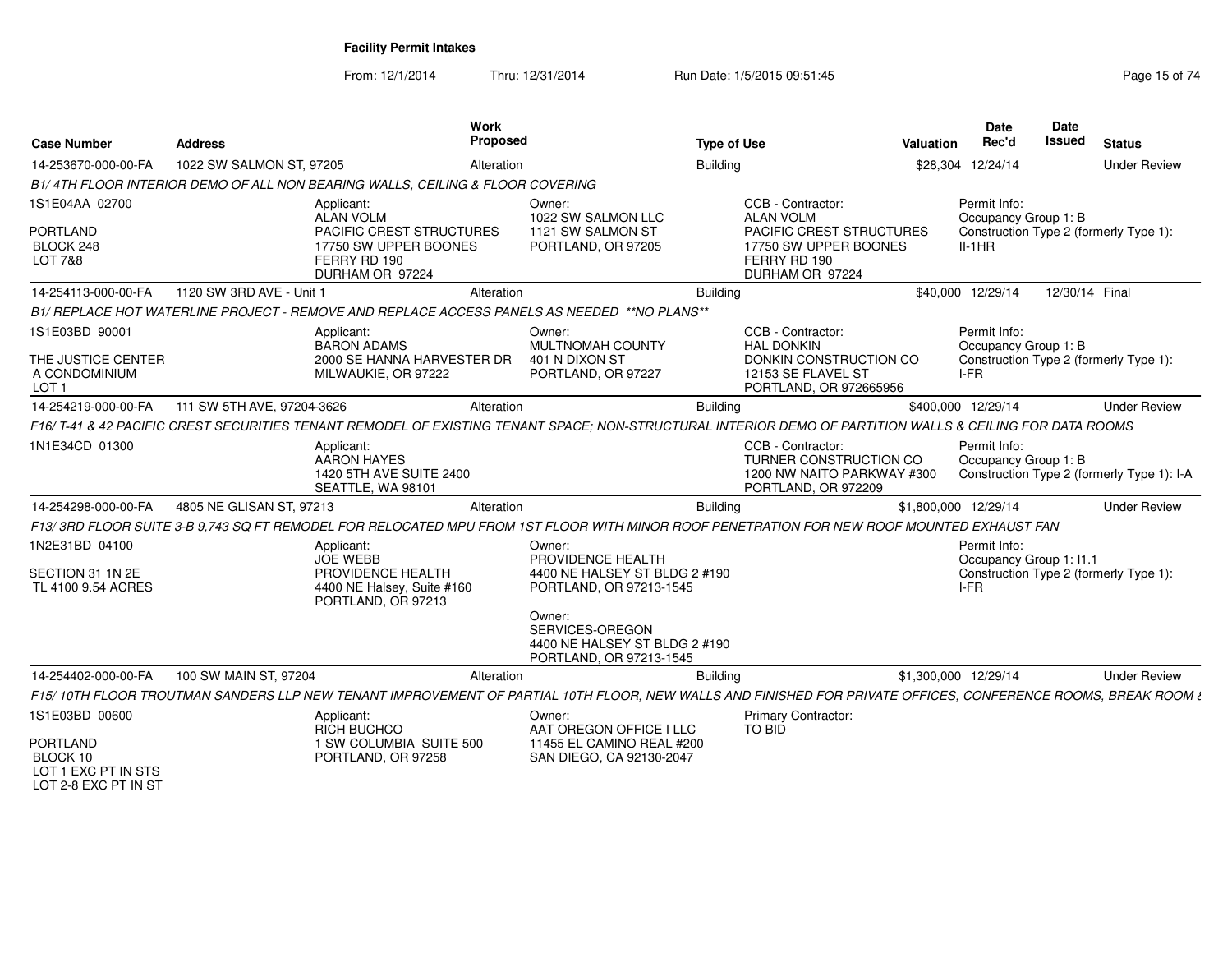| <b>Case Number</b>                                                                                                       | <b>Address</b>                            |                                                                                                    | <b>Work</b><br>Proposed |                                                                                                                                                               | <b>Type of Use</b> |                                                                                                                                         | <b>Valuation</b> | <b>Date</b><br>Rec'd                                                    | Date<br><b>Issued</b> | <b>Status</b>                                                                        |
|--------------------------------------------------------------------------------------------------------------------------|-------------------------------------------|----------------------------------------------------------------------------------------------------|-------------------------|---------------------------------------------------------------------------------------------------------------------------------------------------------------|--------------------|-----------------------------------------------------------------------------------------------------------------------------------------|------------------|-------------------------------------------------------------------------|-----------------------|--------------------------------------------------------------------------------------|
| 14-254707-000-00-FA                                                                                                      | 7000 NE AIRPORT WAY, 97218                |                                                                                                    | Alteration              |                                                                                                                                                               | <b>Building</b>    |                                                                                                                                         |                  | \$5,000 12/30/14                                                        |                       | <b>Under Review</b>                                                                  |
|                                                                                                                          |                                           | F17/ CART FOR POTBELLY: CART TO BE LOCATED OPPOSITE C2168, ELEC, NO COOKING,                       |                         |                                                                                                                                                               |                    |                                                                                                                                         |                  |                                                                         |                       |                                                                                      |
| 1N2E08B 00400<br>SECTION 08 1N 2E<br>TL 400 7.39 ACRES<br><b>TERMINAL BLDG</b><br>NONTAXABLE<br>SEE TAXABLE SUB ACCOUNTS |                                           | Applicant:<br><b>CHERISH JORDAN</b><br>DXU-STUDIO<br>1605 BARCLAY BLVD.<br>BUFFALO GROVE, IL 60089 |                         | Owner:<br>PORT OF PORTLAND<br>PO BOX 3529<br>PORTLAND, OR 97208-3529                                                                                          |                    | CCB - Contractor:<br>Kevin Moisan<br><b>WESTERN CONSTRUCTION</b><br><b>SERVICES</b><br>2300 EAST THIRD LOOP #110<br>VANCOUVER, WA 98661 |                  | Permit Info:<br>Occupancy Group 1: A-2                                  |                       | Construction Type 2 (formerly Type 1): I-A                                           |
| 14-254854-000-00-FA                                                                                                      | 1037 SW BROADWAY, 97205                   |                                                                                                    | Alteration              |                                                                                                                                                               | <b>Building</b>    |                                                                                                                                         |                  | \$10,000 12/30/14                                                       |                       | <b>Under Review</b>                                                                  |
|                                                                                                                          |                                           | F17/ FIRE ESCAPE TESTING FOR CERTIFICATION, EAST SIDE OF BUILDING                                  |                         |                                                                                                                                                               |                    |                                                                                                                                         |                  |                                                                         |                       |                                                                                      |
| 1S1E03BB 03500<br><b>PORTLAND</b><br>BLOCK 208<br>LOT 1-8 TL 3500                                                        |                                           | Applicant:<br><b>JOSH LIPSCOMB</b><br><b>METRO</b><br>600 NE GRAND AVE<br>PORTLAND OR 97232        |                         | Owner:<br>PORTLAND CITY OF<br>777 NE M L KING BLVD<br>PORTLAND, OR 97232-2742                                                                                 |                    | <b>Primary Contractor:</b><br>MILLER CONSULTING ENGINEERS<br>9570 SW BARBUR BLVD STE 100<br>PORTLAND OR 97219-5412                      |                  |                                                                         |                       |                                                                                      |
| 14-254972-000-00-FA                                                                                                      | 2525 SW 1ST AVE, 97201                    |                                                                                                    | Alteration              |                                                                                                                                                               | <b>Building</b>    |                                                                                                                                         |                  | \$140,000 12/30/14                                                      |                       | <b>Under Review</b>                                                                  |
|                                                                                                                          |                                           |                                                                                                    |                         | F14/1ST FLOOR VACANT SPACE - NEW SUSPENDED CEILING, STRUCTURAL SOFFITS AND LIGHT FIXTURES                                                                     |                    |                                                                                                                                         |                  |                                                                         |                       |                                                                                      |
| 1S1E10BB 00900                                                                                                           |                                           | Applicant:<br>Anne Rogness<br><b>ZGF</b><br>1223 S.W. Washington,#200<br>Portland, OR 97205        |                         | Owner:<br><b>KBS ADP PLAZA LLC</b><br>2715 SW 3RD AVE<br>PORTLAND, OR 97201                                                                                   |                    | <b>Primary Contractor:</b><br>TO BID                                                                                                    |                  | Permit Info:<br>Occupancy Group 1: B_Bank, Off.,<br>Med.Off., Pub.Bldg. |                       |                                                                                      |
| 14-255253-000-00-FA                                                                                                      | 1136 SW ALDER ST, 97205                   |                                                                                                    | Alteration              |                                                                                                                                                               | <b>Building</b>    |                                                                                                                                         |                  | \$10,500 12/31/14                                                       |                       | <b>Under Review</b>                                                                  |
|                                                                                                                          |                                           |                                                                                                    |                         | F3/ TI FOR NEW TENANT, 1ST FLOOR, REMOVE PARTIAL WALL, ADD SUPPORT BEAM, NO COOKING, PACKAGED FOOD AND DRINKS, SERVICE COUNTER, FINISHES, ELEC                |                    |                                                                                                                                         |                  |                                                                         |                       |                                                                                      |
| 1N1E33DD 04000<br><b>PORTLAND</b><br>LOT 7&8 BLOCK 257                                                                   |                                           | Applicant:<br><b>ARON FAEGRE</b><br>ARON FAEGRE & ASSOC<br>520 SW YAMHILL<br>PORTLAND OR 97204     |                         | Owner:<br>AP&J CORP<br>12TH AND ALDER LLC-5% 920 SW 734 NE 75TH AVE<br>6TH AVE #2<br>PORTLAND, OR 97204-1207                                                  |                    | CCB - Contractor:<br><b>JASON L. DRYDEN</b><br>PORTLAND, OR 97213                                                                       |                  |                                                                         |                       |                                                                                      |
| 14-243372-000-00-FA                                                                                                      | 100 SW MARKET ST, 97201                   |                                                                                                    | Alteration              |                                                                                                                                                               | Electrical         |                                                                                                                                         |                  | \$12/1/14                                                               |                       | 12/1/14 Issued                                                                       |
|                                                                                                                          | 2ND & 3RD FLOORS ECOVA TI - HVAC controls |                                                                                                    |                         |                                                                                                                                                               |                    |                                                                                                                                         |                  |                                                                         |                       |                                                                                      |
| 1S1E03CB 00700<br>SOUTH AUDITORIUM ADD<br><b>BLOCK A</b><br>LOT 2 TL 700                                                 |                                           | Applicant:<br><b>MCKINSTRY CO LLC</b><br>16970 NE MASON ST, SUITE 100<br>PORTLAND OR 97230-7398    |                         | Owner:<br>CSHV FIRST AND MARKET LLC<br>1420 FIFTH AVE #2020<br>SEATTLE, WA 98101-2337                                                                         |                    |                                                                                                                                         |                  |                                                                         |                       |                                                                                      |
| 14-243375-000-00-FA                                                                                                      | 614 SW 11TH AVE, 97205                    |                                                                                                    | Alteration              |                                                                                                                                                               | Electrical         |                                                                                                                                         |                  | \$12/1/14                                                               | 12/1/14 Final         |                                                                                      |
|                                                                                                                          |                                           | pwr - ROOM 6126 INFILL AN EXISTING DOOR TO CREATE A NEW CLOSET - pwr                               |                         |                                                                                                                                                               |                    |                                                                                                                                         |                  |                                                                         |                       |                                                                                      |
| 1N1E33DD 04300<br><b>PORTLAND</b><br><b>BLOCK 252</b><br>HISTORIC PROPERTY 15 YR 2004<br>POTENTIAL ADDITIONAL TAX        |                                           | Applicant:<br>STUMPTOWN ELECTRIC LLC<br>4321 SE FLAVEL ST<br>PORTLAND OR 97206                     |                         | Owner:<br>PORTLAND GOVERNOR HOTEL<br>1900 N AKARD ST<br>DALLAS, TX 75201-2300<br>Owner:<br><b>ACQUISITION LLC</b><br>1900 N AKARD ST<br>DALLAS, TX 75201-2300 |                    | CCB - Contractor:<br>STUMPTOWN ELECTRIC LLC<br>4321 SE FLAVEL ST<br>PORTLAND OR 97206                                                   |                  | Permit Info:                                                            |                       | Occupancy Group 1: R-1_Hotel or Motel<br>Construction Type 2 (formerly Type 1): II-A |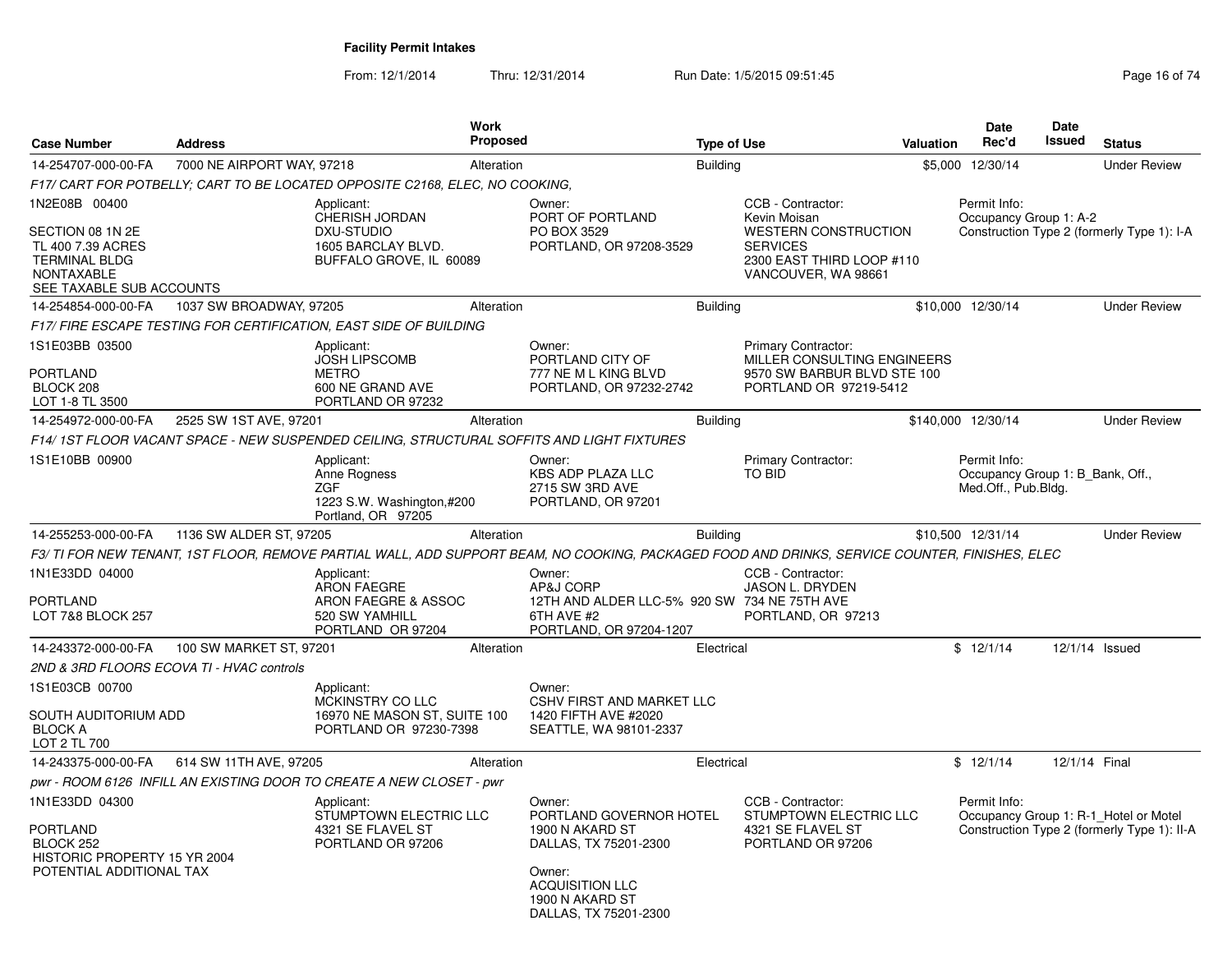| <b>Case Number</b>                                            | <b>Address</b>               | <b>Work</b><br><b>Proposed</b>                                                                                                                                 |                                                                                           | <b>Type of Use</b> | <b>Valuation</b>                     | <b>Date</b><br>Rec'd                | <b>Date</b><br><b>Issued</b>                | <b>Status</b>            |
|---------------------------------------------------------------|------------------------------|----------------------------------------------------------------------------------------------------------------------------------------------------------------|-------------------------------------------------------------------------------------------|--------------------|--------------------------------------|-------------------------------------|---------------------------------------------|--------------------------|
| 14-243376-000-00-FA                                           | 100 SW MARKET ST, 97201      | Alteration                                                                                                                                                     |                                                                                           | Electrical         |                                      | \$12/1/14                           |                                             | 12/1/14 Issued           |
| 2ND & 3RD FLOORS ECOVA TI - voice/data                        |                              |                                                                                                                                                                |                                                                                           |                    |                                      |                                     |                                             |                          |
| 1S1E03CB 00700                                                |                              | Applicant:<br>CHRISTENSON ELECTRIC INC.                                                                                                                        | Owner:<br><b>CSHV FIRST AND MARKET LLC</b>                                                |                    |                                      |                                     |                                             |                          |
| SOUTH AUDITORIUM ADD<br><b>BLOCK A</b><br>LOT 2 TL 700        |                              | 111 SW COLUMBIA ST. STE 480<br>PORTLAND OR 97201-5838                                                                                                          | 1420 FIFTH AVE #2020<br>SEATTLE, WA 98101-2337                                            |                    |                                      |                                     |                                             |                          |
| 14-243381-000-00-FA                                           | 720 SW WASHINGTON ST, 97205  | Alteration                                                                                                                                                     |                                                                                           | Electrical         |                                      | \$12/1/14                           | 12/1/14 Final                               |                          |
|                                                               |                              | voice/data - SUITE 200; TI, REMOVE SOME WALLS, RECONFIGURE FOR OFFICES, COLLABORATION ROOMS, LAB W/SINK, DOORS, RELITES, FLOORING, CEILING, ELEC, PLBG         |                                                                                           |                    |                                      |                                     |                                             |                          |
| 1N1E34CC 06600<br><b>PORTLAND</b>                             |                              | Applicant:<br>HATFIELD COMMUNICATIONS<br>LLC.                                                                                                                  | Owner:<br><b>GPO MORGAN LLC</b><br>720 SW WASHINGTON ST #630                              |                    |                                      | Permit Info:<br>Med.Off., Pub.Bldg. | Occupancy Group 1: B Bank, Off.,            |                          |
| BLOCK 213<br>LOT 1&2&7&8                                      |                              | P.O. BOX 83825<br>PORTLAND OR 97283-0825                                                                                                                       | PORTLAND, OR 97205-3508                                                                   |                    |                                      |                                     |                                             |                          |
| 14-243412-000-00-FA                                           | 3550 N INTERSTATE AVE, 97227 | Alteration                                                                                                                                                     |                                                                                           | Electrical         |                                      | \$12/1/14                           | 12/1/14 Final                               |                          |
|                                                               |                              | data - INSTALL 3 NEW cat 5e CABLES IN MAIN LOBBY FOR CHECK-IN KIOSKS - data                                                                                    |                                                                                           |                    |                                      |                                     |                                             |                          |
| 1N1E27BB 01700<br><b>COOKS ADD</b><br>BLOCK 5&9&32 TL 1700    |                              | Applicant:<br>COCHRAN INC. dba BROADWAY<br><b>ELECTRIC</b><br>7550 SW TECH CENTER DR STE                                                                       | Owner:<br>KAISER FOUNDATION HEALTH<br>500 NE MULTNOMAH ST #100<br>PORTLAND, OR 97232-2031 |                    | Permit Info:<br>Occupancy Group 1: B |                                     | Construction Type 2 (formerly Type 1): II-B |                          |
|                                                               |                              | 220<br>TIGARD OR 97223-8061                                                                                                                                    | Owner:<br>PLAN OF THE NORTHWEST<br>500 NE MULTNOMAH ST #100<br>PORTLAND, OR 97232-2031    |                    |                                      |                                     |                                             |                          |
| 14-243489-000-00-FA                                           | 3600 N INTERSTATE AVE, 97227 | Alteration                                                                                                                                                     |                                                                                           | Electrical         |                                      | \$12/1/14                           | 12/1/14 Final                               |                          |
|                                                               |                              | data - INSTALL 3 NEW DATA DROPS IN CIN CONFERENCE 1020 AV - data                                                                                               |                                                                                           |                    |                                      |                                     |                                             |                          |
| 1N1E22CC 13200<br><b>MULTNOMAH</b><br>BLOCK 31                |                              | Applicant:<br>COCHRAN INC. dba BROADWAY<br><b>ELECTRIC</b><br>7550 SW TECH CENTER DR STE                                                                       | Owner:<br>KAISER FOUNDATION HEALTH<br>500 NE MULTNOMAH ST #100<br>PORTLAND, OR 97232-2031 |                    |                                      |                                     |                                             |                          |
| LOT 1-16 TL 13200                                             |                              | 220<br>TIGARD OR 97223-8061                                                                                                                                    | Owner:<br>PLAN OF THE NORTHWEST<br>500 NE MULTNOMAH ST #100<br>PORTLAND, OR 97232-2031    |                    |                                      |                                     |                                             |                          |
| 14-243515-000-00-FA                                           | 601 SW 2ND AVE, 97204        | Alteration                                                                                                                                                     |                                                                                           | Electrical         |                                      | \$12/1/14                           |                                             | 12/1/14 Under Inspection |
|                                                               |                              | power - 9TH FLOOR, S SIDE; REMOVE ALL WALLS, DOORS, CABINETRY, FLOORING, RECONFIGURE FOR TWO TRAINING ROOMS, CLERESTORY WINDOW WALL, ONE CONFERENCE ROOM, COPY |                                                                                           |                    |                                      |                                     |                                             |                          |
| 1S1E03BA 05000                                                |                              | Applicant:<br>CHRISTENSON ELECTRIC INC.                                                                                                                        | Owner:<br>MORRISON STREET CF LLC                                                          |                    |                                      |                                     |                                             |                          |
| <b>PORTLAND</b><br>BLOCK 20<br>LOT 1-4 EXC PT IN ST & LOT 5-8 |                              | 111 SW COLUMBIA ST. STE 480<br>PORTLAND OR 97201-5838                                                                                                          | 1211 SW 5TH AVE #2230<br>PORTLAND, OR 97204                                               |                    |                                      |                                     |                                             |                          |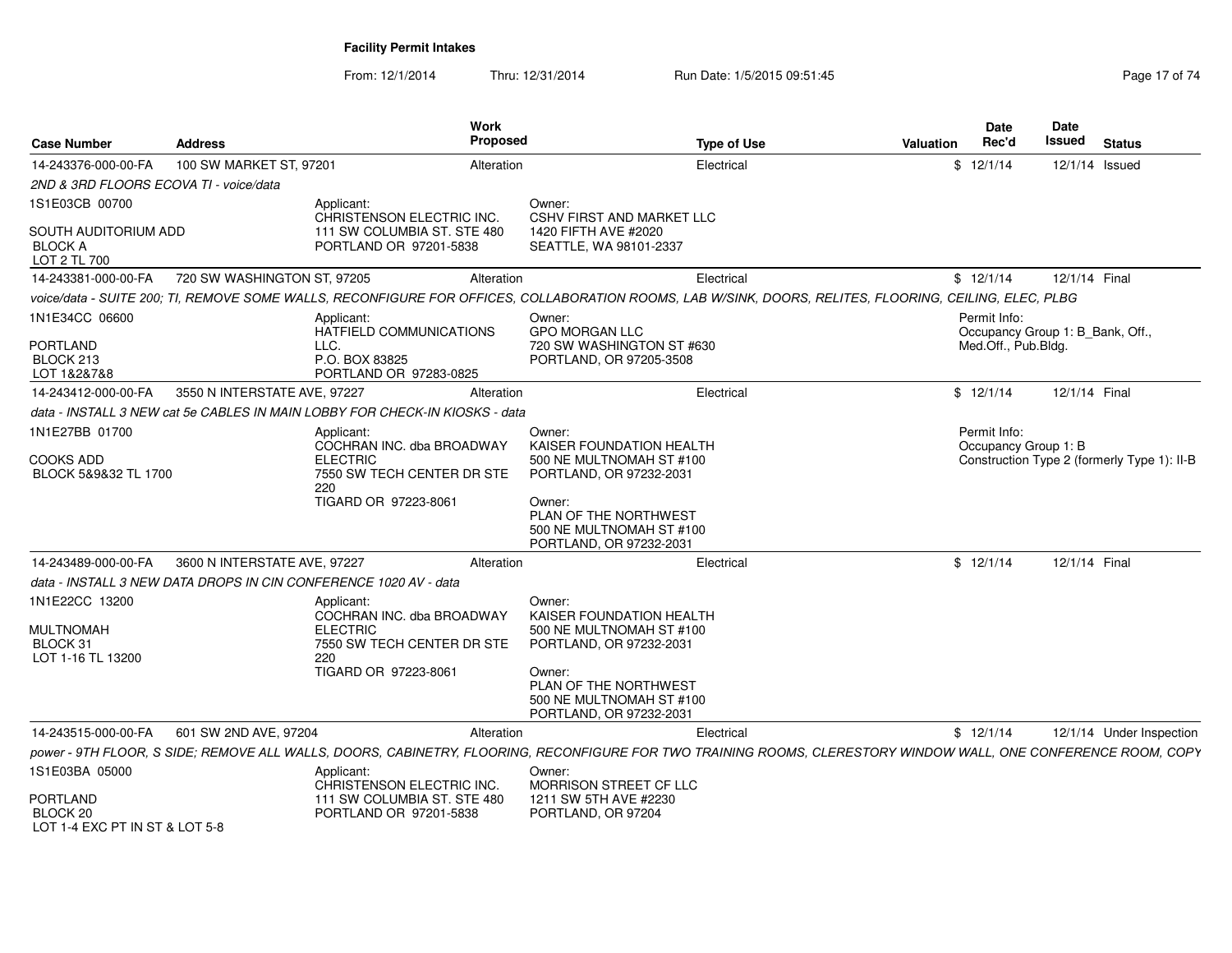**S** Proposed

**Work** 

**Case Number**

**Address**

From: 12/1/2014Thru: 12/31/2014 Run Date: 1/5/2015 09:51:45 Run Date: 1/5/2015 09:51:45

**Type of Use**

**Status**

**DateIssued** 

**Date**

**Valuation**

 **Rec'd Issued** *power - CHILDS CENTER ARJO PATIENT SHOWER LIFT INSTALLATION* 14-243531-000-00-FAA 830 NE 47TH AVE, 97213 Alteration Alteration Christian Electrical Christian Christian Annual Studies Alternation Christian Lateration Christian Christian Alternation Christian Lateration Christian Christian Alternation C 1N2E31BD 04200 Applicant: OREGON ELECTRIC CONSTRUCTION INC. /DBA OREGON ELECTRIC GROUP.1709 SE 3RD AVE. PORTLAND OR 97214-4547Owner: PROVIDENCE HEALTH 4400 NE HALSEY ST BLDG 2 #190PORTLAND, OR 97213-1545Owner: SERVICES-OREGON 4400 NE HALSEY ST BLDG 2 #190PORTLAND, OR 97213-1545830 NE 47TH AVE, 972133 Alteration Electrical 5 12/1/14 12/1/14 *power - SUITE 202 POWER ENGINEERS ADD 2ND SHOWER AND 2 LAV'S TO EXISTING SHOWER ROOM*14-243541-000-00-FA Issued 9320 SW BARBUR BLVD, 972191S1E29AC 00600**WERLOCK**  LOT 2-6&A TL 600 14-243622-000-00-FAApplicant: BACHOFNER ELECTRIC, LLC.12031 NE MARX ST. PORTLAND OR 97220Owner: WESTON INVESTMENT CO LLC2154 NE BROADWAY #200 PORTLAND, OR 97232-1561Permit Info: Occupancy Group 1: B Construction Type 2 (formerly Type 1): III-B9 Alteration **Electrical** Electrical \$ 12/1/14 12/1/14 *#295 Windstream Outlet - General purpose receptacle outlet - power*A 4380 SW MACADAM AVE, 97201 **Example 2018** Alteration **Number 2018** Electrical Electrical States And America And States And 12/1/14 Issued 1S1E10DC 00800SECTION 10 1S 1E TL 800 3.18 ACRES DEFERRAL-POTENTIAL ADDITIONAL TAXA 500 NE MULTNOMAH ST, 97232 **Electrical** Electrical Electrical State Attacks Attending the State of the Attending State Attending State Attending State 3 and the State State Attending State Attending State 3 and the State Applicant: CAPITOL ELECTRIC CO INC.11401 NE MARX ST. PORTLAND OR 97220-1041Owner: RIVER FORUM LLC 235 MONTGOMERY ST FL 16 SAN FRANCISCO, CA 94104Permit Info: Occupancy Group 1: B Construction Type 2 (formerly Type 1): II-A4380 SW MACADAM AVE, 97201 Alteration Electrical \$ 12/1/14 12/1/14 *ADD 25 WORKSTATIONS IN SW CORNER OF 5TH FLOOR* Applicant:14-243690-000-00-FA1N1E35BB 02400HOLLADAYS ADD BLOCK 73&80 TL 2400 COCHRAN INC. dba BROADWAYELECTRIC 7550 SW TECH CENTER DR STE220 TIGARD OR 97223-8061Owner: KAISER FOUNDATION HEALTH 500 NE MULTNOMAH ST #100PORTLAND, OR 97232-2031Owner: PLAN OF THE NORTHWEST 500 NE MULTNOMAH ST #100PORTLAND, OR 97232-2031 Alteration Electrical \$ 12/1/14 12/1/14 pwr - 3RD FLOOR FULL REMODEL; REMOVE ALL PARTITION WALLS, DOORS, RECONFIGURE FOR CONFERENCE ROOMS, BREAKROOM, HUDDLE ROOMS, , CLERESTORY, OPEN OFFICE SPACE A 14-243830-000-00-FAA 121 SW SALMON ST, 97204 **Metal According Alteration** Christ Electrical Christian Christ Christ Christ Christ Christ Christ Christ Christ Christ Christ Christ Christ Christ Christ Christ Christ Christ Christ Christ Christ 1S1E03BA 021000 IEH PORTLAND LLC 1WTC0510-CORPORATE TAXDEPT 121 SW SALMO PORTLAND, OR 97204Permit Info: Occupancy Group 1: B Construction Type 2 (formerly Type 1): I-A121 SW SALMON ST, 972044 **Alteration Alteration Electrical** Electrical **3** 12/1/14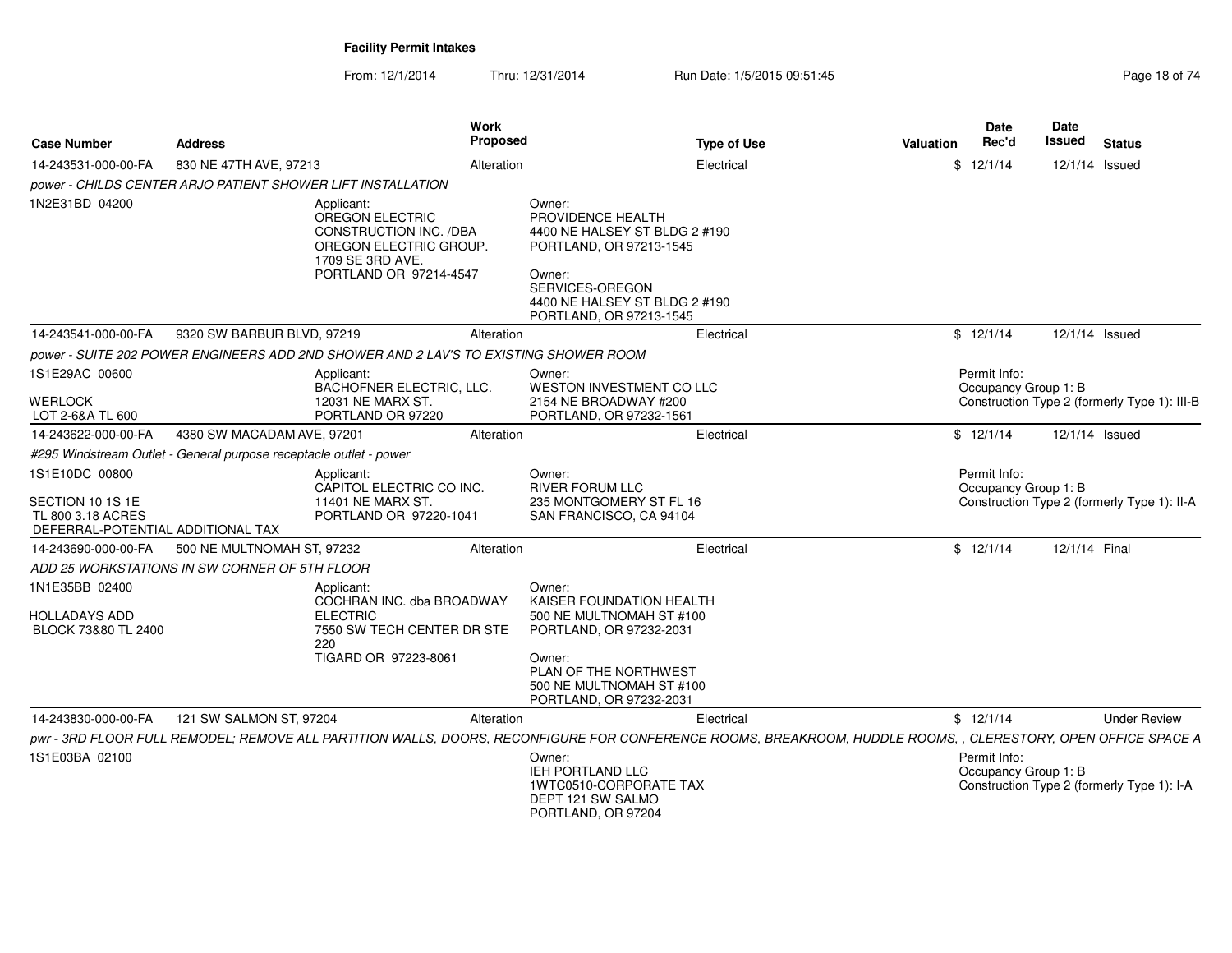| <b>Case Number</b>                                                                | <b>Address</b>            | Work<br><b>Proposed</b>                                                                              |                                                                                                                                                                                                                        | <b>Type of Use</b><br><b>Valuation</b>                                                                                                                              | <b>Date</b><br>Rec'd                                                    | <b>Date</b><br><b>Issued</b> | <b>Status</b>                              |
|-----------------------------------------------------------------------------------|---------------------------|------------------------------------------------------------------------------------------------------|------------------------------------------------------------------------------------------------------------------------------------------------------------------------------------------------------------------------|---------------------------------------------------------------------------------------------------------------------------------------------------------------------|-------------------------------------------------------------------------|------------------------------|--------------------------------------------|
| 14-243908-000-00-FA                                                               | 121 SW MORRISON ST, 97204 | Alteration                                                                                           |                                                                                                                                                                                                                        | Electrical                                                                                                                                                          | \$12/2/14                                                               |                              | 12/2/14 Issued                             |
|                                                                                   |                           |                                                                                                      |                                                                                                                                                                                                                        | voice/data - 4TH FLOOR; ANGELI LAW EXPANSION, REMOVE SOME PARTITION WALLS, DOORS, REMOVE PORTION OF CORRIDOR WALL TO EXTEND CORRIDOR INTO EXPANSION AREA, ADD WAI   |                                                                         |                              |                                            |
| 1S1E03BA 02700<br><b>PORTLAND</b><br>BLOCK 15<br>LOT 1-4<br>LOT 7&8 EXC W 75'     |                           | Applicant:<br>BRY COM. (a dba for DENNIS J<br>BRYANT)<br>14244 SE BUSH ST.<br>PORTLAND OR 97236-2734 | Owner:<br>TERRACE TOWER USA-<br>PORTLAND INC<br>121 SW MORRISON ST #250<br>PORTLAND, OR 97204-3179                                                                                                                     |                                                                                                                                                                     | Permit Info:<br>Occupancy Group 1: B_Bank, Off.,<br>Med.Off., Pub.Bldg. |                              | Construction Type 2 (formerly Type 1): I-A |
| 14-243955-000-00-FA                                                               | 3720 SW BOND AVE          | Alteration                                                                                           |                                                                                                                                                                                                                        | Electrical                                                                                                                                                          | \$12/2/14                                                               |                              | 12/2/14 Issued                             |
|                                                                                   |                           |                                                                                                      |                                                                                                                                                                                                                        | power - 1ST FLOOR, SUITE 8; MUSELET REVE, TI FOR NEW RESTAURANT, WALLS FOR KITCHEN PREP AREA, BAR, PRIVATE DINING, KITCHEN EQUIPMENT, CEILING, ELEC, PLBG, FINISHES |                                                                         |                              |                                            |
| 1S1E10DB 00205<br>WATERFRONT SOUTH NO 2<br>LOT <sub>11</sub>                      |                           | Applicant:<br>KEC ELECTRIC INC.<br>761 SW BAILEY AVE<br>HILLSBORO OR 97123-5619                      | Owner:<br>MEPT 3720 PORTLAND LLC<br>PO BOX 320099<br>ALEXANDRIA, VA 22320                                                                                                                                              |                                                                                                                                                                     |                                                                         |                              |                                            |
| 14-243964-000-00-FA                                                               | 101 SW MAIN ST, 97204     | Alteration                                                                                           |                                                                                                                                                                                                                        | Electrical                                                                                                                                                          | \$12/2/14                                                               |                              | <b>Under Review</b>                        |
|                                                                                   |                           |                                                                                                      |                                                                                                                                                                                                                        | power - GSA PARTIAL 16TH & FULL 17TH FLOORS OFFICE REMODEL, NEW WALLS FOR PRIVATE OFFICES, CONFERENCE ROOMS, RECEPTION AREA AND OPEN AREA AND BREAK ROOM            |                                                                         |                              |                                            |
| 1S1E03BD 00300<br><b>PORTLAND</b><br>BLOCK 11<br>LOT 1-4<br>LOT 5-8 EXC PT IN STS |                           |                                                                                                      | Owner:<br>KBSH ONE MAIN PLACE LLC<br>14850 QUORUM DR #500<br>DALLAS, TX 75254<br>Owner:<br><b>DUFF</b><br>14850 QUORUM DR #500<br>DALLAS, TX 75254<br>Owner:<br>PHELPS LLC<br>14850 QUORUM DR #500<br>DALLAS, TX 75254 |                                                                                                                                                                     |                                                                         |                              |                                            |
| 14-244086-000-00-FA                                                               | 2305 SE 82ND AVE          | Alteration                                                                                           |                                                                                                                                                                                                                        | Electrical                                                                                                                                                          | \$12/2/14                                                               |                              | 12/2/14 Issued                             |
|                                                                                   |                           | pwr - VoIP UPGRADES TO NETWORK ROOMS: EMERGENCY PANELS FED FROM GENERATORS AND NORMAL POWER - pwr    |                                                                                                                                                                                                                        |                                                                                                                                                                     |                                                                         |                              |                                            |
| 1S2E05DD 00300 A1                                                                 |                           | Applicant:<br><b>ONEILL ELECTRIC INC.</b><br>4444 SE 27TH AVE<br>PORTLAND OR 97202-3608              | Owner:<br>Gil Gilgan<br>PORTLAND COMMUNITY<br><b>COLLEGE DIST</b><br>12000 SW 49TH AVE<br>PORTLAND, OR 97219-7197                                                                                                      |                                                                                                                                                                     | Permit Info:<br>Occupancy Group 1: B                                    |                              |                                            |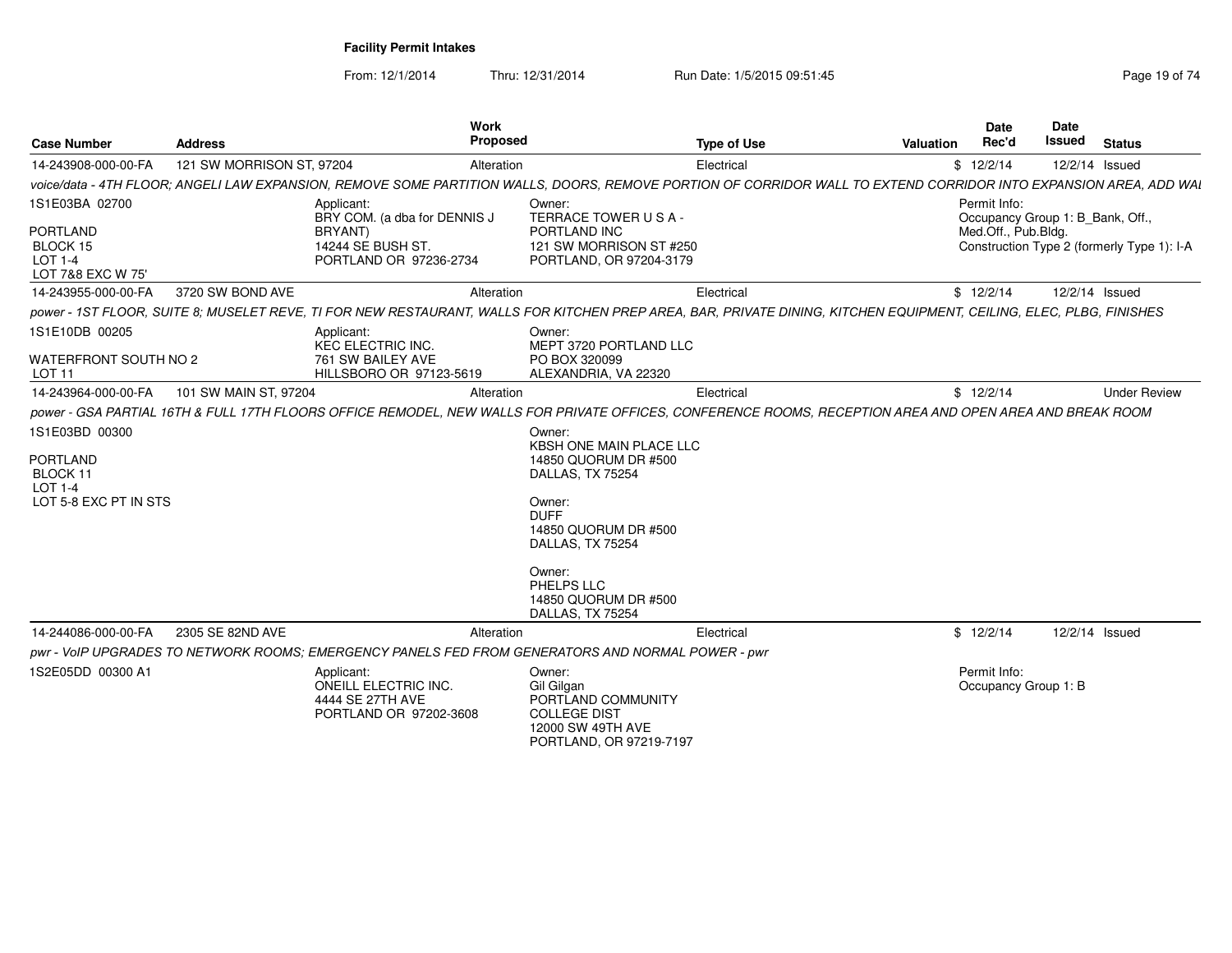| <b>Case Number</b>                                       | <b>Address</b>                                           |                                                                                          | <b>Work</b><br>Proposed | <b>Type of Use</b>                                                                                                                                                    | Valuation | Date<br>Rec'd                                                                             | Date<br>Issued | <b>Status</b>  |                                             |
|----------------------------------------------------------|----------------------------------------------------------|------------------------------------------------------------------------------------------|-------------------------|-----------------------------------------------------------------------------------------------------------------------------------------------------------------------|-----------|-------------------------------------------------------------------------------------------|----------------|----------------|---------------------------------------------|
| 14-244291-000-00-FA                                      | 2730 SW MOODY AVE, 97201                                 |                                                                                          | Alteration              | Electrical                                                                                                                                                            |           | \$12/2/14                                                                                 |                | 12/2/14 Final  |                                             |
|                                                          |                                                          |                                                                                          |                         | 2 - 80 SQ FT ILLUMINATED FASCIA SIGNS - NORTH & SOUTH ELEVATIONS - power(See Sign permits 14-192630SG, 14-192639SG, & 14-200759ET)                                    |           |                                                                                           |                |                |                                             |
| 1S1E10 00200                                             |                                                          | Applicant:<br>DYNALECTRIC CO.<br>5711 SW HOOD AVE.<br>PORTLAND OR 97239-3716             |                         | Owner:<br><b>OREGON HEALTH</b><br>3181 SW SAM JACKSON PARK RD<br>PORTLAND, OR 97239-3011                                                                              |           | Permit Info:<br>Occupancy Group 1: B_Bank, Off.,<br>Med.Off., Pub.Bldg.                   |                |                | Construction Type 2 (formerly Type 1): I-A  |
|                                                          |                                                          |                                                                                          |                         | Owner:<br><b>SCIENCE</b><br>3181 SW SAM JACKSON PARK RD<br>PORTLAND, OR 97239-3011                                                                                    |           |                                                                                           |                |                |                                             |
|                                                          |                                                          |                                                                                          |                         | Owner:<br><b>UNIVERSITY</b><br>3181 SW SAM JACKSON PARK RD<br>PORTLAND, OR 97239-3011                                                                                 |           |                                                                                           |                |                |                                             |
| 14-244448-000-00-FA                                      | 3181 SW SAM JACKSON PARK RD, 97201                       |                                                                                          | Alteration              | Electrical                                                                                                                                                            |           | \$12/3/14                                                                                 |                | 12/3/14 Final  |                                             |
|                                                          | 1st floor & B2 208v receptacle outlets (2 total) - power |                                                                                          |                         |                                                                                                                                                                       |           |                                                                                           |                |                |                                             |
| 1S1E09 00600                                             |                                                          | Applicant:<br>DYNALECTRIC CO.                                                            |                         | Owner:<br>OREGON STATE OF (MEDICAL                                                                                                                                    |           |                                                                                           |                |                |                                             |
| SECTION 09 1S 1E                                         |                                                          | 5711 SW HOOD AVE.                                                                        |                         | <b>DEPT</b>                                                                                                                                                           |           |                                                                                           |                |                |                                             |
| TL 600 14.19 ACRES                                       |                                                          | PORTLAND OR 97239-3716                                                                   |                         | 3181 SW SAM JACKSON PARK RD<br>PORTLAND, OR 97239                                                                                                                     |           |                                                                                           |                |                |                                             |
| 14-244483-000-00-FA                                      | 4805 NE GLISAN ST, 97213                                 |                                                                                          | Alteration              | Electrical                                                                                                                                                            |           | \$12/3/14                                                                                 |                | 12/3/14 Final  |                                             |
|                                                          |                                                          |                                                                                          |                         | voice/data. security - 6TH FLOOR/6N40/ SEPARATION OF THE INFUSION TREATMENT AREA FROM THE OP CLINIC - CONSTRUCT ONE HOUR WALL. REMOVAL AND RELOCATION OF DOORS. WALLS |           |                                                                                           |                |                |                                             |
| 1N2E31BD 04100<br>SECTION 31 1N 2E<br>TL 4100 9.54 ACRES |                                                          | Applicant:<br>XTREME COMMUNICATIONS INC.<br><b>PO BOX 272</b><br>TROUTDALE OR 97060-0272 |                         | Owner:<br>PROVIDENCE HEALTH<br>4400 NE HALSEY ST BLDG 2 #190<br>PORTLAND, OR 97213-1545                                                                               |           | Permit Info:<br>Occupancy Group 1: I1.1<br>Construction Type 2 (formerly Type 1):<br>I-FR |                |                |                                             |
|                                                          |                                                          |                                                                                          |                         | Owner:<br>SERVICES-OREGON<br>4400 NE HALSEY ST BLDG 2 #190<br>PORTLAND, OR 97213-1545                                                                                 |           |                                                                                           |                |                |                                             |
| 14-244850-000-00-FA                                      | 1201 NE LLOYD BLVD, 97232                                |                                                                                          | Alteration              | Electrical                                                                                                                                                            |           | \$12/3/14                                                                                 |                | 12/3/14 Issued |                                             |
|                                                          |                                                          |                                                                                          |                         | hvac stat - 3RD & 4TH FLOORS, TI; REMOVE PARTITIONS FROM BOTH FLOORS, RESTROOM/SHOWERS FROM 3RD FLOOR, INFILL FLOOR PENETRATIONS, NEW PARTITIONS FOR MULTIPLE OFFI    |           |                                                                                           |                |                |                                             |
| 1N1E35BD 00400                                           |                                                          | Applicant:<br>HUNTER-DAVISSON INC.                                                       |                         | Owner:<br>GPT PORTLAND OR 1201 LLOYD                                                                                                                                  |           |                                                                                           |                |                |                                             |
| <b>HOLLADAYS ADD</b><br><b>BLOCK 142 TL 400</b>          |                                                          | 1800 SE PERSHING ST.<br>PORTLAND OR 97202-2338                                           |                         | LLC<br><b>PO BOX 847</b><br>CARLSBAD, CA 92018                                                                                                                        |           |                                                                                           |                |                |                                             |
| 14-245102-000-00-FA                                      | 5319 SW WESTGATE DR, 97221                               |                                                                                          | Alteration              | Electrical                                                                                                                                                            |           | \$12/4/14                                                                                 |                | 12/4/14 Final  |                                             |
|                                                          |                                                          | power - SUITE 215 PETERSON STRUCTURAL ENGINEERS ADD WALLS FOR 2 PRIVATE OFFICE'S         |                         |                                                                                                                                                                       |           |                                                                                           |                |                |                                             |
| 1S1E06DB 03400                                           |                                                          | Applicant:<br><b>BACHOFNER ELECTRIC, LLC.</b>                                            |                         | Owner:<br>WESTON INVESTMENT CO LLC                                                                                                                                    |           | Permit Info:<br>Occupancy Group 1: B                                                      |                |                |                                             |
| SECTION 06 1S 1E<br>TL 3400 4.72 ACRES                   |                                                          | 12031 NE MARX ST.<br>PORTLAND OR 97220                                                   |                         | 2154 NE BROADWAY #200<br>PORTLAND, OR 97232-1561                                                                                                                      |           |                                                                                           |                |                | Construction Type 2 (formerly Type 1): II-N |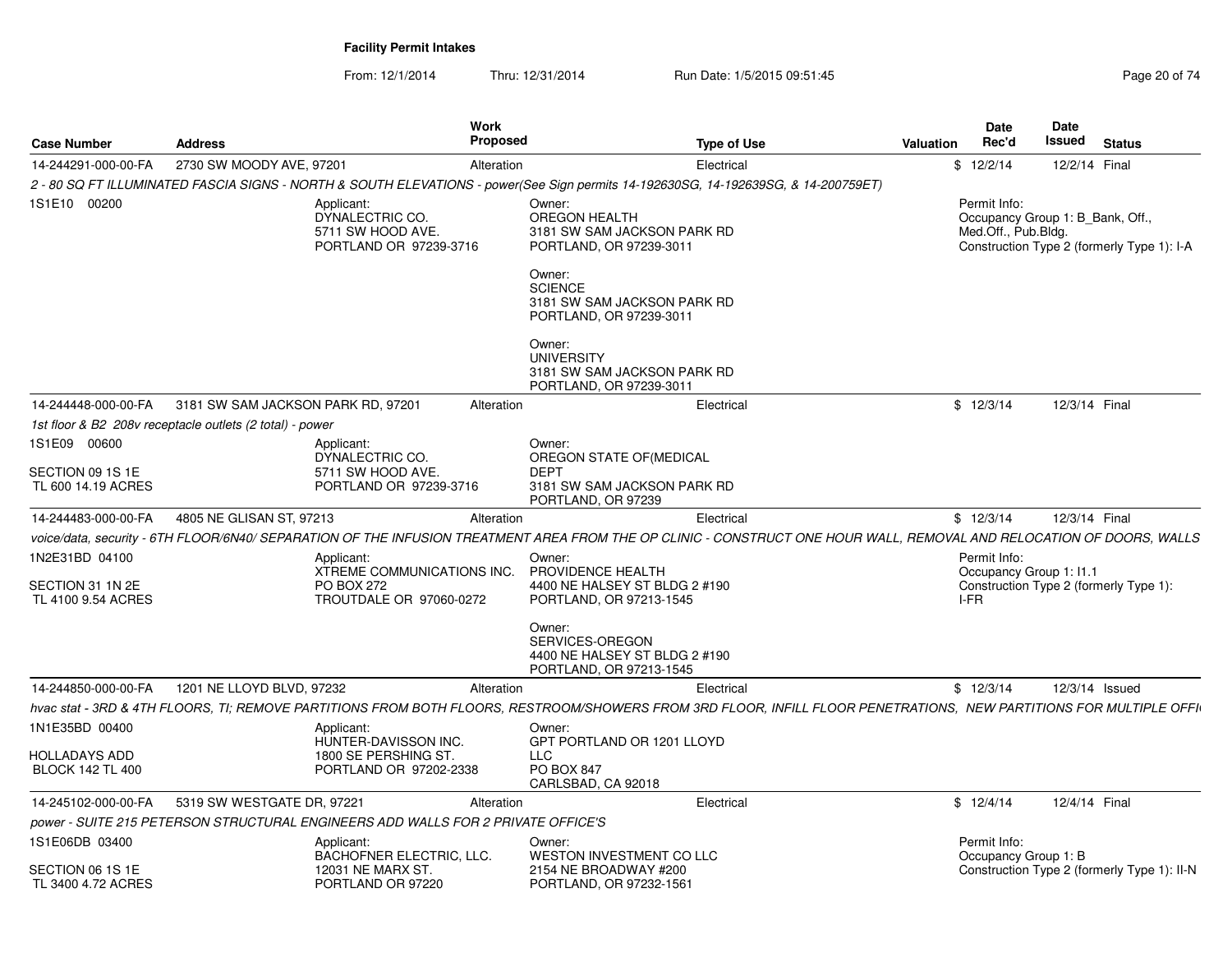| <b>Case Number</b>                                     | <b>Address</b>                                                   | Work<br>Proposed                                                                                                                                                     |                                                                                     | <b>Type of Use</b> | <b>Valuation</b> | <b>Date</b><br>Rec'd                 | <b>Date</b><br><b>Issued</b> | <b>Status</b>                                                                      |
|--------------------------------------------------------|------------------------------------------------------------------|----------------------------------------------------------------------------------------------------------------------------------------------------------------------|-------------------------------------------------------------------------------------|--------------------|------------------|--------------------------------------|------------------------------|------------------------------------------------------------------------------------|
| 14-245120-000-00-FA                                    | 707 SW WASHINGTON ST, 97205                                      | Alteration                                                                                                                                                           |                                                                                     | Electrical         |                  | \$12/4/14                            |                              | 12/4/14 Under Inspection                                                           |
|                                                        | 11th fl Ventura - power receptacle for ceiling mounted projector |                                                                                                                                                                      |                                                                                     |                    |                  |                                      |                              |                                                                                    |
| 1N1E34CC 04600                                         | LLC.                                                             | Applicant:<br>WRIGHT 1 ELECTRIC./THREE<br>PHASE ELECTRIC. (dba for LANTIL<br>11490 SE JENNIFER ST<br>CLACKAMAS OR 97015-9009                                         | Owner:<br><b>UBCT PARTNERSHIP</b><br>111 SW COLUMBIA ST #1380<br>PORTLAND, OR 97201 |                    |                  | Permit Info:<br>Occupancy Group 1: B |                              | Construction Type 2 (formerly Type 1): I-A                                         |
| 14-245172-000-00-FA                                    | 100 SW MARKET ST, 97201                                          | Alteration                                                                                                                                                           |                                                                                     | Electrical         |                  | \$12/4/14                            | 12/4/14 Final                |                                                                                    |
| 7th floor fire alarm alteration                        |                                                                  |                                                                                                                                                                      |                                                                                     |                    |                  |                                      |                              |                                                                                    |
| 1S1E03CB 00700                                         |                                                                  | Applicant:<br>MCCOY ELECTRIC CO INC.                                                                                                                                 | Owner:<br><b>CSHV FIRST AND MARKET LLC</b>                                          |                    |                  |                                      |                              |                                                                                    |
| SOUTH AUDITORIUM ADD<br><b>BLOCK A</b><br>LOT 2 TL 700 |                                                                  | P.O. BOX 42428<br>PORTLAND OR 97242-0428                                                                                                                             | 1420 FIFTH AVE #2020<br>SEATTLE, WA 98101-2337                                      |                    |                  |                                      |                              |                                                                                    |
| 14-245675-000-00-FA                                    | 707 SW WASHINGTON ST, 97205                                      | Alteration                                                                                                                                                           |                                                                                     | Electrical         |                  | \$12/4/14                            |                              | <b>Under Review</b>                                                                |
|                                                        | 11th fl Ventura - $a/v$ installation for tv and projector        |                                                                                                                                                                      |                                                                                     |                    |                  |                                      |                              |                                                                                    |
| 1N1E34CC 04600                                         |                                                                  |                                                                                                                                                                      | Owner:<br><b>UBCT PARTNERSHIP</b><br>111 SW COLUMBIA ST #1380<br>PORTLAND, OR 97201 |                    |                  | Permit Info:<br>Occupancy Group 1: B |                              | Construction Type 2 (formerly Type 1): I-A                                         |
| 14-245716-000-00-FA                                    | 1849 SW SALMON ST, 97205                                         | Alteration                                                                                                                                                           |                                                                                     | Electrical         |                  | \$12/4/14                            |                              | 12/4/14 Issued                                                                     |
|                                                        | HEAT EXCHANGERS REPLACEMENT (4 TOTAL) - HVAC controls            |                                                                                                                                                                      |                                                                                     |                    |                  |                                      |                              |                                                                                    |
| 1N1E33DC 05800                                         |                                                                  | Applicant:<br>ALLIANT SYSTEMS LLC.                                                                                                                                   | Owner:<br>MULTNOMAH AMATEUR                                                         |                    |                  | Permit Info:                         |                              | Occupancy Group 1: A-3 Assembly -                                                  |
| SECTION 33 1N 1E<br>TL 5800 2.82 ACRES                 |                                                                  | 1600 NW 167TH PL. SUITE 330<br>BEAVERTON, OR 97005                                                                                                                   | <b>ATHLETIC CLUB</b><br>1849 SW SALMON ST<br>PORTLAND, OR 97205-1726                |                    |                  | General                              |                              | Construction Type 2 (formerly Type 1): I-A                                         |
| 14-245721-000-00-FA                                    | 1849 SW SALMON ST, 97205                                         | Alteration                                                                                                                                                           |                                                                                     | Electrical         |                  | \$12/4/14                            |                              | 12/4/14 Issued                                                                     |
|                                                        | HEAT EXCHANGERS REPLACEMENT (4 TOTAL) - power                    |                                                                                                                                                                      |                                                                                     |                    |                  |                                      |                              |                                                                                    |
| 1N1E33DC 05800                                         |                                                                  | Applicant:<br>CHRISTENSON ELECTRIC INC.                                                                                                                              | Owner:<br><b>MULTNOMAH AMATEUR</b>                                                  |                    |                  | Permit Info:                         |                              | Occupancy Group 1: A-3 Assembly -                                                  |
| SECTION 33 1N 1E<br>TL 5800 2.82 ACRES                 |                                                                  | 111 SW COLUMBIA ST. STE 480<br>PORTLAND OR 97201-5838                                                                                                                | ATHLETIC CLUB<br>1849 SW SALMON ST<br>PORTLAND, OR 97205-1726                       |                    |                  | General                              |                              | Construction Type 2 (formerly Type 1): I-A                                         |
| 14-245730-000-00-FA                                    | 2201 NE LLOYD BLVD, 97232                                        | Alteration                                                                                                                                                           |                                                                                     | Electrical         |                  | \$12/4/14                            |                              | 12/4/14 Issued                                                                     |
|                                                        |                                                                  | hvac stat - SPACE H317, DENTAL CLINIC; REMOVE ALL PARTITIONS, RECONFIGURE FOR MULTIPLE OPERATORY ROOMS, RESTROOMS, BREAKROOM, LAB, OFFICE, RECEPTION, DOORS, CEILIN( |                                                                                     |                    |                  |                                      |                              |                                                                                    |
| 1N1E35BA 00101                                         | INC.                                                             | Applicant:<br>ARJAE SHEET METAL COMPANY<br>8545 SE MCLOUGHLIN BLVD<br>PORTLAND OR 97222-6368                                                                         | Owner:<br>CAPREF LLOYD CENTER LLC<br>2201 LLOYD CENTER<br>PORTLAND, OR 97232-1315   |                    |                  | Permit Info:<br>Station              |                              | Occupancy Group 1: M_Store, Service<br>Construction Type 2 (formerly Type 1): II-A |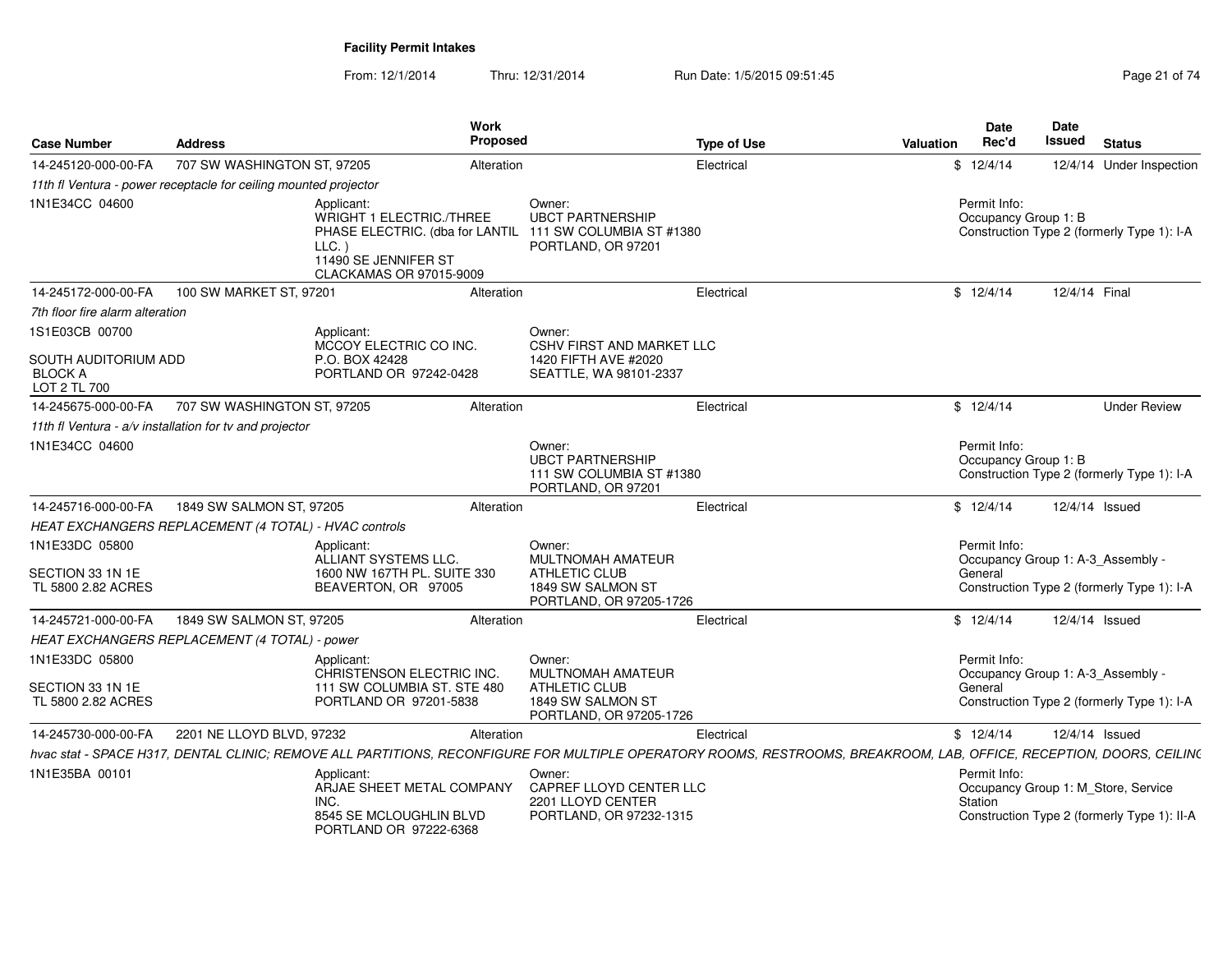| <b>Case Number</b>                                                                                                              | <b>Address</b>                              |                                                                                                             | Work<br>Proposed |                                                                                                                                                                         | <b>Type of Use</b> |                                                                                                                    | Valuation | <b>Date</b><br>Rec'd                                                                                                                                                                                                                                      | Date<br>Issued | <b>Status</b>            |
|---------------------------------------------------------------------------------------------------------------------------------|---------------------------------------------|-------------------------------------------------------------------------------------------------------------|------------------|-------------------------------------------------------------------------------------------------------------------------------------------------------------------------|--------------------|--------------------------------------------------------------------------------------------------------------------|-----------|-----------------------------------------------------------------------------------------------------------------------------------------------------------------------------------------------------------------------------------------------------------|----------------|--------------------------|
| 14-245822-000-00-FA                                                                                                             | 2201 NE LLOYD BLVD, 97232                   |                                                                                                             | Alteration       |                                                                                                                                                                         | Electrical         |                                                                                                                    |           | \$12/5/14<br>Permit Info:<br>Occupancy Group 1: M Store, Service<br>Station<br>Construction Type 2 (formerly Type 1): II-A<br>\$12/5/14<br>Permit Info:<br>Occupancy Group 1: A-2<br>Construction Type 2 (formerly Type 1): I-A<br>\$12/5/14<br>\$12/5/14 |                | 12/5/14 Issued           |
|                                                                                                                                 |                                             |                                                                                                             |                  | voice/data, audio - SPACE H317, DENTAL CLINIC; REMOVE ALL PARTITIONS, RECONFIGURE FOR MULTIPLE OPERATORY ROOMS, RESTROOMS, BREAKROOM, LAB, OFFICE, RECEPTION, DOORS,    |                    |                                                                                                                    |           |                                                                                                                                                                                                                                                           |                |                          |
| 1N1E35BA 00101                                                                                                                  |                                             | Applicant:<br><b>TELEDIGIT INC.</b><br>PO BOX 22287<br>PORTLAND OR 97269-2287                               |                  | Owner:<br>CAPREF LLOYD CENTER LLC<br>2201 LLOYD CENTER<br>PORTLAND, OR 97232-1315                                                                                       |                    |                                                                                                                    |           |                                                                                                                                                                                                                                                           |                |                          |
| 14-245824-000-00-FA                                                                                                             | 7000 NE AIRPORT WAY, 97218                  |                                                                                                             | Alteration       |                                                                                                                                                                         | Electrical         |                                                                                                                    |           |                                                                                                                                                                                                                                                           |                | 12/5/14 Under Inspection |
|                                                                                                                                 |                                             |                                                                                                             |                  | HVAC control wiring - SPACE C2162; TI, REMOVE ALL FURRED OUT WALLS, ENTRY WALLS, STORE FRONT AND ENTRY, FLOORING, NEW SEPARATION WALLS, KITCHEN PREP, SINKS, ELEC, FOOD |                    |                                                                                                                    |           |                                                                                                                                                                                                                                                           |                |                          |
| 1N2E08B 00400<br>SECTION 08 1N 2E<br>TL 400 7.39 ACRES<br><b>TERMINAL BLDG</b><br><b>NONTAXABLE</b><br>SEE TAXABLE SUB ACCOUNTS |                                             | Applicant:<br>MORROW MEADOWS CORP dba<br>CHERRY CITY ELECTRIC<br>1596 SE 22nd St.<br><b>SALEM, OR 97302</b> |                  | Owner:<br>PORT OF PORTLAND<br>PO BOX 3529<br>PORTLAND, OR 97208-3529                                                                                                    |                    | CCB - Contractor:<br>MORROW MEADOWS CORP dba<br>CHERRY CITY ELECTRIC<br>1596 SE 22nd St.<br><b>SALEM, OR 97302</b> |           |                                                                                                                                                                                                                                                           |                |                          |
| 14-245875-000-00-FA                                                                                                             | 2250 NW 22ND AVE, 97210                     |                                                                                                             | Alteration       |                                                                                                                                                                         | Electrical         |                                                                                                                    |           |                                                                                                                                                                                                                                                           |                | 12/5/14 Issued           |
|                                                                                                                                 |                                             |                                                                                                             |                  | power - SUITE 2-H; TI, NEW WALLS TO ENCLOSE SPACE, DOOR WITH SIDELIGHT FOR INTERIOR STOREFRONT, SINK, PAINT, ELEC, PLBG                                                 |                    |                                                                                                                    |           |                                                                                                                                                                                                                                                           |                |                          |
| 1N1E28CA 02500                                                                                                                  |                                             | Applicant:<br><b>GLOBAL ELECTRIC INC.</b><br>P.O. BOX 162<br>NORTH PLAINS OR 97133-0162                     |                  | Owner:<br><b>ROSAN INC</b><br>PO BOX 6712<br>PORTLAND, OR 97228-6712                                                                                                    |                    |                                                                                                                    |           |                                                                                                                                                                                                                                                           |                |                          |
| 14-245888-000-00-FA                                                                                                             | 2250 NW 22ND AVE, 97210                     |                                                                                                             | Alteration       |                                                                                                                                                                         | Electrical         |                                                                                                                    |           |                                                                                                                                                                                                                                                           |                | 12/5/14 Issued           |
| power - 2ND FLOOR HALLWAY BUILD-OUT                                                                                             |                                             |                                                                                                             |                  |                                                                                                                                                                         |                    |                                                                                                                    |           |                                                                                                                                                                                                                                                           |                |                          |
| 1N1E28CA 02500                                                                                                                  |                                             | Applicant:<br><b>GLOBAL ELECTRIC INC.</b><br>P.O. BOX 162<br>NORTH PLAINS OR 97133-0162                     |                  | Owner:<br><b>ROSAN INC</b><br>PO BOX 6712<br>PORTLAND, OR 97228-6712                                                                                                    |                    |                                                                                                                    |           |                                                                                                                                                                                                                                                           |                |                          |
| 14-245895-000-00-FA                                                                                                             | 2250 NW 22ND AVE, 97210                     |                                                                                                             | Alteration       |                                                                                                                                                                         | Electrical         |                                                                                                                    |           | \$12/5/14                                                                                                                                                                                                                                                 |                | 12/5/14 Issued           |
| power - 3RD FLOOR HALLWAY BUILD-OUT                                                                                             |                                             |                                                                                                             |                  |                                                                                                                                                                         |                    |                                                                                                                    |           |                                                                                                                                                                                                                                                           |                |                          |
| 1N1E28CA 02500                                                                                                                  |                                             | Applicant:<br><b>GLOBAL ELECTRIC INC.</b><br>P.O. BOX 162<br>NORTH PLAINS OR 97133-0162                     |                  | Owner:<br><b>ROSAN INC</b><br>PO BOX 6712<br>PORTLAND, OR 97228-6712                                                                                                    |                    |                                                                                                                    |           |                                                                                                                                                                                                                                                           |                |                          |
|                                                                                                                                 | 14-245899-000-00-FA 2250 NW 22ND AVE, 97210 |                                                                                                             | Alteration       |                                                                                                                                                                         | Electrical         |                                                                                                                    |           | \$12/5/14                                                                                                                                                                                                                                                 |                | 12/5/14 Issued           |
| power - 4TH FLOOR HALLWAY BUILD-OUT                                                                                             |                                             |                                                                                                             |                  |                                                                                                                                                                         |                    |                                                                                                                    |           |                                                                                                                                                                                                                                                           |                |                          |
| 1N1E28CA 02500                                                                                                                  |                                             | Applicant:<br><b>GLOBAL ELECTRIC INC.</b><br>P.O. BOX 162<br>NORTH PLAINS OR 97133-0162                     |                  | Owner:<br><b>ROSAN INC</b><br>PO BOX 6712<br>PORTLAND, OR 97228-6712                                                                                                    |                    |                                                                                                                    |           |                                                                                                                                                                                                                                                           |                |                          |
| 14-245905-000-00-FA                                                                                                             | 2250 NW 22ND AVE, 97210                     |                                                                                                             | Alteration       |                                                                                                                                                                         | Electrical         |                                                                                                                    |           | \$12/5/14                                                                                                                                                                                                                                                 |                | 12/5/14 Under Inspection |
| power - 5TH FLOOR HALLWAY BUILD-OUT                                                                                             |                                             |                                                                                                             |                  |                                                                                                                                                                         |                    |                                                                                                                    |           |                                                                                                                                                                                                                                                           |                |                          |
| 1N1E28CA 02500                                                                                                                  |                                             | Applicant:<br><b>GLOBAL ELECTRIC INC.</b><br>P.O. BOX 162<br>NORTH PLAINS OR 97133-0162                     |                  | Owner:<br><b>ROSAN INC</b><br>PO BOX 6712<br>PORTLAND, OR 97228-6712                                                                                                    |                    |                                                                                                                    |           |                                                                                                                                                                                                                                                           |                |                          |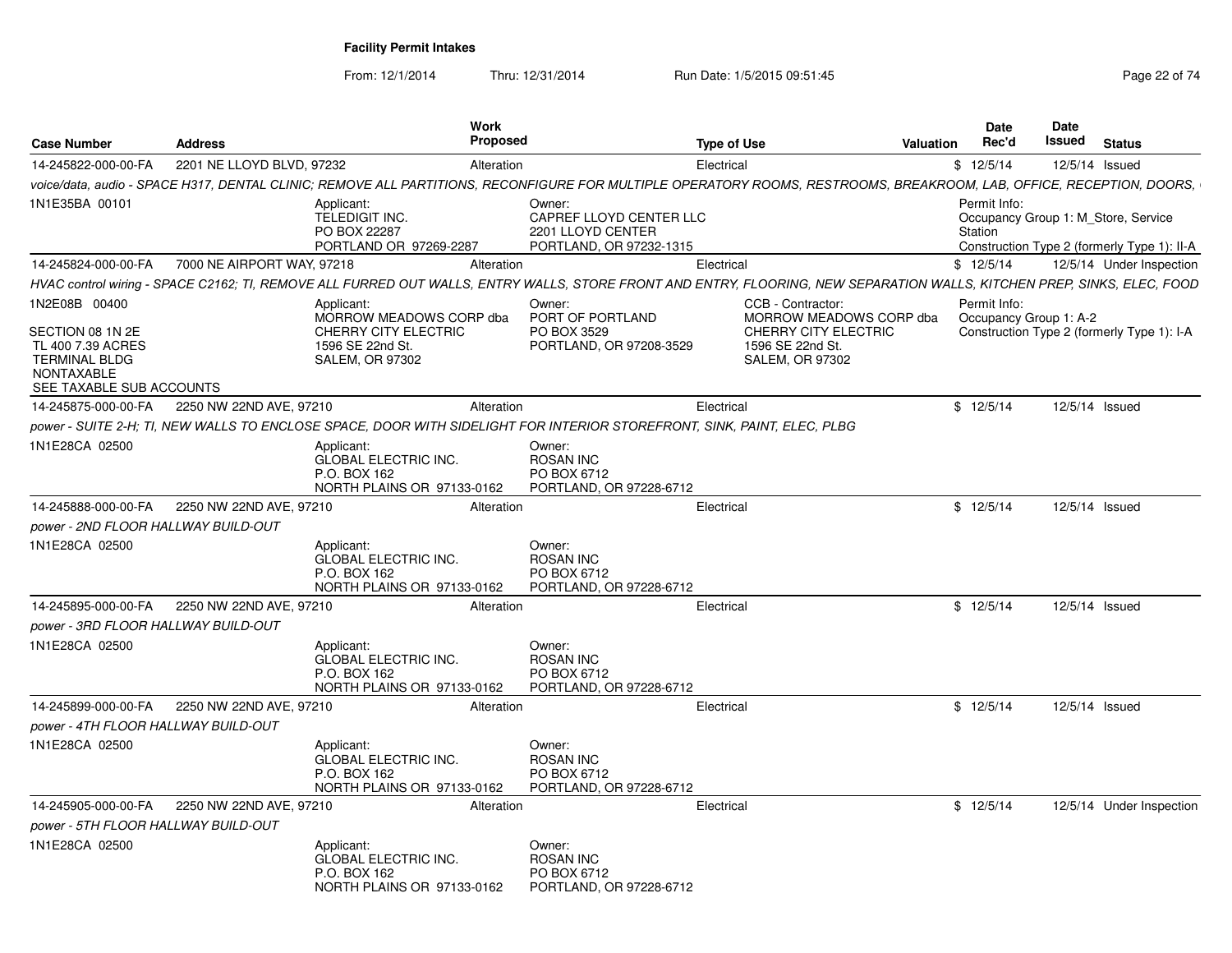| <b>Case Number</b>                                                                                                              | <b>Address</b>                                                                                                                                                      | Work<br>Proposed                                                                                          | <b>Type of Use</b> | Valuation | <b>Date</b><br>Rec'd                 | <b>Date</b><br><b>Issued</b>     | <b>Status</b>                              |
|---------------------------------------------------------------------------------------------------------------------------------|---------------------------------------------------------------------------------------------------------------------------------------------------------------------|-----------------------------------------------------------------------------------------------------------|--------------------|-----------|--------------------------------------|----------------------------------|--------------------------------------------|
| 14-245910-000-00-FA                                                                                                             | 2250 NW 22ND AVE, 97210                                                                                                                                             | Alteration                                                                                                | Electrical         |           | \$12/5/14                            | 12/5/14 Issued                   |                                            |
| power - 6TH FLOOR HALLWAY BUILD-OUT                                                                                             |                                                                                                                                                                     |                                                                                                           |                    |           |                                      |                                  |                                            |
| 1N1E28CA 02500                                                                                                                  | Applicant:<br><b>GLOBAL ELECTRIC INC.</b><br>P.O. BOX 162                                                                                                           | Owner:<br><b>ROSAN INC</b><br>PO BOX 6712<br>NORTH PLAINS OR 97133-0162<br>PORTLAND, OR 97228-6712        |                    |           |                                      |                                  |                                            |
| 14-245950-000-00-FA                                                                                                             | 538 SW 6TH AVE, 97204                                                                                                                                               | Alteration                                                                                                | Electrical         |           | \$12/5/14                            | 12/5/14 Issued                   |                                            |
|                                                                                                                                 | voice/data - SUITE 620; TI, REMOVE WALLS, DOORS, ADD BACK AND RECONFIGURE, WALLS, DOORS, RELITES, SLIDING GLASS DOOR AT NEW CONFERENCE ROOM, TWO POCKET DOORS, BREI |                                                                                                           |                    |           |                                      |                                  |                                            |
| 1N1E34CC 07900<br><b>PORTLAND</b><br>BLOCK 174<br>LOT 5&6<br>DEFERRED ADDITIONAL TAX LIABILITY                                  | Applicant:<br>HATFIELD COMMUNICATIONS<br>LLC.<br>P.O. BOX 83825<br>PORTLAND OR 97283-0825                                                                           | Owner:<br>PORTLAND CASCADE BUILDING<br><b>LLC</b><br>166 KINGS HIGHWAY N<br>WESTPORT, CT 06880-2423       |                    |           | Permit Info:<br>Med.Off., Pub.Bldg.  | Occupancy Group 1: B_Bank, Off., |                                            |
| 14-246175-000-00-FA                                                                                                             | 700 NE MULTNOMAH ST                                                                                                                                                 | Alteration                                                                                                | Electrical         |           | \$12/5/14                            | 12/5/14 Final                    |                                            |
|                                                                                                                                 | voice/data - SUITE 400 GREENFIELD HEALTH OUTPATIENT CLINIC 6.491 SQ FT NEW TENANT TI, NEW WALLS, DOORS AND RELITES FOR EXAM ROOMS, CONFERENCE ROOM, BREAK ROOM LOBE |                                                                                                           |                    |           |                                      |                                  |                                            |
| 1N1E35BB 02601                                                                                                                  | Applicant:<br>CACHE VALLEY ELECTRIC                                                                                                                                 | Owner:<br>AAT LLOYD DISTRICT LLC                                                                          |                    |           | Permit Info:                         | Occupancy Group 1: B Bank, Off., |                                            |
| <b>LLOYD BLOCKS</b><br>LOT <sub>1</sub>                                                                                         | 6200 SW ARCTIC DR<br>BEAVERTON OR 97005-9447                                                                                                                        | 11455 EL CAMINO REAL #200<br>SAN DIEGO, CA 92130-2047                                                     |                    |           | Med.Off., Pub.Bldg.                  |                                  |                                            |
| 14-246241-000-00-FA                                                                                                             | 7000 NE AIRPORT WAY, 97218                                                                                                                                          | Alteration                                                                                                | Electrical         |           | \$12/5/14                            |                                  | <b>Under Review</b>                        |
|                                                                                                                                 | pwr - C2168; TI FOR NEW FOOD VENDOR, REMOVE INTERIOR WALLS, CABINETS, COUNTERS, ADD WALLS BACK FOR KITCHEN PREP SEPARATION, COUNTERS, CABINETS, COOLER, KITCHEN E   |                                                                                                           |                    |           |                                      |                                  |                                            |
| 1N2E08B 00400<br>SECTION 08 1N 2E<br>TL 400 7.39 ACRES<br><b>TERMINAL BLDG</b><br><b>NONTAXABLE</b><br>SEE TAXABLE SUB ACCOUNTS |                                                                                                                                                                     | Owner:<br>PORT OF PORTLAND<br>PO BOX 3529<br>PORTLAND, OR 97208-3529                                      |                    |           | Permit Info:                         | Occupancy Group 1: A-2           | Construction Type 2 (formerly Type 1): I-A |
| 14-246389-000-00-FA                                                                                                             | 1001 SW 5TH AVE, 97204                                                                                                                                              | Alteration                                                                                                | Electrical         |           | \$12/8/14                            | 12/8/14 Final                    |                                            |
| #1100 REGUS TI - power                                                                                                          |                                                                                                                                                                     |                                                                                                           |                    |           |                                      |                                  |                                            |
| 1S1E03BB 00800<br><b>PORTLAND</b><br>BLOCK 169<br>$LOT 1-8$<br>SEE R246278 (R667717341)                                         | Applicant:<br>CAPITOL ELECTRIC CO INC.<br>11401 NE MARX ST.<br>PORTLAND OR 97220-1041                                                                               | Owner:<br>OR-CONGRESS CENTER LP<br>235 MONTGOMERY ST 16TH<br><b>FLOOR</b><br>SAN FRANCISCO, CA 94104-3104 |                    |           | Permit Info:<br>Occupancy Group 1: B |                                  | Construction Type 2 (formerly Type 1): I-A |
| 14-246461-000-00-FA                                                                                                             | 3181 SW SAM JACKSON PARK RD - Bldg MAC, 9 Alteration                                                                                                                |                                                                                                           | Electrical         |           | \$12/8/14                            | 12/8/14 Issued                   |                                            |
| 3rd fl MAC CTS Remodel - power                                                                                                  |                                                                                                                                                                     |                                                                                                           |                    |           |                                      |                                  |                                            |
| 1S1E09 00200                                                                                                                    | Applicant:<br>DYNALECTRIC CO.<br>5711 SW HOOD AVE.<br>PORTLAND OR 97239-3716                                                                                        | Owner:<br>OREGON STATE OF<br>3181 SW SAM JACKSON PARK RD<br>PORTLAND, OR 97239                            |                    |           | Permit Info:<br>Occupancy Group 1: B |                                  | Construction Type 2 (formerly Type 1): I-B |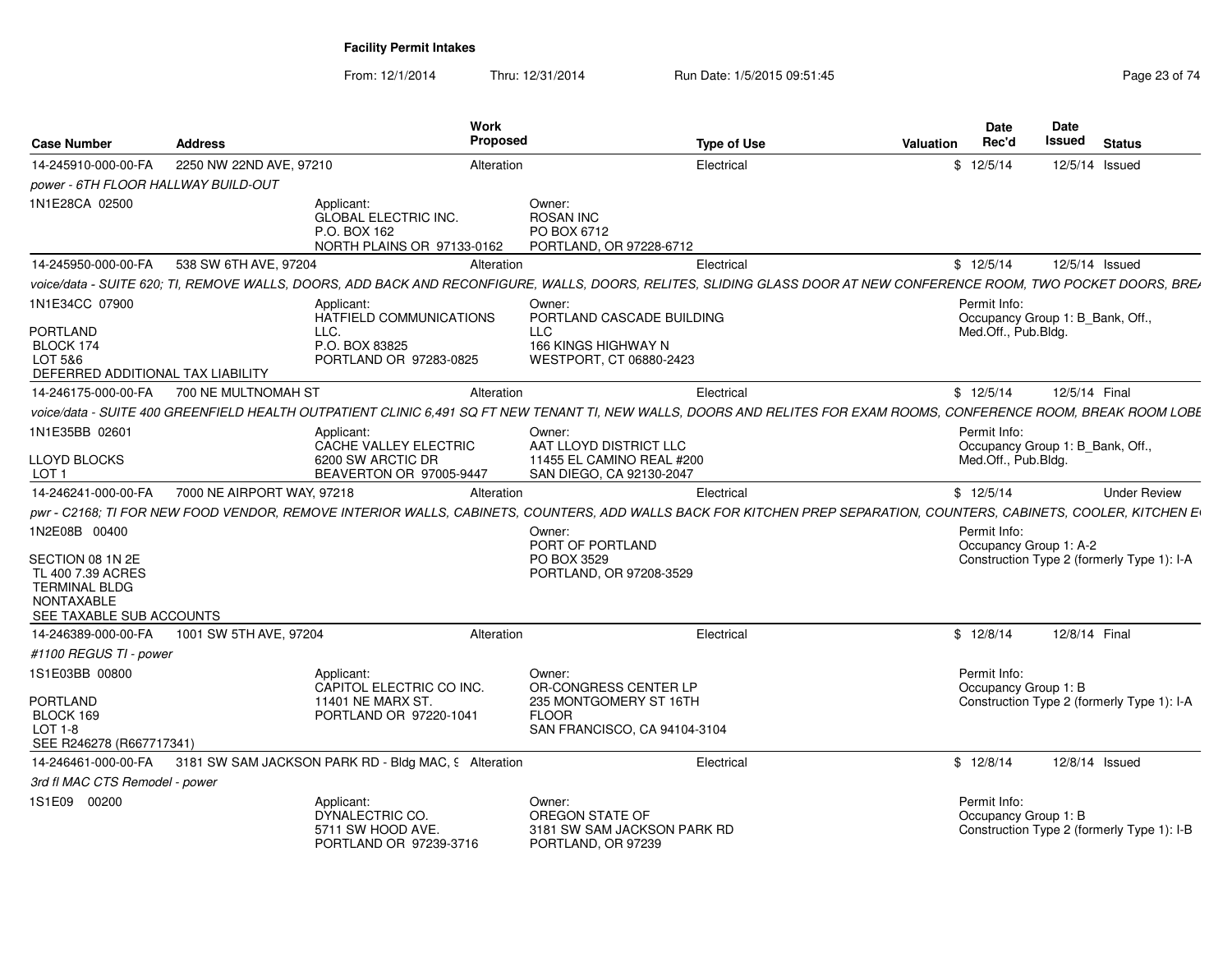| <b>Case Number</b>                                                                                             | <b>Address</b>             | <b>Work</b><br><b>Proposed</b>                                                                                                                                         |                                                                                  | <b>Type of Use</b> | <b>Valuation</b> | <b>Date</b><br>Rec'd                                                    | Date<br>Issued | <b>Status</b>                              |
|----------------------------------------------------------------------------------------------------------------|----------------------------|------------------------------------------------------------------------------------------------------------------------------------------------------------------------|----------------------------------------------------------------------------------|--------------------|------------------|-------------------------------------------------------------------------|----------------|--------------------------------------------|
| 14-246494-000-00-FA                                                                                            | 921 SW 6TH AVE, 97205      | Alteration                                                                                                                                                             |                                                                                  | Electrical         |                  | \$12/8/14                                                               |                | 12/17/14 Under Inspection                  |
|                                                                                                                |                            | power - BISTRO 921, 1ST FLOOR; RESTAURANT RENOVATION, DEMO EXISTING, CEILING, FLOORING, CABINETS, PANELING, KITCHEN LINE, DINING AREA, BAR, RECONFIGURE FOR NEW DINING |                                                                                  |                    |                  |                                                                         |                |                                            |
| 1S1E03BB 02300                                                                                                 |                            | Applicant:<br>VIKING ELECTRIC INC.                                                                                                                                     | Owner:<br><b>WALTON PORTLAND HOLDINGS</b>                                        |                    |                  | Permit Info:<br>Occupancy Group 1: R-1                                  |                |                                            |
| <b>PORTLAND</b><br>BLOCK 181<br>LOT 1-8                                                                        |                            | 4326 SE WOODSTOCK BLVD<br>PORTLAND, OR 97206                                                                                                                           | 900 N MICHIGAN AVE #1900<br>CHICAGO, IL 60611                                    |                    |                  |                                                                         |                | Construction Type 2 (formerly Type 1): I-A |
|                                                                                                                |                            |                                                                                                                                                                        | Owner:<br>VI LLC<br>900 N MICHIGAN AVE #1900<br>CHICAGO. IL 60611                |                    |                  |                                                                         |                |                                            |
| 14-246542-000-00-FA                                                                                            | 1015 NW 22ND AVE, 97210    | Alteration                                                                                                                                                             |                                                                                  | Electrical         |                  | \$12/8/14                                                               |                | 12/8/14 Under Inspection                   |
|                                                                                                                |                            | power - GSH - KERN POD A REMODEL, ADD ICU PATIENT TOILET ROOM AND PATIENT TOILET/SHOWER ROOM                                                                           |                                                                                  |                    |                  |                                                                         |                |                                            |
| 1N1E33BA 07800                                                                                                 |                            | Applicant:<br>CHRISTENSON ELECTRIC INC.                                                                                                                                | Owner:<br><b>GOOD SAMARITAN HOSPITAL</b>                                         |                    |                  | Permit Info:<br>Occupancy Group 1: I-2_Hospital                         |                |                                            |
| <b>COUCHS ADD</b><br>TL 7800 BLOCK 304                                                                         |                            | 111 SW COLUMBIA ST. STE 480<br>PORTLAND OR 97201-5838                                                                                                                  | 1919 NW LOVEJOY ST<br>PORTLAND, OR 97209                                         |                    |                  |                                                                         |                | Construction Type 2 (formerly Type 1): I-A |
| 14-246555-000-00-FA                                                                                            | 1900 SW 4TH AVE - Unit 2   | Alteration                                                                                                                                                             |                                                                                  | Electrical         |                  | \$12/8/14                                                               |                | <b>Under Review</b>                        |
|                                                                                                                |                            | pwr - GSE 2ND FLOOR 40,000 SQ FT INTERIOR OFFICE REMODEL, REMOVE AND RECONFIGURE WALLS FOR PRIVATE OFFICES, OPEN WORK SPACES, CONFERENCE ROOMS & CLASSROOMS - I        |                                                                                  |                    |                  |                                                                         |                |                                            |
| 1S1E03CB 90001                                                                                                 |                            |                                                                                                                                                                        | Owner:                                                                           |                    |                  | Permit Info:                                                            |                |                                            |
| URBAN CENTER CONDOMINIUM<br>LOT <sub>2</sub>                                                                   |                            |                                                                                                                                                                        | OREGON STATE OF(LEASED<br>121 SW MORRISON ST #200<br>PORTLAND, OR 97204          |                    |                  | Occupancy Group 1: B Bank, Off.,<br>Med.Off., Pub.Bldg.                 |                |                                            |
|                                                                                                                |                            |                                                                                                                                                                        | Owner:<br><b>PACIFICORP</b><br>121 SW MORRISON ST #200<br>PORTLAND, OR 97204     |                    |                  |                                                                         |                |                                            |
| 14-246596-000-00-FA                                                                                            | 7000 NE AIRPORT WAY, 97218 | Alteration                                                                                                                                                             |                                                                                  | Electrical         |                  | \$12/8/14                                                               |                | <b>Under Review</b>                        |
|                                                                                                                |                            | pwr/pos - SPACE C2160; CAFE YUMM; TEMPORARY MALWAL AND CART - pwr/pos                                                                                                  |                                                                                  |                    |                  |                                                                         |                |                                            |
| 1N2E08B 00400                                                                                                  |                            |                                                                                                                                                                        | Owner:<br>PORT OF PORTLAND                                                       |                    |                  | Permit Info:<br>Occupancy Group 1: A-2                                  |                |                                            |
| SECTION 08 1N 2E<br>TL 400 7.39 ACRES<br><b>TERMINAL BLDG</b><br><b>NONTAXABLE</b><br>SEE TAXABLE SUB ACCOUNTS |                            |                                                                                                                                                                        | PO BOX 3529<br>PORTLAND, OR 97208-3529                                           |                    |                  |                                                                         |                | Construction Type 2 (formerly Type 1): I-A |
| 14-246742-000-00-FA                                                                                            | 1120 NW COUCH ST, 97209    | Alteration                                                                                                                                                             |                                                                                  | Electrical         |                  | \$12/8/14                                                               | 12/8/14 Final  |                                            |
|                                                                                                                |                            | v/data - 5TH FLOOR TI: PERKINS COIE, FLOORING, PAINT, PATCH, ELEC, PLBG                                                                                                |                                                                                  |                    |                  |                                                                         |                |                                            |
| 1N1E33DA 04900                                                                                                 |                            | Applicant:<br>CHRISTENSON ELECTRIC INC.<br>111 SW COLUMBIA ST. STE 480<br>PORTLAND OR 97201-5838                                                                       | Owner:<br>MEPT BREWERY BLOCK 2 LLC<br>PO BOX 320099<br>ALEXANDRIA, VA 22320-0156 |                    |                  | Permit Info:<br>Occupancy Group 1: B Bank, Off.,<br>Med.Off., Pub.Bldg. |                |                                            |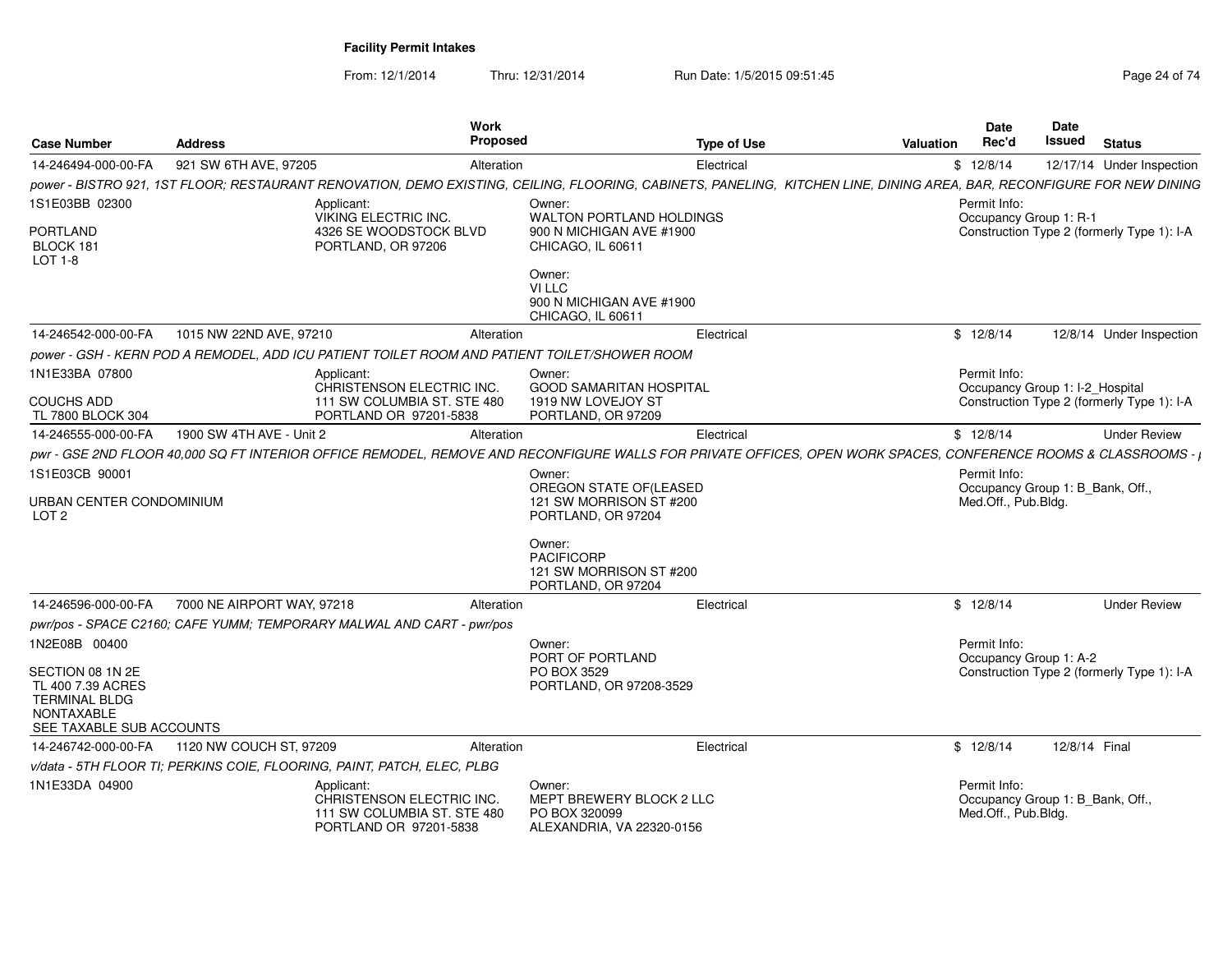| <b>Case Number</b>                                                                | <b>Address</b>                                            | <b>Work</b>                                                                                                                            | Proposed   | <b>Type of Use</b>                                                                                                                    | <b>Valuation</b> | <b>Date</b><br>Rec'd                 | <b>Date</b><br>Issued  | <b>Status</b>                              |
|-----------------------------------------------------------------------------------|-----------------------------------------------------------|----------------------------------------------------------------------------------------------------------------------------------------|------------|---------------------------------------------------------------------------------------------------------------------------------------|------------------|--------------------------------------|------------------------|--------------------------------------------|
| 14-246778-000-00-FA                                                               | 1300 SW 5TH AVE, 97201                                    |                                                                                                                                        | Alteration | Electrical                                                                                                                            |                  | \$12/8/14                            |                        | 12/8/14 Issued                             |
|                                                                                   | MAIN LOBBY VESTIBULE / INSTALL NEW AUTOMATIC DOOR - power |                                                                                                                                        |            |                                                                                                                                       |                  |                                      |                        |                                            |
| 1S1E03BC 01800                                                                    |                                                           | Applicant:<br>CHRISTENSON ELECTRIC INC.                                                                                                |            | Owner:<br>FIRST INTERSTATE BANK OF OR                                                                                                 |                  | Permit Info:<br>Occupancy Group 1: B |                        |                                            |
| <b>PORTLAND</b><br><b>BLOCK 148 TL 1800</b>                                       |                                                           | 111 SW COLUMBIA ST. STE 480<br>PORTLAND OR 97201-5838                                                                                  |            | PO BOX 2609<br>CARLSBAD, CA 92018-2609                                                                                                |                  |                                      |                        | Construction Type 2 (formerly Type 1): I-A |
| 14-246812-000-00-FA                                                               | 650 NE HOLLADAY ST, 97232                                 |                                                                                                                                        | Alteration | Electrical                                                                                                                            |                  | \$12/8/14                            | 12/8/14 Final          |                                            |
|                                                                                   |                                                           |                                                                                                                                        |            | lighting chages to original job - 4TH FLOOR INTERIOR DEMO AND REMODEL FOR NEW OFFICE TENANT, NEW WALLS FOR OFFICES & CONFERENCE ROOMS |                  |                                      |                        |                                            |
| 1N1E35BC 00400                                                                    |                                                           | Applicant:<br>HUGHES ELECTRICAL                                                                                                        |            | Owner:<br>600 HOLLADAY LIMITED                                                                                                        |                  |                                      |                        |                                            |
| <b>HOLLADAYS ADD</b><br>BLOCK 82<br>$LOT 1-3$<br>INC PT VAC ST LOT 4&5<br>LOT 6-8 |                                                           | CONTRACTORS INC.<br>10490 NW JACKSON QUARRY RD<br>HILLSBORO, OR 97124-8184                                                             |            | <b>PARTNERSHIP</b><br>1211 SW 5TH AVE STE 2230<br>PORTLAND, OR 97204                                                                  |                  |                                      |                        |                                            |
| 14-246819-000-00-FA                                                               |                                                           | 3181 SW SAM JACKSON PARK RD - Bldg OHS, 9 Alteration                                                                                   |            | Electrical                                                                                                                            |                  | \$12/8/14                            |                        | 12/8/14 Issued                             |
| 12B & 12C L & D Nurse Call System                                                 |                                                           |                                                                                                                                        |            |                                                                                                                                       |                  |                                      |                        |                                            |
| 1S1E09 00200                                                                      |                                                           | Applicant:<br><b>OREGON ELECTRIC</b><br>CONSTRUCTION INC. /DBA<br>OREGON ELECTRIC GROUP.<br>1709 SE 3RD AVE.<br>PORTLAND OR 97214-4547 |            | Owner:<br>OREGON STATE OF<br>3181 SW SAM JACKSON PARK RD<br>PORTLAND, OR 97239                                                        |                  | Permit Info:                         | Occupancy Group 1: I-2 | Construction Type 2 (formerly Type 1): I-A |
| 14-247395-000-00-FA                                                               | 1900 SW 4TH AVE - Unit 2                                  |                                                                                                                                        | Alteration | Electrical                                                                                                                            |                  | \$12/9/14                            |                        | 12/9/14 Under Inspection                   |
| 3rd, 4th, 6th remodels - power                                                    |                                                           |                                                                                                                                        |            |                                                                                                                                       |                  |                                      |                        |                                            |
| 1S1E03CB 90001                                                                    |                                                           | Applicant:                                                                                                                             |            | Owner:                                                                                                                                |                  |                                      |                        |                                            |
| URBAN CENTER CONDOMINIUM<br>LOT <sub>2</sub>                                      |                                                           | <b>G DEXHEIMER DAVID</b><br>DEXHEIMER ELECTRIC INC<br>15895 SE ROYER RD<br>DAMASCUS, OR 97089-2643                                     |            | OREGON STATE OF (LEASED<br>121 SW MORRISON ST #200<br>PORTLAND, OR 97204                                                              |                  |                                      |                        |                                            |
|                                                                                   |                                                           |                                                                                                                                        |            | Owner:<br><b>PACIFICORP</b><br>121 SW MORRISON ST #200<br>PORTLAND, OR 97204                                                          |                  |                                      |                        |                                            |
| 14-247410-000-00-FA                                                               | 12470 NE MARX ST, 97230                                   |                                                                                                                                        | Alteration | Electrical                                                                                                                            |                  | \$12/9/14                            |                        | 12/9/14 Under Inspection                   |
| Heidi Ho TI -power                                                                |                                                           |                                                                                                                                        |            |                                                                                                                                       |                  |                                      |                        |                                            |
| 1N2E23BC 00500                                                                    |                                                           | Applicant:<br>INDUSTRIAL COMMERCIAL<br>ELECTRIC CO<br>29030 SW Town Center Loop E.<br>Suite 202                                        |            | Owner:<br><b>PACIFIC REALTY ASSOCIATES</b><br>15350 SW SEQUOIA PKWY #300<br>TIGARD, OR 97224-7175                                     |                  |                                      |                        |                                            |
|                                                                                   |                                                           | Wilsonville, OR 97070                                                                                                                  |            | Owner:<br><b>LTD PARTNERSHIP</b><br>15350 SW SEQUOIA PKWY #300<br>TIGARD, OR 97224-7175                                               |                  |                                      |                        |                                            |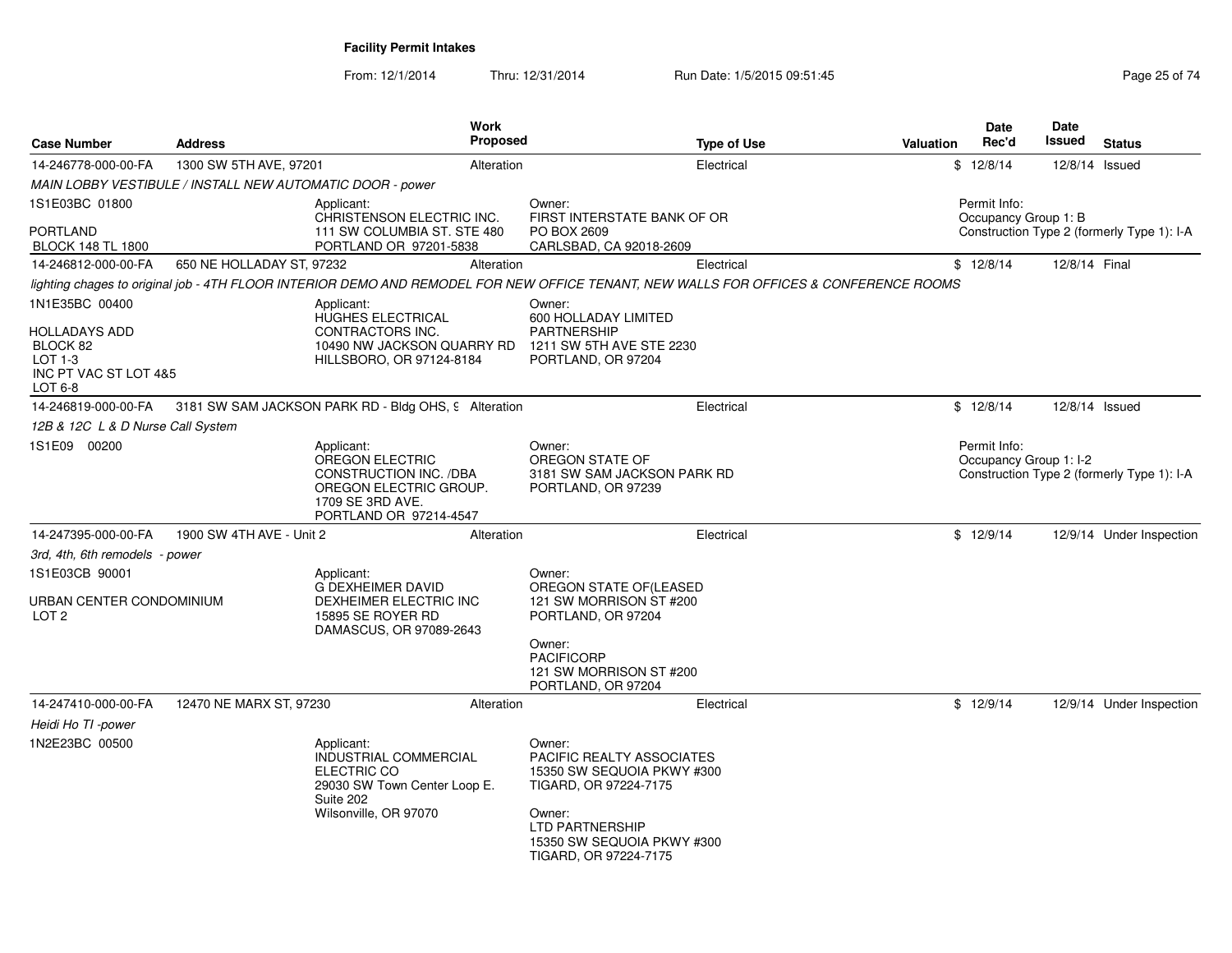| <b>Case Number</b>                                       | <b>Address</b>                                                       | <b>Work</b><br><b>Proposed</b>                                                                              |                                                                                        | <b>Type of Use</b> | <b>Valuation</b> | <b>Date</b><br>Rec'd                   | Date<br><b>Issued</b> | <b>Status</b>                               |
|----------------------------------------------------------|----------------------------------------------------------------------|-------------------------------------------------------------------------------------------------------------|----------------------------------------------------------------------------------------|--------------------|------------------|----------------------------------------|-----------------------|---------------------------------------------|
| 14-247531-000-00-FA                                      | 111 SW 5TH AVE, 97204-3626                                           | Alteration                                                                                                  |                                                                                        | Electrical         |                  | \$12/10/14                             |                       | <b>Under Review</b>                         |
| 16/17th floor New Stair - power                          |                                                                      |                                                                                                             |                                                                                        |                    |                  |                                        |                       |                                             |
| 1N1E34CD 01300                                           |                                                                      |                                                                                                             |                                                                                        |                    |                  | Permit Info:<br>Occupancy Group 1: B   |                       | Construction Type 2 (formerly Type 1): I-A  |
| 14-247532-000-00-FA                                      | 3181 SW SAM JACKSON PARK RD - Bldg OHS, 9 Alteration                 |                                                                                                             |                                                                                        | Electrical         |                  | \$12/10/14                             |                       | <b>Under Review</b>                         |
|                                                          | Remodel 5th & 7th floors B Wing Elevator Lobbies - power             |                                                                                                             |                                                                                        |                    |                  |                                        |                       |                                             |
| 1S1E09 00200                                             |                                                                      |                                                                                                             | Owner:<br>OREGON STATE OF<br>3181 SW SAM JACKSON PARK RD<br>PORTLAND, OR 97239         |                    |                  | Permit Info:<br>Occupancy Group 1: I-2 |                       | Construction Type 2 (formerly Type 1): I-A  |
| 14-247580-000-00-FA                                      | 111 SW 5TH AVE, 97204-3626                                           | Alteration                                                                                                  |                                                                                        | Electrical         |                  | \$12/10/14                             |                       | 12/18/14 Under Inspection                   |
|                                                          | T7 Lattice Semiconductor Headquarters TI - power & fire alarm wiring |                                                                                                             |                                                                                        |                    |                  |                                        |                       |                                             |
| 1N1E34CD 01300                                           | Applicant:                                                           | STONER ELECTRIC, INC.<br>1904 SE OCHOCO ST.<br>MILWAUKIE OR 97222-7315                                      |                                                                                        |                    |                  | Permit Info:<br>Occupancy Group 1: B   |                       | Construction Type 2 (formerly Type 1): I-A  |
| 14-247595-000-00-FA                                      | 10280 NE CASCADES PKY, 97220                                         | Alteration                                                                                                  |                                                                                        | Electrical         |                  | \$12/10/14                             | 12/10/14 Issued       |                                             |
| Upper Level Kitchen remodel - power                      |                                                                      |                                                                                                             |                                                                                        |                    |                  |                                        |                       |                                             |
| 1N2E15 00100                                             | Applicant:<br>1709 SE 3RD AVE.                                       | <b>OREGON ELECTRIC</b><br><b>CONSTRUCTION INC. /DBA</b><br>OREGON ELECTRIC GROUP.<br>PORTLAND OR 97214-4547 | Owner:<br>PORT OF PORTLAND<br>PO BOX 3529<br>PORTLAND, OR 97208-3529                   |                    |                  |                                        |                       |                                             |
| 14-247849-000-00-FA                                      | 1233 NW 12TH AVE, 97209                                              | Alteration                                                                                                  |                                                                                        | Electrical         |                  | \$12/10/14                             |                       | <b>Under Review</b>                         |
| 1st floor bodybuilding.com TI - power                    |                                                                      |                                                                                                             |                                                                                        |                    |                  |                                        |                       |                                             |
| 1N1E33AA 01700                                           |                                                                      |                                                                                                             | Owner:                                                                                 |                    |                  |                                        |                       |                                             |
| <b>COUCHS ADD</b><br>BLOCK 215<br><b>LOT 1-8</b>         |                                                                      |                                                                                                             | 12TH & NORTHRUP LLC<br>1215 4TH AVE #600<br>SEATTLE, WA 98161-1084                     |                    |                  |                                        |                       |                                             |
| 14-247885-000-00-FA                                      | 1800 SW 1ST AVE, 97201                                               | Alteration                                                                                                  |                                                                                        | Electrical         |                  | \$12/10/14                             |                       | <b>Under Review</b>                         |
| #500 Extensis TI - power                                 |                                                                      |                                                                                                             |                                                                                        |                    |                  |                                        |                       |                                             |
| 1S1E03CB 00100                                           |                                                                      |                                                                                                             | Owner:                                                                                 |                    |                  | Permit Info:                           |                       |                                             |
| SOUTH AUDITORIUM ADD<br>BLOCK I TL 100                   |                                                                      |                                                                                                             | <b>HARRISON SQUARE LLC</b><br>1800 SW 1ST AVE #600<br>PORTLAND, OR 97201-5356          |                    |                  | Occupancy Group 1: B                   |                       | Construction Type 2 (formerly Type 1): II-A |
| 14-247887-000-00-FA                                      | 3800 SE 22ND AVE, 97202                                              | Alteration                                                                                                  |                                                                                        | Electrical         |                  | \$12/10/14                             | 12/10/14 Final        |                                             |
|                                                          | ANNUAL MASTER PERMIT INSPECTION 12.10.14                             |                                                                                                             |                                                                                        |                    |                  |                                        |                       |                                             |
| 1S1E11DA 04300<br>SECTION 11 1S 1E<br>TL 4300 5.37 ACRES | Applicant:                                                           | CHRISTENSON ELECTRIC INC.<br>111 SW COLUMBIA ST. STE 480<br>PORTLAND OR 97201-5838                          | Owner:<br>FRED MEYER STORES INC<br>1014 VINE ST 7TH FLOOR<br>CINCINNATI, OH 45202-1141 |                    |                  |                                        |                       |                                             |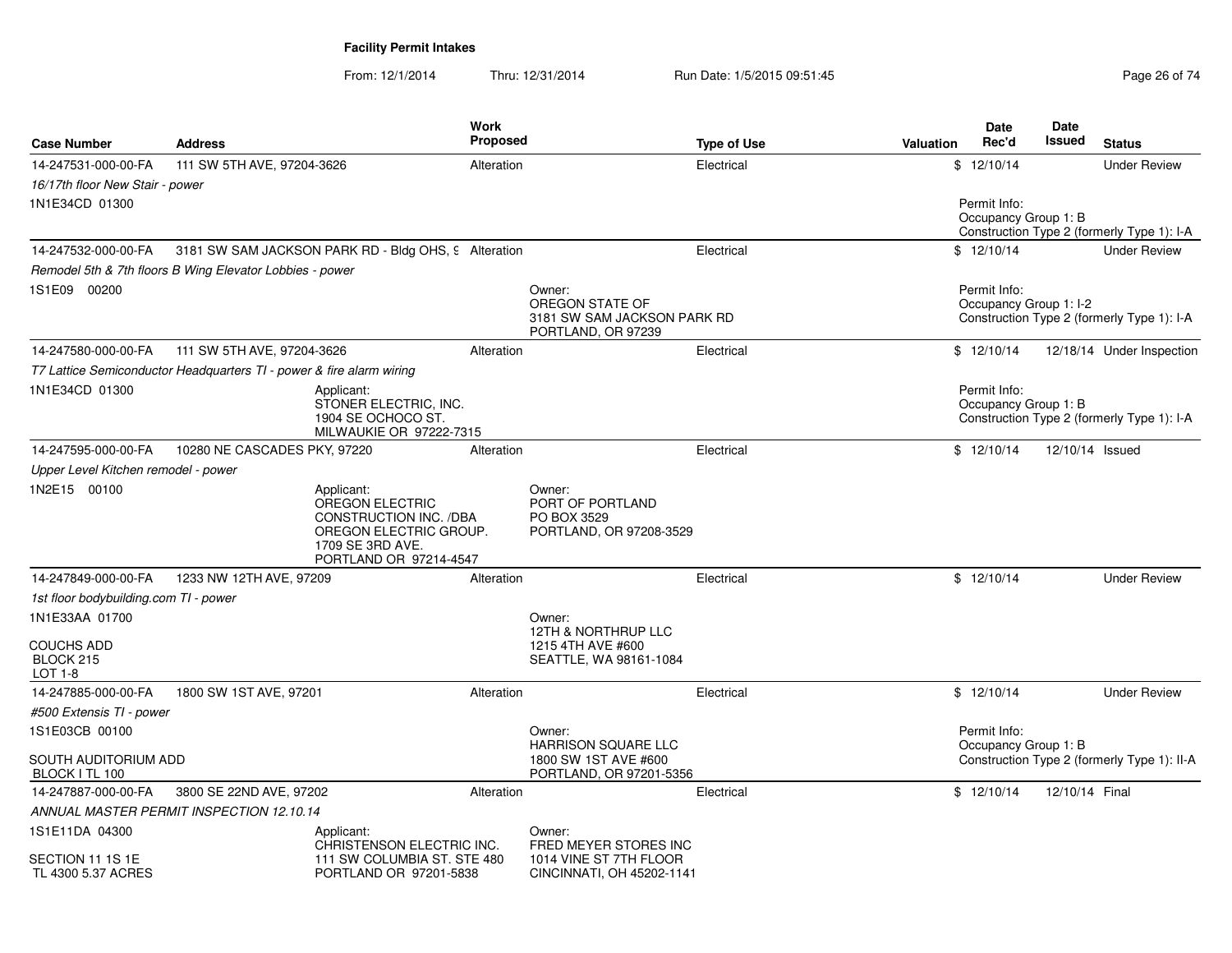| <b>Case Number</b>                                                                                                                                               | <b>Address</b>                                              | Work                                                                                                                    | <b>Proposed</b>                                                                                                                                                    | <b>Type of Use</b> | Valuation                                                                                                                                                          | Date<br>Rec'd                        | Date<br><b>Issued</b> | <b>Status</b>                               |
|------------------------------------------------------------------------------------------------------------------------------------------------------------------|-------------------------------------------------------------|-------------------------------------------------------------------------------------------------------------------------|--------------------------------------------------------------------------------------------------------------------------------------------------------------------|--------------------|--------------------------------------------------------------------------------------------------------------------------------------------------------------------|--------------------------------------|-----------------------|---------------------------------------------|
| 14-248011-000-00-FA                                                                                                                                              | 15311 NE AIRPORT WAY, 97230                                 |                                                                                                                         | Alteration                                                                                                                                                         | Electrical         |                                                                                                                                                                    | \$12/10/14                           | 12/10/14 Final        |                                             |
|                                                                                                                                                                  | power - 4PX TENANT ADD 2 NEW ADA COMPLIANT RESTROOMS        |                                                                                                                         |                                                                                                                                                                    |                    |                                                                                                                                                                    |                                      |                       |                                             |
| 1N2E24 01400                                                                                                                                                     |                                                             | Applicant:<br>JOHANSEN ELECTRIC INC.<br>16869 SW 65TH AVE - PMB #311<br>LAKE OSWEGO OR 97035                            | Owner:<br>PROLOGIS TLF (PORTLAND) LLC<br>851 SW 6TH AVE #1200<br>PORTLAND, OR 97204                                                                                |                    |                                                                                                                                                                    |                                      |                       |                                             |
| 14-248012-000-00-FA                                                                                                                                              | 111 SW 5TH AVE, 97204-3626                                  |                                                                                                                         | Alteration                                                                                                                                                         | Electrical         |                                                                                                                                                                    | \$12/10/14                           | 12/10/14 Issued       |                                             |
|                                                                                                                                                                  | 2nd fl Tower & Plaza CorVel Corporatioin TI - HVAC controls |                                                                                                                         |                                                                                                                                                                    |                    |                                                                                                                                                                    |                                      |                       |                                             |
| 1N1E34CD 01300                                                                                                                                                   |                                                             | Applicant:<br>COCHRAN INC. dba BROADWAY<br><b>ELECTRIC</b><br>7550 SW TECH CENTER DR STE<br>220<br>TIGARD OR 97223-8061 |                                                                                                                                                                    |                    |                                                                                                                                                                    | Permit Info:<br>Occupancy Group 1: B |                       | Construction Type 2 (formerly Type 1): I-A  |
| 14-248021-000-00-FA                                                                                                                                              | 15849 N LOMBARD ST, 97203                                   |                                                                                                                         | Alteration                                                                                                                                                         | Electrical         |                                                                                                                                                                    | \$12/10/14                           | 12/10/14 Issued       |                                             |
|                                                                                                                                                                  |                                                             |                                                                                                                         |                                                                                                                                                                    |                    | power - SAXCO - APPROX 4896 SF TENANT IMPROVEMENT WITHIN EXISTING WAREHOUSE SPACE - EXPAND OFFICE AREA INCLUDING NEW INTERIOR WALLS, DOORS, FINISHES, PLUMBING ANI |                                      |                       |                                             |
| 2N1W24 02100                                                                                                                                                     |                                                             | Applicant:<br>AMERICAN HEATING INC.<br>5035 SE 24TH<br>PORTLAND OR 97202-4765                                           | Owner:<br>CALWEST INDUSTRIAL<br>800 5TH AVE STE 4100<br>SEATTLE, WA 98104-3100                                                                                     |                    |                                                                                                                                                                    |                                      |                       |                                             |
|                                                                                                                                                                  |                                                             |                                                                                                                         | Owner:<br>PROPERTIES LLC<br>800 5TH AVE STE 4100<br>SEATTLE, WA 98104-3100                                                                                         |                    |                                                                                                                                                                    |                                      |                       |                                             |
| 14-248029-000-00-FA                                                                                                                                              | 4747 N CHANNEL AVE                                          |                                                                                                                         | Alteration                                                                                                                                                         | Electrical         |                                                                                                                                                                    | \$12/10/14                           | 12/10/14 Issued       |                                             |
|                                                                                                                                                                  |                                                             | power - CORP 1 C2C J. ANNALA OFFICE, REPLACE LIGHTS WITH LED TROFFERSFL-4747-CI-#79                                     |                                                                                                                                                                    |                    |                                                                                                                                                                    |                                      |                       |                                             |
| 1N1E20 00109<br>PARTITION PLAT 2003-38<br>LOT 2 TL 109<br>LAND & IMPS SEE R540487 (R64983-1507)<br>R540481 (R64983-1503)<br>R540494 (R64983-1515) FOR OTHER IMPS |                                                             | Applicant:<br>HEIL ELECTRIC CO.<br>8425 SE STARK ST<br>PORTLAND OR 97216-1137                                           | Owner:<br>PORT OF PORTLAND (LEASED<br>PO BOX 3820<br>PORTLAND, OR 97208-3849<br>Owner:<br>DAIMLER TRUCKS NORTH<br>PO BOX 3820<br>PORTLAND, OR 97208-3849<br>Owner: |                    |                                                                                                                                                                    | Permit Info:<br>Occupancy Group 1: B |                       | Construction Type 2 (formerly Type 1): II-B |
|                                                                                                                                                                  |                                                             |                                                                                                                         | AMERICA LLC<br>PO BOX 3820<br>PORTLAND, OR 97208-3849                                                                                                              |                    |                                                                                                                                                                    |                                      |                       |                                             |
| 14-248280-000-00-FA                                                                                                                                              | 111 SW 5TH AVE, 97204-3626                                  |                                                                                                                         | Alteration                                                                                                                                                         | Electrical         |                                                                                                                                                                    | \$12/11/14                           | 12/11/14 Issued       |                                             |
| T-17/18 Survey Monkey TI - HVAC                                                                                                                                  |                                                             |                                                                                                                         |                                                                                                                                                                    |                    |                                                                                                                                                                    |                                      |                       |                                             |
| 1N1E34CD 01300                                                                                                                                                   |                                                             | Applicant:<br>COCHRAN INC. dba BROADWAY<br><b>ELECTRIC</b><br>7550 SW TECH CENTER DR STE<br>220<br>TIGARD OR 97223-8061 |                                                                                                                                                                    |                    |                                                                                                                                                                    | Permit Info:<br>Occupancy Group 1: B |                       | Construction Type 2 (formerly Type 1): I-A  |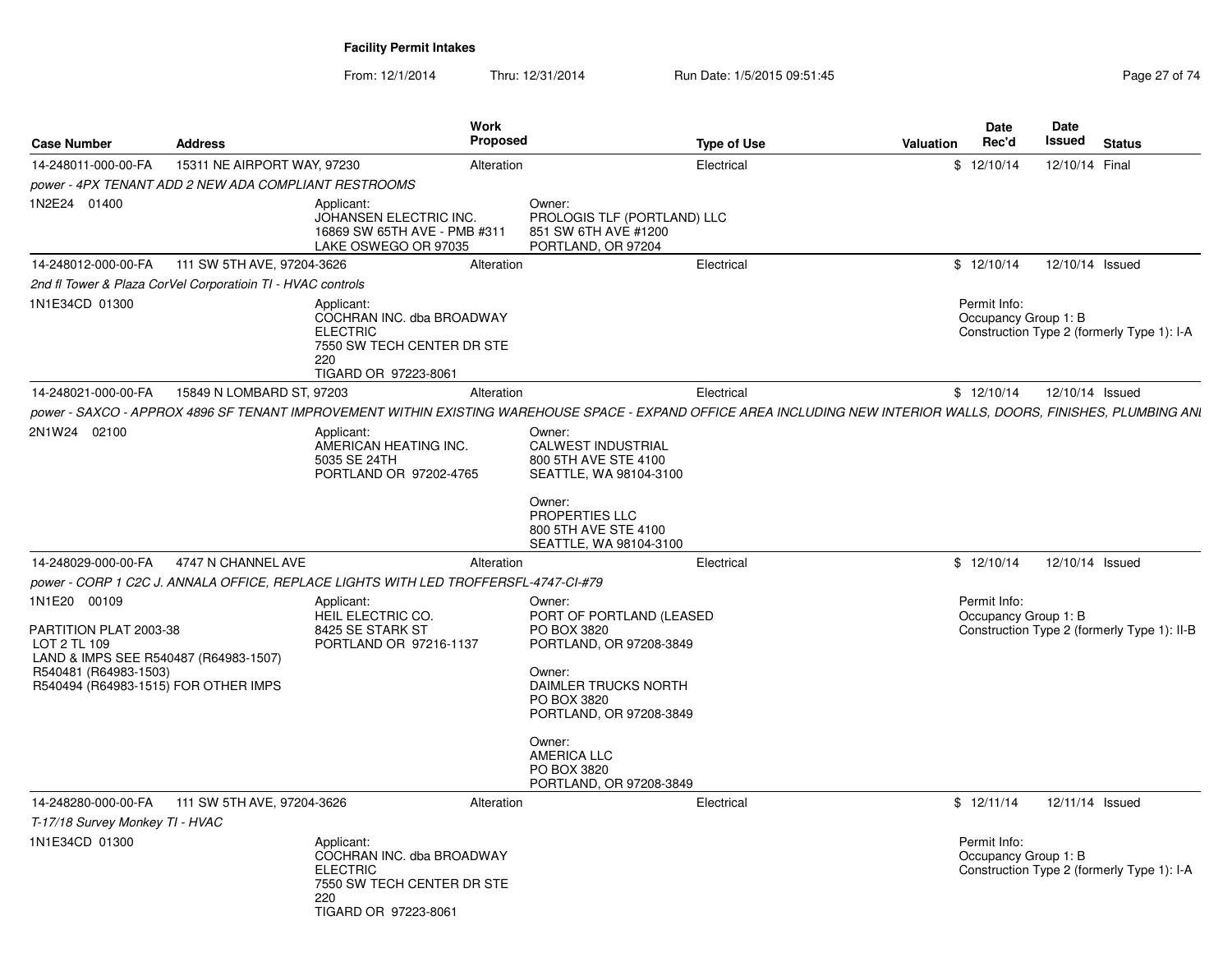From: 12/1/2014

Thru: 12/31/2014 Run Date: 1/5/2015 09:51:45

| <b>Case Number</b>                                                       | <b>Address</b>           | <b>Work</b><br>Proposed                                                                                                                                                |                                                                       | Type of Use | Valuation | <b>Date</b><br>Rec'd                | Date<br>Issued<br><b>Status</b>  |
|--------------------------------------------------------------------------|--------------------------|------------------------------------------------------------------------------------------------------------------------------------------------------------------------|-----------------------------------------------------------------------|-------------|-----------|-------------------------------------|----------------------------------|
| 14-248299-000-00-FA                                                      | 2250 NW 22ND AVE, 97210  | Alteration                                                                                                                                                             |                                                                       | Electrical  |           | \$12/11/14                          | 12/11/14 Under Inspection        |
|                                                                          |                          | power - 6TH FLOOR THINK FICTION FIRST TIME TENANT 8,082 SQ REMODEL. NEW WALLS TO DIVIDE THE SPACE. MEETING ROOMS. PHOTO LAB & FABRICATION AREAS AND BREAK ROOM         |                                                                       |             |           |                                     |                                  |
| 1N1E28CA 02500                                                           |                          | Applicant:<br>GLOBAL ELECTRIC INC.<br>P.O. BOX 162<br>NORTH PLAINS OR 97133-0162                                                                                       | Owner:<br><b>ROSAN INC</b><br>PO BOX 6712<br>PORTLAND, OR 97228-6712  |             |           |                                     |                                  |
| 14-248561-000-00-FA                                                      | 601 SW 2ND AVE, 97204    | Alteration                                                                                                                                                             |                                                                       | Electrical  |           | \$12/11/14                          | 12/11/14 Final                   |
|                                                                          |                          | hvac stat - 9TH FLOOR MODA OFFICE AREA BREAKROOM REMODEL AND RECONFIGURATION                                                                                           |                                                                       |             |           |                                     |                                  |
| 1S1E03BA 05000                                                           |                          | Applicant:                                                                                                                                                             | Owner:                                                                |             |           | Permit Info:                        |                                  |
| <b>PORTLAND</b><br>BLOCK <sub>20</sub><br>LOT 1-4 EXC PT IN ST & LOT 5-8 |                          | MCKINSTRY CO LLC<br>16970 NE MASON ST, SUITE 100<br>PORTLAND OR 97230-7398                                                                                             | MORRISON STREET CF LLC<br>1211 SW 5TH AVE #2230<br>PORTLAND, OR 97204 |             |           | Med.Off., Pub.Bldg.                 | Occupancy Group 1: B_Bank, Off., |
| 14-248611-000-00-FA                                                      | 3030 SW MOODY AVE, 97201 | Alteration                                                                                                                                                             |                                                                       | Electrical  |           | \$12/11/14                          | 12/11/14 Issued                  |
|                                                                          |                          | hvac stat - PHASE 3, SUITE110/235; 1ST AND 2ND FLOORS, REMOVE WALLS, RECONFIGURE FOR MULTIPLE OFFICES, CONFERENCE ROOMS, DEMISING WALLS, OPEN OFFICE SPACE, CEILING, E |                                                                       |             |           |                                     |                                  |
| 1S1E10 00400                                                             |                          | Applicant:<br>AMERICAN HEATING INC.                                                                                                                                    | Owner:<br>3030 PROPERTY LLC                                           |             |           |                                     |                                  |
| SECTION 10 1S 1E<br>TL 400 2.77 ACRES                                    |                          | 5035 SE 24TH<br>PORTLAND OR 97202-4765                                                                                                                                 | 3121 SW MOODY AVE<br>PORTLAND, OR 97239                               |             |           |                                     |                                  |
| 14-248706-000-00-FA                                                      | 700 NE MULTNOMAH ST      | Alteration                                                                                                                                                             |                                                                       | Electrical  |           | \$12/12/14                          | 12/12/14 Issued                  |
|                                                                          |                          | power - DEQ: FLOORS 6 & 7 TI: BOTH FLOORS. REMOVE ALL PARTITION WALLS. CABINETRY. RECONFIGURE FOR MULTIPLE OFFICES. DOORS. RELITES. WORKROOMS. CONFERENCE ROOMS. B     |                                                                       |             |           |                                     |                                  |
| 1N1E35BB 02601<br>LLOYD BLOCKS                                           |                          | Applicant:<br>CHRISTENSON ELECTRIC INC.<br>111 SW COLUMBIA ST. STE 480<br>PORTLAND OR 97201-5838                                                                       | Owner:<br>AAT LLOYD DISTRICT LLC<br>11455 EL CAMINO REAL #200         |             |           | Permit Info:<br>Med.Off., Pub.Bldg. | Occupancy Group 1: B_Bank, Off., |
| LOT <sub>1</sub><br>14-249025-000-00-FA                                  | 2250 NW 22ND AVE, 97210  | Alteration                                                                                                                                                             | SAN DIEGO, CA 92130-2047                                              | Electrical  |           | \$12/12/14                          | 12/12/14 Final                   |
|                                                                          |                          | fire alarm - 3RD FLOOR, WALLS FOR FUTURE TENANT SPACE, TO BE USED FOR "MOCK UP" PURPOSE, DOOR RELITE, BARN DOOR,  NO OCCUPANCY                                         |                                                                       |             |           |                                     |                                  |
| 1N1E28CA 02500                                                           |                          | Applicant:<br>POINT MONITOR CORP.<br>5863 LAKEVIEW BLVD #100<br>LAKE OSWEGO, OR 97035-7058                                                                             | Owner:<br><b>ROSAN INC</b><br>PO BOX 6712<br>PORTLAND, OR 97228-6712  |             |           |                                     |                                  |
| 14-249030-000-00-FA                                                      | 2250 NW 22ND AVE, 97210  | Alteration                                                                                                                                                             |                                                                       | Electrical  |           | \$12/12/14                          | 12/12/14 Issued                  |
|                                                                          |                          | fire alarm - 6TH FLOOR THINK FICTION FIRST TIME TENANT 8.082 SQ REMODEL. NEW WALLS TO DIVIDE THE SPACE. MEETING ROOMS. PHOTO LAB & FABRICATION AREAS AND BREAK ROOM    |                                                                       |             |           |                                     |                                  |
| 1N1E28CA 02500                                                           |                          | Applicant:<br>POINT MONITOR CORP.<br>5863 LAKEVIEW BLVD #100<br>LAKE OSWEGO, OR 97035-7058                                                                             | Owner:<br><b>ROSAN INC</b><br>PO BOX 6712<br>PORTLAND, OR 97228-6712  |             |           |                                     |                                  |
| 14-249033-000-00-FA                                                      | 2250 NW 22ND AVE, 97210  | Alteration                                                                                                                                                             |                                                                       | Electrical  |           | \$12/12/14                          | 12/12/14 Issued                  |
|                                                                          |                          | hvac stat - 6TH FLOOR THINK FICTION FIRST TIME TENANT 8,082 SQ REMODEL, NEW WALLS TO DIVIDE THE SPACE, MEETING ROOMS, PHOTO LAB & FABRICATION AREAS AND BREAK ROOM     |                                                                       |             |           |                                     |                                  |
| 1N1E28CA 02500                                                           |                          | Applicant:<br>AMERICAN HEATING INC.<br>5035 SE 24TH<br>PORTLAND OR 97202-4765                                                                                          | Owner:<br><b>ROSAN INC</b><br>PO BOX 6712<br>PORTLAND, OR 97228-6712  |             |           |                                     |                                  |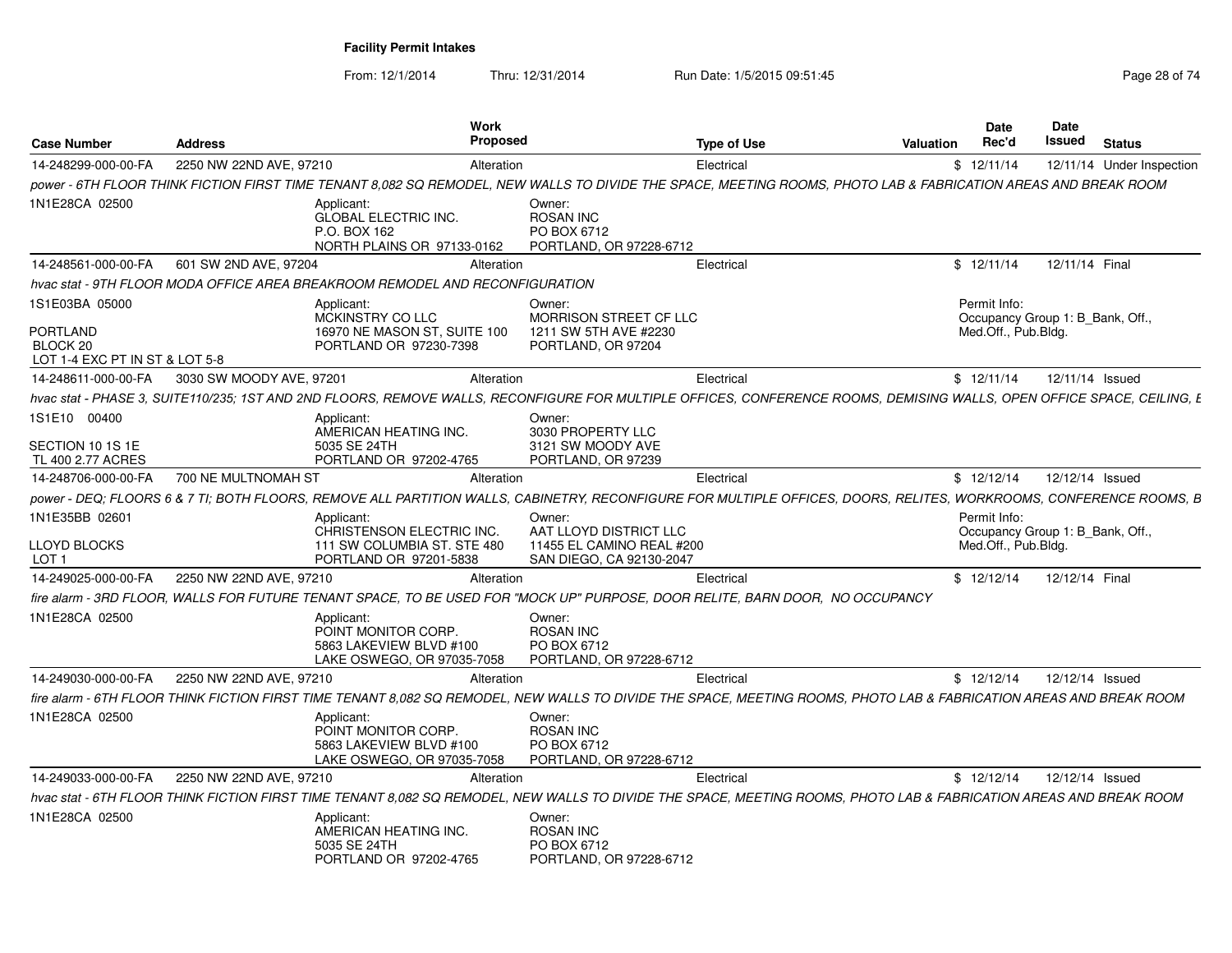| <b>Case Number</b>                                             | <b>Address</b>            | <b>Work</b><br>Proposed                                                                                                                                             |                                                                                                        | <b>Type of Use</b>                                                                              | <b>Valuation</b> | <b>Date</b><br>Rec'd                                                    | Date<br>Issued  | <b>Status</b>                                                                      |
|----------------------------------------------------------------|---------------------------|---------------------------------------------------------------------------------------------------------------------------------------------------------------------|--------------------------------------------------------------------------------------------------------|-------------------------------------------------------------------------------------------------|------------------|-------------------------------------------------------------------------|-----------------|------------------------------------------------------------------------------------|
| 14-249046-000-00-FA                                            | 700 NE MULTNOMAH ST       | Alteration                                                                                                                                                          |                                                                                                        | Electrical                                                                                      |                  | \$12/12/14                                                              | 12/12/14 Final  |                                                                                    |
|                                                                |                           | hvac stat - SUITE 400 GREENFIELD HEALTH OUTPATIENT CLINIC 6,491 SQ FT NEW TENANT TI, NEW WALLS, DOORS AND RELITES FOR EXAM ROOMS, CONFERENCE ROOM, BREAK ROOM LOBBY |                                                                                                        |                                                                                                 |                  |                                                                         |                 |                                                                                    |
| 1N1E35BB 02601<br>LLOYD BLOCKS<br>LOT 1                        |                           | Applicant:<br>ARJAE SHEET METAL COMPANY<br>INC.<br>8545 SE MCLOUGHLIN BLVD                                                                                          | Owner:<br>AAT LLOYD DISTRICT LLC<br>11455 EL CAMINO REAL #200<br>SAN DIEGO, CA 92130-2047              |                                                                                                 |                  | Permit Info:<br>Occupancy Group 1: B_Bank, Off.,<br>Med.Off., Pub.Bldg. |                 |                                                                                    |
| 14-249379-000-00-FA                                            | 225 SW BROADWAY           | PORTLAND OR 97222-6368<br>Alteration                                                                                                                                |                                                                                                        | Electrical                                                                                      |                  | \$12/15/14                                                              |                 | 12/15/14 Under Inspection                                                          |
| 1st fl On Deck TI - fire alarm wiring                          |                           |                                                                                                                                                                     |                                                                                                        |                                                                                                 |                  |                                                                         |                 |                                                                                    |
| 1N1E34CC 09800<br>PORTLAND                                     |                           | Applicant:<br>T & L COMMUNICATIONS INC.<br>PO BOX 87387                                                                                                             | Owner:<br><b>BROADWAY COMMERCE LLC</b><br>225 SW BROADWAY #1                                           |                                                                                                 |                  | Permit Info:                                                            |                 | Occupancy Group 1: A-2_Restaurant<br>Construction Type 2 (formerly Type 1): I-A    |
| BLOCK 85<br>LOT 6&7 TL 9800                                    |                           | VANCOUVER WA 98687-7387                                                                                                                                             | PORTLAND, OR 97205                                                                                     |                                                                                                 |                  |                                                                         |                 |                                                                                    |
| 14-249380-000-00-FA                                            | 2201 NE LLOYD BLVD, 97232 | Alteration                                                                                                                                                          |                                                                                                        | Electrical                                                                                      |                  | \$12/15/14                                                              | 12/15/14 Issued |                                                                                    |
|                                                                |                           | voice/data/audio - SPACE B228 BEST BUY MOBIL TENANT RELOCATION ***BID ESTIMATE***                                                                                   |                                                                                                        |                                                                                                 |                  |                                                                         |                 |                                                                                    |
| 1N1E35BA 00101                                                 |                           | Applicant:<br>MELISSA MICHELLE MICHAELS<br>3425 SW 121st ave<br>Beaverton, OR 97005                                                                                 | Owner:<br>CAPREF LLOYD CENTER LLC<br>2201 LLOYD CENTER<br>PORTLAND, OR 97232-1315                      |                                                                                                 |                  | Permit Info:<br>Station                                                 |                 | Occupancy Group 1: M Store, Service<br>Construction Type 2 (formerly Type 1): II-A |
| 14-249445-000-00-FA                                            | 555 SW OAK ST             | Alteration                                                                                                                                                          |                                                                                                        | Electrical                                                                                      |                  | \$12/15/14                                                              | 12/16/14 Issued |                                                                                    |
| Starbucks Remodel - power                                      |                           |                                                                                                                                                                     |                                                                                                        |                                                                                                 |                  |                                                                         |                 |                                                                                    |
| 1N1E34CD 80000                                                 |                           | Applicant:                                                                                                                                                          | Owner:                                                                                                 |                                                                                                 |                  |                                                                         |                 |                                                                                    |
| ONE ELEVEN TOWER CONDOMINIUM<br><b>GENERAL COMMON ELEMENTS</b> |                           | STONER ELECTRIC. INC.<br>1904 SE OCHOCO ST.<br>MILWAUKIE OR 97222-7315                                                                                              | ASSOCIATION OF UNIT OWNERS<br>0F<br>ONE ELEVEN TOWER<br>CONDOMINIUM 111 SW 5TH<br>PORTLAND, OR 97204   |                                                                                                 |                  |                                                                         |                 |                                                                                    |
| 14-249450-000-00-FA                                            | 1833 SW 11TH AVE, 97201   | Alteration                                                                                                                                                          |                                                                                                        | Electrical                                                                                      |                  | \$12/15/14                                                              | 12/15/14 Issued |                                                                                    |
|                                                                |                           | pwr - REPLACE EXISTING LIGHTING WITH LED FIXTRUES & INTERFACE WITH EXISTING DIMMING SYSTEM. - pwr                                                                   |                                                                                                        |                                                                                                 |                  |                                                                         |                 |                                                                                    |
| 1S1E04AC 02100                                                 |                           | Applicant:<br>MCKINSTRY CO LLC<br>16970 NE MASON ST, SUITE 100<br>PORTLAND OR 97230-7398                                                                            | Owner:<br>OREGON STATE OF (BD OF<br><b>HIGHER EDUCATION</b><br><b>PO BOX 751</b><br>PORTLAND, OR 97207 | CCB - Contractor:<br>MCKINSTRY CO LLC<br>16970 NE MASON ST, SUITE 100<br>PORTLAND OR 97230-7398 |                  | Permit Info:<br>Occupancy Group 1: A2.1<br>$II-FR$                      |                 | Construction Type 2 (formerly Type 1):                                             |
|                                                                |                           |                                                                                                                                                                     | Owner:<br><b>CAMPUS PLANNING OFFICE</b><br><b>PO BOX 751</b><br>PORTLAND, OR 97207                     |                                                                                                 |                  |                                                                         |                 |                                                                                    |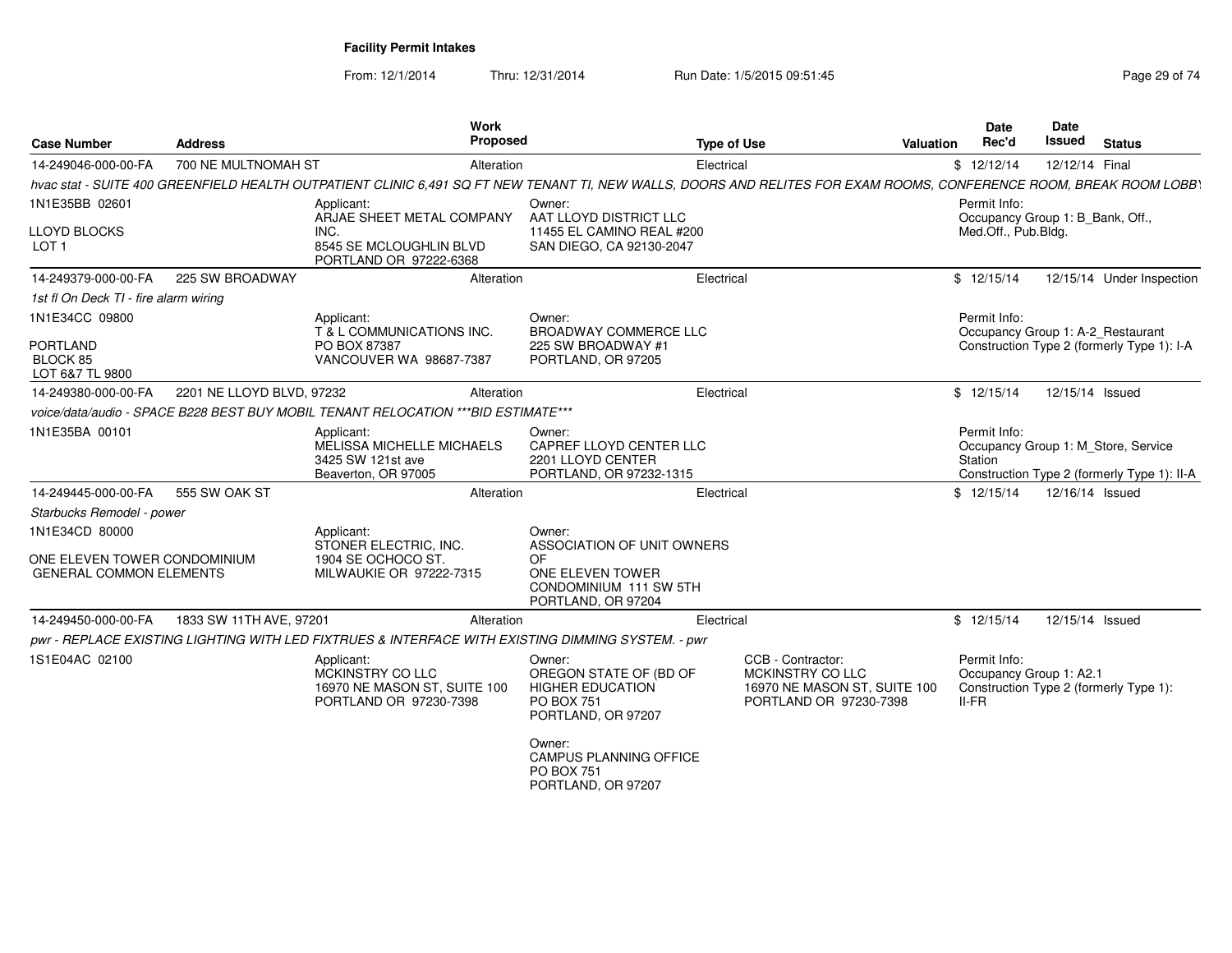| <b>Case Number</b>                                                                                           | <b>Address</b>                                               |                                                                                                                                                                     | Work<br><b>Proposed</b>                                                                                                                                                          | <b>Type of Use</b> |                                            | <b>Valuation</b> | <b>Date</b><br>Rec'd                                                    | Date<br>Issued | <b>Status</b>                              |
|--------------------------------------------------------------------------------------------------------------|--------------------------------------------------------------|---------------------------------------------------------------------------------------------------------------------------------------------------------------------|----------------------------------------------------------------------------------------------------------------------------------------------------------------------------------|--------------------|--------------------------------------------|------------------|-------------------------------------------------------------------------|----------------|--------------------------------------------|
| 14-249486-000-00-FA                                                                                          | 5050 NE HOYT ST, 97213                                       |                                                                                                                                                                     | Alteration                                                                                                                                                                       | Electrical         |                                            |                  | \$12/15/14                                                              |                | 12/15/14 Issued                            |
|                                                                                                              |                                                              | power - SUITE 445; OREGON EYE SPECIALTIES TI, REMOVE WALLS, DOORS, FLOORING, CABINETRY, RECONFIGURE FOR TEMPORARY RECEPTION AREA WHILE PERMANENT LOCATION UNDER     |                                                                                                                                                                                  |                    |                                            |                  |                                                                         |                |                                            |
| 1N2E31BD 03800<br><b>CENTER ADD</b><br>BLOCK <sub>3</sub><br>LOT 1-7 INC PT VAC ST<br>LOT 20-26 EXC PT IN ST |                                                              | Applicant:<br>OREGON ELECTRIC<br>CONSTRUCTION INC. /DBA<br>OREGON ELECTRIC GROUP.<br>1709 SE 3RD AVE.<br>PORTLAND OR 97214-4547                                     | Owner:<br>PROVIDENCE HEALTH<br>4400 NE HALSEY ST BLDG 2 #190<br>PORTLAND, OR 97213-1545<br>Owner:<br>SERVICES-OREGON<br>4400 NE HALSEY ST BLDG 2 #190<br>PORTLAND, OR 97213-1545 |                    |                                            |                  | Permit Info:<br>Occupancy Group 1: B<br>I-FR                            |                | Construction Type 2 (formerly Type 1):     |
| 14-249601-000-00-FA                                                                                          | 111 SW 5TH AVE, 97204-3626                                   |                                                                                                                                                                     | Alteration                                                                                                                                                                       | Electrical         |                                            |                  | \$12/15/14                                                              |                | <b>Under Review</b>                        |
| 11th fl Novogradac TI - voice/data                                                                           |                                                              |                                                                                                                                                                     |                                                                                                                                                                                  |                    |                                            |                  |                                                                         |                |                                            |
| 1N1E34CD 01300                                                                                               |                                                              |                                                                                                                                                                     |                                                                                                                                                                                  |                    |                                            |                  | Permit Info:<br>Occupancy Group 1: B                                    |                | Construction Type 2 (formerly Type 1): I-A |
| 14-249607-000-00-FA                                                                                          | 610 SW ALDER ST, 97205                                       |                                                                                                                                                                     | Alteration                                                                                                                                                                       | Electrical         |                                            |                  | \$12/15/14                                                              |                | 12/15/14 Issued                            |
|                                                                                                              | #200 Mortenson Construction Temp Office Cabling - voice/data |                                                                                                                                                                     |                                                                                                                                                                                  |                    |                                            |                  |                                                                         |                |                                            |
| 1N1E34CC 08000                                                                                               |                                                              | Applicant:<br>COCHRAN INC. dba BROADWAY                                                                                                                             | Owner:<br><b>RALPH SCHLESINGER COMPANY</b>                                                                                                                                       |                    |                                            |                  | Permit Info:<br>Occupancy Group 1: B Bank, Off.,                        |                |                                            |
| PORTLAND<br>TL 8000 LOT 1-3 BLOCK 178                                                                        |                                                              | <b>ELECTRIC</b><br>7550 SW TECH CENTER DR STE<br>220<br>TIGARD OR 97223-8061                                                                                        | <b>LLC</b><br>610 SW ALDER ST #1221<br>PORTLAND, OR 97205-3613                                                                                                                   |                    |                                            |                  | Med.Off., Pub.Bldg.                                                     |                |                                            |
| 14-249613-000-00-FA                                                                                          | 2525 SW 1ST AVE, 97201                                       |                                                                                                                                                                     | Alteration                                                                                                                                                                       | Electrical         |                                            |                  | \$12/15/14                                                              |                | <b>Under Review</b>                        |
|                                                                                                              |                                                              | power - 1ST FLOOR, INTERCALL TI SUITE 125; REMOVE WALL, CREATE LARGE CONFERENCE ROOM/BREAKROOM, INFILL DOORS IN PUBLIC CORRIDOR, ADD DOORS, RELITES FOR MULTIPLE OI |                                                                                                                                                                                  |                    |                                            |                  |                                                                         |                |                                            |
| 1S1E10BB 00900                                                                                               |                                                              |                                                                                                                                                                     | Owner:<br><b>KBS ADP PLAZA LLC</b><br>2715 SW 3RD AVE<br>PORTLAND, OR 97201                                                                                                      |                    |                                            |                  | Permit Info:<br>Occupancy Group 1: B Bank, Off.,<br>Med.Off., Pub.Bldg. |                |                                            |
| 14-249648-000-00-FA                                                                                          | 7000 NE AIRPORT WAY, 97218                                   |                                                                                                                                                                     | Alteration                                                                                                                                                                       | Electrical         |                                            |                  | \$12/15/14                                                              |                | 12/15/14 Issued                            |
|                                                                                                              |                                                              | pwr - C2073: PHASE I: TEMPORARY FOOD CART FOR SUBWAY WHILE SPACE IS BEING READIED FOR NEW TENANT. MALWAL WITH TWO DOORS, KITCHEN EQUIPMENT IN TRAILER, ELEC pwr     |                                                                                                                                                                                  |                    |                                            |                  |                                                                         |                |                                            |
| 1N2E08B 00400                                                                                                |                                                              | Applicant:<br>CL COOTS ELECTRIC INC                                                                                                                                 | Owner:<br>PORT OF PORTLAND                                                                                                                                                       |                    | CCB - Contractor:<br>CL COOTS ELECTRIC INC |                  | Permit Info:<br>Occupancy Group 1: A-2                                  |                |                                            |
| SECTION 08 1N 2E<br>TL 400 7.39 ACRES<br><b>TERMINAL BLDG</b><br>NONTAXABLE<br>SEE TAXABLE SUB ACCOUNTS      |                                                              | 4909 DORRANCE ST NE<br><b>SALEM OR 97305</b>                                                                                                                        | PO BOX 3529<br>PORTLAND, OR 97208-3529                                                                                                                                           |                    | 4909 DORRANCE ST NE<br>SALEM OR 97305      |                  |                                                                         |                | Construction Type 2 (formerly Type 1): I-A |
| 14-249660-000-00-FA                                                                                          | 111 SW 5TH AVE, 97204-3626                                   |                                                                                                                                                                     | Alteration                                                                                                                                                                       | Electrical         |                                            |                  | \$12/15/14                                                              |                | 12/15/14 Issued                            |
| T-5 NEW RELIC TI - voice/data                                                                                |                                                              |                                                                                                                                                                     |                                                                                                                                                                                  |                    |                                            |                  |                                                                         |                |                                            |
| 1N1E34CD 01300                                                                                               |                                                              | Applicant:<br>APPLIED TECHNICAL SYSTEMS<br>INC.<br>7015 SW McEWAN RD<br>LAKE OSWEGO OR 97035-7830                                                                   |                                                                                                                                                                                  |                    |                                            |                  | Permit Info:<br>Occupancy Group 1: B                                    |                | Construction Type 2 (formerly Type 1): I-A |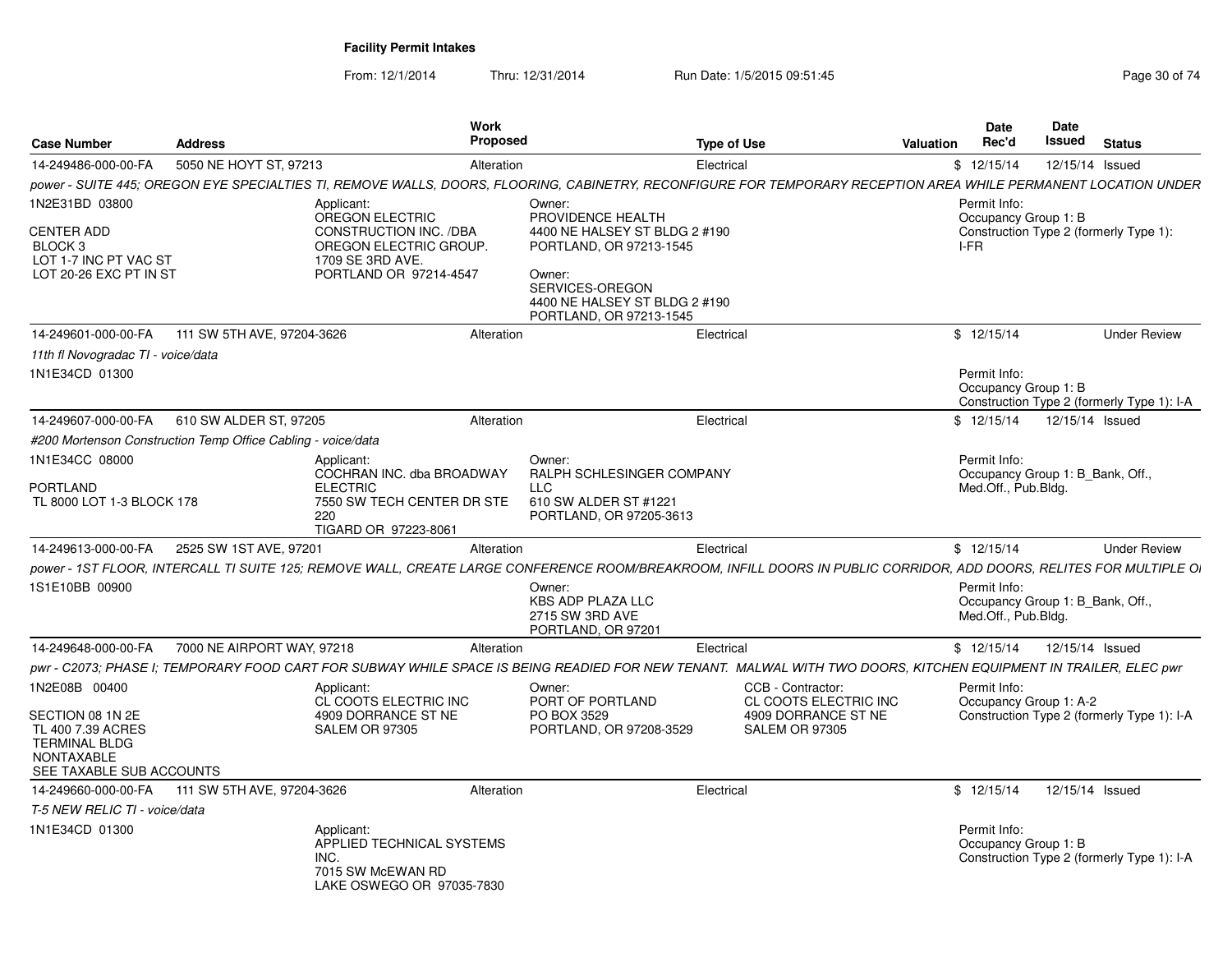LAKE OSWEGO OR 97035-4066

| <b>Case Number</b>                                                                                      | <b>Address</b>                                                                                                                                                         | Work<br>Proposed |                                                                                   | <b>Type of Use</b> | <b>Valuation</b> | <b>Date</b><br>Rec'd                             | Date<br><b>Issued</b> | <b>Status</b>                              |
|---------------------------------------------------------------------------------------------------------|------------------------------------------------------------------------------------------------------------------------------------------------------------------------|------------------|-----------------------------------------------------------------------------------|--------------------|------------------|--------------------------------------------------|-----------------------|--------------------------------------------|
| 14-249668-000-00-FA                                                                                     | 7000 NE AIRPORT WAY, 97218                                                                                                                                             | Alteration       |                                                                                   | Electrical         |                  | \$12/15/14                                       |                       | 12/17/14 Under Inspection                  |
|                                                                                                         | pwr - SOUTH LOBBY ENPLANING LEVEL - CUCKOO CLOCK ART SCULPTURE WITH A STRUCTURAL BASE - pwr                                                                            |                  |                                                                                   |                    |                  |                                                  |                       |                                            |
| 1N2E08B 00400                                                                                           |                                                                                                                                                                        |                  | Owner:                                                                            |                    |                  |                                                  |                       |                                            |
| SECTION 08 1N 2E<br>TL 400 7.39 ACRES<br><b>TERMINAL BLDG</b><br>NONTAXABLE<br>SEE TAXABLE SUB ACCOUNTS |                                                                                                                                                                        |                  | PORT OF PORTLAND<br>PO BOX 3529<br>PORTLAND, OR 97208-3529                        |                    |                  |                                                  |                       |                                            |
|                                                                                                         | 14-249674-000-00-FA 3181 SW SAM JACKSON PARK RD - Bldg BSC, 9 Alteration                                                                                               |                  |                                                                                   | Electrical         |                  | \$12/15/14                                       | 12/23/14 Final        |                                            |
| 2nd fl Surgical Skills wall relocation - power                                                          |                                                                                                                                                                        |                  |                                                                                   |                    |                  |                                                  |                       |                                            |
| 1S1E09 00200                                                                                            | Applicant:<br>DYNALECTRIC CO.<br>5711 SW HOOD AVE.<br>PORTLAND OR 97239-3716                                                                                           |                  | Owner:<br>OREGON STATE OF<br>3181 SW SAM JACKSON PARK RD<br>PORTLAND, OR 97239    |                    |                  | Permit Info:<br>Occupancy Group 1: B             |                       | Construction Type 2 (formerly Type 1): I-B |
| 14-249682-000-00-FA                                                                                     | 1300 SW 5TH AVE, 97201                                                                                                                                                 | Alteration       |                                                                                   | Electrical         |                  | \$12/15/14                                       |                       | <b>Under Review</b>                        |
|                                                                                                         | 10th fl WFB Client Services Lobby & Private Office Remodel - power                                                                                                     |                  |                                                                                   |                    |                  |                                                  |                       |                                            |
| 1S1E03BC 01800<br>PORTLAND<br><b>BLOCK 148 TL 1800</b>                                                  |                                                                                                                                                                        |                  | Owner:<br>FIRST INTERSTATE BANK OF OR<br>PO BOX 2609<br>CARLSBAD, CA 92018-2609   |                    |                  | Permit Info:<br>Occupancy Group 1: B             |                       | Construction Type 2 (formerly Type 1): I-A |
| 14-249799-000-00-FA                                                                                     | 2201 NE LLOYD BLVD, 97232                                                                                                                                              | Alteration       |                                                                                   | Electrical         |                  | \$12/16/14                                       |                       | <b>Under Review</b>                        |
|                                                                                                         | power - WORK RELATED TO BOILER REPLACEMENT, PATCH AND REPAIR STEEL STUD PARTITION, ETC.                                                                                |                  |                                                                                   |                    |                  |                                                  |                       |                                            |
| 1N1E35BA 00101                                                                                          |                                                                                                                                                                        |                  | Owner:<br>CAPREF LLOYD CENTER LLC<br>2201 LLOYD CENTER<br>PORTLAND, OR 97232-1315 |                    |                  |                                                  |                       |                                            |
| 14-249826-000-00-FA                                                                                     | 111 SW 5TH AVE, 97204-3626                                                                                                                                             | Alteration       |                                                                                   | Electrical         |                  | \$12/16/14                                       |                       | <b>Under Review</b>                        |
|                                                                                                         | T7 Lattice Semiconductor Headquarters TI - HVAC controls                                                                                                               |                  |                                                                                   |                    |                  |                                                  |                       |                                            |
| 1N1E34CD 01300                                                                                          |                                                                                                                                                                        |                  |                                                                                   |                    |                  | Permit Info:<br>Occupancy Group 1: B             |                       | Construction Type 2 (formerly Type 1): I-A |
| 14-249838-000-00-FA                                                                                     | 700 NE MULTNOMAH ST                                                                                                                                                    | Alteration       |                                                                                   | Electrical         |                  | \$12/16/14                                       | 12/16/14 Issued       |                                            |
|                                                                                                         | boiler control - LLOYD BUILDING CENTRAL UTILITY PLANT HEATING & COOLING PROJECT TO SERVE THIS BUILDING AND FUTURE BUILDINGS UNDER CONSTRUCTION - REPLACE EXISTING HEAT |                  |                                                                                   |                    |                  |                                                  |                       |                                            |
| 1N1E35BB 02601                                                                                          | Applicant:<br><b>ENVIRONMENTAL CONTROL</b>                                                                                                                             |                  | Owner:<br>AAT LLOYD DISTRICT LLC                                                  |                    |                  | Permit Info:<br>Occupancy Group 1: B_Bank, Off., |                       |                                            |
| LLOYD BLOCKS<br>LOT <sub>1</sub>                                                                        | CORP. (dba for OREGON AIR<br>REPS INC.)<br>15860 SW UPPER BOONES<br>FERRY RD                                                                                           |                  | 11455 EL CAMINO REAL #200<br>SAN DIEGO, CA 92130-2047                             |                    |                  | Med.Off., Pub.Bldg.                              |                       |                                            |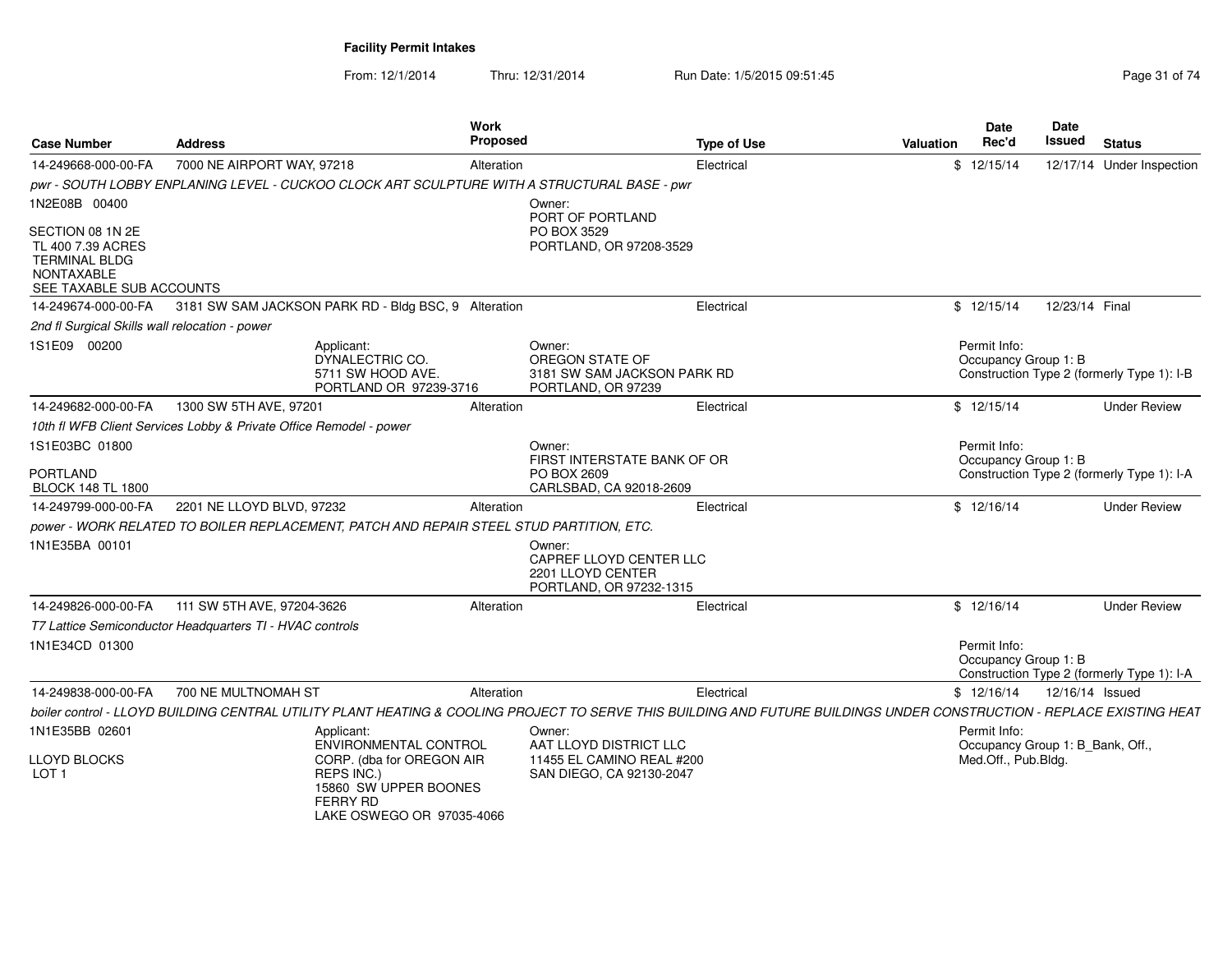| <b>Case Number</b>                                                                                                              | <b>Address</b>             |                                                                                                               | Work<br>Proposed |                                                                                                                                                                                     | <b>Type of Use</b> |                                                                                 | <b>Valuation</b> | Date<br>Rec'd                                                           | Date<br>Issued | <b>Status</b>                                                                   |
|---------------------------------------------------------------------------------------------------------------------------------|----------------------------|---------------------------------------------------------------------------------------------------------------|------------------|-------------------------------------------------------------------------------------------------------------------------------------------------------------------------------------|--------------------|---------------------------------------------------------------------------------|------------------|-------------------------------------------------------------------------|----------------|---------------------------------------------------------------------------------|
| 14-250029-000-00-FA                                                                                                             | 4400 NE BROADWAY, 97213    |                                                                                                               | Alteration       |                                                                                                                                                                                     | Electrical         |                                                                                 |                  | \$12/16/14                                                              |                | 12/16/14 Issued                                                                 |
|                                                                                                                                 |                            |                                                                                                               |                  | pwr - HOLLYWOOD EAST RENOVATION - REPLACE AND IMPROVEMENTS TO BUILDINGS MEP SYSTEMS, IMPROVEMENTS AND REMODEL COMMUNITY ROOMS ON THE 1ST FLOOR - pwr                                |                    |                                                                                 |                  |                                                                         |                |                                                                                 |
| 1N2E30CC 12100<br>SECTION 30 1N 2E<br>TL 12100 2.05 ACRES                                                                       |                            | Applicant:<br>ELECTRICAL CONSTRUCTION<br>CO. (a dba for EC COMPANY)<br>PO BOX 10286<br>PORTLAND OR 97296-0286 |                  | Owner:<br>HOME FORWARD DEVELOPMENT<br>135 SW ASH ST 5TH FLOOR<br>PORTLAND, OR 97204-3540<br>Owner:<br>ENTERPRISES CORPORATION<br>135 SW ASH ST 5TH FLOOR<br>PORTLAND, OR 97204-3540 |                    |                                                                                 |                  |                                                                         |                |                                                                                 |
| 14-250053-000-00-FA                                                                                                             | 7000 NE AIRPORT WAY, 97218 |                                                                                                               | Alteration       |                                                                                                                                                                                     | Electrical         |                                                                                 |                  | \$12/16/14                                                              |                | 12/16/14 Under Inspection                                                       |
|                                                                                                                                 |                            |                                                                                                               |                  | pwr - SPACE C2164, NEW RESTAURANT; REMODEL SPACE FOR NEW TENANT, KITCHEN EQUIPMENT, SINKS, CABINETS, CASEWORK, COUNTERS, PREP AREA, WALK-IN COOLER, CEILING, FLOOI                  |                    |                                                                                 |                  |                                                                         |                |                                                                                 |
| 1N2E08B 00400<br>SECTION 08 1N 2E<br>TL 400 7.39 ACRES<br><b>TERMINAL BLDG</b><br><b>NONTAXABLE</b><br>SEE TAXABLE SUB ACCOUNTS |                            | Applicant:<br>CAMERON THOMAS LLC<br>PO BOX 5324<br>ALOHA OR 97006                                             |                  | Owner:<br>PORT OF PORTLAND<br>PO BOX 3529<br>PORTLAND, OR 97208-3529                                                                                                                |                    | CCB - Contractor:<br><b>CAMERON THOMAS LLC</b><br>PO BOX 5324<br>ALOHA OR 97006 |                  | Permit Info:<br>Occupancy Group 1: A-2                                  |                | Construction Type 2 (formerly Type 1): I-A                                      |
| 14-250078-000-00-FA                                                                                                             | 1122 SW STARK ST, 97205    |                                                                                                               | Alteration       |                                                                                                                                                                                     | Electrical         |                                                                                 |                  | \$12/16/14                                                              |                | <b>Under Review</b>                                                             |
|                                                                                                                                 |                            |                                                                                                               |                  | pwr - 412 SW 12TH; TI FOR NEW RESTAURANT, NEW SEPARATION WALLS, DOORS, DINING AREA, BAR, SUSPENDED CEILING,CABINETRY, FLOORING, KITCHEN AREA, BAR, TWO RESTROOMS, C                 |                    |                                                                                 |                  |                                                                         |                |                                                                                 |
| 1N1E33DD 01900<br>PORTLAND<br>BLOCK 255<br>N 40' OF LOT 7<br>LOT 8                                                              |                            |                                                                                                               |                  | Owner:<br>1122 STARK INVESTMENT LLC<br>2455 NW MARSHALL ST #1<br>PORTLAND, OR 97210                                                                                                 |                    |                                                                                 |                  | Permit Info:                                                            |                | Occupancy Group 1: A-2 Restaurant                                               |
| 14-250092-000-00-FA                                                                                                             | 1122 SW STARK ST, 97205    |                                                                                                               | Alteration       |                                                                                                                                                                                     | Electrical         |                                                                                 |                  | \$12/16/14                                                              |                | <b>Under Review</b>                                                             |
|                                                                                                                                 |                            | pwr - HVAC SYSTEM FOR SECOND FLOOR TI. ROOF MOUNTED EQUIPMENT WIRING - pwr                                    |                  |                                                                                                                                                                                     |                    |                                                                                 |                  |                                                                         |                |                                                                                 |
| 1N1E33DD 01900<br>PORTLAND<br>BLOCK 255<br>N 40' OF LOT 7<br>LOT 8                                                              |                            |                                                                                                               |                  | Owner:<br>1122 STARK INVESTMENT LLC<br>2455 NW MARSHALL ST #1<br>PORTLAND, OR 97210                                                                                                 |                    |                                                                                 |                  | Permit Info:<br>Occupancy Group 1: B_Bank, Off.,<br>Med.Off., Pub.Bldg. |                |                                                                                 |
| 14-250118-000-00-FA                                                                                                             | 308 SW 2ND AVE, 97204      |                                                                                                               | Alteration       |                                                                                                                                                                                     | Electrical         |                                                                                 |                  | \$12/16/14                                                              |                | <b>Under Review</b>                                                             |
| 2nd fl CROWD COMPASS TI - audio/video                                                                                           |                            |                                                                                                               |                  |                                                                                                                                                                                     |                    |                                                                                 |                  |                                                                         |                |                                                                                 |
| 1N1E34CD 04600                                                                                                                  |                            |                                                                                                               |                  | Owner:<br>NGP DUNCAN PLAZA<br>PO BOX 4900 DEPT #360<br>SCOTTSDALE, AZ 85261-4900<br>Owner:<br>PORTLAND LLC<br>PO BOX 4900 DEPT #360                                                 |                    |                                                                                 |                  | Permit Info:                                                            |                | Occupancy Group 1: A-2 Restaurant<br>Construction Type 2 (formerly Type 1): I-A |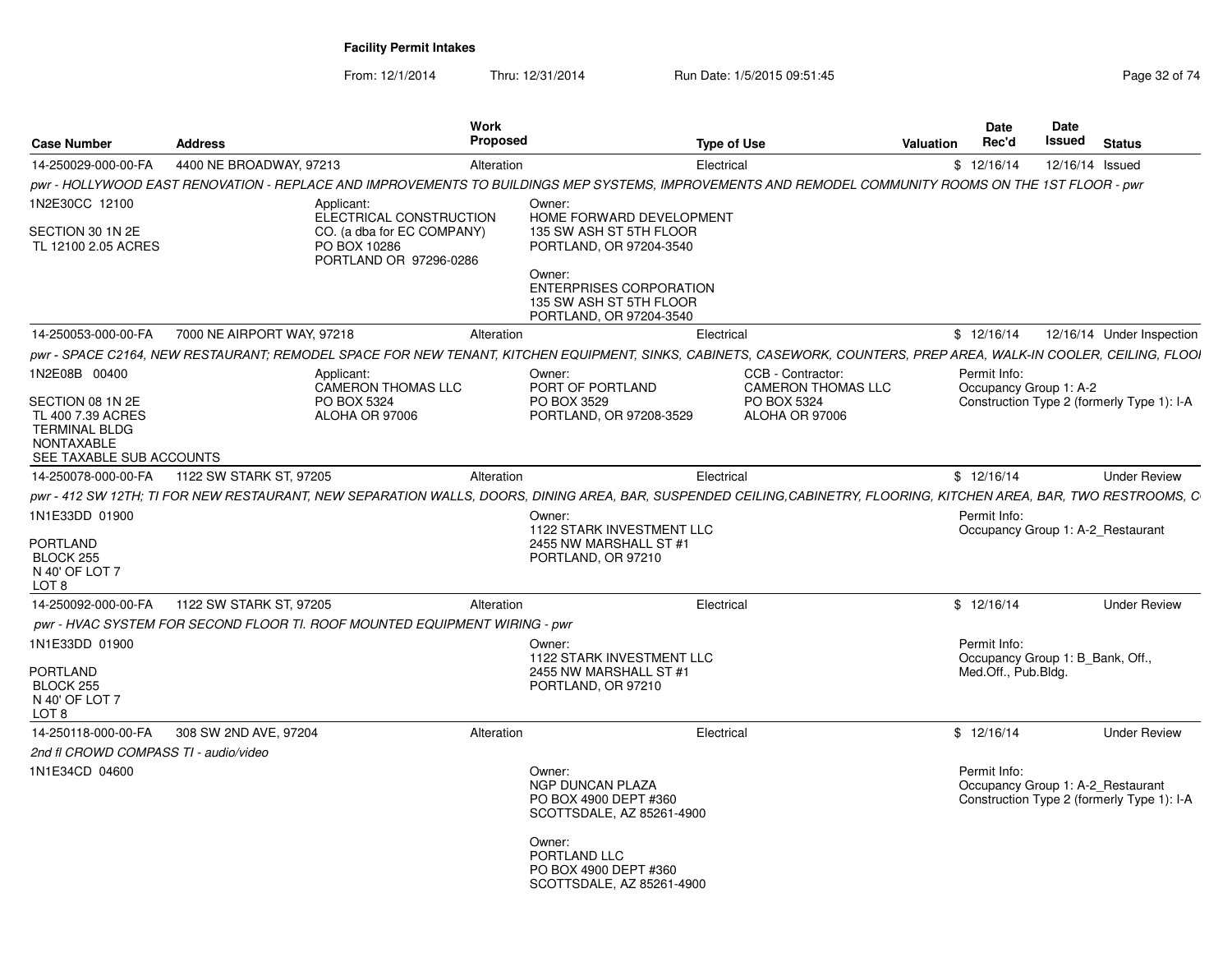| <b>Case Number</b>                     | <b>Address</b>                                            | Work<br><b>Proposed</b>                                                                                                                           |                                                                                                        | <b>Type of Use</b> | Valuation | Date<br>Rec'd                                           | Date<br><b>Issued</b> | <b>Status</b>                                                                   |
|----------------------------------------|-----------------------------------------------------------|---------------------------------------------------------------------------------------------------------------------------------------------------|--------------------------------------------------------------------------------------------------------|--------------------|-----------|---------------------------------------------------------|-----------------------|---------------------------------------------------------------------------------|
| 14-250123-000-00-FA                    | 1750 NW NAITO PKY, 97209                                  | Alteration                                                                                                                                        |                                                                                                        | Electrical         |           | \$12/16/14                                              | 12/16/14 Final        |                                                                                 |
|                                        |                                                           | power/voice/data - 2ND FLOOR, HARRIS GROUP/ power and voice/data for cubicles                                                                     |                                                                                                        |                    |           |                                                         |                       |                                                                                 |
| 1N1E28DD 00400                         |                                                           | Applicant:<br>STONER ELECTRIC, INC.<br>1904 SE OCHOCO ST.<br>MILWAUKIE OR 97222-7315                                                              | Owner:<br>THE REALTY ASSOCIATES<br>1301 DOVE ST #860<br>NEWPORT BEACH, CA 92660                        |                    |           | Permit Info:<br>Occupancy Group 1: B<br>$I-FR$          |                       | Construction Type 2 (formerly Type 1):                                          |
|                                        |                                                           |                                                                                                                                                   | Owner:<br>FUND IX LP<br>1301 DOVE ST #860<br>NEWPORT BEACH, CA 92660                                   |                    |           |                                                         |                       |                                                                                 |
| 14-250146-000-00-FA                    | 121 SW SALMON ST, 97204                                   | Alteration                                                                                                                                        |                                                                                                        | Electrical         |           | \$12/16/14                                              | 12/16/14 Final        |                                                                                 |
|                                        | pwr - SUITE 1350, NEW CEILING, 2X4 ACT AND LIGHTING - pwr |                                                                                                                                                   |                                                                                                        |                    |           |                                                         |                       |                                                                                 |
| 1S1E03BA 02100                         |                                                           | Applicant:<br>TICE ELECTRIC CO.<br>5405 N Lagoon Ave.<br>PORTLAND OR 97217-7637                                                                   | Owner:<br><b>IEH PORTLAND LLC</b><br>1WTC0510-CORPORATE TAX<br>DEPT 121 SW SALMO<br>PORTLAND, OR 97204 |                    |           | Permit Info:<br>Occupancy Group 1: B                    |                       | Construction Type 2 (formerly Type 1): I-A                                      |
| 14-250155-000-00-FA                    | 308 SW 2ND AVE, 97204                                     | Alteration                                                                                                                                        |                                                                                                        | Electrical         |           | \$12/16/14                                              | 12/16/14 Final        |                                                                                 |
| 2nd fl CROWD COMPASS TI - security     |                                                           |                                                                                                                                                   |                                                                                                        |                    |           |                                                         |                       |                                                                                 |
| 1N1E34CD 04600                         |                                                           | Applicant:<br>SIEMENS INDUSTRY INC.<br>15201 NW GREENBRIER PKWY<br>STE A4<br>BEAVERTON OR 97006-5720                                              | Owner:<br><b>NGP DUNCAN PLAZA</b><br>PO BOX 4900 DEPT #360<br>SCOTTSDALE, AZ 85261-4900                |                    |           | Permit Info:                                            |                       | Occupancy Group 1: A-2_Restaurant<br>Construction Type 2 (formerly Type 1): I-A |
|                                        |                                                           |                                                                                                                                                   | Owner:<br>PORTLAND LLC<br>PO BOX 4900 DEPT #360<br>SCOTTSDALE, AZ 85261-4900                           |                    |           |                                                         |                       |                                                                                 |
| 14-250180-000-00-FA                    | 10102 NE GLISAN ST, 97220                                 | Alteration                                                                                                                                        |                                                                                                        | Electrical         |           | \$12/16/14                                              |                       | <b>Under Review</b>                                                             |
|                                        |                                                           | pwr - 1ST FLOOR DENTAL LOBBY AND CONE BEAM CT REMODEL, UPGRADES IN CHECK-IN & WAITING AREAS, REMODEL DENTAL IMAGING ROOM & ASSOCIATED AREAS - pwr |                                                                                                        |                    |           |                                                         |                       |                                                                                 |
| 1N2E33DA 00500                         |                                                           |                                                                                                                                                   | Owner:<br>KAISER FOUNDATION HEALTH                                                                     |                    |           | Permit Info:                                            |                       |                                                                                 |
| <b>HUDSON AC</b><br><b>LOT 3&amp;4</b> |                                                           |                                                                                                                                                   | 500 NE MULTNOMAH ST #100<br>PORTLAND, OR 97232-2031                                                    |                    |           | Occupancy Group 1: B_Bank, Off.,<br>Med.Off., Pub.Bldg. |                       |                                                                                 |
|                                        |                                                           |                                                                                                                                                   | Owner:<br>PLAN OF THE NORTHWEST<br>500 NE MULTNOMAH ST #100<br>PORTLAND, OR 97232-2031                 |                    |           |                                                         |                       |                                                                                 |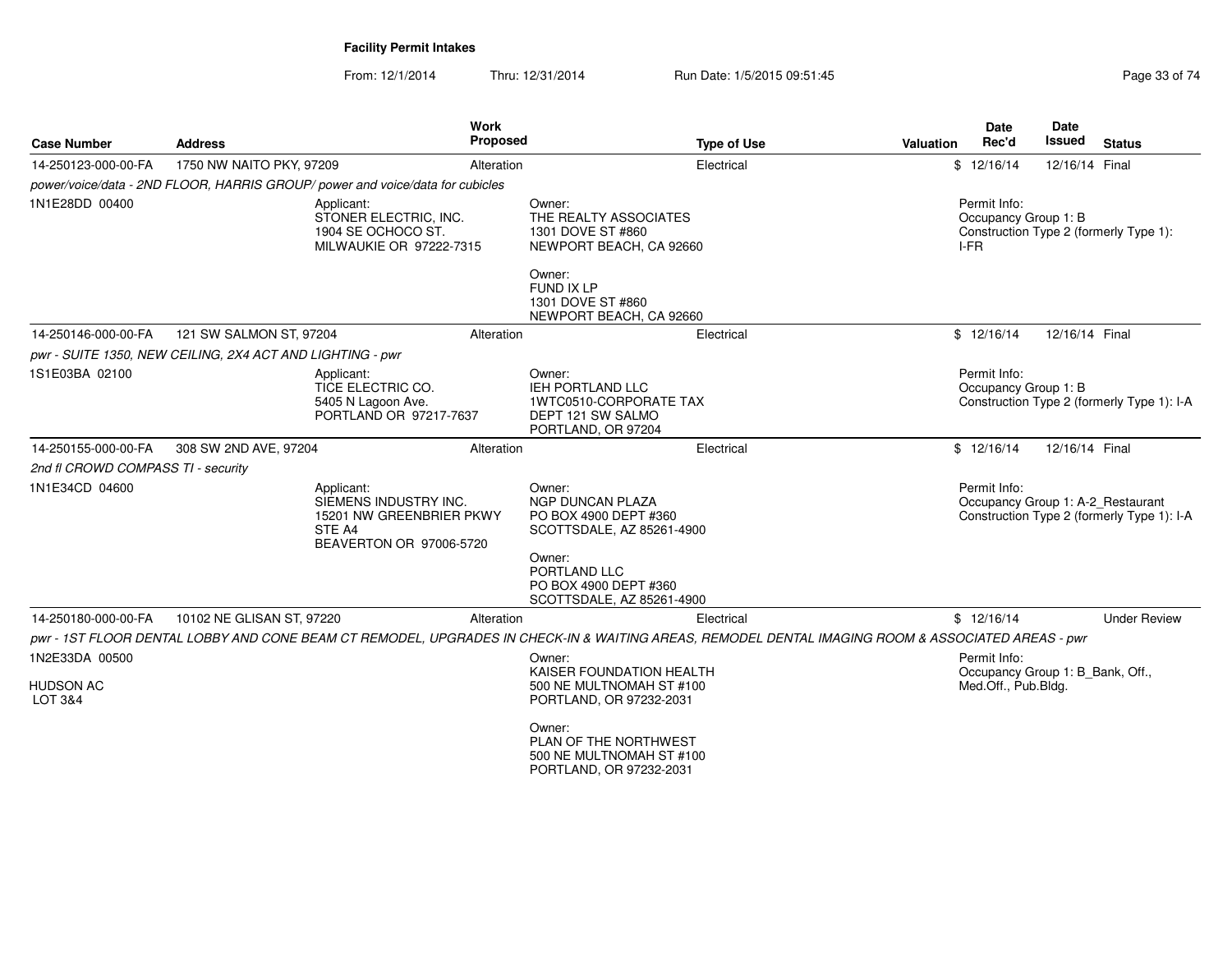| <b>Case Number</b>                             | <b>Address</b>               | Work<br>Proposed                                                                                                                                         |                                                                                         | <b>Type of Use</b> | Valuation | <b>Date</b><br>Rec'd                              | <b>Date</b><br>Issued | <b>Status</b>                              |
|------------------------------------------------|------------------------------|----------------------------------------------------------------------------------------------------------------------------------------------------------|-----------------------------------------------------------------------------------------|--------------------|-----------|---------------------------------------------------|-----------------------|--------------------------------------------|
| 14-250247-000-00-FA                            | 3704 N INTERSTATE AVE, 97227 | Alteration                                                                                                                                               |                                                                                         | Electrical         |           | \$12/16/14                                        | 12/16/14 Issued       |                                            |
|                                                |                              | pwr - MODIFICATIONS TO 1ST AND 2ND FLOORS TO ACCOMMODATE HVAC UPGRADES, REMOVE CEILINGS, INTERIOR WINDOW, STRUCTURAL SUPPORT, HVAC EQUIPMENT, ELEC - pwr |                                                                                         |                    |           |                                                   |                       |                                            |
| 1N1E22CC 11100                                 |                              | Applicant:                                                                                                                                               | Owner:                                                                                  |                    |           | Permit Info:                                      |                       |                                            |
| MULTNOMAH<br>BLOCK 30                          |                              | CHERRY CITY ELECTRIC INC.<br>8100 NE ST JOHNS RD STE. D101<br>VANCOUVER WA 98665-2014                                                                    | KAISER FOUNDATION HEALTH<br>500 NE MULTNOMAH ST #100<br>PORTLAND, OR 97232-2031         |                    |           | Occupancy Group 1: A-3_Assembly -<br>General      |                       | Construction Type 2 (formerly Type 1): V-B |
| INC PT VAC ALLEY LOT 14&16                     |                              |                                                                                                                                                          | Owner:<br>PLAN OF THE NORTHWEST<br>500 NE MULTNOMAH ST #100<br>PORTLAND, OR 97232-2031  |                    |           |                                                   |                       |                                            |
| 14-250374-000-00-FA                            | 308 SW 2ND AVE, 97204        | Alteration                                                                                                                                               |                                                                                         | Electrical         |           | \$12/17/14                                        |                       | <b>Under Review</b>                        |
| 7th fl Aruba Networks - power                  |                              |                                                                                                                                                          |                                                                                         |                    |           |                                                   |                       |                                            |
| 1N1E34CD 04600                                 |                              |                                                                                                                                                          | Owner:<br><b>NGP DUNCAN PLAZA</b><br>PO BOX 4900 DEPT #360<br>SCOTTSDALE, AZ 85261-4900 |                    |           | Permit Info:<br>Occupancy Group 1: A-2 Restaurant |                       | Construction Type 2 (formerly Type 1): I-A |
|                                                |                              |                                                                                                                                                          | Owner:<br>PORTLAND LLC<br>PO BOX 4900 DEPT #360<br>SCOTTSDALE, AZ 85261-4900            |                    |           |                                                   |                       |                                            |
| 14-250663-000-00-FA                            | 225 SW BROADWAY              | Alteration                                                                                                                                               |                                                                                         | Electrical         |           | \$12/17/14                                        | 12/18/14 Issued       |                                            |
| 1st fl On Deck TI - audio/video/voice/data     |                              |                                                                                                                                                          |                                                                                         |                    |           |                                                   |                       |                                            |
| 1N1E34CC 09800                                 |                              | Applicant:<br>R&D AUDIO VIDEO INC                                                                                                                        | Owner:<br>BROADWAY COMMERCE LLC                                                         |                    |           | Permit Info:<br>Occupancy Group 1: A-2_Restaurant |                       |                                            |
| <b>PORTLAND</b><br>BLOCK 85<br>LOT 6&7 TL 9800 |                              | 2373 NW 185TH AVE STE 179<br>HILLSBORO OR 97124-7076                                                                                                     | 225 SW BROADWAY #1<br>PORTLAND, OR 97205                                                |                    |           |                                                   |                       | Construction Type 2 (formerly Type 1): I-A |
| 14-250670-000-00-FA                            | 1000 SW BROADWAY, 97205      | Alteration                                                                                                                                               |                                                                                         | Electrical         |           | \$12/17/14                                        |                       | 12/17/14 Under Inspection                  |
| #960 Everbank TI - voice/data                  |                              |                                                                                                                                                          |                                                                                         |                    |           |                                                   |                       |                                            |
| 1S1E03BB 02400                                 |                              | Applicant:<br>COCHRAN INC. dba BROADWAY                                                                                                                  | Owner:<br>ONE THOUSAND BROADWAY                                                         |                    |           |                                                   |                       |                                            |
| <b>PORTLAND</b><br>BLOCK 182<br>LOT 5-8        |                              | <b>ELECTRIC</b><br>7550 SW TECH CENTER DR STE<br>220<br>TIGARD OR 97223-8061                                                                             | <b>BLDG LTD PARTNERSHIP</b><br>805 SW BROADWAY STE 2020<br>PORTLAND, OR 97205           |                    |           |                                                   |                       |                                            |
| 14-250683-000-00-FA                            |                              | 3181 SW SAM JACKSON PARK RD - Bldg MRB, 9 Alteration                                                                                                     |                                                                                         | Electrical         |           | \$12/17/14                                        | 12/17/14 Final        |                                            |
| #412 lighting alteration - power               |                              |                                                                                                                                                          |                                                                                         |                    |           |                                                   |                       |                                            |
| 1S1E09 00200                                   |                              | Applicant:<br>DYNALECTRIC CO.<br>5711 SW HOOD AVE.<br>PORTLAND OR 97239-3716                                                                             | Owner:<br>OREGON STATE OF<br>3181 SW SAM JACKSON PARK RD<br>PORTLAND, OR 97239          |                    |           |                                                   |                       |                                            |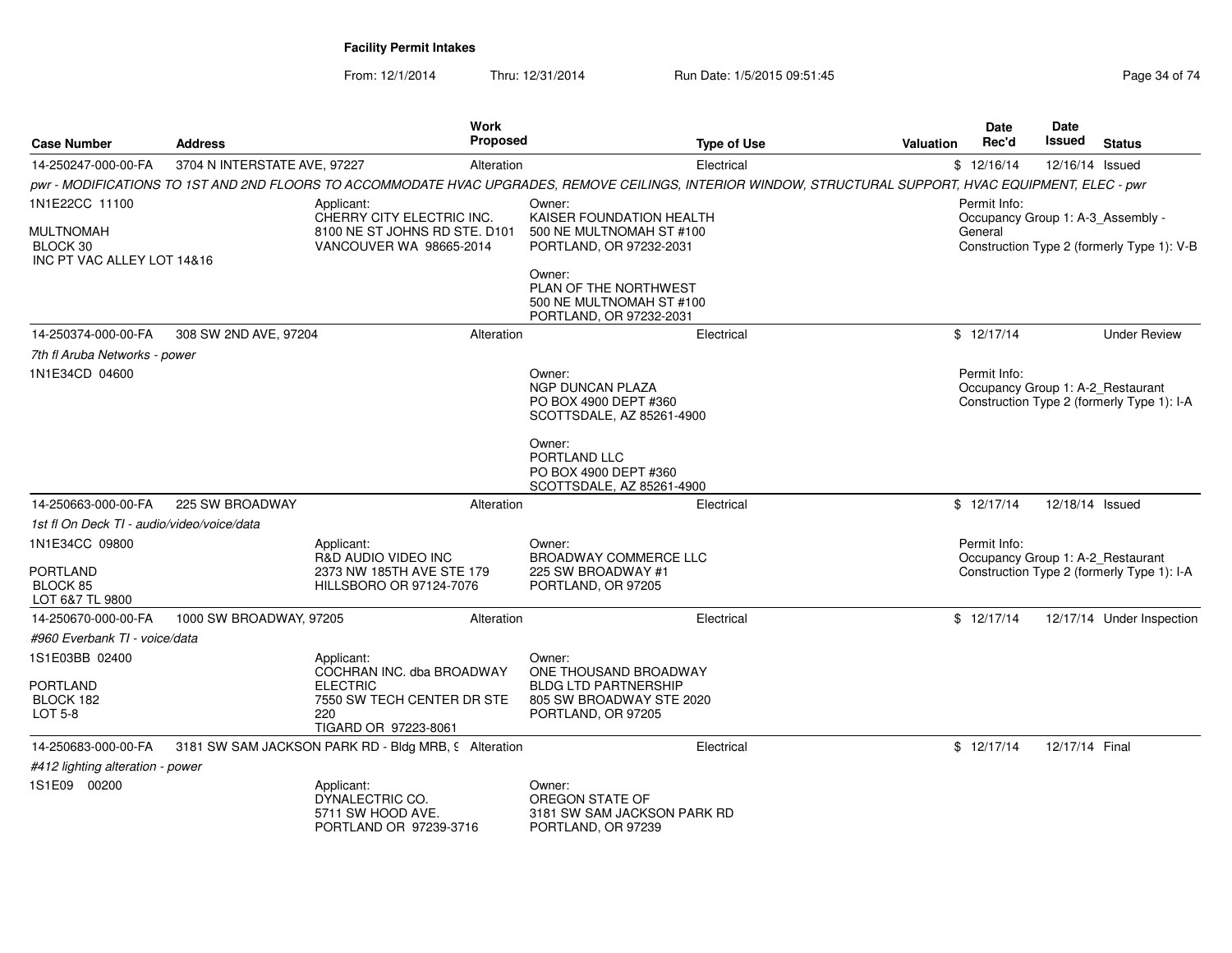|                                                                                                                |                                                                   |                                                                                                | Work            |                                                                                       |                                                                                                                                                                      |           | <b>Date</b>                                      | Date            |                                            |
|----------------------------------------------------------------------------------------------------------------|-------------------------------------------------------------------|------------------------------------------------------------------------------------------------|-----------------|---------------------------------------------------------------------------------------|----------------------------------------------------------------------------------------------------------------------------------------------------------------------|-----------|--------------------------------------------------|-----------------|--------------------------------------------|
| <b>Case Number</b>                                                                                             | <b>Address</b>                                                    |                                                                                                | <b>Proposed</b> |                                                                                       | <b>Type of Use</b>                                                                                                                                                   | Valuation | Rec'd                                            | Issued          | <b>Status</b>                              |
| 14-250690-000-00-FA                                                                                            | 3181 SW SAM JACKSON PARK RD - Bldg MRB, 9 Alteration              |                                                                                                |                 |                                                                                       | Electrical                                                                                                                                                           |           | \$12/17/14                                       | 12/17/14 Final  |                                            |
| #432 receptacle outlets                                                                                        |                                                                   |                                                                                                |                 |                                                                                       |                                                                                                                                                                      |           |                                                  |                 |                                            |
| 1S1E09 00200                                                                                                   |                                                                   | Applicant:<br>DYNALECTRIC CO.<br>5711 SW HOOD AVE.<br>PORTLAND OR 97239-3716                   |                 | Owner:<br>OREGON STATE OF<br>3181 SW SAM JACKSON PARK RD<br>PORTLAND, OR 97239        |                                                                                                                                                                      |           |                                                  |                 |                                            |
| 14-250695-000-00-FA                                                                                            | 1000 SW BROADWAY, 97205                                           |                                                                                                | Alteration      |                                                                                       | Electrical                                                                                                                                                           |           | \$12/17/14                                       | 12/17/14 Issued |                                            |
| #1080 Allstate Law Office Cabling - voice/data                                                                 |                                                                   |                                                                                                |                 |                                                                                       |                                                                                                                                                                      |           |                                                  |                 |                                            |
| 1S1E03BB 02400                                                                                                 |                                                                   | Applicant:<br>DYNALECTRIC CO.                                                                  |                 | Owner:<br>ONE THOUSAND BROADWAY                                                       |                                                                                                                                                                      |           | Permit Info:<br>Occupancy Group 1: B Bank, Off., |                 |                                            |
| PORTLAND<br>BLOCK 182<br>LOT 5-8                                                                               |                                                                   | 5711 SW HOOD AVE.<br>PORTLAND OR 97239-3716                                                    |                 | <b>BLDG LTD PARTNERSHIP</b><br>805 SW BROADWAY STE 2020<br>PORTLAND, OR 97205         |                                                                                                                                                                      |           | Med.Off., Pub.Bldg.                              |                 |                                            |
| 14-250711-000-00-FA                                                                                            | 4805 NE GLISAN ST, 97213                                          |                                                                                                | Alteration      |                                                                                       | Electrical                                                                                                                                                           |           | \$12/17/14                                       | 12/17/14 Final  |                                            |
|                                                                                                                | hvac controls - PPMC 1P PHARMACY NEW CLEAN ROOM HVAC UNIT UPGRADE |                                                                                                |                 |                                                                                       |                                                                                                                                                                      |           |                                                  |                 |                                            |
| 1N2E31BD 04100                                                                                                 |                                                                   | Applicant:<br><b>ESC AUTOMATION INC</b>                                                        |                 | Owner:<br>PROVIDENCE HEALTH                                                           |                                                                                                                                                                      |           | Permit Info:<br>Occupancy Group 1: I1.1          |                 |                                            |
| SECTION 31 1N 2E<br>TL 4100 9.54 ACRES                                                                         |                                                                   | 12064 SW Garden Place<br>Tigard, Oregon 97223                                                  |                 | 4400 NE HALSEY ST BLDG 2 #190<br>PORTLAND, OR 97213-1545                              |                                                                                                                                                                      |           | I-FR                                             |                 | Construction Type 2 (formerly Type 1):     |
|                                                                                                                |                                                                   |                                                                                                |                 | Owner:<br>SERVICES-OREGON<br>4400 NE HALSEY ST BLDG 2 #190<br>PORTLAND, OR 97213-1545 |                                                                                                                                                                      |           |                                                  |                 |                                            |
| 14-250720-000-00-FA                                                                                            | 111 SW 5TH AVE, 97204-3626                                        |                                                                                                | Alteration      |                                                                                       | Electrical                                                                                                                                                           |           | \$12/17/14                                       | 12/17/14 Issued |                                            |
|                                                                                                                | 2nd fl Tower & Plaza CorVel Corporatioin TI - audio/video         |                                                                                                |                 |                                                                                       |                                                                                                                                                                      |           |                                                  |                 |                                            |
| 1N1E34CD 01300                                                                                                 |                                                                   | Applicant:<br>HANSEN TECHNOLOGY<br>PO BX 83783<br>PORTLAND OR 97283                            |                 |                                                                                       |                                                                                                                                                                      |           | Permit Info:<br>Occupancy Group 1: B             |                 | Construction Type 2 (formerly Type 1): I-A |
| 14-250756-000-00-FA                                                                                            | 317 SW ALDER ST, 97204                                            |                                                                                                | Alteration      |                                                                                       | Electrical                                                                                                                                                           |           | \$12/17/14                                       | 12/17/14 Final  |                                            |
|                                                                                                                |                                                                   |                                                                                                |                 |                                                                                       | voice/data - SUITE 500; RENTRAK TI, TENANT EXPANSION, REMOVE SOME PARTITION WALLS, REOPEN CONNECTION FROM 5TH FLOOR LOYALTY BUILDING TO 4TH FLOOR OF THE HAMILTON BL |           |                                                  |                 |                                            |
| 1S1E03BA 07400                                                                                                 |                                                                   | Applicant:<br><b>CAPITOL DATA &amp;</b>                                                        |                 | Owner:<br><b>LOYALTY HOLDINGS LLC</b>                                                 |                                                                                                                                                                      |           | Permit Info:<br>Occupancy Group 1: B_Bank, Off., |                 |                                            |
| PORTLAND<br>BLOCK 48<br>LOT <sub>4</sub>                                                                       |                                                                   | COMMUNICATIONS INC.<br>11401 NE MARX ST<br>PORTLAND, OR 97220-1041                             |                 | <b>3657 MAIN ST</b><br>MANCHESTER, VT 05254                                           |                                                                                                                                                                      |           | Med.Off., Pub.Bldg.                              |                 |                                            |
| 14-250823-000-00-FA                                                                                            | 7000 NE AIRPORT WAY, 97218                                        |                                                                                                | Alteration      |                                                                                       | Electrical                                                                                                                                                           |           | \$12/17/14                                       |                 | 12/17/14 Under Inspection                  |
|                                                                                                                |                                                                   |                                                                                                |                 |                                                                                       | pwr;/feeders/temp feeder - PHASE ONE, POST SECURITY CONCESSIONS; FIRE RATED PENETRATIONS,FLOORS, WALLS FOR TENANT CONCESSIONS, ELECTRICAL pwr;/feeders/;temp feeder  |           |                                                  |                 |                                            |
| 1N2E08B 00400                                                                                                  |                                                                   | Applicant:<br>OREGON ELECTRIC                                                                  |                 | Owner:<br>PORT OF PORTLAND                                                            |                                                                                                                                                                      |           |                                                  |                 |                                            |
| SECTION 08 1N 2E<br>TL 400 7.39 ACRES<br><b>TERMINAL BLDG</b><br><b>NONTAXABLE</b><br>SEE TAXABLE SUB ACCOUNTS |                                                                   | CONSTRUCTION INC. /DBA<br>OREGON ELECTRIC GROUP.<br>1709 SE 3RD AVE.<br>PORTLAND OR 97214-4547 |                 | PO BOX 3529<br>PORTLAND, OR 97208-3529                                                |                                                                                                                                                                      |           |                                                  |                 |                                            |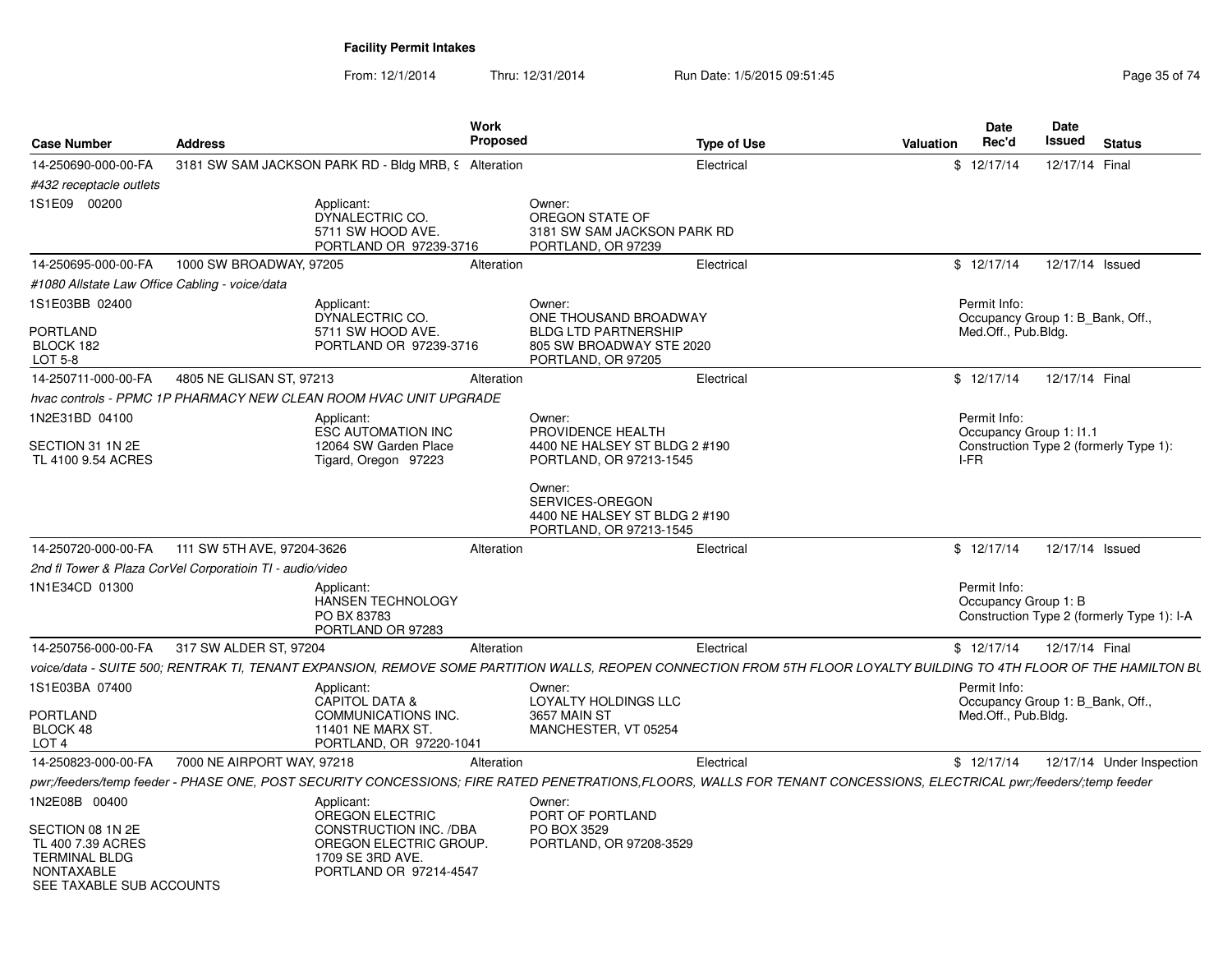| <b>Case Number</b>                                    | <b>Address</b>                     | <b>Work</b>                                                                                                                            | <b>Proposed</b> | <b>Type of Use</b>                                                                                                                                                                  |                                                                                                                       | <b>Valuation</b> | <b>Date</b><br>Rec'd                             | Date<br>Issued  | <b>Status</b>                              |
|-------------------------------------------------------|------------------------------------|----------------------------------------------------------------------------------------------------------------------------------------|-----------------|-------------------------------------------------------------------------------------------------------------------------------------------------------------------------------------|-----------------------------------------------------------------------------------------------------------------------|------------------|--------------------------------------------------|-----------------|--------------------------------------------|
| 14-250994-000-00-FA                                   | 2801 N GANTENBEIN AVE, 97227       |                                                                                                                                        | Alteration      | Electrical                                                                                                                                                                          |                                                                                                                       |                  | \$12/18/14                                       | 12/18/14 Issued |                                            |
|                                                       |                                    |                                                                                                                                        |                 | xray assembly - WEST WING, INTERIOR REMODEL CARDIAC OR, REMOVE, REPLACE WALLS, DOORS, BIPLANE, EQUIPMENT, CEILING, ELEC, FINISHES, ETC                                              |                                                                                                                       |                  |                                                  |                 |                                            |
| 1N1E27AC 01100                                        |                                    | Applicant:                                                                                                                             |                 | Owner:                                                                                                                                                                              | CCB - Contractor:                                                                                                     |                  | Permit Info:                                     |                 |                                            |
| ABENDS ADD<br>BLOCK 4<br>LOT 1-18 TL 1100             |                                    | <b>GREG TOMIC</b><br>PHILIPS ELECTRONICS NORTH<br>AMERICA CORP<br>1638 SE MALDEN ST.<br>PORTLAND OR 97202-6016                         |                 | <b>EMANUEL HOSPITAL</b><br>5215 N O'CONNOR BLVD #1100<br>IRVING, TX 75039-3739                                                                                                      | <b>GREG TOMIC</b><br>PHILIPS ELECTRONICS NORTH<br><b>AMERICA CORP</b><br>1638 SE MALDEN ST.<br>PORTLAND OR 97202-6016 |                  | Occupancy Group 1: I-2                           |                 | Construction Type 2 (formerly Type 1): I-A |
| 14-251017-000-00-FA                                   | 1000 SW BROADWAY, 97205            |                                                                                                                                        | Alteration      | Electrical                                                                                                                                                                          |                                                                                                                       |                  | \$12/18/14                                       | 12/22/14 Final  |                                            |
| #1555 D'Ascenzo Expansion - voice/data                |                                    |                                                                                                                                        |                 |                                                                                                                                                                                     |                                                                                                                       |                  |                                                  |                 |                                            |
| 1S1E03BB 02400                                        |                                    | Applicant:<br>DAMASCUS COMMUNICATIONS                                                                                                  |                 | Owner:<br>ONE THOUSAND BROADWAY                                                                                                                                                     |                                                                                                                       |                  | Permit Info:<br>Occupancy Group 1: B_Bank, Off., |                 |                                            |
| PORTLAND<br>BLOCK 182<br>LOT 5-8                      |                                    | <b>INC</b><br>26280 SE Wally Rd<br>Boring, OR 97009-8488                                                                               |                 | <b>BLDG LTD PARTNERSHIP</b><br>805 SW BROADWAY STE 2020<br>PORTLAND, OR 97205                                                                                                       |                                                                                                                       |                  | Med.Off., Pub.Bldg.                              |                 |                                            |
| 14-251127-000-00-FA                                   | 3500 N INTERSTATE AVE, 97227       |                                                                                                                                        | Alteration      | Electrical                                                                                                                                                                          |                                                                                                                       |                  | \$12/18/14                                       | 12/18/14 Issued |                                            |
|                                                       |                                    | pwr - NINE FIRE DAMPERS WIRING - pwrReplaces Trade permit 14-235393 ET                                                                 |                 |                                                                                                                                                                                     |                                                                                                                       |                  |                                                  |                 |                                            |
| 1N1E22CC 12100                                        |                                    | Applicant:<br><b>OREGON ELECTRIC</b><br>CONSTRUCTION INC. /DBA<br>OREGON ELECTRIC GROUP.<br>1709 SE 3RD AVE.<br>PORTLAND OR 97214-4547 |                 | Owner:<br>KAISER FOUNDATION HEALTH<br>500 NE MULTNOMAH ST #100<br>PORTLAND, OR 97232-2031<br>Owner:<br>PLAN OF THE NORTHWEST<br>500 NE MULTNOMAH ST #100<br>PORTLAND, OR 97232-2031 |                                                                                                                       |                  | Permit Info:<br>Occupancy Group 1: I-2           |                 | Construction Type 2 (formerly Type 1): I-A |
| 14-251248-000-00-FA                                   | 3171 SW SAM JACKSON PARK RD, 97201 |                                                                                                                                        | Alteration      | Electrical                                                                                                                                                                          |                                                                                                                       |                  | \$12/18/14                                       | 12/18/14 Final  |                                            |
| #2114B receptacle outlet - power                      |                                    |                                                                                                                                        |                 |                                                                                                                                                                                     |                                                                                                                       |                  |                                                  |                 |                                            |
| 1S1E09 00500<br>SECTION 09 1S 1E<br>TL 500 7.41 ACRES |                                    | Applicant:<br>DYNALECTRIC CO.<br>5711 SW HOOD AVE.<br>PORTLAND OR 97239-3716                                                           |                 | Owner:<br>OREGON STATE OF<br>3181 SW SAM JACKSON PARK RD<br>PORTLAND, OR 97239                                                                                                      |                                                                                                                       |                  |                                                  |                 |                                            |
| 14-251254-000-00-FA                                   |                                    | 3181 SW SAM JACKSON PARK RD - Bldg BSC, 9 Alteration                                                                                   |                 | Electrical                                                                                                                                                                          |                                                                                                                       |                  | \$12/18/14                                       | 12/18/14 Final  |                                            |
| #0545B receptacles - power                            |                                    |                                                                                                                                        |                 |                                                                                                                                                                                     |                                                                                                                       |                  |                                                  |                 |                                            |
| 1S1E09 00200                                          |                                    | Applicant:<br>DYNALECTRIC CO.<br>5711 SW HOOD AVE.<br>PORTLAND OR 97239-3716                                                           |                 | Owner:<br>OREGON STATE OF<br>3181 SW SAM JACKSON PARK RD<br>PORTLAND, OR 97239                                                                                                      |                                                                                                                       |                  | Permit Info:<br>Occupancy Group 1: B             |                 | Construction Type 2 (formerly Type 1): I-B |
| 14-251264-000-00-FA                                   | 1 SW COLUMBIA ST, 97201            |                                                                                                                                        | Alteration      | Electrical                                                                                                                                                                          |                                                                                                                       |                  | \$12/18/14                                       | 12/18/14 Issued |                                            |
| #750 Old Republic TI - voice/data                     |                                    |                                                                                                                                        |                 |                                                                                                                                                                                     |                                                                                                                       |                  |                                                  |                 |                                            |
| 1S1E03BD 01800                                        |                                    | Applicant:<br>CHRISTENSON ELECTRIC INC.                                                                                                |                 | Owner:<br>UMPQUA PLAZA LLC                                                                                                                                                          |                                                                                                                       |                  | Permit Info:<br>Occupancy Group 1: B             |                 |                                            |
| PORTLAND<br>BLOCK 114<br>$LOT 1-8$                    |                                    | 111 SW COLUMBIA ST. STE 480<br>PORTLAND OR 97201-5838                                                                                  |                 | 555 CALIFORNIA ST 49TH FL<br>SAN FRANCISCO, CA 94104                                                                                                                                |                                                                                                                       |                  |                                                  |                 | Construction Type 2 (formerly Type 1): I-B |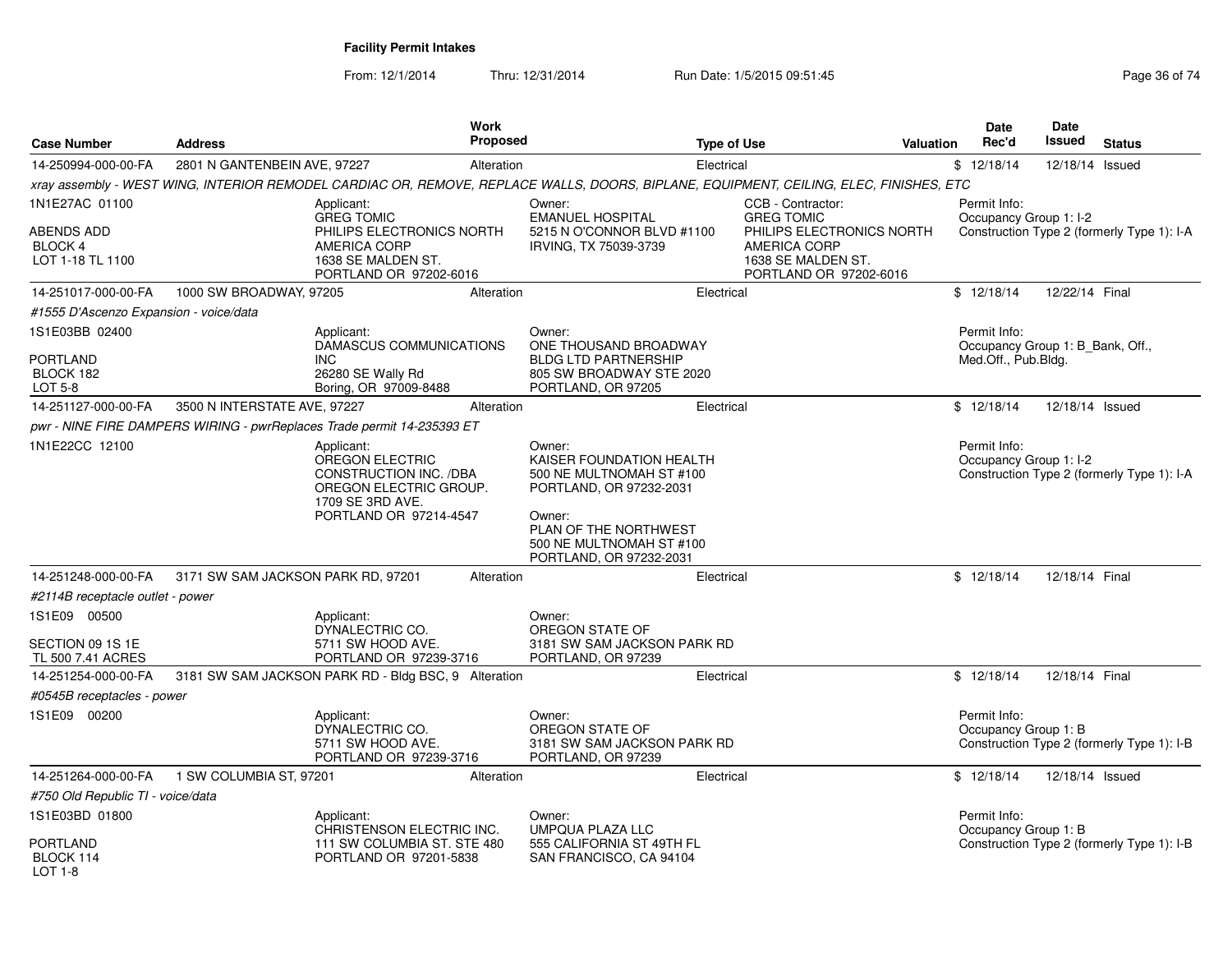| <b>Case Number</b>                                                                | <b>Address</b>                                 | Work<br>Proposed                                                                                                                                                    |                                                                                                                                                                                                                        | <b>Type of Use</b> | Date<br>Rec'd<br>Valuation              | Date<br>Issued<br><b>Status</b>            |
|-----------------------------------------------------------------------------------|------------------------------------------------|---------------------------------------------------------------------------------------------------------------------------------------------------------------------|------------------------------------------------------------------------------------------------------------------------------------------------------------------------------------------------------------------------|--------------------|-----------------------------------------|--------------------------------------------|
| 14-251278-000-00-FA                                                               | 555 SW OAK ST                                  | Alteration                                                                                                                                                          |                                                                                                                                                                                                                        | Electrical         | \$12/18/14                              | 12/18/14 Issued                            |
| 7th fl (entire floor) TI - security/access                                        |                                                |                                                                                                                                                                     |                                                                                                                                                                                                                        |                    |                                         |                                            |
| 1N1E34CD 80000<br>ONE ELEVEN TOWER CONDOMINIUM<br><b>GENERAL COMMON ELEMENTS</b>  |                                                | Applicant:<br>DIEBOLD INC.<br>15100 SW KOLL PKWY, SUITE N<br>BEAVERTON, OR 97006                                                                                    | Owner:<br>ASSOCIATION OF UNIT OWNERS<br>OF<br>ONE ELEVEN TOWER<br>CONDOMINIUM 111 SW 5TH                                                                                                                               |                    |                                         |                                            |
|                                                                                   |                                                |                                                                                                                                                                     | PORTLAND, OR 97204                                                                                                                                                                                                     |                    |                                         |                                            |
| 14-251293-000-00-FA                                                               |                                                | 3251 SW SAM JACKSON PARK RD, 97201<br>Alteration                                                                                                                    |                                                                                                                                                                                                                        | Electrical         | \$12/18/14                              | <b>Under Review</b>                        |
| #12D11 New IT Closet - power                                                      |                                                |                                                                                                                                                                     |                                                                                                                                                                                                                        |                    |                                         |                                            |
| 1S1E09AC 03700<br>SECTION 09 1S 1E                                                |                                                |                                                                                                                                                                     | Owner:<br>OREGON STATE OF<br>3181 SW SAM JACKSON PARK RD                                                                                                                                                               |                    | Permit Info:<br>Occupancy Group 1: I1.1 | Construction Type 2 (formerly Type 1):     |
| TL 3700 0.07 ACRES                                                                |                                                |                                                                                                                                                                     | PORTLAND, OR 97239                                                                                                                                                                                                     |                    | $I-FR$                                  |                                            |
| 14-251308-000-00-FA                                                               | 101 SW MAIN ST, 97204                          | Alteration                                                                                                                                                          |                                                                                                                                                                                                                        | Electrical         | \$12/18/14                              | 12/18/14 Issued                            |
|                                                                                   |                                                | voice/data - 13TH FLOOR; REMOVE DIVIDING WALL BETWEEN SMALL OFFICES, RECONFIGURE MAKING MULTIPLE LARGE OFFICES FROM TWO SMALL OFFICES, INFILL DOORS, FULL HEIGHT BU |                                                                                                                                                                                                                        |                    |                                         |                                            |
| 1S1E03BD 00300<br><b>PORTLAND</b><br>BLOCK 11<br>LOT 1-4<br>LOT 5-8 EXC PT IN STS |                                                | Applicant:<br>CAPITOL DATA &<br>COMMUNICATIONS INC.<br>11401 NE MARX ST<br>PORTLAND, OR 97220-1041                                                                  | Owner:<br>KBSH ONE MAIN PLACE LLC<br>14850 QUORUM DR #500<br>DALLAS, TX 75254<br>Owner:<br><b>DUFF</b><br>14850 QUORUM DR #500<br>DALLAS, TX 75254<br>Owner:<br>PHELPS LLC<br>14850 QUORUM DR #500<br>DALLAS, TX 75254 |                    |                                         |                                            |
|                                                                                   | 14-251309-000-00-FA 111 SW 5TH AVE, 97204-3626 | Alteration                                                                                                                                                          |                                                                                                                                                                                                                        | Electrical         | \$12/18/14                              | 12/18/14 Issued                            |
|                                                                                   |                                                | 2nd fl Tower & Plaza CorVel Corporatioin TI - HVAC controls for 3 fan coil units                                                                                    |                                                                                                                                                                                                                        |                    |                                         |                                            |
| 1N1E34CD 01300                                                                    |                                                | Applicant:<br>HVAC INC.<br>5188 SE INTERNATIONAL WAY<br>PORTLAND OR 97222-4602                                                                                      |                                                                                                                                                                                                                        |                    | Permit Info:<br>Occupancy Group 1: B    | Construction Type 2 (formerly Type 1): I-A |
|                                                                                   | 14-251490-000-00-FA 1120 NW COUCH ST, 97209    | Alteration                                                                                                                                                          |                                                                                                                                                                                                                        | Electrical         | \$12/19/14                              | <b>Under Review</b>                        |
|                                                                                   |                                                | power - FLOORS 7 THROUGH 10; PERKINS COIE TI, REMOVE MOST PARTITIONS, DOORS, CABINETRY, FLOORING, CEILING, ALL FLOORS, RECONFIGURE FOR MULTIPLE OFFICES, CONFERENCE |                                                                                                                                                                                                                        |                    |                                         |                                            |
| 1N1E33DA 04900                                                                    |                                                |                                                                                                                                                                     | Owner:<br>MEPT BREWERY BLOCK 2 LLC<br>PO BOX 320099<br>ALEXANDRIA, VA 22320-0156                                                                                                                                       |                    | Permit Info:<br>Med.Off., Pub.Bldg.     | Occupancy Group 1: B_Bank, Off.,           |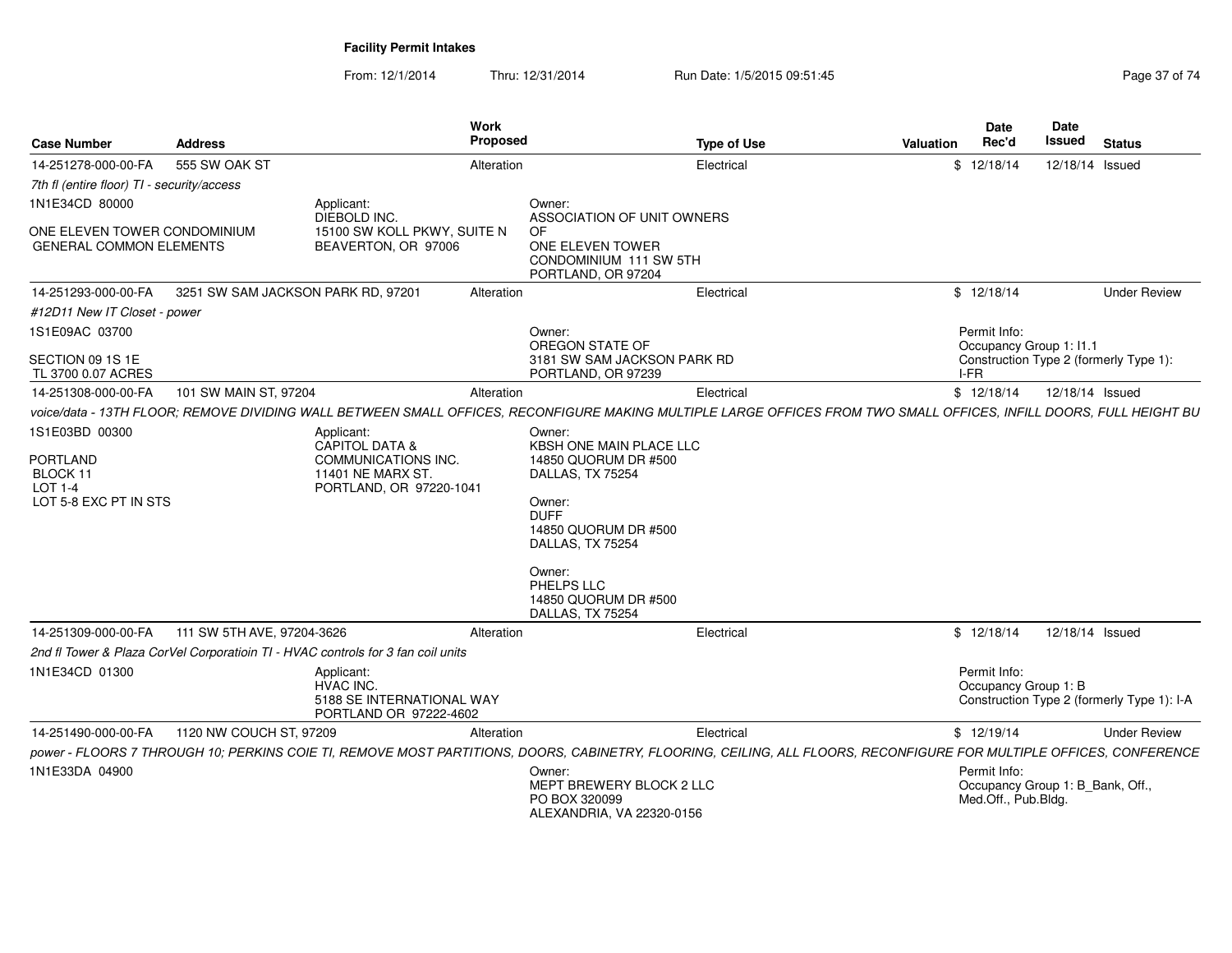From: 12/1/2014

Thru: 12/31/2014 Run Date: 1/5/2015 09:51:45

| <b>Case Number</b>                                                                                      | <b>Address</b>             |                                                                                                | Work<br><b>Proposed</b> |                                                                                                                                                                     | <b>Type of Use</b>                           | <b>Valuation</b> | <b>Date</b><br>Rec'd                   | Date<br>Issued | <b>Status</b>                              |
|---------------------------------------------------------------------------------------------------------|----------------------------|------------------------------------------------------------------------------------------------|-------------------------|---------------------------------------------------------------------------------------------------------------------------------------------------------------------|----------------------------------------------|------------------|----------------------------------------|----------------|--------------------------------------------|
| 14-251492-000-00-FA                                                                                     | 500 NE MULTNOMAH ST, 97232 |                                                                                                | Alteration              | Electrical                                                                                                                                                          |                                              |                  | \$12/19/14                             | 12/19/14 Final |                                            |
|                                                                                                         |                            |                                                                                                |                         | security - 1ST FLOOR TI; AREA A&B, REMOVE MOST INTERIOR WALLS, FIXTURES, CABINETRY, DOORS, FLOORING, RECONFIGURE FOR CONSULTATION, EDUCATION ROOMS, REMODEL, LOBBY, |                                              |                  |                                        |                |                                            |
| 1N1E35BB 02400                                                                                          |                            | Applicant:<br><b>CONVERGINT TECHNOLOGIES</b>                                                   |                         | Owner:<br>KAISER FOUNDATION HEALTH                                                                                                                                  | CCB - Contractor:<br>CONVERGINT TECHNOLOGIES |                  |                                        |                |                                            |
| <b>HOLLADAYS ADD</b><br>BLOCK 73&80 TL 2400                                                             |                            | 16575 SW 72ND AVE<br>PORTLAND, OR 97224                                                        |                         | 500 NE MULTNOMAH ST #100<br>PORTLAND, OR 97232-2031                                                                                                                 | 16575 SW 72ND AVE<br>PORTLAND, OR 97224      |                  |                                        |                |                                            |
|                                                                                                         |                            |                                                                                                |                         | Owner:<br>PLAN OF THE NORTHWEST<br>500 NE MULTNOMAH ST #100<br>PORTLAND, OR 97232-2031                                                                              |                                              |                  |                                        |                |                                            |
| 14-251497-000-00-FA                                                                                     | 121 SW SALMON ST, 97204    |                                                                                                | Alteration              | Electrical                                                                                                                                                          |                                              |                  | \$12/19/14                             |                | 12/19/14 Issued                            |
|                                                                                                         |                            | pwr - 13TH FLOOR NW CORNER REMOVE AND ADD NEW WALLS FOR HUDDLE ROOMS - pwr                     |                         |                                                                                                                                                                     |                                              |                  |                                        |                |                                            |
| 1S1E03BA 02100                                                                                          |                            | Applicant:<br>TICE ELECTRIC CO.<br>5405 N Lagoon Ave.<br>PORTLAND OR 97217-7637                |                         | Owner:<br><b>IEH PORTLAND LLC</b><br>1WTC0510-CORPORATE TAX<br>DEPT 121 SW SALMO<br>PORTLAND, OR 97204                                                              |                                              |                  | Permit Info:<br>Occupancy Group 1: B   |                | Construction Type 2 (formerly Type 1): I-A |
| 14-252630-000-00-FA                                                                                     | 5050 NE HOYT ST, 97213     |                                                                                                | Alteration              | Electrical                                                                                                                                                          |                                              |                  | \$12/22/14                             |                | 12/22/14 Issued                            |
|                                                                                                         |                            |                                                                                                |                         | power - SUITE 203, INTERNAL MEDICINE TI; REMOVE WALLS, INFILL DOORS, CABINETRY, ADD NEW WALLS DOORS FOR EXAM ROOMS, OFFICE, BREAKROOM, SHRINK WAITING AREA, REMODEL |                                              |                  |                                        |                |                                            |
| 1N2E31BD 03800                                                                                          |                            | Applicant:<br>TICE ELECTRIC CO.                                                                |                         | Owner:<br>PROVIDENCE HEALTH                                                                                                                                         |                                              |                  | Permit Info:<br>Occupancy Group 1: B   |                |                                            |
| <b>CENTER ADD</b><br>BLOCK <sub>3</sub><br>LOT 1-7 INC PT VAC ST                                        |                            | 5405 N Lagoon Ave.<br>PORTLAND OR 97217-7637                                                   |                         | 4400 NE HALSEY ST BLDG 2 #190<br>PORTLAND, OR 97213-1545                                                                                                            |                                              |                  | I-FR                                   |                | Construction Type 2 (formerly Type 1):     |
| LOT 20-26 EXC PT IN ST                                                                                  |                            |                                                                                                |                         | Owner:<br>SERVICES-OREGON<br>4400 NE HALSEY ST BLDG 2 #190<br>PORTLAND, OR 97213-1545                                                                               |                                              |                  |                                        |                |                                            |
| 14-252648-000-00-FA                                                                                     | 2020 NW NORTHRUP ST, 97209 |                                                                                                | Alteration              | Electrical                                                                                                                                                          |                                              |                  | \$12/22/14                             |                | 12/22/14 Issued                            |
| Marshall Union Manor diesel sensor controls                                                             |                            |                                                                                                |                         |                                                                                                                                                                     |                                              |                  |                                        |                |                                            |
| 1N1E33BA 02600                                                                                          |                            | Applicant:<br>JEFFREY BRYAN TAPANI                                                             |                         | Owner:<br>UNION LABOR RETIREMENT ASSN                                                                                                                               |                                              |                  |                                        |                |                                            |
| <b>COUCHS ADD</b><br>BLOCK 287<br>LOT 1-14                                                              |                            | WIRE RITE ELECTRIC INC<br>PO BOX 1959<br>BATTLE GROUND, WA 98604                               |                         | 1625 SE LAFAYETTE ST<br>PORTLAND, OR 97202-3862                                                                                                                     |                                              |                  |                                        |                |                                            |
| 14-252672-000-00-FA                                                                                     | 7000 NE AIRPORT WAY, 97218 |                                                                                                | Alteration              | Electrical                                                                                                                                                          |                                              |                  | \$12/22/14                             |                | 12/22/14 Issued                            |
|                                                                                                         |                            | pwr - SPACE C-2150 CC MCKENZIE SHOES AND APPAREL NEW TENANT REMODEL                            |                         | ****BID ESTIMNATE**** pwr                                                                                                                                           |                                              |                  |                                        |                |                                            |
| 1N2E08B 00400                                                                                           |                            | Applicant:<br><b>OREGON ELECTRIC</b>                                                           |                         | Owner:<br>PORT OF PORTLAND                                                                                                                                          |                                              |                  | Permit Info:<br>Occupancy Group 1: A-2 |                |                                            |
| SECTION 08 1N 2E<br>TL 400 7.39 ACRES<br><b>TERMINAL BLDG</b><br>NONTAXABLE<br>SEE TAXABLE SUB ACCOUNTS |                            | CONSTRUCTION INC. /DBA<br>OREGON ELECTRIC GROUP.<br>1709 SE 3RD AVE.<br>PORTLAND OR 97214-4547 |                         | PO BOX 3529<br>PORTLAND, OR 97208-3529                                                                                                                              |                                              |                  |                                        |                | Construction Type 2 (formerly Type 1): I-A |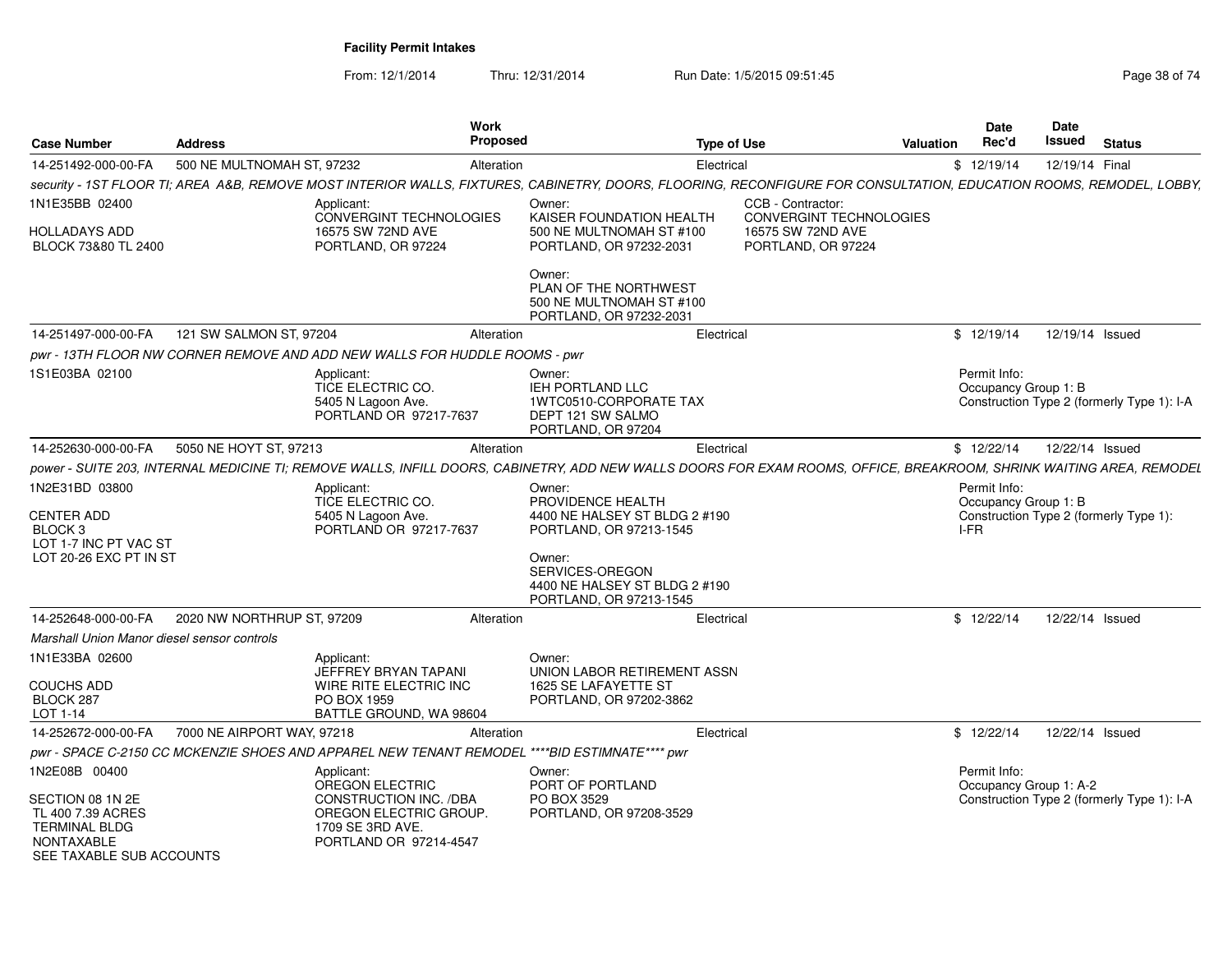| <b>Case Number</b>                                                | <b>Address</b>               |                                                                                                                         | Work<br>Proposed |                                                                                                                                                                         | <b>Type of Use</b> | Valuation | Date<br>Rec'd                       | Date<br>Issued                                                                     | <b>Status</b>       |
|-------------------------------------------------------------------|------------------------------|-------------------------------------------------------------------------------------------------------------------------|------------------|-------------------------------------------------------------------------------------------------------------------------------------------------------------------------|--------------------|-----------|-------------------------------------|------------------------------------------------------------------------------------|---------------------|
| 14-252951-000-00-FA                                               | 6320 NE HALSEY ST, 97213     |                                                                                                                         | Alteration       |                                                                                                                                                                         | Electrical         |           | \$12/23/14                          | 12/23/14 Issued                                                                    |                     |
|                                                                   |                              |                                                                                                                         |                  | power - SUITE 100; SPECIALTY PHARMACY; REMOVE EXISTING PARTITIONS, CABINETRY, NEW TWO HOUR WALLS TO CREATE NEW SPACE, REMOVE EXTERIOR STORE FRONT, STAIRS, INFILL C     |                    |           |                                     |                                                                                    |                     |
| 1N2E32BB 00400<br>SECTION 32 1N 2E<br>TL 400 0.06 ACRES           |                              | Applicant:<br>TICE ELECTRIC CO.<br>5405 N Lagoon Ave.<br>PORTLAND OR 97217-7637                                         |                  | Owner:<br>WESTON INVESTMENT CO LLC<br>2154 NE BROADWAY #200<br>PORTLAND, OR 97232-1561                                                                                  |                    |           |                                     |                                                                                    |                     |
| 14-252952-000-00-FA                                               | 2525 SW 1ST AVE, 97201       |                                                                                                                         | Alteration       |                                                                                                                                                                         | Electrical         |           | \$12/23/14                          |                                                                                    | <b>Under Review</b> |
|                                                                   |                              |                                                                                                                         |                  | power - 1ST FLOOR, INTERCALL TI SUITE 125; REMOVE WALL, CREATE LARGE CONFERENCE ROOM/BREAKROOM, INFILL DOORS IN PUBLIC CORRIDOR, ADD DOORS, RELITES FOR MULTIPLE OI     |                    |           |                                     |                                                                                    |                     |
| 1S1E10BB 00900                                                    |                              |                                                                                                                         |                  | Owner:<br>KBS ADP PLAZA LLC<br>2715 SW 3RD AVE<br>PORTLAND, OR 97201                                                                                                    |                    |           | Permit Info:<br>Med.Off., Pub.Bldg. | Occupancy Group 1: B_Bank, Off.,                                                   |                     |
| 14-252955-000-00-FA                                               | 450 N GRAHAM ST, 97227       |                                                                                                                         | Alteration       |                                                                                                                                                                         | Electrical         |           | \$12/23/14                          | 12/23/14 Issued                                                                    |                     |
|                                                                   |                              |                                                                                                                         |                  | hvac control - ADULT AND PEDIATRIC ORTHOPEDIC CLINIC TENANT IMPROVEMENT OF A SINGLE STORY OUTPATIENT CLINIC, INTERIOR DEMO OF EXISTING SPACE, NEW PARTITION WALLS, CEIL |                    |           |                                     |                                                                                    |                     |
| 1N1E27AC 02500<br>EVANS ADD                                       |                              | Applicant:<br>ELECTRICAL CONSTRUCTION<br>CO. (a dba for EC COMPANY)                                                     |                  | Owner:<br><b>EMANUEL HOSPITAL</b><br>2801 N GANTENBEIN AVE                                                                                                              |                    |           | Permit Info:<br>Med.Off., Pub.Bldg. | Occupancy Group 1: B_Bank, Off.,                                                   |                     |
| BLOCK 2<br>LOT 10&11&15-18 TL 2500                                |                              | PO BOX 10286<br>PORTLAND OR 97296-0286                                                                                  |                  | PORTLAND, OR 97227-1623                                                                                                                                                 |                    |           |                                     | Construction Type 2 (formerly Type 1): V-B                                         |                     |
| 14-252971-000-00-FA 2201 NE LLOYD BLVD, 97232                     |                              |                                                                                                                         | Alteration       |                                                                                                                                                                         | Electrical         |           | \$12/23/14                          | 12/23/14 Issued                                                                    |                     |
| PACIFICORP MONITOR ADD                                            |                              |                                                                                                                         |                  |                                                                                                                                                                         |                    |           |                                     |                                                                                    |                     |
| 1N1E35BA 00101                                                    |                              | Applicant:<br>COCHRAN INC. dba BROADWAY<br><b>ELECTRIC</b><br>7550 SW TECH CENTER DR STE<br>220<br>TIGARD OR 97223-8061 |                  | Owner:<br>CAPREF LLOYD CENTER LLC<br>2201 LLOYD CENTER<br>PORTLAND, OR 97232-1315                                                                                       |                    |           | Permit Info:<br>Station             | Occupancy Group 1: M_Store, Service<br>Construction Type 2 (formerly Type 1): II-A |                     |
| 14-253254-000-00-FA                                               | 2801 N GANTENBEIN AVE, 97227 |                                                                                                                         | Alteration       |                                                                                                                                                                         | Electrical         |           | \$12/23/14                          | 12/23/14 Issued                                                                    |                     |
|                                                                   |                              |                                                                                                                         |                  | access - WEST WING, INTERIOR REMODEL CARDIAC OR, REMOVE, REPLACE WALLS, DOORS, BIPLANE, EQUIPMENT, CEILING, ELEC, FINISHES, ETC                                         |                    |           |                                     |                                                                                    |                     |
| 1N1E27AC 01100<br>ABENDS ADD<br>BLOCK 4<br>LOT 1-18 TL 1100       |                              | Applicant:<br>ARONSON SECURITY GROUP INC. EMANUEL HOSPITAL<br>8089 SW CIRRUS DR.<br>BEAVERTON OR 97008-5989             |                  | Owner:<br>5215 N O'CONNOR BLVD #1100<br>IRVING, TX 75039-3739                                                                                                           |                    |           | Permit Info:                        | Occupancy Group 1: I-2<br>Construction Type 2 (formerly Type 1): I-A               |                     |
| 14-253273-000-00-FA                                               | 317 SW ALDER ST, 97204       |                                                                                                                         | Alteration       |                                                                                                                                                                         | Electrical         |           | \$12/23/14                          | 12/23/14 Final                                                                     |                     |
|                                                                   |                              | hvac control - SUITE 500; RENTRAK TI, TENANT EXPANSION, REMOVE SOME PARTIT                                              |                  | TION WALLS, REOPEN CONNECTION FROM 5TH FLOOR LOYALTY BUILDING TO 4TH FLOOR OF THE HAMILTON .                                                                            |                    |           |                                     |                                                                                    |                     |
| 1S1E03BA 07400<br><b>PORTLAND</b><br>BLOCK 48<br>LOT <sub>4</sub> |                              | Applicant:<br>HUNTER-DAVISSON INC.<br>1800 SE PERSHING ST<br>PORTLAND OR 97202-2338                                     |                  | Owner:<br>LOYALTY HOLDINGS LLC<br>3657 MAIN ST<br>MANCHESTER, VT 05254                                                                                                  |                    |           | Permit Info:<br>Med.Off., Pub.Bldg. | Occupancy Group 1: B_Bank, Off.,                                                   |                     |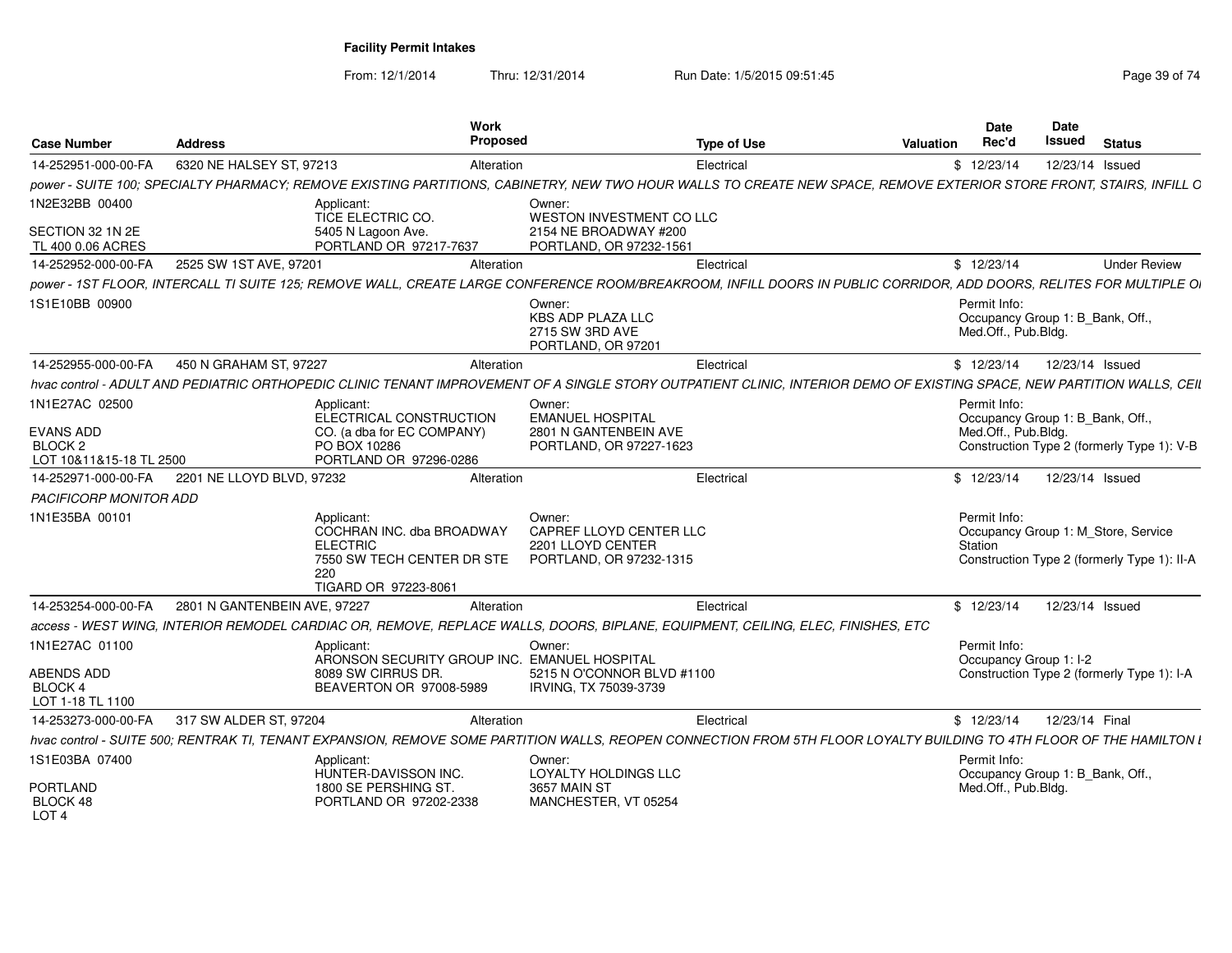| <b>Case Number</b>                                                                                      | <b>Address</b>                              |                                                                                                                                  | <b>Work</b><br>Proposed |                                                                                                                    | <b>Type of Use</b>                                                                                                                                                       | <b>Valuation</b> | <b>Date</b><br>Rec'd                 | Date<br>Issued                   | <b>Status</b>                                |
|---------------------------------------------------------------------------------------------------------|---------------------------------------------|----------------------------------------------------------------------------------------------------------------------------------|-------------------------|--------------------------------------------------------------------------------------------------------------------|--------------------------------------------------------------------------------------------------------------------------------------------------------------------------|------------------|--------------------------------------|----------------------------------|----------------------------------------------|
| 14-253341-000-00-FA                                                                                     | 805 SW BROADWAY, 97205                      |                                                                                                                                  | Alteration              |                                                                                                                    | Electrical                                                                                                                                                               |                  | \$12/23/14                           |                                  | 12/23/14 Issued                              |
|                                                                                                         | EXTEND COMCAST FIBER TO NEW D-MARK LOCATION |                                                                                                                                  |                         |                                                                                                                    |                                                                                                                                                                          |                  |                                      |                                  |                                              |
| 1S1E03BB 04400                                                                                          |                                             | Applicant:<br><b>HECKTEC TECHNICAL</b>                                                                                           |                         | Owner:<br>FOX TOWER L L C                                                                                          | CCB - Contractor:<br><b>HECKTEC TECHNICAL</b>                                                                                                                            |                  | Permit Info:<br>Occupancy Group 1: B |                                  |                                              |
| <b>PORTLAND</b><br>BLOCK 210<br>$LOT 1-8$<br>DEFERRED ADDITIONAL TAX LIABILITY                          |                                             | 3484 HILLSIDE CT<br>HUBBARD OR 97032                                                                                             |                         | 805 SW BROADWAY #2020<br>PORTLAND, OR 97205                                                                        | 3484 HILLSIDE CT<br>HUBBARD OR 97032                                                                                                                                     |                  |                                      |                                  | Construction Type 2 (formerly Type 1): I-A   |
| 14-253386-000-00-FA                                                                                     | 5115 N LAGOON AVE, 97217                    |                                                                                                                                  | Alteration              |                                                                                                                    | Electrical                                                                                                                                                               |                  | \$12/23/14                           |                                  | 12/23/14 Under Inspection                    |
|                                                                                                         |                                             | pwr - ADD DUCTLESS SPLIT SYSTEM IN TRAINING ROOM WITH HP ON ROOF (5169 N LAGOON) - pwr                                           |                         |                                                                                                                    |                                                                                                                                                                          |                  |                                      |                                  |                                              |
| 1N1E20AB 00800                                                                                          |                                             | Applicant:<br>HUGHES ELECTRICAL<br>CONTRACTORS INC.<br>10490 NW JACKSON QUARRY RD PORTLAND, OR 97208<br>HILLSBORO, OR 97124-8184 |                         | Owner:<br>FREIGHTLINER CORPORATION<br>PO BOX 3820                                                                  |                                                                                                                                                                          |                  | Permit Info:<br>Occupancy Group 1: B |                                  | Construction Type 2 (formerly Type 1): III-N |
| 14-253690-000-00-FA                                                                                     | 7000 NE AIRPORT WAY, 97218                  |                                                                                                                                  | Alteration              |                                                                                                                    | Electrical                                                                                                                                                               |                  | \$12/24/14                           | 12/24/14 Final                   |                                              |
|                                                                                                         |                                             |                                                                                                                                  |                         |                                                                                                                    | pwr - 'C' CONCOURSE; FOOD CART, MOD PIZZA; 'C' CONCOURSE, FOR 'GRAB AND GO' TYPE OF FOOD SALES, SINK, REFRIGERATOR, WATER TANK, FOLD DOWN STEEL COUNTER, ELEC - pwr      |                  |                                      |                                  |                                              |
| 1N2E08B 00400                                                                                           |                                             | Applicant:<br>OREGON ELECTRIC                                                                                                    |                         | Owner:<br>PORT OF PORTLAND                                                                                         |                                                                                                                                                                          |                  | Permit Info:                         | Occupancy Group 1: A-2           |                                              |
| SECTION 08 1N 2E<br>TL 400 7.39 ACRES<br><b>TERMINAL BLDG</b><br>NONTAXABLE                             |                                             | <b>CONSTRUCTION INC. /DBA</b><br>OREGON ELECTRIC GROUP.<br>1709 SE 3RD AVE.<br>PORTLAND OR 97214-4547                            |                         | <b>PO BOX 3529</b><br>PORTLAND, OR 97208-3529                                                                      |                                                                                                                                                                          |                  |                                      |                                  | Construction Type 2 (formerly Type 1): I-A   |
| SEE TAXABLE SUB ACCOUNTS                                                                                |                                             |                                                                                                                                  |                         |                                                                                                                    |                                                                                                                                                                          |                  |                                      |                                  |                                              |
| 14-254400-000-00-FA 8101 SE DIVISION ST                                                                 |                                             |                                                                                                                                  | Alteration              |                                                                                                                    | Electrical                                                                                                                                                               |                  | \$12/29/14                           |                                  | 12/29/14 Under Inspection                    |
|                                                                                                         |                                             |                                                                                                                                  |                         | security - LEASE SPACE 107 - NEW CAFE TENANT IN PCC SE CAMPUS LIBRARY SEE 14-230157-FA FOR SHELL PERMIT - security |                                                                                                                                                                          |                  |                                      |                                  |                                              |
| 1S2E05DD 00300A1                                                                                        |                                             | Applicant:<br>ELECTRICAL CONSTRUCTION<br>CO. (a dba for EC COMPANY)<br>PO BOX 10286<br>PORTLAND OR 97296-0286                    |                         |                                                                                                                    |                                                                                                                                                                          |                  |                                      |                                  |                                              |
| 14-255134-000-00-FA                                                                                     | 1201 NE LLOYD BLVD, 97232                   |                                                                                                                                  | Alteration              |                                                                                                                    | Electrical                                                                                                                                                               |                  | \$12/31/14                           |                                  | 12/31/14 Issued                              |
|                                                                                                         |                                             |                                                                                                                                  |                         |                                                                                                                    | security - 3RD & 4TH FLOORS. TI: REMOVE PARTITIONS FROM BOTH FLOORS. RESTROOM/SHOWERS FROM 3RD FLOOR. INFILL FLOOR PENETRATIONS.  NEW PARTITIONS FOR MULTIPLE OFFIC      |                  |                                      |                                  |                                              |
| 1N1E35BD 00400                                                                                          |                                             | Applicant:<br>DYNALECTRIC CO.                                                                                                    |                         | Owner:<br>GPT PORTLAND OR 1201 LLOYD                                                                               |                                                                                                                                                                          |                  | Permit Info:                         | Occupancy Group 1: B Bank, Off., |                                              |
| <b>HOLLADAYS ADD</b>                                                                                    |                                             | 5711 SW HOOD AVE.                                                                                                                |                         | <b>LLC</b>                                                                                                         |                                                                                                                                                                          |                  | Med.Off., Pub.Bldg.                  |                                  |                                              |
| <b>BLOCK 142 TL 400</b>                                                                                 |                                             | PORTLAND OR 97239-3716                                                                                                           |                         | <b>PO BOX 847</b><br>CARLSBAD, CA 92018                                                                            |                                                                                                                                                                          |                  |                                      |                                  | Construction Type 2 (formerly Type 1): I-A   |
| 14-255472-000-00-FA                                                                                     | 7000 NE AIRPORT WAY, 97218                  |                                                                                                                                  | Alteration              |                                                                                                                    | Electrical                                                                                                                                                               |                  | \$12/31/14                           |                                  | 12/31/14 Under Inspection                    |
|                                                                                                         |                                             |                                                                                                                                  |                         |                                                                                                                    | HVAC controls - SPACE # C2152: RETAIL TENANT, SHEETROCK, CEILING, FLOORING, FEATURE WALLS, CIRCULAR DISPLAY COUNTER W/DOOR, DISPLAY CABINETS, ELEC, FINISHES,ETC.+++++++ |                  |                                      |                                  |                                              |
| 1N2E08B 00400                                                                                           |                                             | Applicant:<br>CHERRY CITY ELECTRIC INC.                                                                                          |                         | Owner:<br>PORT OF PORTLAND                                                                                         |                                                                                                                                                                          |                  | Permit Info:                         | Occupancy Group 1: A-2           |                                              |
| SECTION 08 1N 2E<br>TL 400 7.39 ACRES<br><b>TERMINAL BLDG</b><br>NONTAXABLE<br>SEE TAXABLE SUB ACCOUNTS |                                             | 8100 NE ST JOHNS RD STE. D101<br>VANCOUVER WA 98665-2014                                                                         |                         | PO BOX 3529<br>PORTLAND, OR 97208-3529                                                                             |                                                                                                                                                                          |                  |                                      |                                  | Construction Type 2 (formerly Type 1): I-A   |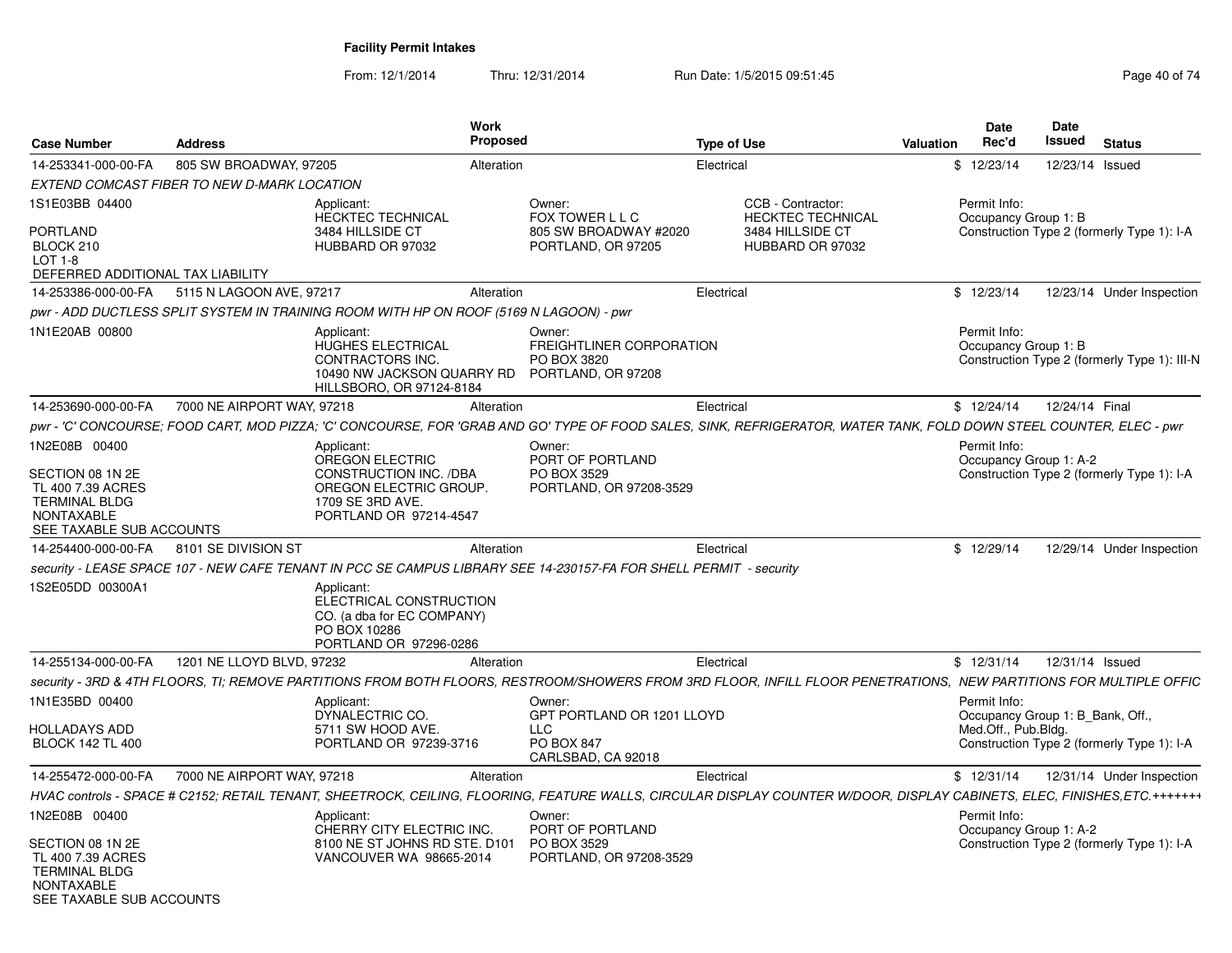| <b>Case Number</b>                                       | <b>Address</b>                                                                                                                           | Work<br><b>Proposed</b> | <b>Type of Use</b>                                                                                                                                       | <b>Valuation</b>  | <b>Date</b><br>Rec'd                            | <b>Date</b><br><b>Issued</b> | <b>Status</b>                          |
|----------------------------------------------------------|------------------------------------------------------------------------------------------------------------------------------------------|-------------------------|----------------------------------------------------------------------------------------------------------------------------------------------------------|-------------------|-------------------------------------------------|------------------------------|----------------------------------------|
| 14-244022-000-00-FA                                      | 4805 NE GLISAN ST, 97213                                                                                                                 | Alteration              | Fire Alarms                                                                                                                                              |                   | \$7,300 12/2/14                                 | 12/2/14 Issued               |                                        |
|                                                          | Areas 6E & 6M- Alterations to Fire Alarm system as needed for T.I.- 22 devices total 9- Smoke detectors8- Strobes2- H/S3- Heat detectors |                         |                                                                                                                                                          |                   |                                                 |                              |                                        |
| 1N2E31BD 04100<br>SECTION 31 1N 2E<br>TL 4100 9.54 ACRES | Applicant:<br>OREGON ELECTRIC<br>1709 SE 3RD AV<br>PORTLAND, OR 97214-                                                                   | Owner:                  | PROVIDENCE HEALTH<br>4400 NE HALSEY ST BLDG 2 #190<br>PORTLAND, OR 97213-1545                                                                            |                   | Permit Info:<br>Occupancy Group 1: I1.1<br>I-FR |                              | Construction Type 2 (formerly Type 1): |
|                                                          |                                                                                                                                          | Owner:                  | SERVICES-OREGON<br>4400 NE HALSEY ST BLDG 2 #190<br>PORTLAND, OR 97213-1545                                                                              |                   |                                                 |                              |                                        |
| 14-244044-000-00-FA                                      | 4805 NE GLISAN ST, 97213                                                                                                                 | Alteration              | Fire Alarms                                                                                                                                              |                   | \$5,447 12/2/14                                 | 12/2/14 Final                |                                        |
|                                                          |                                                                                                                                          |                         | Cancer Ctr- 6N20- Alterations to the Fire Alarm system as needed for T.I. - 8 devices total 3- Smoke detectors2- Strobes1- Speaker/strobe2- Door holders |                   |                                                 |                              |                                        |
| 1N2E31BD 04100<br>SECTION 31 1N 2E<br>TL 4100 9.54 ACRES | Applicant:<br><b>TICE ELECTRIC</b><br>5405 N LAGOON AVE<br>PORTLAND, OR 97217                                                            | Owner:                  | PROVIDENCE HEALTH<br>4400 NE HALSEY ST BLDG 2 #190<br>PORTLAND, OR 97213-1545                                                                            |                   | Permit Info:<br>Occupancy Group 1: I1.1<br>I-FR |                              | Construction Type 2 (formerly Type 1): |
|                                                          |                                                                                                                                          | Owner:                  | SERVICES-OREGON<br>4400 NE HALSEY ST BLDG 2 #190<br>PORTLAND, OR 97213-1545                                                                              |                   |                                                 |                              |                                        |
| 14-244060-000-00-FA                                      | 1015 NW 22ND AVE, 97210                                                                                                                  | Alteration              | <b>Fire Alarms</b>                                                                                                                                       | \$210,000 12/2/14 |                                                 | 12/2/14 Issued               |                                        |
|                                                          | West Wing Phase 4- Change all non-addressable FSDs for new- 596 devices total                                                            |                         |                                                                                                                                                          |                   |                                                 |                              |                                        |
| 1N1E33BA 07800                                           | Applicant:<br><b>CHRISTENSON ELECTRIC</b>                                                                                                | Owner:                  | <b>GOOD SAMARITAN HOSPITAL</b>                                                                                                                           |                   |                                                 |                              |                                        |
| <b>COUCHS ADD</b><br>TL 7800 BLOCK 304                   | 111 SW COLUMBIA ST #480<br>PORTLAND, OR 97201                                                                                            |                         | 1919 NW LOVEJOY ST<br>PORTLAND, OR 97209                                                                                                                 |                   |                                                 |                              |                                        |
| 14-244292-000-00-FA                                      | 4805 NE GLISAN ST, 97213                                                                                                                 | Alteration              | <b>Fire Alarms</b>                                                                                                                                       |                   | \$4,455 12/2/14                                 | 12/2/14 Final                |                                        |
| 3J- Alteration to one notification device-               |                                                                                                                                          |                         |                                                                                                                                                          |                   |                                                 |                              |                                        |
| 1N2E31BD 04100<br>SECTION 31 1N 2E<br>TL 4100 9.54 ACRES | Applicant:<br><b>TICE ELECT</b><br>5405 N LAGOON AVENUE<br>PORTLAND, OR 97217                                                            | Owner:                  | PROVIDENCE HEALTH<br>4400 NE HALSEY ST BLDG 2 #190<br>PORTLAND, OR 97213-1545                                                                            |                   | Permit Info:<br>Occupancy Group 1: I1.1<br>I-FR |                              | Construction Type 2 (formerly Type 1): |
|                                                          |                                                                                                                                          | Owner:                  | SERVICES-OREGON<br>4400 NE HALSEY ST BLDG 2 #190<br>PORTLAND, OR 97213-1545                                                                              |                   |                                                 |                              |                                        |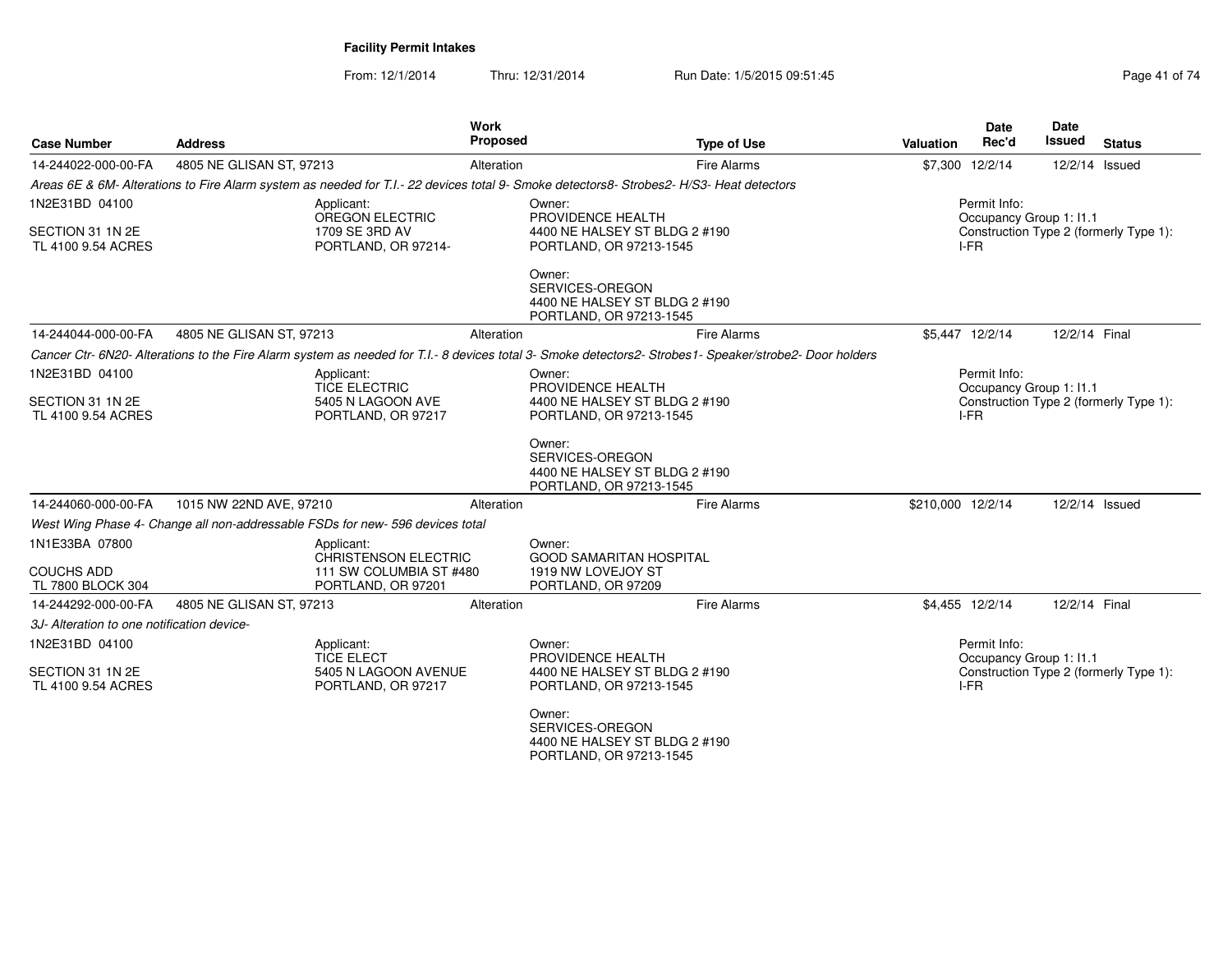| <b>Case Number</b>                              | <b>Address</b>                                                                                                                                | <b>Work</b><br><b>Proposed</b>                                              | <b>Type of Use</b>                                       | <b>Date</b><br>Rec'd<br><b>Valuation</b> | <b>Date</b><br>Issued<br><b>Status</b>                               |
|-------------------------------------------------|-----------------------------------------------------------------------------------------------------------------------------------------------|-----------------------------------------------------------------------------|----------------------------------------------------------|------------------------------------------|----------------------------------------------------------------------|
| 14-244324-000-00-FA                             | 4805 NE GLISAN ST. 97213                                                                                                                      | Alteration                                                                  | <b>Fire Alarms</b>                                       | \$3,234 12/2/14                          | 12/2/14 Issued                                                       |
|                                                 | R5-Stair Project- Alteration to Fire Alarm system as needed for T.I.- 3 devices total                                                         |                                                                             |                                                          |                                          |                                                                      |
| 1N2E31BD 04100                                  | Applicant:                                                                                                                                    | Owner:                                                                      |                                                          |                                          |                                                                      |
| SECTION 31 1N 2E<br>TL 4100 9.54 ACRES          | OREGON ELECTRIC<br>1709 SE 3RD AV<br>PORTLAND, OR 97214                                                                                       | PROVIDENCE HEALTH                                                           | 4400 NE HALSEY ST BLDG 2 #190<br>PORTLAND, OR 97213-1545 |                                          |                                                                      |
|                                                 |                                                                                                                                               | Owner:<br>SERVICES-OREGON                                                   | 4400 NE HALSEY ST BLDG 2 #190<br>PORTLAND, OR 97213-1545 |                                          |                                                                      |
| 14-244333-000-00-FA                             | 2525 SW 1ST AVE, 97201                                                                                                                        | Alteration                                                                  | <b>Fire Alarms</b>                                       | \$75,889 12/2/14                         | 12/2/14 Issued                                                       |
|                                                 | Installation of Radio enhancement system (DAS) for 700/800 MHz                                                                                |                                                                             |                                                          |                                          |                                                                      |
| 1S1E10BB 00900                                  | Applicant:<br>Stephanie MacPherson<br>KBS ADP PLAZA - %7956<br>NAI-Norris Beggs & Simpson<br>2525 SW First St., Ste 150<br>Portland, OR 97201 | Owner:<br><b>KBS ADP PLAZA LLC</b><br>2715 SW 3RD AVE<br>PORTLAND, OR 97201 |                                                          | Permit Info:<br>Med.Off., Pub.Bldg.      | Occupancy Group 1: B Bank, Off.,                                     |
| 14-244981-000-00-FA                             | 1120 NW COUCH ST, 97209                                                                                                                       | Alteration                                                                  | <b>Fire Alarms</b>                                       | $$1 \t12/3/14$                           | 12/9/14 Final                                                        |
|                                                 | SUITE #220- ALARM-TENANT REMODEL, ADD STROBE IN NEW CONFERENCE ROOM                                                                           |                                                                             |                                                          |                                          |                                                                      |
| 1N1E33DA 04900                                  | Applicant:<br><b>COCHRAN INC</b><br>7550 SW TECH CENTER DRIVE<br><b>TIGARD OR 97223</b>                                                       | Owner:<br>PO BOX 320099                                                     | MEPT BREWERY BLOCK 2 LLC<br>ALEXANDRIA, VA 22320-0156    | Permit Info:<br>Med.Off., Pub.Bldg.      | Occupancy Group 1: B_Bank, Off.,                                     |
| 14-245008-000-00-FA                             | 1120 NW COUCH ST, 97209                                                                                                                       | Alteration                                                                  | <b>Fire Alarms</b>                                       | $$1 \t12/3/14$                           | 12/9/14 Final                                                        |
|                                                 | ROOM 5002-ALARM-TENANT SPACE REMODEL W/ADDITION OF (1) SPEAKER STROBE AT SOUTH PRINT ROOM.                                                    |                                                                             |                                                          |                                          |                                                                      |
| 1N1E33DA 04900                                  | Applicant:<br>COCHRAN INC<br>7550 SW TECH CENTER DRIVE<br>TIGARD OR 97223                                                                     | Owner:<br>PO BOX 320099                                                     | MEPT BREWERY BLOCK 2 LLC<br>ALEXANDRIA, VA 22320-0156    | Permit Info:<br>Med.Off., Pub.Bldg.      | Occupancy Group 1: B_Bank, Off.,                                     |
| 14-245884-000-00-FA                             | 3181 SW SAM JACKSON PARK RD - Bldg OHS, 9 Alteration                                                                                          |                                                                             | <b>Fire Alarms</b>                                       | \$5,400 12/5/14                          | 12/5/14 Issued                                                       |
|                                                 | Boiler room- 1st floor- Alaterations to the Fire Alarm system- 2 strobes total                                                                |                                                                             |                                                          |                                          |                                                                      |
| 1S1E09 00200                                    | Applicant:<br><b>DYNALECTRIC</b><br>5711 SW HOOD AVE<br>PORTLAND OR 97239                                                                     | Owner:<br>OREGON STATE OF<br>PORTLAND, OR 97239                             | 3181 SW SAM JACKSON PARK RD                              | Permit Info:                             | Occupancy Group 1: I-2<br>Construction Type 2 (formerly Type 1): I-A |
| 14-247370-000-00-FA                             | 317 SW ALDER ST, 97204                                                                                                                        | Alteration                                                                  | <b>Fire Alarms</b>                                       | \$3.000 12/9/14                          | 12/9/14 Final                                                        |
|                                                 | Suite #500- Alterations to the Fire Alarm system as needed for T.I.- 14 devices total 7- Strobes6- H/S1- NAC Panel                            |                                                                             |                                                          |                                          |                                                                      |
| 1S1E03BA 07400                                  | Applicant:<br>CAPITOL ELECTRIC CO                                                                                                             | Owner:                                                                      | LOYALTY HOLDINGS LLC                                     | Permit Info:                             | Occupancy Group 1: B_Bank, Off.,                                     |
| <b>PORTLAND</b><br>BLOCK 48<br>LOT <sub>4</sub> | <b>11401 NE MARX</b><br>PORTLAND OR 97220                                                                                                     | 3657 MAIN ST                                                                | MANCHESTER, VT 05254                                     | Med.Off., Pub.Bldg.                      |                                                                      |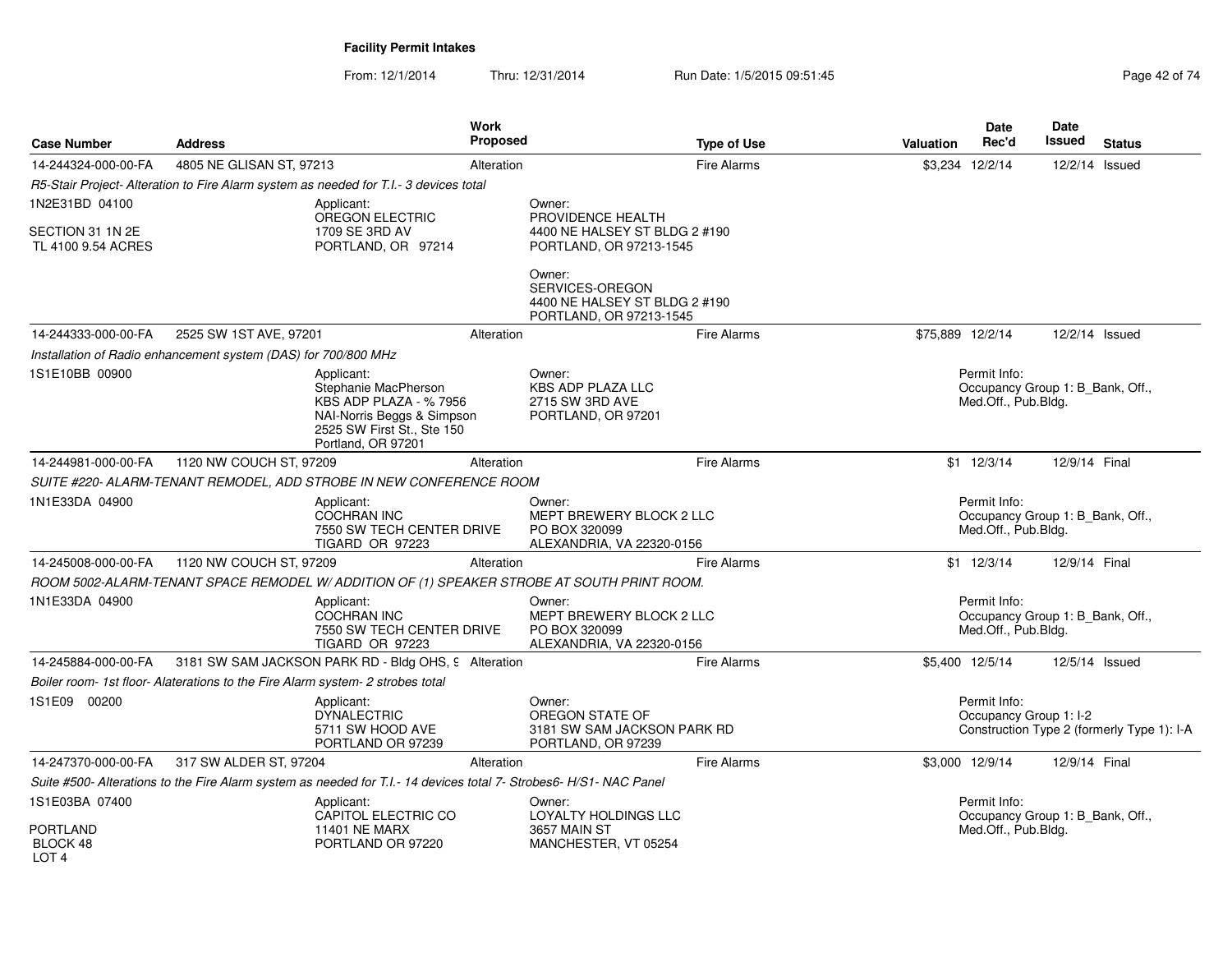| <b>Case Number</b>                      | <b>Address</b>                                                          |                                                                                                       | <b>Work</b><br>Proposed |                                                                                                                              | <b>Type of Use</b> | <b>Valuation</b> | <b>Date</b><br>Rec'd                              | <b>Date</b><br>Issued | <b>Status</b>                                |
|-----------------------------------------|-------------------------------------------------------------------------|-------------------------------------------------------------------------------------------------------|-------------------------|------------------------------------------------------------------------------------------------------------------------------|--------------------|------------------|---------------------------------------------------|-----------------------|----------------------------------------------|
| 14-248267-000-00-FA                     | 3030 SW MOODY AVE, 97201                                                |                                                                                                       | Alteration              |                                                                                                                              | <b>Fire Alarms</b> |                  | \$4,440 12/11/14                                  | 12/11/14              | Issued                                       |
|                                         |                                                                         | Phase 3- Alterations to the Fire Alarm system as needed for T.I.- 15 devices total                    |                         |                                                                                                                              |                    |                  |                                                   |                       |                                              |
| 1S1E10 00400                            |                                                                         | Applicant:<br>AMERICAN SECURITY                                                                       |                         | Owner:<br>3030 PROPERTY LLC                                                                                                  |                    |                  |                                                   |                       |                                              |
| SECTION 10 1S 1E<br>TL 400 2.77 ACRES   |                                                                         | 5411 SE MCLOUGHLIN<br>PORTLAND, OR                                                                    |                         | 3121 SW MOODY AVE<br>PORTLAND, OR 97239                                                                                      |                    |                  |                                                   |                       |                                              |
| 14-248304-000-00-FA                     | 308 SW 2ND AVE, 97204                                                   |                                                                                                       | Alteration              |                                                                                                                              | <b>Fire Alarms</b> |                  | \$1,000 12/11/14                                  | 12/11/14 Final        |                                              |
|                                         | Alteration to the Fire Alarm system as needed for T.I.- 2 devices total |                                                                                                       |                         |                                                                                                                              |                    |                  |                                                   |                       |                                              |
| 1N1E34CD 04600                          |                                                                         | Applicant:<br><b>CHRISTENSEN ELECTRIC</b><br>111 SW COLUMBIA, STE 480<br>PORTLAND, OR 97201-5886      |                         | Owner:<br><b>NGP DUNCAN PLAZA</b><br>PO BOX 4900 DEPT #360<br>SCOTTSDALE, AZ 85261-4900                                      |                    |                  | Permit Info:<br>Occupancy Group 1: A-2 Restaurant |                       | Construction Type 2 (formerly Type 1): I-A   |
|                                         |                                                                         |                                                                                                       |                         | Owner:<br>PORTLAND LLC<br>PO BOX 4900 DEPT #360<br>SCOTTSDALE, AZ 85261-4900                                                 |                    |                  |                                                   |                       |                                              |
| 14-248371-000-00-FA                     | 920 SW 6TH AVE, 97204                                                   |                                                                                                       | Alteration              |                                                                                                                              | <b>Fire Alarms</b> |                  | \$8,000 12/11/14                                  | 12/11/14 Issued       |                                              |
|                                         | Suite #200- Alterations to the Fire Alarm system as needed for T.I.-    |                                                                                                       |                         |                                                                                                                              |                    |                  |                                                   |                       |                                              |
| 1S1E03BB 01000                          |                                                                         | Applicant:<br><b>FUZION ELECTRIC LLC.</b>                                                             |                         | Owner:<br>PUBLIC SERVICE BUILDING LLC                                                                                        |                    |                  | Permit Info:<br>Occupancy Group 1: B Bank, Off.,  |                       |                                              |
| <b>PORTLAND</b><br>BLOCK 170<br>LOT 5-8 |                                                                         | 1335 SW 197TH AVE<br>ALOHA OR 97006-2545                                                              |                         | 920 SW 6TH AVE STE 223<br>PORTLAND, OR 97204                                                                                 |                    |                  | Med.Off., Pub.Bldg.                               |                       | Construction Type 2 (formerly Type 1): I-A   |
| 14-248442-000-00-FA                     | 3100 NW INDUSTRIAL ST, 97210                                            |                                                                                                       | Alteration              |                                                                                                                              | <b>Fire Alarms</b> |                  | \$1 12/11/14                                      | 12/12/14 Issued       |                                              |
|                                         |                                                                         |                                                                                                       |                         | ALARM-REPLACE/RELOCATE EXISTING HORN/STROBES AND ADD NEW ONES AS NEEDED FOR RENOVATION                                       |                    |                  |                                                   |                       |                                              |
| 1N1E29CA 00600                          |                                                                         | Applicant:<br>CONVERGINT TECHNOLOGIES                                                                 |                         | Owner:<br>PORTLAND GENERAL ELECTRIC                                                                                          |                    |                  | Permit Info:<br>Occupancy Group 1: B Bank, Off.,  |                       |                                              |
| <b>GUILDS ADD</b>                       |                                                                         | 7678 SW MOHAWK ST                                                                                     |                         | CO.                                                                                                                          |                    |                  | Med.Off., Pub.Bldg.                               |                       |                                              |
| <b>BLOCK1</b><br>LOT 4-7 TL 600         |                                                                         | TUALATIN, OR 97062                                                                                    |                         | 1WTC0510-CORPORATE TAX<br>DEPT 121 SW SALMO<br>PORTLAND, OR 97204                                                            |                    |                  |                                                   |                       | Construction Type 2 (formerly Type 1): III-B |
| 14-249056-000-00-FA                     | 1015 NW 22ND AVE, 97210                                                 |                                                                                                       | Alteration              |                                                                                                                              | Fire Alarms        |                  | \$5,700 12/12/14                                  | 12/12/14 Issued       |                                              |
|                                         |                                                                         |                                                                                                       |                         | Boiler Upgrade- Alterations to Fire Alarm system as needed for T.I.- 11 devices total 2- Duct detectors8- H/S1- Pull station |                    |                  |                                                   |                       |                                              |
| 1N1E33BA 07800                          |                                                                         | Applicant:<br>CHRISTENSON ELECTRIC                                                                    |                         | Owner:<br><b>GOOD SAMARITAN HOSPITAL</b>                                                                                     |                    |                  |                                                   |                       |                                              |
| <b>COUCHS ADD</b><br>TL 7800 BLOCK 304  |                                                                         | 111 SW COLUMBIA ST #480<br>PORTLAND, OR 97201                                                         |                         | 1919 NW LOVEJOY ST<br>PORTLAND, OR 97209                                                                                     |                    |                  |                                                   |                       |                                              |
| 14-249069-000-00-FA                     | 1 SW COLUMBIA ST, 97201                                                 |                                                                                                       | Alteration              |                                                                                                                              | <b>Fire Alarms</b> |                  | $$1$ 12/12/14                                     | 12/12/14 Issued       |                                              |
|                                         |                                                                         | Suite #750- Alterations to the Fire Alarm system as needed for T.I.- 9 devices total 4- Strobes5- H/S |                         |                                                                                                                              |                    |                  |                                                   |                       |                                              |
| 1S1E03BD 01800                          |                                                                         | Applicant:<br>OREGON ELECTRIC                                                                         |                         | Owner:<br>UMPQUA PLAZA LLC                                                                                                   |                    |                  | Permit Info:<br>Occupancy Group 1: B              |                       |                                              |
| <b>PORTLAND</b><br>BLOCK 114<br>LOT 1-8 |                                                                         | 1709 SE 3RD AV<br>PORTLAND, OR 97214                                                                  |                         | 555 CALIFORNIA ST 49TH FL<br>SAN FRANCISCO, CA 94104                                                                         |                    |                  |                                                   |                       | Construction Type 2 (formerly Type 1): I-B   |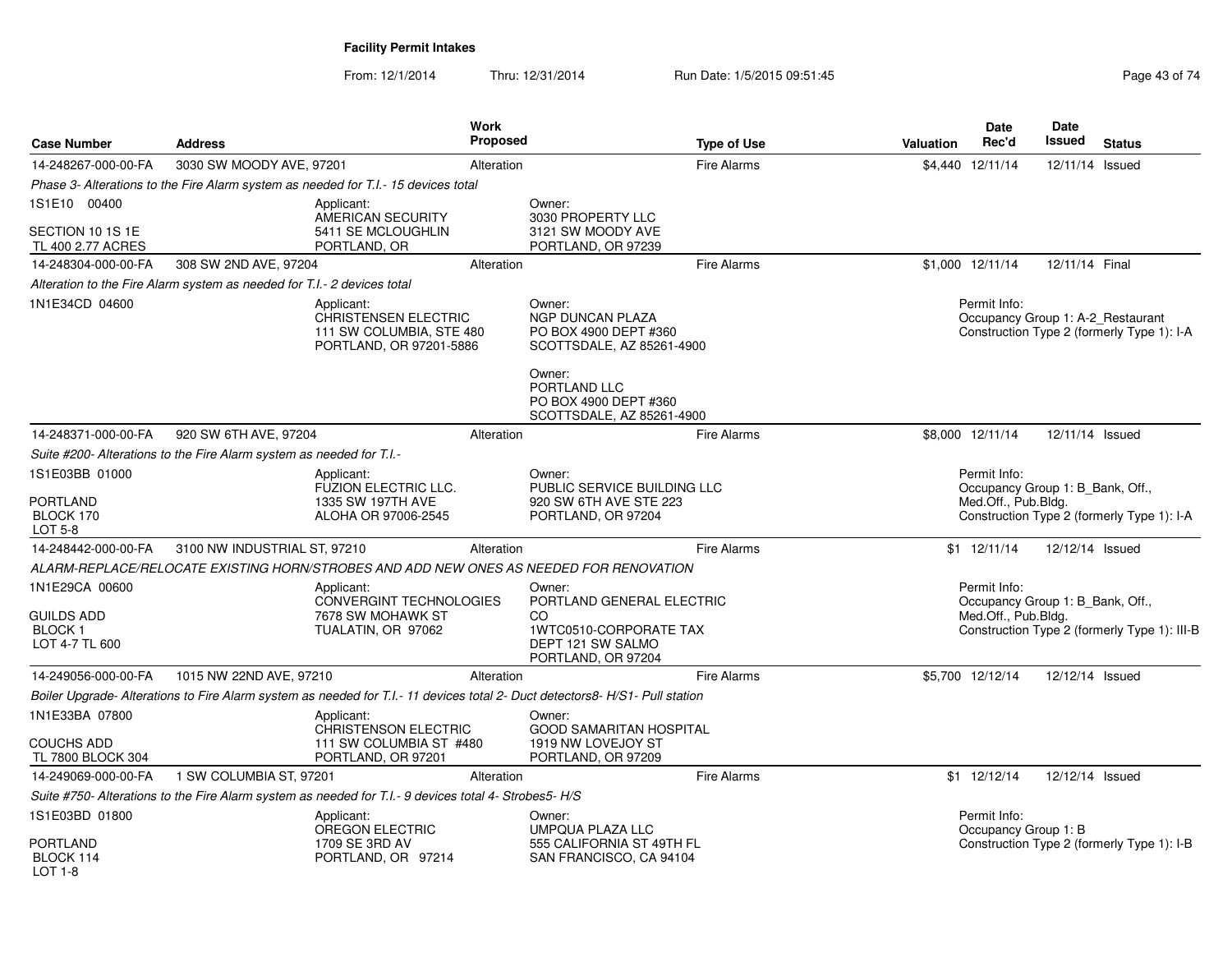| <b>Case Number</b>                                                                                                                                | <b>Address</b>                                                               |                                                                                                                    | <b>Work</b><br><b>Proposed</b> |                                                                                                                                                                                                     | <b>Type of Use</b> | Valuation | <b>Date</b><br>Rec'd                             | <b>Date</b><br><b>Issued</b> | <b>Status</b>                                                                   |
|---------------------------------------------------------------------------------------------------------------------------------------------------|------------------------------------------------------------------------------|--------------------------------------------------------------------------------------------------------------------|--------------------------------|-----------------------------------------------------------------------------------------------------------------------------------------------------------------------------------------------------|--------------------|-----------|--------------------------------------------------|------------------------------|---------------------------------------------------------------------------------|
| 14-249084-000-00-FA                                                                                                                               | 1 SW COLUMBIA ST, 97201                                                      |                                                                                                                    | Alteration                     |                                                                                                                                                                                                     | <b>Fire Alarms</b> |           | \$1 12/12/14                                     | 12/12/14 Issued              |                                                                                 |
|                                                                                                                                                   |                                                                              | 7th Floor corridor-Alterations to the Fire Alarm as needed for T.I.- 3 devices total 1- Strobe2-H/S                |                                |                                                                                                                                                                                                     |                    |           |                                                  |                              |                                                                                 |
| 1S1E03BD 01800                                                                                                                                    |                                                                              | Applicant:<br>OREGON ELECTRIC                                                                                      |                                | Owner:<br>UMPQUA PLAZA LLC                                                                                                                                                                          |                    |           | Permit Info:<br>Occupancy Group 1: B             |                              |                                                                                 |
| <b>PORTLAND</b><br>BLOCK 114<br>LOT 1-8                                                                                                           |                                                                              | 1709 SE 3RD AV<br>PORTLAND, OR 97214-                                                                              |                                | 555 CALIFORNIA ST 49TH FL<br>SAN FRANCISCO, CA 94104                                                                                                                                                |                    |           |                                                  |                              | Construction Type 2 (formerly Type 1): I-B                                      |
| 14-249093-000-00-FA                                                                                                                               | 225 SW BROADWAY                                                              |                                                                                                                    | Alteration                     |                                                                                                                                                                                                     | <b>Fire Alarms</b> |           | \$4,400 12/12/14                                 | 12/12/14 Issued              |                                                                                 |
|                                                                                                                                                   | 1st floor-Alterations to the Fire Alarm as needed for T.I.- 10 devices total |                                                                                                                    |                                |                                                                                                                                                                                                     |                    |           |                                                  |                              |                                                                                 |
| 1N1E34CC 09800                                                                                                                                    |                                                                              | Applicant:                                                                                                         |                                | Owner:                                                                                                                                                                                              |                    |           | Permit Info:                                     |                              |                                                                                 |
| PORTLAND<br>BLOCK 85<br>LOT 6&7 TL 9800                                                                                                           |                                                                              | <b>T&amp;L COMMUNICATIONS.</b><br>PO BOX 87387<br>Vancouver, WA 98687                                              |                                | <b>BROADWAY COMMERCE LLC</b><br>225 SW BROADWAY #1<br>PORTLAND, OR 97205                                                                                                                            |                    |           |                                                  |                              | Occupancy Group 1: A-2 Restaurant<br>Construction Type 2 (formerly Type 1): I-A |
| 14-250151-000-00-FA                                                                                                                               | 12000 SW 49TH AVE, 97219                                                     |                                                                                                                    | Alteration                     |                                                                                                                                                                                                     | <b>Fire Alarms</b> |           | $$1$ 12/16/14                                    | 12/31/14 Issued              |                                                                                 |
|                                                                                                                                                   | ALARM-INSTALL DUCT DETECTOR UNITS IN MDF                                     |                                                                                                                    |                                |                                                                                                                                                                                                     |                    |           |                                                  |                              |                                                                                 |
| 1S1E31D 00200                                                                                                                                     |                                                                              | Applicant:<br>E C COMPANY<br>PO BOX 10286<br>PORTLAND OR 97296-0286                                                |                                | Owner:<br>PORTLAND COMMUNITY<br><b>COLLEGE DIST</b><br>PO BOX 19000<br>PORTLAND, OR 97280-0990                                                                                                      |                    |           | Permit Info:<br>Occupancy Group 1: B             |                              | Construction Type 2 (formerly Type 1): I-B                                      |
| 14-252021-000-00-FA                                                                                                                               | 123 NE 3RD AVE, 97232                                                        |                                                                                                                    | Alteration                     |                                                                                                                                                                                                     | <b>Fire Alarms</b> |           | \$998 12/19/14                                   | 12/19/14 Final               |                                                                                 |
|                                                                                                                                                   | suite 004, Install of 1 strobe and 2 horn strobes- 3 sets of plans           |                                                                                                                    |                                |                                                                                                                                                                                                     |                    |           |                                                  |                              |                                                                                 |
| 1N1E34DA 02800                                                                                                                                    |                                                                              | Applicant:<br>POINT MONITOR CORP.                                                                                  |                                | Owner:<br>BRIDGEHEAD DEVELOPMENT LLC                                                                                                                                                                |                    |           | Permit Info:<br>Occupancy Group 1: B_Bank, Off., |                              |                                                                                 |
| <b>EAST PORTLAND</b><br>BLOCK 68<br>INC PT VAC ST LOT 1&8<br>LOT 2&3&6&7<br>INC PT VAC ST LOT 4&5: HISTORIC<br>PROPERTY; POTENTIAL ADDITIONAL TAX |                                                                              | 5863 LAKEVIEW BLVD #100<br>LAKE OSWEGO, OR 97035-7058                                                              |                                | 1001 SE WATER AVE #120<br>PORTLAND, OR 97214-2147                                                                                                                                                   |                    |           | Med.Off., Pub.Bldg.                              |                              | Construction Type 2 (formerly Type 1): III-A                                    |
| 14-252049-000-00-FA                                                                                                                               | 501 N GRAHAM ST, 97227                                                       |                                                                                                                    | Alteration                     |                                                                                                                                                                                                     | <b>Fire Alarms</b> |           | \$5,752 12/19/14                                 | 12/19/14 Issued              |                                                                                 |
|                                                                                                                                                   |                                                                              | Suite #220- Alterations to the Fire Alarm system as needed for T.I.- 10 devices total 6- Smoke Detectors4- Strobes |                                |                                                                                                                                                                                                     |                    |           |                                                  |                              |                                                                                 |
| 1N1E27AC 01000                                                                                                                                    |                                                                              | Applicant:<br>OREGON ELECTRIC                                                                                      |                                | Owner:<br><b>LEGACY HEALTH SYSTEM</b>                                                                                                                                                               |                    |           | Permit Info:<br>Occupancy Group 1: B_Bank, Off., |                              |                                                                                 |
| ABENDS ADD<br><b>BLOCK 1 TL 1000</b>                                                                                                              |                                                                              | 1709 SE 3RD AV<br>PORTLAND, OR 97214                                                                               |                                | 1919 NW LOVEJOY ST<br>PORTLAND, OR 97209                                                                                                                                                            |                    |           | Med.Off., Pub.Bldg.                              |                              | Construction Type 2 (formerly Type 1): I-A                                      |
| 14-252568-000-00-FA                                                                                                                               | 1015 NW 22ND AVE, 97210                                                      |                                                                                                                    | Alteration                     |                                                                                                                                                                                                     | <b>Fire Alarms</b> |           | \$64,700 12/22/14                                | 12/22/14 Issued              |                                                                                 |
|                                                                                                                                                   |                                                                              |                                                                                                                    |                                | Center Wing Phase 1- Upgrade to the Fire Alarm system to all addressable devices- 326 devices total 198- Smoke detectors43- FSDs2- Annun. panels3- Heat detectors71- Chime Strboes9- Pull stataions |                    |           |                                                  |                              |                                                                                 |
| 1N1E33BA 07800                                                                                                                                    |                                                                              | Applicant:<br>CHRISTENSEN ELECTRIC                                                                                 |                                | Owner:<br><b>GOOD SAMARITAN HOSPITAL</b>                                                                                                                                                            |                    |           |                                                  |                              |                                                                                 |
| <b>COUCHS ADD</b><br>TL 7800 BLOCK 304                                                                                                            |                                                                              | 111 SW COLUMBIA, STE 480<br>PORTLAND, OR 97201-5886                                                                |                                | 1919 NW LOVEJOY ST<br>PORTLAND, OR 97209                                                                                                                                                            |                    |           |                                                  |                              |                                                                                 |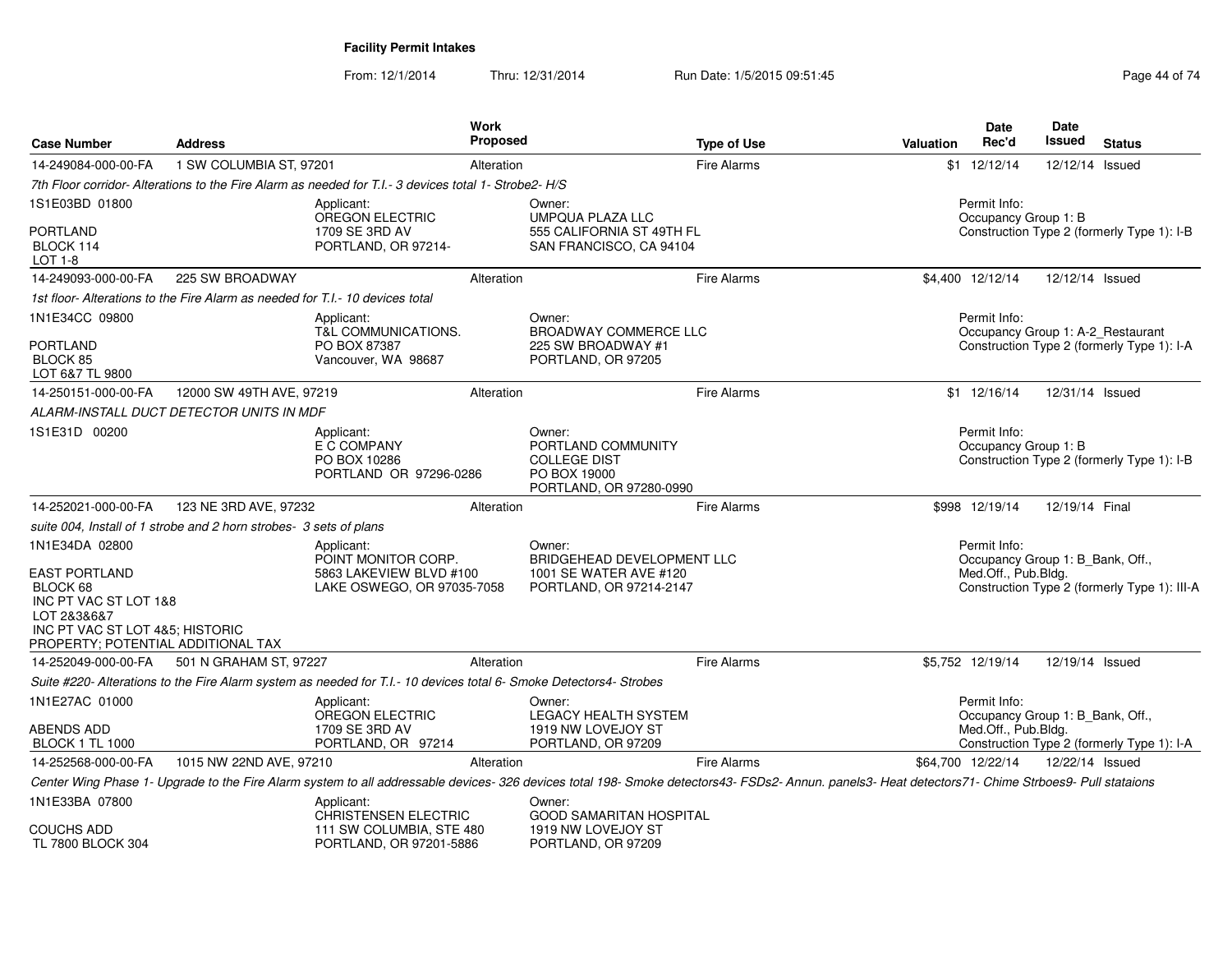| <b>Case Number</b>                                                                           | <b>Address</b>                                                                                                                  | Work<br><b>Proposed</b>   |                                                                                                           | <b>Type of Use</b> | Valuation | <b>Date</b><br>Rec'd                                                    | Date<br>Issued  | <b>Status</b>                              |
|----------------------------------------------------------------------------------------------|---------------------------------------------------------------------------------------------------------------------------------|---------------------------|-----------------------------------------------------------------------------------------------------------|--------------------|-----------|-------------------------------------------------------------------------|-----------------|--------------------------------------------|
| 14-252587-000-00-FA                                                                          | 3181 SW SAM JACKSON PARK RD - Bldg OHS, 9 Alteration                                                                            |                           |                                                                                                           | <b>Fire Alarms</b> |           | \$15,000 12/22/14                                                       | 12/22/14 Issued |                                            |
|                                                                                              | 8A70- CT Room- Alteration to the Fire Alarm system as needed for T.I.- 7 devices total 6- Smoke detectors1- Strobe              |                           |                                                                                                           |                    |           |                                                                         |                 |                                            |
| 1S1E09 00200                                                                                 | Applicant:<br><b>EC COMPANY</b><br>PO BOX 10286<br>PORTLAND OR 97296                                                            |                           | Owner:<br>OREGON STATE OF<br>3181 SW SAM JACKSON PARK RD<br>PORTLAND, OR 97239                            |                    |           | Permit Info:<br>Occupancy Group 1: I-2                                  |                 | Construction Type 2 (formerly Type 1): I-A |
| 14-252604-000-00-FA                                                                          | 840 SW GAINES ST, 97201                                                                                                         | Alteration                |                                                                                                           | <b>Fire Alarms</b> |           | \$10,000 12/22/14                                                       | 12/22/14 Issued |                                            |
|                                                                                              | Corridors C101 & C200- Alterations to the Fire Alarm system- 6 strobes total                                                    |                           |                                                                                                           |                    |           |                                                                         |                 |                                            |
| 1S1E09DB 03200                                                                               | Applicant:<br>Dynaelectric                                                                                                      |                           | Owner:<br>OREGON STATE OF                                                                                 |                    |           |                                                                         |                 |                                            |
| SECTION 09 1S 1E<br>TL 3200 1.63 ACRES                                                       | 5805 SW Hood Ave.<br>Portland, OR 97201                                                                                         |                           | 3181 SW SAM JACKSON PARK RD<br>PORTLAND, OR 97239                                                         |                    |           |                                                                         |                 |                                            |
| 14-252633-000-00-FA                                                                          | 121 SW MORRISON ST, 97204                                                                                                       | Alteration                |                                                                                                           | <b>Fire Alarms</b> |           | \$955 12/22/14                                                          | 12/22/14 Issued |                                            |
|                                                                                              | Suite #400- Alterations to the Fire Alarm system as needed for T.I.- 3 strobes total                                            |                           |                                                                                                           |                    |           |                                                                         |                 |                                            |
| 1S1E03BA 02700<br><b>PORTLAND</b><br>BLOCK 15<br><b>LOT 1-4</b><br>LOT 7&8 EXC W 75'         | Applicant:<br><b>COCHRAN INC</b><br><b>TIGARD OR 97223</b>                                                                      | 7550 SW TECH CENTER DRIVE | Owner:<br>TERRACE TOWER USA-<br>PORTLAND INC<br>121 SW MORRISON ST #250<br>PORTLAND, OR 97204-3179        |                    |           | Permit Info:<br>Occupancy Group 1: B_Bank, Off.,<br>Med.Off., Pub.Bldg. |                 | Construction Type 2 (formerly Type 1): I-A |
| 14-253478-000-00-FA                                                                          | 200 SW MARKET ST, 97201                                                                                                         | Alteration                |                                                                                                           | <b>Fire Alarms</b> |           | \$500 12/24/14                                                          | 12/24/14 Final  |                                            |
| Two new strobes.                                                                             |                                                                                                                                 |                           |                                                                                                           |                    |           |                                                                         |                 |                                            |
| 1S1E03CB 00800<br>SOUTH AUDITORIUM ADD<br><b>BLOCK A</b><br>LOT 2 TL 800                     | Applicant:<br><b>CHRISTENSON ELECTRIC</b><br>111 SW COLUMBIA ST #480<br>PORTLAND, OR 97201                                      |                           | Owner:<br>TWO HUNDRED MARKET ASSOC<br>200 SW MARKET ST #1720<br>PORTLAND, OR 97201                        |                    |           |                                                                         |                 |                                            |
|                                                                                              |                                                                                                                                 |                           | Owner:<br><b>LIMITED PARTNERSHIP</b><br>200 SW MARKET ST #1720<br>PORTLAND, OR 97201                      |                    |           |                                                                         |                 |                                            |
| 14-255069-000-00-FA                                                                          | 1001 SW 5TH AVE, 97204                                                                                                          | Alteration                |                                                                                                           | <b>Fire Alarms</b> |           | \$12,600 12/30/14                                                       | 12/30/14 Issued |                                            |
|                                                                                              | Suite #1100- Alterations to the Fire Alarm system as needed for T.I.- 42 devices total 21- Strobes20- Speaker/Strobes1- Speaker |                           |                                                                                                           |                    |           |                                                                         |                 |                                            |
| 1S1E03BB 00800<br><b>PORTLAND</b><br>BLOCK 169<br><b>LOT 1-8</b><br>SEE R246278 (R667717341) | Applicant:<br>CAPITOL ELECTRIC CO INC.<br>11401 NE MARX ST.<br>PORTLAND OR 97220-1041                                           |                           | Owner:<br>OR-CONGRESS CENTER LP<br>235 MONTGOMERY ST 16TH<br><b>FLOOR</b><br>SAN FRANCISCO, CA 94104-3104 |                    |           | Permit Info:<br>Occupancy Group 1: B                                    |                 | Construction Type 2 (formerly Type 1): I-A |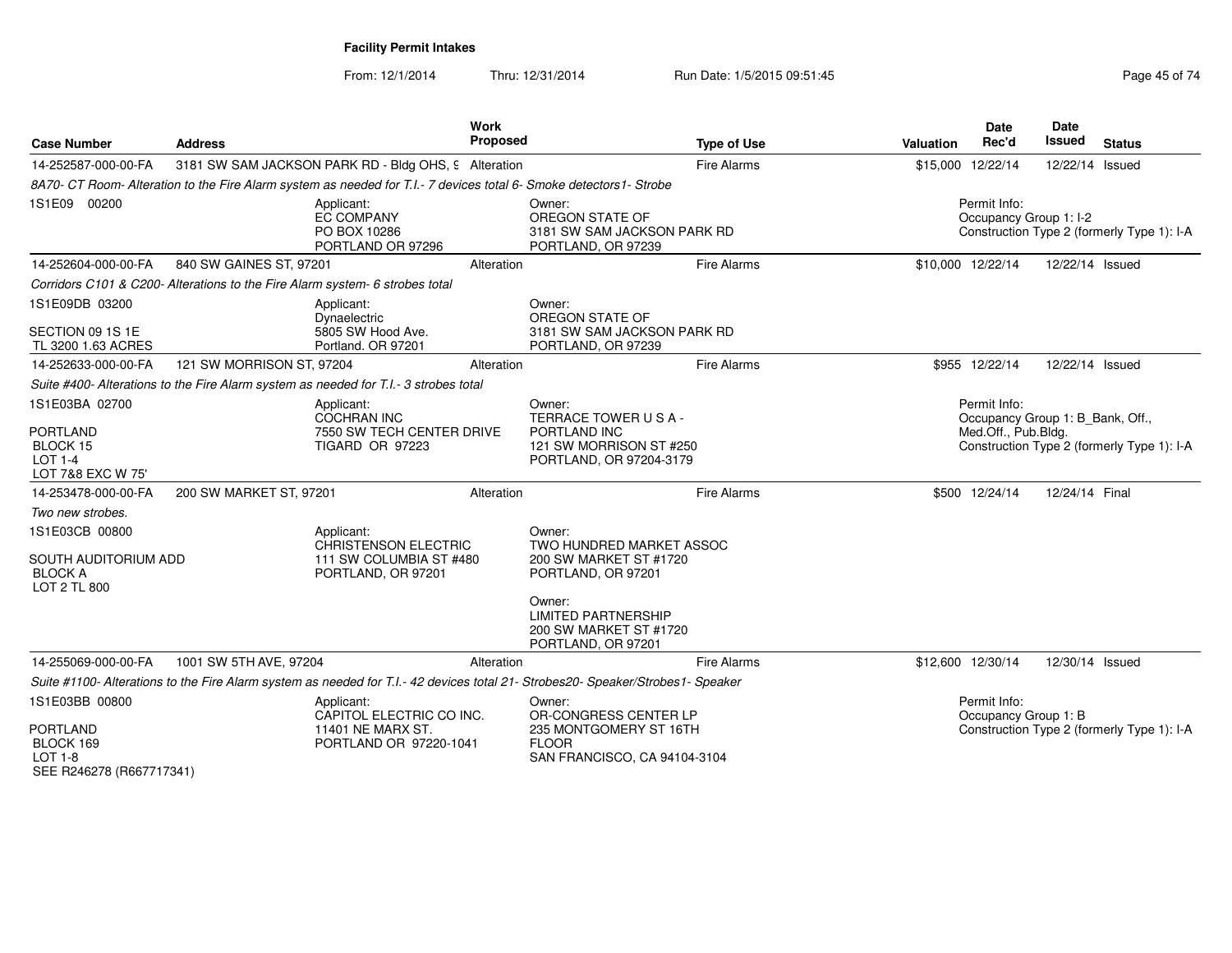| <b>Case Number</b>                          | <b>Address</b>            |                                                                                                          | <b>Work</b><br>Proposed | <b>Type of Use</b>                                                                                                          | <b>Valuation</b> | Date<br>Rec'd                                | Date<br>Issued  | <b>Status</b>                                                                      |
|---------------------------------------------|---------------------------|----------------------------------------------------------------------------------------------------------|-------------------------|-----------------------------------------------------------------------------------------------------------------------------|------------------|----------------------------------------------|-----------------|------------------------------------------------------------------------------------|
| 14-255326-000-00-FA                         | 120 SW CLAY ST, 97201     |                                                                                                          | Alteration              | Fire Alarms                                                                                                                 |                  | $$1 \t12/31/14$                              | 12/31/14 Issued |                                                                                    |
|                                             |                           | Fire Alarm Permit for Crown Plazae, Suite 101. Move (2) existing strobes, no plan sets provided.         |                         |                                                                                                                             |                  |                                              |                 |                                                                                    |
| 1S1E03BC 03200                              |                           | Applicant:                                                                                               |                         | Owner:                                                                                                                      |                  | Permit Info:                                 |                 |                                                                                    |
| <b>PORTLAND</b><br><b>BLOCK 127 TL 3200</b> |                           | <b>CHRISTENSEN ELECTRIC</b><br>111 SW COLUMBIA, STE 480<br>PORTLAND, OR 97201-5886                       |                         | <b>URBAN OFFICE</b><br>111 SW COLUMBIA ST #1380<br>PORTLAND, OR 97201-5845                                                  |                  | Occupancy Group 1: B                         |                 | Construction Type 2 (formerly Type 1): I-A                                         |
|                                             |                           |                                                                                                          |                         | Owner:<br><b>PARKING</b><br>111 SW COLUMBIA ST #1380<br>PORTLAND, OR 97201-5845                                             |                  |                                              |                 |                                                                                    |
|                                             |                           |                                                                                                          |                         | Owner:<br><b>FACILITIES</b><br>111 SW COLUMBIA ST #1380<br>PORTLAND, OR 97201-5845                                          |                  |                                              |                 |                                                                                    |
| 14-255452-000-00-FA                         | 1125 NW COUCH ST, 97209   |                                                                                                          | Alteration              | Fire Alarms                                                                                                                 |                  | \$18,600 12/31/14                            | 12/31/14 Issued |                                                                                    |
|                                             |                           |                                                                                                          |                         | 4th, 6th and 7th Floors-Alterations to the Fire Alarm system as needed for T.I.- 44 devices total 14- Smokes26-Strobes4-H/S |                  |                                              |                 |                                                                                    |
| 1N1E33DA 04800                              |                           | Applicant:<br>OREGON ELECTRIC<br>1709 SE 3RD AV<br>PORTLAND, OR 97214                                    |                         | Owner:<br>SPF BREWERY BLOCKS LLC<br>351 NW 12TH AVE<br>PORTLAND, OR 97209-2905                                              |                  | Permit Info:<br>Occupancy Group 1: B<br>I-FR |                 | Construction Type 2 (formerly Type 1):                                             |
| 14-255479-000-00-FA                         | 2201 NE LLOYD BLVD, 97232 |                                                                                                          | Alteration              | Fire Alarms                                                                                                                 |                  | \$6,584 12/31/14                             | 12/31/14 Issued |                                                                                    |
|                                             |                           | Best Buy- Alteration to the Fire Alarm system as needed for T.I- 3 devices total 1- smoke1- strobe1- H/S |                         |                                                                                                                             |                  |                                              |                 |                                                                                    |
| 1N1E35BA 00101                              |                           | Applicant:<br>Dynaelectric<br>5805 SW Hood Ave.<br>Portland, OR 97201                                    |                         | Owner:<br>CAPREF LLOYD CENTER LLC<br>2201 LLOYD CENTER<br>PORTLAND, OR 97232-1315                                           |                  | Permit Info:<br>Station                      |                 | Occupancy Group 1: M Store, Service<br>Construction Type 2 (formerly Type 1): II-A |
| 14-255506-000-00-FA                         | 2250 NW 22ND AVE, 97210   |                                                                                                          | Alteration              | Fire Alarms                                                                                                                 |                  | $$1 \t12/31/14$                              | 12/31/14 Issued |                                                                                    |
|                                             |                           | 6th floor- Alteration to the Fire Alarm system as needed for T.I.- 13 devices total 6- Strobes7- H/S     |                         |                                                                                                                             |                  |                                              |                 |                                                                                    |
| 1N1E28CA 02500                              |                           | Applicant:<br>POINT MONITOR CORP<br>5863 LAKEVIEW BLVD #100<br>LAKE OSWEGO OR 97035-7058                 |                         | Owner:<br><b>ROSAN INC</b><br>PO BOX 6712<br>PORTLAND, OR 97228-6712                                                        |                  |                                              |                 |                                                                                    |
| 14-243840-000-00-FA                         | 2250 NW 22ND AVE, 97210   |                                                                                                          | Alteration              | <b>Fire Sprinklers</b>                                                                                                      |                  | $$1 \t12/1/14$                               |                 | 12/9/14 Issued                                                                     |
|                                             |                           | SPRINKLER-ADD & RELOCATE SPRINKLERS TO ACCOMMODATE NEW WALLS                                             |                         |                                                                                                                             |                  |                                              |                 |                                                                                    |
| 1N1E28CA 02500                              |                           | Applicant:<br>PATRIOT FIRE PROTECTION<br>4708 NE MINNEHAHA ST<br>VANCOUVER, WA 98661                     |                         |                                                                                                                             |                  |                                              |                 |                                                                                    |
| 14-244037-000-00-FA                         | 1125 NW COUCH ST, 97209   |                                                                                                          | Alteration              | <b>Fire Sprinklers</b>                                                                                                      | \$10,720 12/2/14 |                                              |                 | 12/2/14 Issued                                                                     |
|                                             |                           | Floors 4, 6 & 7- Alterations to the Fire Sprinkler system as needed for T.I.- 31 heads total             |                         |                                                                                                                             |                  |                                              |                 |                                                                                    |
| 1N1E33DA 04800                              |                           | Applicant:<br><b>DELTA FIRE</b><br>14795 SW 72ND AVE<br>PORTLAND, OR 97224                               |                         | Owner:<br>SPF BREWERY BLOCKS LLC<br>351 NW 12TH AVE<br>PORTLAND, OR 97209-2905                                              |                  | Permit Info:<br>Occupancy Group 1: B<br>I-FR |                 | Construction Type 2 (formerly Type 1):                                             |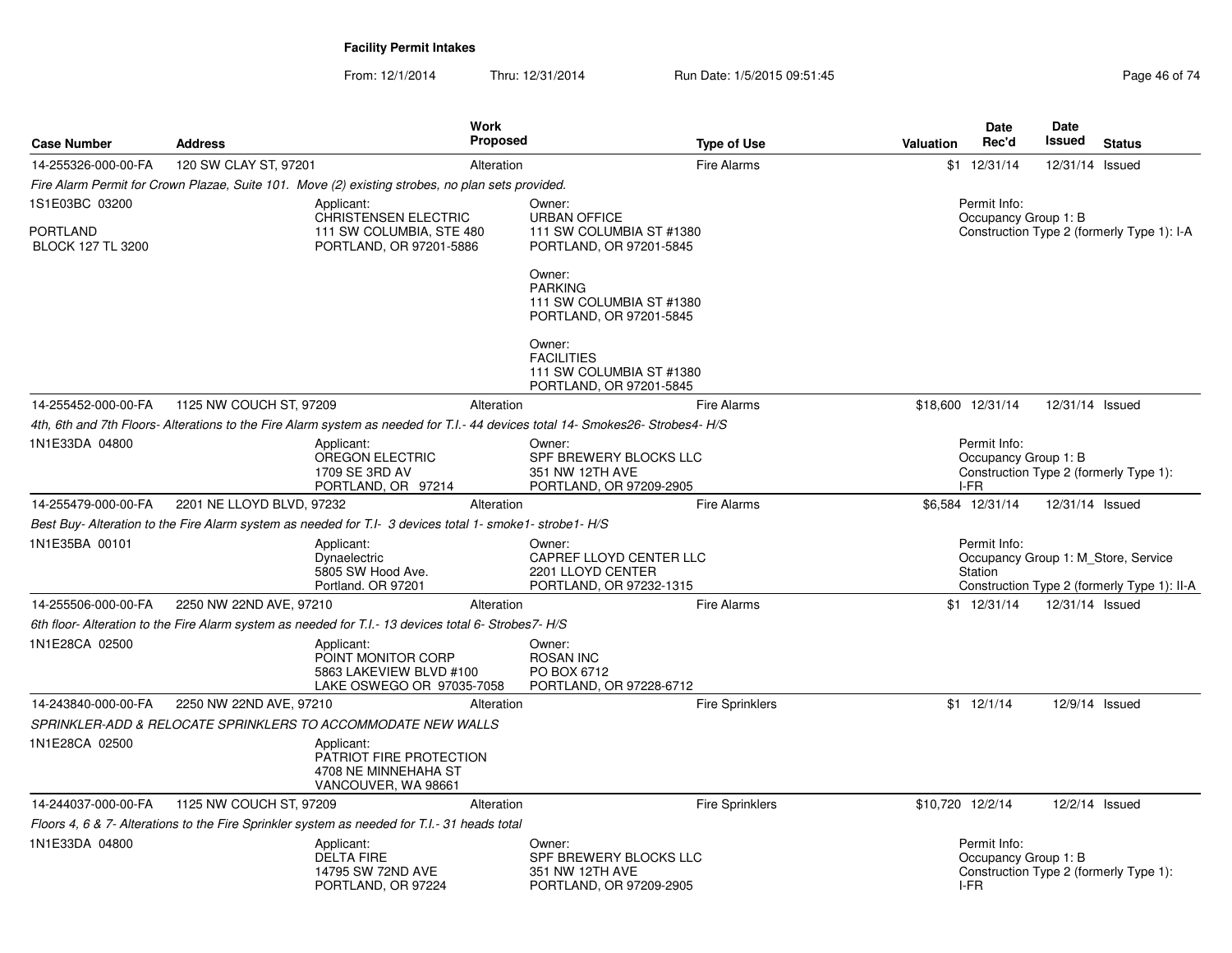| <b>Case Number</b>                                          | <b>Address</b>                                     |                                                                                                                                                                  | Work<br>Proposed |                                                                                                                                                              | <b>Type of Use</b>     | <b>Valuation</b> | <b>Date</b><br>Rec'd | Date<br><b>Issued</b>             | <b>Status</b>                              |
|-------------------------------------------------------------|----------------------------------------------------|------------------------------------------------------------------------------------------------------------------------------------------------------------------|------------------|--------------------------------------------------------------------------------------------------------------------------------------------------------------|------------------------|------------------|----------------------|-----------------------------------|--------------------------------------------|
| 14-246321-000-00-FA                                         | 111 SW 5TH AVE, 97204-3626                         |                                                                                                                                                                  | Alteration       |                                                                                                                                                              | Fire Sprinklers        |                  | $$1$ 12/5/14         | 12/9/14 Final                     |                                            |
|                                                             |                                                    | SPRINKLER-TENANT IMPROVEMENT. TWO SPRINKLERS RELOCATED AND ONE SPRINKLER REMOVED.                                                                                |                  |                                                                                                                                                              |                        |                  |                      |                                   |                                            |
| 1N1E34CD 01300                                              |                                                    | Applicant:<br><b>BASIC FIRE PROTECTION</b><br>8135 NE MARTIN LUTHER KING JR<br><b>BLVD</b><br>PORTLAND, OR 97211                                                 |                  |                                                                                                                                                              |                        |                  | Permit Info:         | Occupancy Group 1: B              | Construction Type 2 (formerly Type 1): I-A |
| 14-246781-000-00-FA                                         | 225 SW BROADWAY                                    |                                                                                                                                                                  | Alteration       |                                                                                                                                                              | Fire Sprinklers        |                  | $$1$ 12/8/14         |                                   | 12/9/14 Under Inspection                   |
|                                                             |                                                    | 1st floor-Sports Bar-SPRINKLER-ADD PENDANT SPRINKLER HEADS TO NEW CEILINGS OF EXISTING OVERHEAD                                                                  |                  |                                                                                                                                                              |                        |                  |                      |                                   |                                            |
| 1N1E34CC 09800<br><b>PORTLAND</b>                           |                                                    | Applicant:<br>FIRE ONE FIRE SYSTEMS<br>PO BOX 734                                                                                                                |                  | Owner:<br><b>BROADWAY COMMERCE LLC</b><br>225 SW BROADWAY #1                                                                                                 |                        |                  | Permit Info:         | Occupancy Group 1: A-2_Restaurant | Construction Type 2 (formerly Type 1): I-A |
| BLOCK 85<br>LOT 6&7 TL 9800                                 |                                                    | OREGON CITY, OR 97045                                                                                                                                            |                  | PORTLAND, OR 97205                                                                                                                                           |                        |                  |                      |                                   |                                            |
| 14-247238-000-00-FA                                         | 15849 N LOMBARD ST, 97203                          |                                                                                                                                                                  | Alteration       |                                                                                                                                                              | <b>Fire Sprinklers</b> |                  | $$1 \t12/9/14$       |                                   | 12/9/14 Under Inspection                   |
|                                                             |                                                    | relocate and install new fie sprinklers in new light hazard tenate improvement--- 3 sets of plans                                                                |                  |                                                                                                                                                              |                        |                  |                      |                                   |                                            |
| 2N1W24 02100                                                |                                                    | Applicant:<br>Fire Systems West<br>600 SE Maritime Ave<br>Suite 300<br>Vancouver, WA 98661                                                                       |                  | Owner:<br>CALWEST INDUSTRIAL<br>800 5TH AVE STE 4100<br>SEATTLE, WA 98104-3100<br>Owner:<br>PROPERTIES LLC<br>800 5TH AVE STE 4100<br>SEATTLE, WA 98104-3100 |                        |                  |                      |                                   |                                            |
| 14-247273-000-00-FA                                         | 4805 NE GLISAN ST, 97213                           |                                                                                                                                                                  | Alteration       |                                                                                                                                                              | <b>Fire Sprinklers</b> |                  | $$1$ 12/9/14         |                                   | 12/11/14 Issued                            |
|                                                             |                                                    | SPRINKLERS-ADD (3) NEW QUICK RESPONSE SSP IN NEW SUSPENDED CEILING. RELOCATE (1) EXISTING STANDARD RESPONSE SSP & REPLACE WITH QUICK RESPONSE. RELOCATE (2) EXI: |                  |                                                                                                                                                              |                        |                  |                      |                                   |                                            |
| 1N2E31BD 04100<br>SECTION 31 1N 2E<br>TL 4100 9.54 ACRES    |                                                    | Applicant:<br><b>BASIC FIRE PROTECTION</b><br>8135 NE MARTIN LUTHER KING JR<br><b>BLVD</b><br>PORTLAND, OR 97211                                                 |                  |                                                                                                                                                              |                        |                  |                      |                                   |                                            |
| 14-247542-000-00-FA                                         | 921 SW 6TH AVE, 97205                              |                                                                                                                                                                  | Alteration       |                                                                                                                                                              | <b>Fire Sprinklers</b> |                  | \$1 12/10/14         |                                   | 12/10/14 Issued                            |
|                                                             | relocate 6 sprinkler heads due to remodel---1 plan |                                                                                                                                                                  |                  |                                                                                                                                                              |                        |                  |                      |                                   |                                            |
| 1S1E03BB 02300<br><b>PORTLAND</b><br>BLOCK 181<br>$LOT 1-8$ |                                                    | Applicant:<br><b>EXPRESS FIRE/SIGNALING</b><br><b>SYSTEM</b><br>670 S 28TH ST<br>WASHOUGAL, WA 98671                                                             |                  | Owner:<br>WALTON PORTLAND HOLDINGS<br>900 N MICHIGAN AVE #1900<br>CHICAGO, IL 60611<br>Owner:<br>VI LLC<br>900 N MICHIGAN AVE #1900<br>CHICAGO, IL 60611     |                        |                  | Permit Info:         | Occupancy Group 1: R-1            | Construction Type 2 (formerly Type 1): I-A |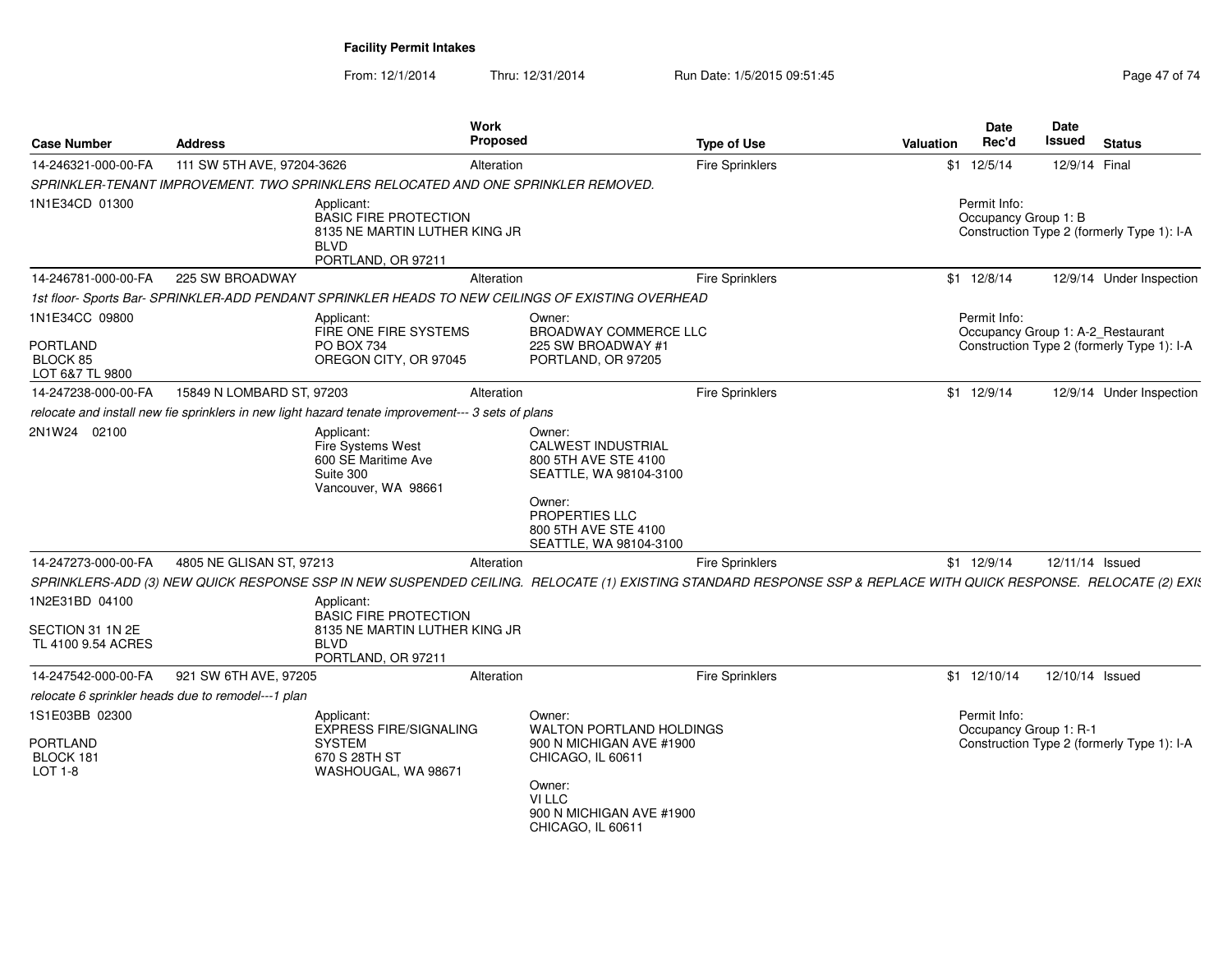| <b>Case Number</b>                                                                                           | <b>Address</b>                                                     | Work                                                                                                                             | <b>Proposed</b>                                                                                                                                                                                                | <b>Type of Use</b>                                                                                                                                                | Valuation | <b>Date</b><br>Rec'd                                                    | Date<br>Issued  | <b>Status</b>                              |
|--------------------------------------------------------------------------------------------------------------|--------------------------------------------------------------------|----------------------------------------------------------------------------------------------------------------------------------|----------------------------------------------------------------------------------------------------------------------------------------------------------------------------------------------------------------|-------------------------------------------------------------------------------------------------------------------------------------------------------------------|-----------|-------------------------------------------------------------------------|-----------------|--------------------------------------------|
| 14-247551-000-00-FA                                                                                          | 111 SW 5TH AVE, 97204-3626                                         | Alteration                                                                                                                       |                                                                                                                                                                                                                | <b>Fire Sprinklers</b>                                                                                                                                            |           | \$1 12/10/14                                                            | 12/10/14        | Issued                                     |
|                                                                                                              |                                                                    |                                                                                                                                  | replace or relocate existing sprinklers with quick response throughout light space as necessary for new tenate--3 sets of plans                                                                                |                                                                                                                                                                   |           |                                                                         |                 |                                            |
| 1N1E34CD 01300                                                                                               |                                                                    | Applicant:<br><b>Fire Systems West</b><br>600 SE Maritime Ave<br>Suite 300<br>Vancouver, WA 98661                                |                                                                                                                                                                                                                |                                                                                                                                                                   |           | Permit Info:<br>Occupancy Group 1: B                                    |                 | Construction Type 2 (formerly Type 1): I-A |
| 14-247604-000-00-FA                                                                                          | 601 SW 2ND AVE, 97204                                              | Alteration                                                                                                                       |                                                                                                                                                                                                                | Fire Sprinklers                                                                                                                                                   |           | \$1 12/10/14                                                            | 12/10/14 Issued |                                            |
|                                                                                                              | Relocate 18, add 3 and plug 3 sprinkler heads ---- 3 sets of plans |                                                                                                                                  |                                                                                                                                                                                                                |                                                                                                                                                                   |           |                                                                         |                 |                                            |
| 1S1E03BA 05000<br>PORTLAND<br>BLOCK <sub>20</sub>                                                            |                                                                    | Applicant:<br><b>MCKINSTRY CO</b><br>16790 NE MASON ST. STE 100<br>PORTLAND, OR 97230                                            | Owner:<br>MORRISON STREET CF LLC<br>1211 SW 5TH AVE #2230<br>PORTLAND, OR 97204                                                                                                                                |                                                                                                                                                                   |           |                                                                         |                 |                                            |
| LOT 1-4 EXC PT IN ST & LOT 5-8                                                                               |                                                                    |                                                                                                                                  |                                                                                                                                                                                                                |                                                                                                                                                                   |           |                                                                         |                 |                                            |
| 14-248266-000-00-FA                                                                                          | 1220 SW MORRISON ST, 97205                                         | Alteration                                                                                                                       |                                                                                                                                                                                                                | <b>Fire Sprinklers</b>                                                                                                                                            |           | \$6,630 12/11/14                                                        |                 | 12/11/14 Under Inspection                  |
|                                                                                                              | Add/Relocate heads to meet tenant improvement.-- 2 sets of plans.  |                                                                                                                                  |                                                                                                                                                                                                                |                                                                                                                                                                   |           |                                                                         |                 |                                            |
| 1N1E33DD 06200                                                                                               |                                                                    | Applicant:<br>VANPORT FIRE SPRINKLERS INC                                                                                        | Owner:<br>WESTON INVESTMENT CO LLC                                                                                                                                                                             |                                                                                                                                                                   |           | Permit Info:<br>Occupancy Group 1: B                                    |                 |                                            |
| <b>PORTLAND</b><br><b>BLOCK S1/2H</b><br>LOT 1-8                                                             |                                                                    | 6101 NE 127TH AVE SUITE # 200<br>VANCOUVER, WA 98682                                                                             | 2154 NE BROADWAY #200<br>PORTLAND, OR 97232-1561                                                                                                                                                               |                                                                                                                                                                   |           | I-FR                                                                    |                 | Construction Type 2 (formerly Type 1):     |
| 14-248365-000-00-FA                                                                                          | 1001 SW 5TH AVE, 97204                                             | Alteration                                                                                                                       |                                                                                                                                                                                                                | <b>Fire Sprinklers</b>                                                                                                                                            |           | $$1 \t12/11/14$                                                         | 12/11/14 Final  |                                            |
|                                                                                                              |                                                                    | Suite #1100- Alterations to the Fire Sprinkler system as needed for T.I.- 3 heads total                                          |                                                                                                                                                                                                                |                                                                                                                                                                   |           |                                                                         |                 |                                            |
| 1S1E03BB 00800<br><b>PORTLAND</b><br>BLOCK 169<br>LOT $1-8$<br>SEE R246278 (R667717341)                      |                                                                    | Applicant:<br><b>MCKINSTRY CO</b><br>16790 NE MASON ST. STE 100<br>PORTLAND, OR 97230                                            | Owner:<br>OR-CONGRESS CENTER LP<br>235 MONTGOMERY ST 16TH<br><b>FLOOR</b><br>SAN FRANCISCO, CA 94104-3104                                                                                                      |                                                                                                                                                                   |           | Permit Info:<br>Occupancy Group 1: B                                    |                 | Construction Type 2 (formerly Type 1): I-A |
| 14-248585-000-00-FA                                                                                          | 2525 SW 1ST AVE, 97201                                             | Alteration                                                                                                                       |                                                                                                                                                                                                                | <b>Fire Sprinklers</b>                                                                                                                                            |           | \$1 12/11/14                                                            | 12/12/14 Final  |                                            |
|                                                                                                              |                                                                    |                                                                                                                                  | SPRINKLER - SPRINKLER TI FOR TENANT SPACE BEING CONVERTED BACK TO "SHELL SPACE" CONDITION FOR FUTURE LEASING/TENANT                                                                                            |                                                                                                                                                                   |           |                                                                         |                 |                                            |
| 1S1E10BB 00900                                                                                               |                                                                    | Applicant:<br><b>BASIC FIRE PROTECTION</b><br>8135 NE MARTIN LUTHER KING JR 2715 SW 3RD AVE<br><b>BLVD</b><br>PORTLAND, OR 97211 | Owner:<br><b>KBS ADP PLAZA LLC</b><br>PORTLAND, OR 97201                                                                                                                                                       |                                                                                                                                                                   |           | Permit Info:<br>Occupancy Group 1: B_Bank, Off.,<br>Med.Off., Pub.Bldg. |                 |                                            |
| 14-249076-000-00-FA                                                                                          | 5050 NE HOYT ST, 97213                                             | Alteration                                                                                                                       |                                                                                                                                                                                                                | <b>Fire Sprinklers</b>                                                                                                                                            |           | $$1$ 12/12/14                                                           | 12/17/14 Issued |                                            |
|                                                                                                              |                                                                    |                                                                                                                                  |                                                                                                                                                                                                                | Suite #445-SPRINKLER-RELOCATE (25) EXISTING PENDENT SPRINKLERS. INSTALL (6) NEW STANDARD RESPONSE PENDENT SPRINKLERS, REPLACE 19 EXISTING RECALLED PENDENT SPRINK |           |                                                                         |                 |                                            |
| 1N2E31BD 03800<br><b>CENTER ADD</b><br>BLOCK <sub>3</sub><br>LOT 1-7 INC PT VAC ST<br>LOT 20-26 EXC PT IN ST |                                                                    | Applicant:<br><b>BASIC FIRE PROTECTION</b><br><b>BLVD</b><br>PORTLAND, OR 97211                                                  | Owner:<br>PROVIDENCE HEALTH<br>8135 NE MARTIN LUTHER KING JR 4400 NE HALSEY ST BLDG 2 #190<br>PORTLAND, OR 97213-1545<br>Owner:<br>SERVICES-OREGON<br>4400 NE HALSEY ST BLDG 2 #190<br>PORTLAND, OR 97213-1545 |                                                                                                                                                                   |           | Permit Info:<br>Occupancy Group 1: B<br>I-FR                            |                 | Construction Type 2 (formerly Type 1):     |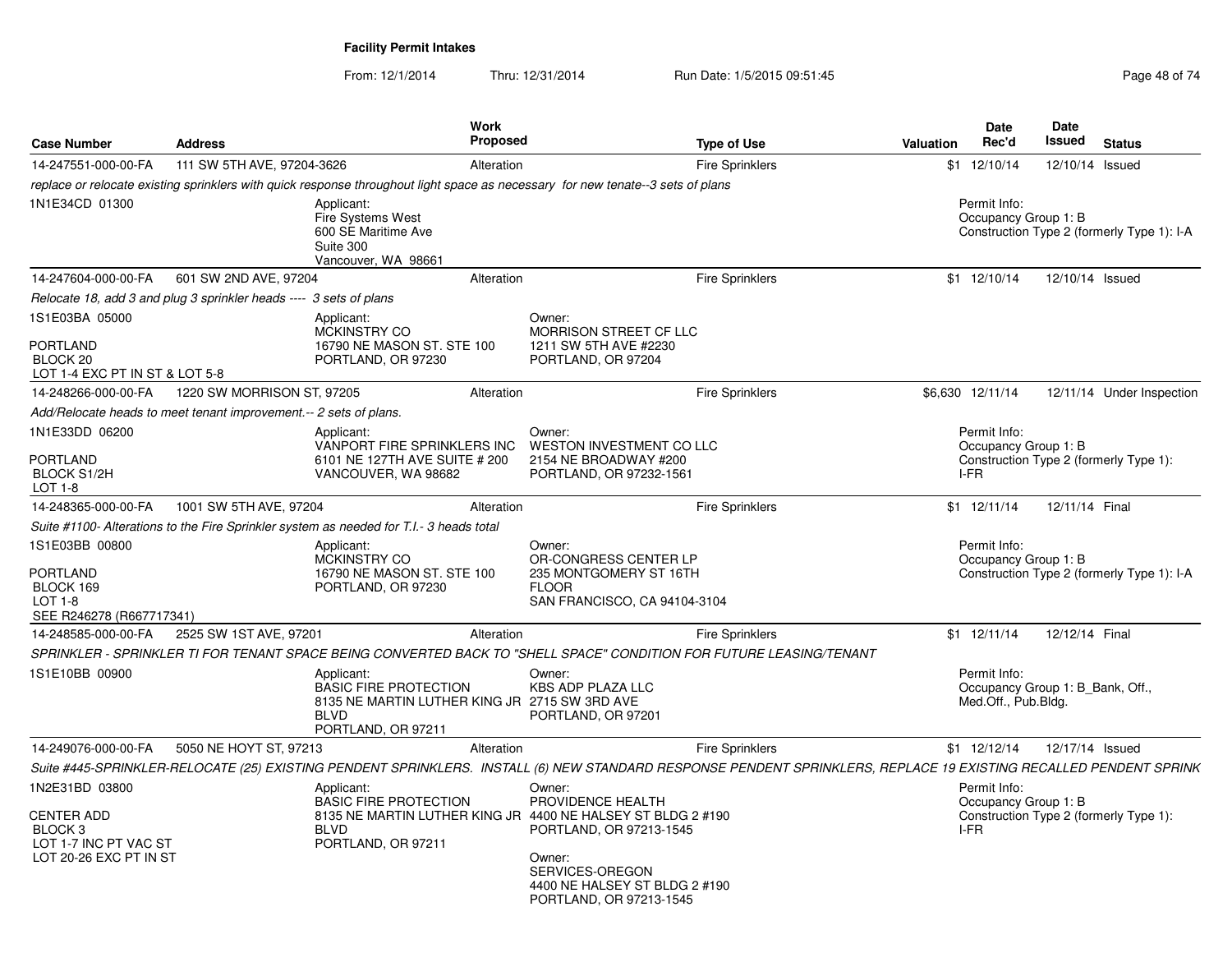| <b>Case Number</b>                                       | <b>Address</b>              | <b>Work</b><br>Proposed                                                                                                                 |                                                                                                            | <b>Type of Use</b>     | <b>Valuation</b> | <b>Date</b><br>Rec'd                                                    | Date<br>Issued  | <b>Status</b>                                                                   |
|----------------------------------------------------------|-----------------------------|-----------------------------------------------------------------------------------------------------------------------------------------|------------------------------------------------------------------------------------------------------------|------------------------|------------------|-------------------------------------------------------------------------|-----------------|---------------------------------------------------------------------------------|
| 14-249622-000-00-FA                                      | 319 SW WASHINGTON ST, 97204 | Alteration                                                                                                                              |                                                                                                            | <b>Fire Sprinklers</b> |                  | \$1 12/15/14                                                            | 12/17/14 Issued |                                                                                 |
|                                                          |                             | Suite #902-FIRE SPRINKLER - ADD (1) AND RELOCATE (1) SPRINKLER FOR NEW WALLSRECEIVED: 2 PLANS AND 2 CUT SHEETS                          |                                                                                                            |                        |                  |                                                                         |                 |                                                                                 |
| 1N1E34CD 07800                                           |                             | Applicant:<br>PATRIOT FIRE PROTECTION<br>4708 NE MINNEHAHA ST<br>VANCOUVER, WA 98661                                                    | Owner:<br>THREE NINETEEN WASHINGTON<br><b>LLC</b><br>PO BOX 416<br>MANCHESTER, VT 05254                    |                        |                  | Permit Info:<br>Occupancy Group 1: B_Bank, Off.,<br>Med.Off., Pub.Bldg. |                 |                                                                                 |
| 14-249627-000-00-FA                                      | 319 SW WASHINGTON ST, 97204 | Alteration                                                                                                                              |                                                                                                            | <b>Fire Sprinklers</b> |                  | \$1 12/15/14                                                            | 12/17/14 Issued |                                                                                 |
|                                                          |                             | Suite #909-FIRE SPRINKLER - ADD (2) SPRINKLERS IN NEW CEILINGRECEIVED: 2 SETS OF PLANS AND 2 CUT SHEETS                                 |                                                                                                            |                        |                  |                                                                         |                 |                                                                                 |
| 1N1E34CD 07800                                           |                             | Applicant:<br>PATRIOT FIRE PROTECTION<br>4708 NE MINNEHAHA ST<br>VANCOUVER, WA 98661                                                    | Owner:<br>THREE NINETEEN WASHINGTON<br><b>LLC</b><br>PO BOX 416<br>MANCHESTER, VT 05254                    |                        |                  | Permit Info:<br>Occupancy Group 1: B Bank, Off.,<br>Med.Off., Pub.Bldg. |                 |                                                                                 |
| 14-250263-000-00-FA                                      | 121 SW SALMON ST, 97204     | Alteration                                                                                                                              |                                                                                                            | <b>Fire Sprinklers</b> |                  | \$1 12/16/14                                                            | 12/26/14 Issued |                                                                                 |
|                                                          |                             | SPRINKLER-TENANT IMPROVEMENT. 22 SPRINKLERS RELOCATED AROUND NEW WALL AND CEILING GRID. 6 SPRINKLERS PLUGGED.                           |                                                                                                            |                        |                  |                                                                         |                 |                                                                                 |
| 1S1E03BA 02100                                           |                             | Applicant:<br><b>BASIC FIRE PROTECTION</b><br>8135 NE MARTIN LUTHER KING JR 1WTC0510-CORPORATE TAX<br><b>BLVD</b><br>PORTLAND, OR 97211 | Owner:<br><b>IEH PORTLAND LLC</b><br>DEPT 121 SW SALMO<br>PORTLAND, OR 97204                               |                        |                  | Permit Info:<br>Occupancy Group 1: B                                    |                 | Construction Type 2 (formerly Type 1): I-A                                      |
| 14-250432-000-00-FA                                      | 1849 SW SALMON ST, 97205    | Alteration                                                                                                                              |                                                                                                            | <b>Fire Sprinklers</b> |                  | \$1,539 12/17/14                                                        | 12/17/14 Issued |                                                                                 |
|                                                          |                             | Member Service Center- Alterations to the Fire Sprinkler system as needed for T.I.- 6 heads total                                       |                                                                                                            |                        |                  |                                                                         |                 |                                                                                 |
| 1N1E33DC 05800<br>SECTION 33 1N 1E<br>TL 5800 2.82 ACRES |                             | Applicant:<br><b>WESTERN STATES FIRE</b><br><b>PROTECTION</b><br>13896 FIR ST #B<br>OREGON CITY, OR 97045                               | Owner:<br><b>MULTNOMAH AMATEUR</b><br><b>ATHLETIC CLUB</b><br>1849 SW SALMON ST<br>PORTLAND, OR 97205-1726 |                        |                  | Permit Info:<br>General                                                 |                 | Occupancy Group 1: A-3_Assembly -<br>Construction Type 2 (formerly Type 1): I-A |
| 14-250483-000-00-FA                                      | 1926 W BURNSIDE             | Alteration                                                                                                                              |                                                                                                            | <b>Fire Sprinklers</b> |                  | \$8,000 12/17/14                                                        | 12/17/14 Issued |                                                                                 |
|                                                          |                             | MUV Training- 1st floor- Alterations to the Fire Sprinkler system as needed for T.I.- 26 heads total                                    |                                                                                                            |                        |                  |                                                                         |                 |                                                                                 |
| 1N1E33DC 70000                                           |                             | Applicant:<br>FIRE SYSTEMS WEST<br>600 SE MARITIME AVE #300<br>VANCOUVER, WA 98661                                                      | Owner:<br>ASSOCIATION OF UNIT OWNERS<br>1120 NW COUCH ST #600<br>PORTLAND, OR 97209<br>Owner:              |                        |                  |                                                                         |                 |                                                                                 |
|                                                          |                             |                                                                                                                                         | OF CIVIC CONDOMINIUM<br>1120 NW COUCH ST #600<br>PORTLAND, OR 97209                                        |                        |                  |                                                                         |                 |                                                                                 |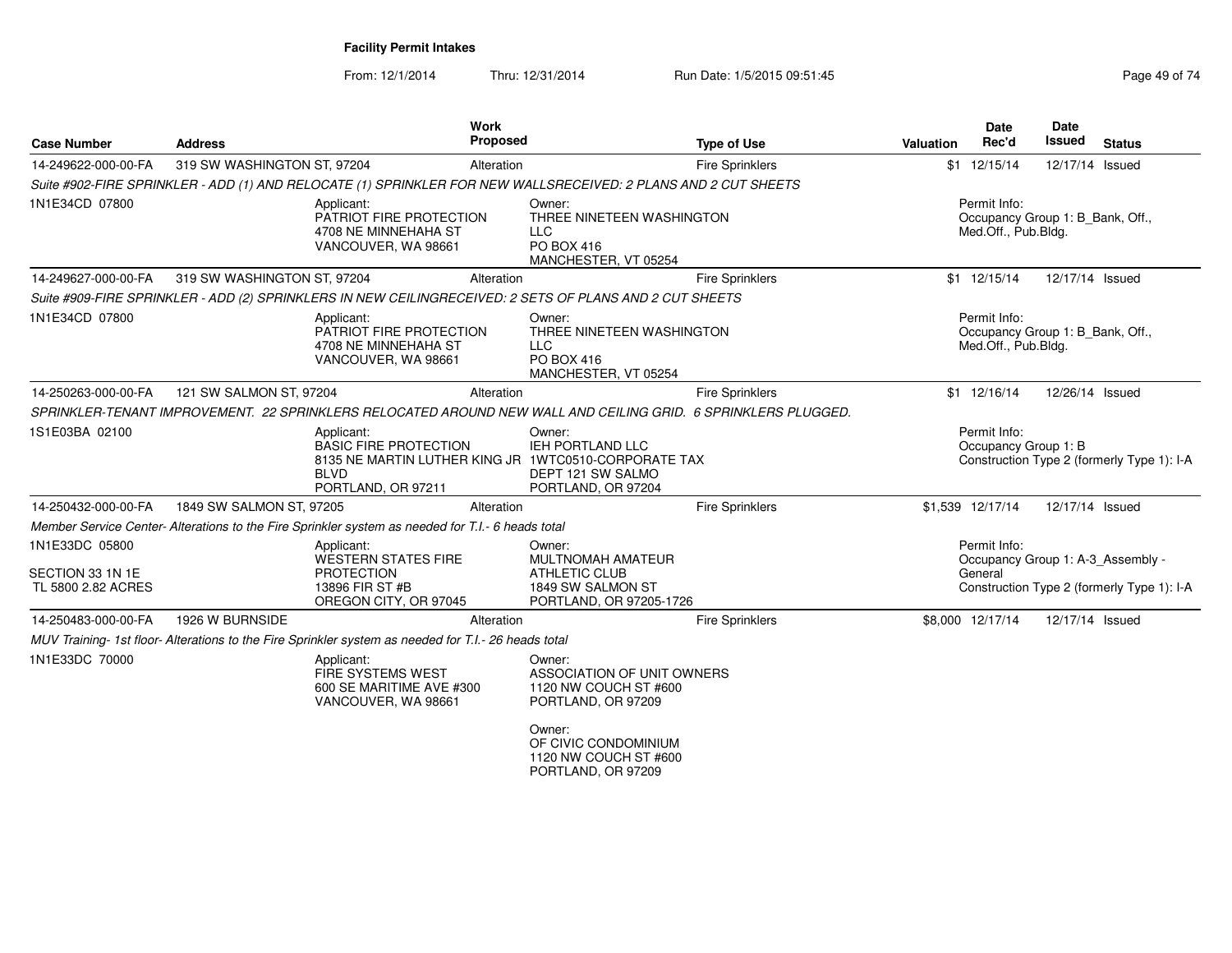| <b>Case Number</b>                                                                                      | <b>Address</b>             |                                                                                                           | <b>Work</b><br><b>Proposed</b> | <b>Type of Use</b>                                                                                                                                  | <b>Valuation</b> | <b>Date</b><br>Rec'd                                                    | <b>Date</b><br>Issued | <b>Status</b>                              |
|---------------------------------------------------------------------------------------------------------|----------------------------|-----------------------------------------------------------------------------------------------------------|--------------------------------|-----------------------------------------------------------------------------------------------------------------------------------------------------|------------------|-------------------------------------------------------------------------|-----------------------|--------------------------------------------|
| 14-251512-000-00-FA                                                                                     | 5050 NE HOYT ST, 97213     |                                                                                                           | Alteration                     | <b>Fire Sprinklers</b>                                                                                                                              |                  | $$1$ 12/19/14                                                           | 12/19/14 Issued       |                                            |
|                                                                                                         |                            |                                                                                                           |                                | SPRINKLER-TENANT IMPROVEMENT: 8 SPRINKLERS RELOCATED AND 3 SPRINKLERS ADDED AROUND NEW TENANT WALLS IN (E) ACT CEILINGS.                            |                  |                                                                         |                       |                                            |
| 1N2E31BD 03800<br><b>CENTER ADD</b><br>BLOCK 3<br>LOT 1-7 INC PT VAC ST<br>LOT 20-26 EXC PT IN ST       |                            | Applicant:<br><b>BASIC FIRE PROTECTION</b><br><b>BLVD</b><br>PORTLAND, OR 97211                           |                                | Owner:<br>PROVIDENCE HEALTH<br>8135 NE MARTIN LUTHER KING JR 4400 NE HALSEY ST BLDG 2 #190<br>PORTLAND, OR 97213-1545<br>Owner:                     |                  | Permit Info:<br>Occupancy Group 1: B<br>I-FR                            |                       | Construction Type 2 (formerly Type 1):     |
|                                                                                                         |                            |                                                                                                           |                                | SERVICES-OREGON<br>4400 NE HALSEY ST BLDG 2 #190<br>PORTLAND, OR 97213-1545                                                                         |                  |                                                                         |                       |                                            |
| 14-251518-000-00-FA                                                                                     | 7000 NE AIRPORT WAY, 97218 |                                                                                                           | Alteration                     | <b>Fire Sprinklers</b>                                                                                                                              |                  | $$1$ 12/19/14                                                           | 12/31/14 Issued       |                                            |
|                                                                                                         |                            |                                                                                                           |                                | SPRINKLER-INSTALL FIRE SPRINKLER SUPPLY PIPING FOR TEMPORARY FOOD CARTS. PIPING TO 6" ABOVE FLOOR AT EACH CART WITH CAP. PIPING TO CARTS BY OTHERS. |                  |                                                                         |                       |                                            |
| 1N2E08B 00400                                                                                           |                            | Applicant:<br><b>BASIC FIRE PROTECTION</b>                                                                |                                | Owner:<br>PORT OF PORTLAND                                                                                                                          |                  |                                                                         |                       |                                            |
| SECTION 08 1N 2E<br>TL 400 7.39 ACRES<br><b>TERMINAL BLDG</b><br>NONTAXABLE<br>SEE TAXABLE SUB ACCOUNTS |                            | 8135 NE MARTIN LUTHER KING JR PO BOX 3529<br><b>BLVD</b><br>PORTLAND, OR 97211                            |                                | PORTLAND, OR 97208-3529                                                                                                                             |                  |                                                                         |                       |                                            |
| 14-252225-000-00-FA                                                                                     | 100 SW MARKET ST, 97201    |                                                                                                           | Alteration                     | <b>Fire Sprinklers</b>                                                                                                                              |                  | \$5,000 12/22/14                                                        |                       | 12/22/14 Under Inspection                  |
|                                                                                                         |                            | Relocate heads and change to quick response in the common areas on 1st floor and in basement              |                                |                                                                                                                                                     |                  |                                                                         |                       |                                            |
| 1S1E03CB 00700<br>SOUTH AUDITORIUM ADD<br><b>BLOCK A</b>                                                |                            | Applicant:<br>Anthony Soto<br>MCKINSTRY CO LLC<br>16790 N.E. Mason St. Suite 100                          |                                | Owner:<br><b>CSHV FIRST AND MARKET LLC</b><br>1420 FIFTH AVE #2020<br>SEATTLE, WA 98101-2337                                                        |                  | Permit Info:<br>Occupancy Group 1: B_Bank, Off.,<br>Med.Off., Pub.Bldg. |                       | Construction Type 2 (formerly Type 1): I-A |
| LOT 2 TL 700                                                                                            |                            | Portland, OR 97230                                                                                        |                                |                                                                                                                                                     |                  |                                                                         |                       |                                            |
| 14-252559-000-00-FA                                                                                     | 6320 NE HALSEY ST, 97213   |                                                                                                           | Alteration                     | <b>Fire Sprinklers</b>                                                                                                                              |                  | \$17,805 12/22/14                                                       | 12/22/14 Issued       |                                            |
|                                                                                                         |                            | Suite #100- Alterations to the Fire Sprinkler system as needed for T.I.- 90 heads total                   |                                |                                                                                                                                                     |                  |                                                                         |                       |                                            |
| 1N2E32BB 00400<br>SECTION 32 1N 2E                                                                      |                            | Applicant:<br><b>VIKING SPRINKLER</b><br>3245 NW FRONT AVE                                                |                                | Owner:<br>WESTON INVESTMENT CO LLC<br>2154 NE BROADWAY #200                                                                                         |                  |                                                                         |                       |                                            |
| TL 400 0.06 ACRES                                                                                       |                            | PORTLAND, OR 97210                                                                                        |                                | PORTLAND, OR 97232-1561                                                                                                                             |                  |                                                                         |                       |                                            |
| 14-253897-000-00-FA                                                                                     | 121 SW SALMON ST, 97204    |                                                                                                           | Alteration                     | Fire Sprinklers                                                                                                                                     |                  | \$5,332 12/26/14                                                        | 12/26/14 Issued       |                                            |
|                                                                                                         |                            | Adjusting sprinkler heads in hallways on the 14th floor to maintain NFPA 13 coverage.                     |                                |                                                                                                                                                     |                  |                                                                         |                       |                                            |
| 1S1E03BA 02100                                                                                          |                            | Applicant:<br>WESTERN STATES FIRE<br><b>PROTECTION</b><br>13896 FIR ST., SUITE B<br>OREGON CITY, OR 97045 |                                | Owner:<br><b>IEH PORTLAND LLC</b><br>1WTC0510-CORPORATE TAX<br>DEPT 121 SW SALMO<br>PORTLAND, OR 97204                                              |                  | Permit Info:<br>Occupancy Group 1: B                                    |                       | Construction Type 2 (formerly Type 1): I-A |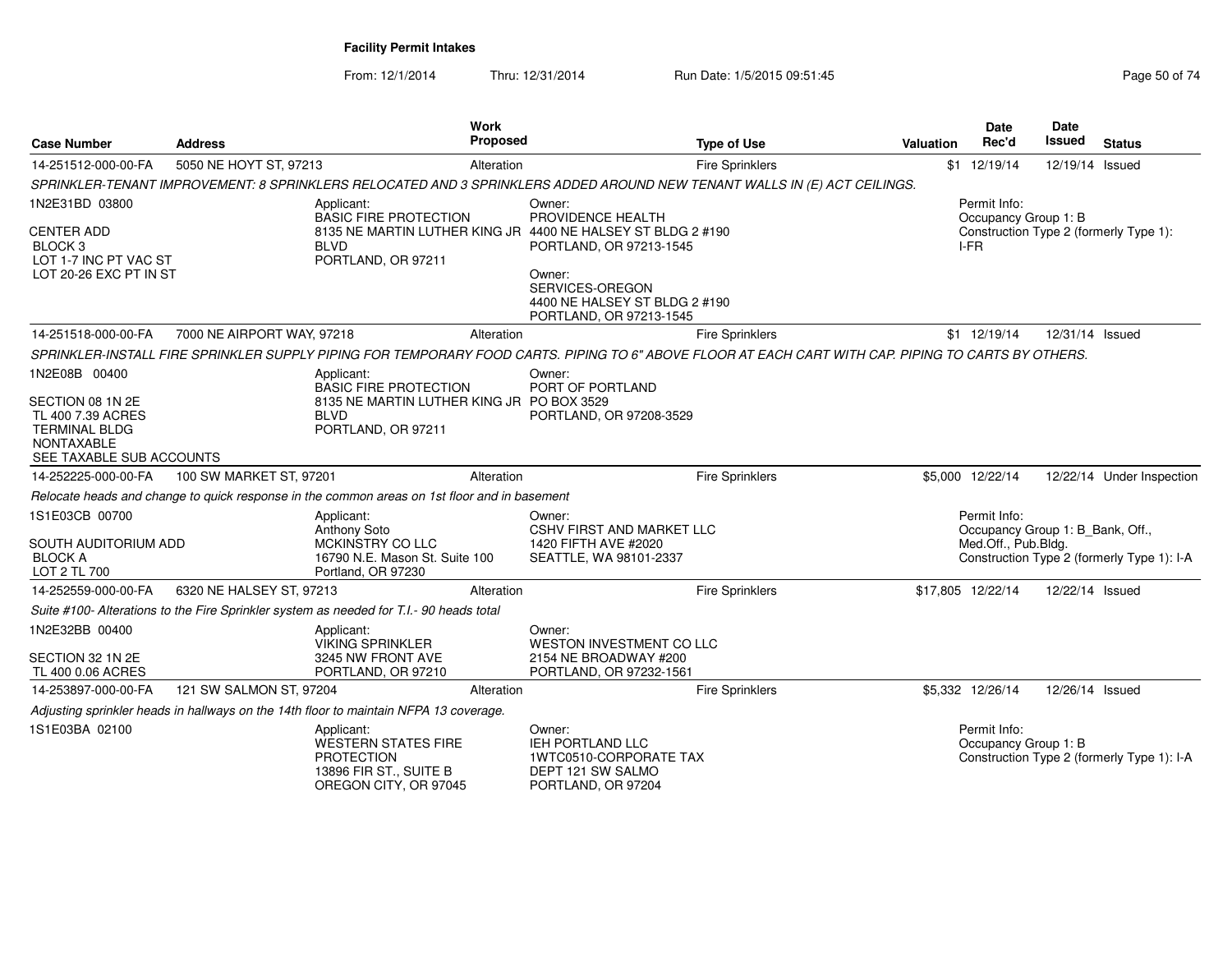| <b>Case Number</b>                                                                                                              | <b>Address</b>                                                   | Work<br><b>Proposed</b>                                                                                                      |                                                                      | <b>Type of Use</b>                                  | Date<br>Rec'd<br><b>Valuation</b>   | <b>Date</b><br><b>Issued</b><br><b>Status</b>                                  |
|---------------------------------------------------------------------------------------------------------------------------------|------------------------------------------------------------------|------------------------------------------------------------------------------------------------------------------------------|----------------------------------------------------------------------|-----------------------------------------------------|-------------------------------------|--------------------------------------------------------------------------------|
| 14-253926-000-00-FA                                                                                                             | 7000 NE AIRPORT WAY, 97218                                       | Alteration                                                                                                                   |                                                                      | <b>Fire Sprinklers</b>                              | 12/26/14<br>\$1,020                 | 12/26/14 Final                                                                 |
|                                                                                                                                 | Add one sprinkler head to new food cart located in Concourse "C" |                                                                                                                              |                                                                      |                                                     |                                     |                                                                                |
| 1N2E08B 00400                                                                                                                   |                                                                  | Applicant:<br><b>EXPRESS FIRE/SIGNALING</b>                                                                                  | Owner:<br>PORT OF PORTLAND                                           |                                                     | Permit Info:                        | Occupancy Group 1: A-2                                                         |
| SECTION 08 1N 2E<br>TL 400 7.39 ACRES<br><b>TERMINAL BLDG</b><br><b>NONTAXABLE</b><br>SEE TAXABLE SUB ACCOUNTS                  |                                                                  | <b>SYSTEM</b><br>670 S 28TH ST<br>WASHOUGAL, WA 98671                                                                        | PO BOX 3529                                                          | PORTLAND, OR 97208-3529                             |                                     | Construction Type 2 (formerly Type 1): I-A                                     |
| 14-253928-000-00-FA                                                                                                             | 7000 NE AIRPORT WAY, 97218                                       | Alteration                                                                                                                   |                                                                      | Fire Sprinklers                                     | \$1,020 12/26/14                    | 12/26/14 Final                                                                 |
|                                                                                                                                 | Install one sprinkler head in new Bambuzza food cart.            |                                                                                                                              |                                                                      |                                                     |                                     |                                                                                |
| 1N2E08B 00400<br>SECTION 08 1N 2E<br>TL 400 7.39 ACRES<br><b>TERMINAL BLDG</b><br><b>NONTAXABLE</b><br>SEE TAXABLE SUB ACCOUNTS |                                                                  | Applicant:<br><b>EXPRESS FIRE SYSTEMS DBA</b><br><b>SIGNALING SYSTEM</b><br>1913 41ST ST<br>WASHOUGAL WA 98671               | Owner:<br>PORT OF PORTLAND<br>PO BOX 3529                            | PORTLAND, OR 97208-3529                             | Permit Info:                        | Occupancy Group 1: A-2<br>Construction Type 2 (formerly Type 1): I-A           |
| 14-255049-000-00-FA                                                                                                             | 900 SW 5TH AVE, 97204                                            | Alteration                                                                                                                   |                                                                      | Fire Sprinklers                                     | \$50,000 12/30/14                   | 12/30/14 Issued                                                                |
|                                                                                                                                 |                                                                  | 17th Floor- Alterations to the Fire Sprinkler system as needed for T.I.- 84 heads total                                      |                                                                      |                                                     |                                     |                                                                                |
| 1S1E03BB 00200<br><b>PORTLAND</b><br>BLOCK 59<br>LOT 1-8                                                                        |                                                                  | Applicant:<br>CROWN FIRE SYSTEMS INC<br>7402 SE JOHNSON CREEK BLVD<br>PORTLAND OR 97206                                      | Owner:<br><b>LAW LIBRARY</b><br>PO BOX 711<br>PORTLAND, OR 97204     | STANDARD INS CO (LEASE MULT                         | Permit Info:<br>I-FR                | Occupancy Group 1: B<br>Construction Type 2 (formerly Type 1):                 |
| 14-255057-000-00-FA                                                                                                             | 2525 SW 1ST AVE, 97201                                           | Alteration                                                                                                                   |                                                                      | <b>Fire Sprinklers</b>                              | \$2,000 12/30/14                    | 12/30/14 Issued                                                                |
|                                                                                                                                 |                                                                  | 3rd Floor West- Alterations to the Fire Sprinklers as needed for T.I. and change all standard response to QR- 21 heads total |                                                                      |                                                     |                                     |                                                                                |
| 1S1E10BB 00900                                                                                                                  |                                                                  | Applicant:<br><b>MCKINSTRY CO</b><br>16790 NE MASON ST. STE 100<br>PORTLAND, OR 97230                                        | Owner:<br>KBS ADP PLAZA LLC<br>2715 SW 3RD AVE<br>PORTLAND, OR 97201 |                                                     | Permit Info:<br>Med.Off., Pub.Bldg. | Occupancy Group 1: B_Bank, Off.,                                               |
| 14-255064-000-00-FA                                                                                                             | 2545 SW TERWILLIGER BLVD, 97201                                  | Alteration                                                                                                                   |                                                                      | Fire Sprinklers                                     | \$799 12/30/14                      | 12/30/14 Issued                                                                |
|                                                                                                                                 | Roof Top Lobby- demo and add 1 HSW type spinkler.                |                                                                                                                              |                                                                      |                                                     |                                     |                                                                                |
| 1S1E09AA 00200                                                                                                                  |                                                                  | Applicant:<br>FIRESTOP CO                                                                                                    | Owner:<br>TERWILLIGER PLAZA INC                                      |                                                     | Permit Info:                        | Occupancy Group 1: R1                                                          |
| SECTION 09 1S 1E<br>TL 200 3.09 ACRES                                                                                           |                                                                  | 3203 NE 65TH ST SPACE 2<br>VANCOUVER WA 98663                                                                                |                                                                      | 2545 SW TERWILLIGER BLVD<br>PORTLAND, OR 97201-6302 |                                     | Construction Type 2 (formerly Type 1): I-A                                     |
| 14-255072-000-00-FA                                                                                                             | 2055 NW SAVIER ST, 97209                                         | Alteration                                                                                                                   |                                                                      | Fire Sprinklers                                     | \$5,500 12/30/14                    | 12/30/14 Issued                                                                |
|                                                                                                                                 |                                                                  | 4th floor- Alteration to the Fire Sprinkler system as needed for T.I.- 12 heads total                                        |                                                                      |                                                     |                                     |                                                                                |
| 1N1E28CD 02300                                                                                                                  |                                                                  | Applicant:                                                                                                                   | Owner:                                                               |                                                     | Permit Info:                        |                                                                                |
| <b>COUCHS ADD</b><br>BLOCK 293 TL 2300<br>LAND & IMPS SEE R529517 (R180230571)<br>FOR OTHER IMPS                                |                                                                  | <b>WESTERN STATES FIRE</b><br>PROTECTION CO<br>13896 Fir St, Suite B<br>Oregon City, OR 97045                                | PO BOX 4138                                                          | CON-WAY PROPERTIES INC<br>PORTLAND, OR 97208-4138   | Med.Off., Pub.Bldg.                 | Occupancy Group 1: B_Bank, Off.,<br>Construction Type 2 (formerly Type 1): I-A |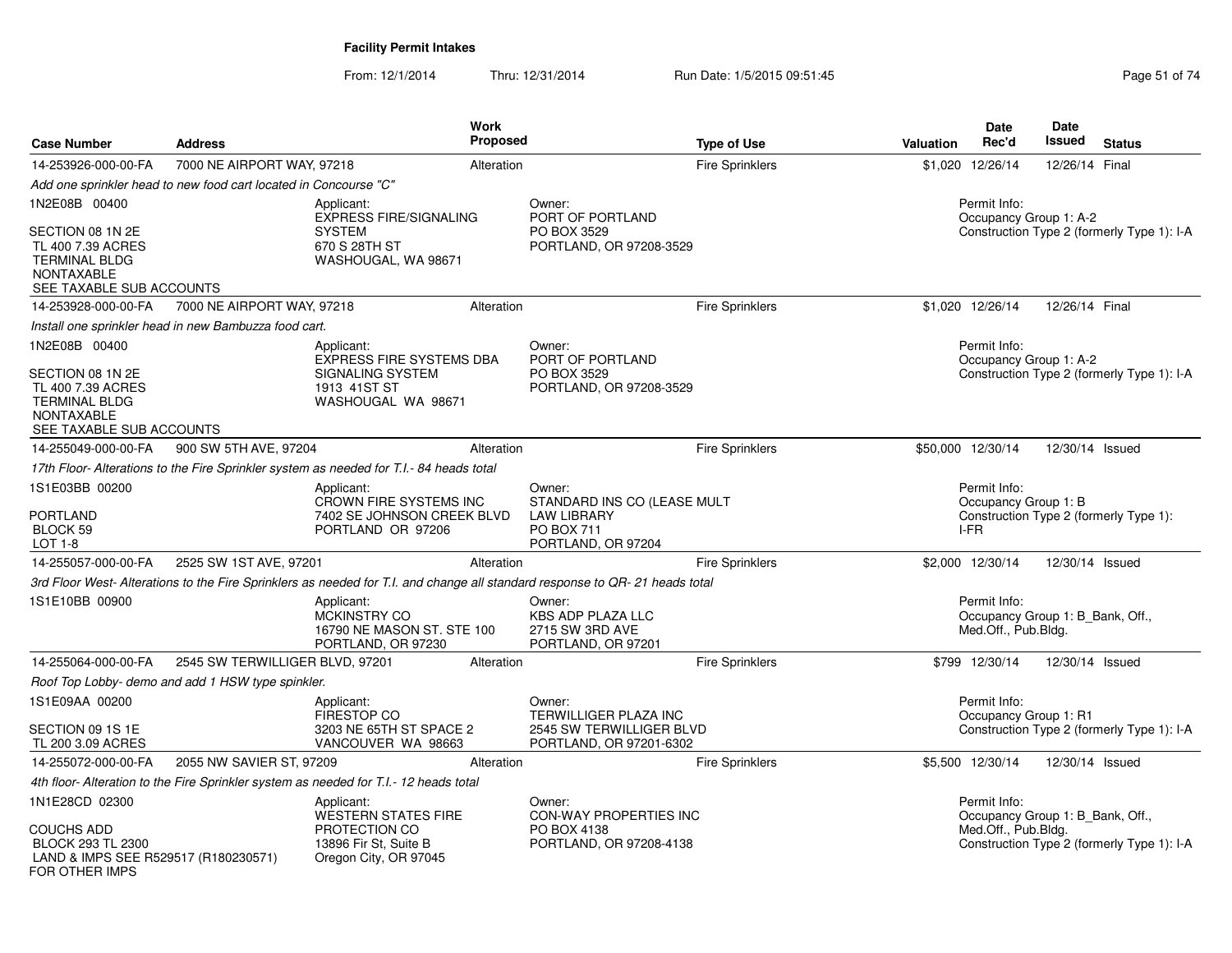| <b>Case Number</b>                                                          | <b>Address</b>                                                                                                                                               | Work<br>Proposed                                                                    |                                                                                                                       | <b>Type of Use</b>     | Valuation        | <b>Date</b><br>Rec'd                | <b>Date</b><br>Issued            | <b>Status</b>                                |
|-----------------------------------------------------------------------------|--------------------------------------------------------------------------------------------------------------------------------------------------------------|-------------------------------------------------------------------------------------|-----------------------------------------------------------------------------------------------------------------------|------------------------|------------------|-------------------------------------|----------------------------------|----------------------------------------------|
| 14-255368-000-00-FA                                                         | 111 SW 5TH AVE, 97204-3626                                                                                                                                   | Alteration                                                                          |                                                                                                                       | <b>Fire Sprinklers</b> | $$1$ 12/31/14    |                                     | 12/31/14 Issued                  |                                              |
|                                                                             | Relocates for new tenant wall layout. New quick response sprinkler heads. Project #2014-22836 Mckinstry Job # 100159-002. 2 sets of plans and calc's rec'd.  |                                                                                     |                                                                                                                       |                        |                  |                                     |                                  |                                              |
| 1N1E34CD 01300                                                              | Applicant:<br>MCKINSTRY CO                                                                                                                                   | 16790 NE MASON ST. STE 100<br>PORTLAND, OR 97230                                    |                                                                                                                       |                        |                  | Permit Info:                        | Occupancy Group 1: B             | Construction Type 2 (formerly Type 1): I-A   |
| 14-255399-000-00-FA                                                         | 16125 NE CAMERON BLVD - Bldg 5, 97230                                                                                                                        | Alteration                                                                          |                                                                                                                       | <b>Fire Sprinklers</b> | $$1 \t12/31/14$  |                                     | 12/31/14 Issued                  |                                              |
|                                                                             | Install sprinklers in new tenant space. Application, intake form and 3 sets of plans and calc's.                                                             |                                                                                     |                                                                                                                       |                        |                  |                                     |                                  |                                              |
| 1N2E24AA 00200                                                              | Applicant:<br><b>JR MERIT</b><br>98661                                                                                                                       | 4505 NE 68TH DR.<br>VANCOUVER, WA                                                   | Owner:<br>WALTON CWOR COMMERCE<br>PO BOX 460169<br>HOUSTON, TX 77056                                                  |                        |                  | Permit Info:                        |                                  | Construction Type 2 (formerly Type 1): III-B |
| 14-255408-000-00-FA                                                         | 4805 NE GLISAN ST, 97213                                                                                                                                     | Alteration                                                                          |                                                                                                                       | <b>Fire Sprinklers</b> | $$1$ 12/31/14    |                                     |                                  | <b>Under Review</b>                          |
|                                                                             | SPRINKLER-REPLACE ALL EXISTING STANDARD RESPONSE PENDENT SPRINKLERS W/NEW QUICK RESPONSE. INTSALL (6) NEW QUICK RESPONSE, CONCEALED "SEALING" TYPE PENDENT S |                                                                                     |                                                                                                                       |                        |                  |                                     |                                  |                                              |
| 1N2E31BD 04100<br>SECTION 31 1N 2E<br>TL 4100 9.54 ACRES                    | Applicant:<br><b>BLVD</b>                                                                                                                                    | <b>BASIC FIRE PROTECTION</b><br>PORTLAND, OR 97211                                  | Owner:<br>PROVIDENCE HEALTH<br>8135 NE MARTIN LUTHER KING JR 4400 NE HALSEY ST BLDG 2 #190<br>PORTLAND, OR 97213-1545 |                        | I-FR             | Permit Info:                        | Occupancy Group 1: I1.1          | Construction Type 2 (formerly Type 1):       |
|                                                                             |                                                                                                                                                              |                                                                                     | Owner:<br>SERVICES-OREGON<br>4400 NE HALSEY ST BLDG 2 #190<br>PORTLAND, OR 97213-1545                                 |                        |                  |                                     |                                  |                                              |
| 14-255411-000-00-FA                                                         | 9320 SW BARBUR BLVD, 97219                                                                                                                                   | Alteration                                                                          |                                                                                                                       | <b>Fire Sprinklers</b> | $$1$ 12/31/14    |                                     | 12/31/14 Issued                  |                                              |
|                                                                             | Add/Relocate sprinklers for tenant improvement. Application, calc's and 2 sets of plans rec'd.                                                               |                                                                                     |                                                                                                                       |                        |                  |                                     |                                  |                                              |
| 1S1E29AC 00600<br>WERLOCK<br>LOT 2-6&A TL 600                               | Applicant:                                                                                                                                                   | VANPORT FIRE SPRINKLERS INC<br>6101 NE 127TH AVE SUITE # 200<br>VANCOUVER, WA 98682 | Owner:<br>WESTON INVESTMENT CO LLC<br>2154 NE BROADWAY #200<br>PORTLAND, OR 97232-1561                                |                        |                  | Permit Info:                        | Occupancy Group 1: B             | Construction Type 2 (formerly Type 1): III-B |
| 14-255462-000-00-FA                                                         | 4310 NE KILLINGSWORTH ST                                                                                                                                     | Alteration                                                                          |                                                                                                                       | <b>Fire Sprinklers</b> | \$1,000 12/31/14 |                                     | 12/31/14 Issued                  |                                              |
|                                                                             | DePaul- Alterations to the Fire Sprinklers as needed for T.I.- 4 heads total                                                                                 |                                                                                     |                                                                                                                       |                        |                  |                                     |                                  |                                              |
| 1N2E19BB 04001<br><b>JORBADE</b><br>BLOCK <sub>2</sub><br>LOT <sub>13</sub> | Applicant:                                                                                                                                                   | FIRE SYSTEMS WEST<br>600 SE MARITIME AVE #300<br>VANCOUVER, WA 98661                | Owner:<br>DE PAUL TREATMENT<br>P O BOX 3007<br>PORTLAND, OR 97208-3007                                                |                        | General          | Permit Info:                        |                                  | Occupancy Group 1: A-3 Assembly -            |
|                                                                             |                                                                                                                                                              |                                                                                     | Owner:<br><b>CENTERS INC</b><br>P O BOX 3007<br>PORTLAND, OR 97208-3007                                               |                        |                  |                                     |                                  |                                              |
| 14-255491-000-00-FA                                                         | 7901 SE DIVISION ST, 97215                                                                                                                                   | Alteration                                                                          |                                                                                                                       | <b>Fire Sprinklers</b> | \$9,000 12/31/14 |                                     | 12/31/14 Issued                  |                                              |
|                                                                             | Child Care Office-Alteration to the Fire Sprinkler system as needed for T.I.- 15 heads total                                                                 |                                                                                     |                                                                                                                       |                        |                  |                                     |                                  |                                              |
| 1S2E05DD 03400<br>SECTION 05 1S 2E                                          | Applicant:                                                                                                                                                   | CROWN FIRE SYSTEMS INC<br>7402 SE JOHNSON CREEK BLVD                                | Owner:<br>PORTLAND COMMUNITY COLLEGE<br>PO BOX 19000                                                                  |                        |                  | Permit Info:<br>Med.Off., Pub.Bldg. | Occupancy Group 1: B Bank, Off., |                                              |
| TL 3400 3.54 ACRES                                                          |                                                                                                                                                              | PORTLAND OR 97206                                                                   | PORTLAND, OR 97280-0990                                                                                               |                        |                  |                                     |                                  |                                              |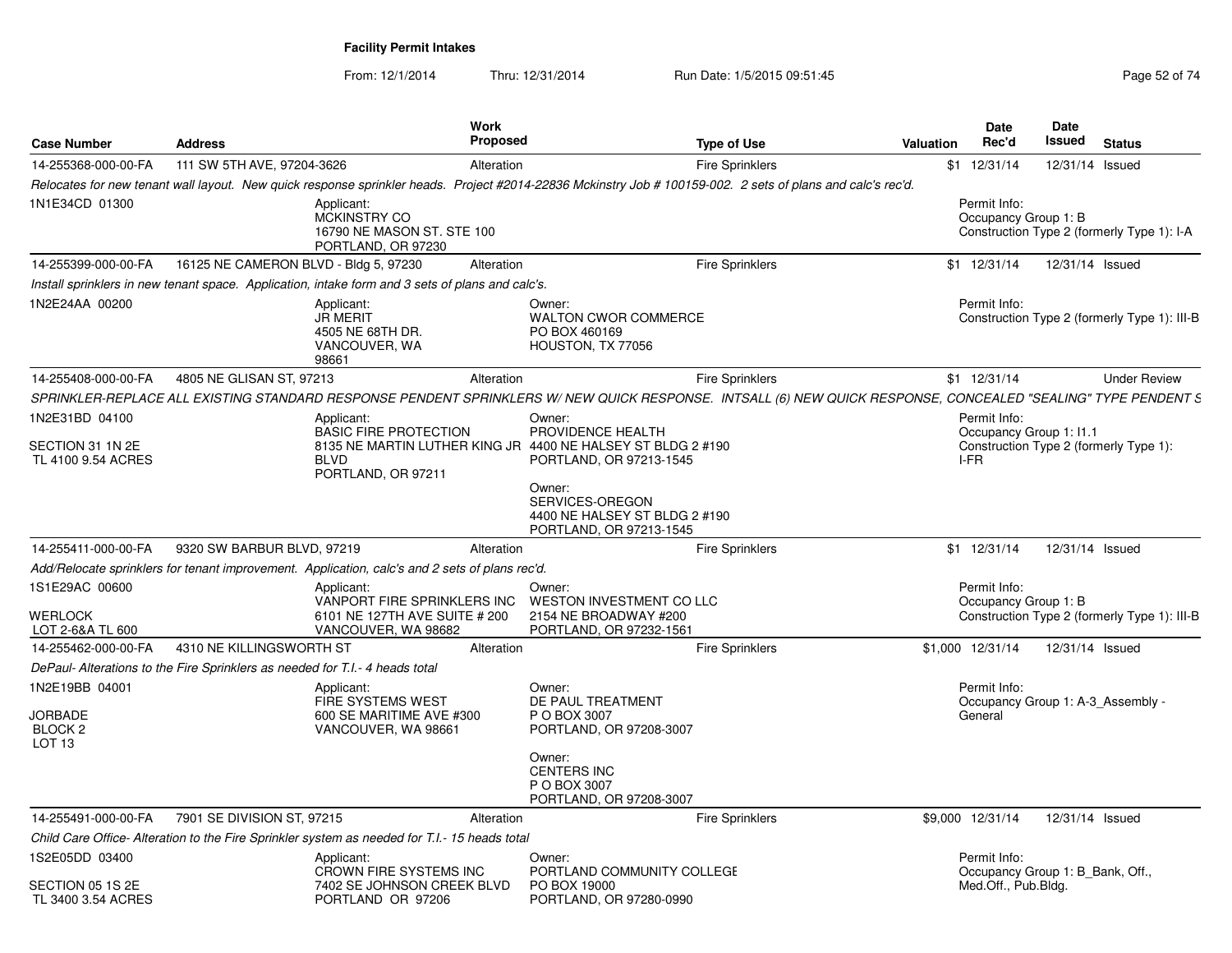| <b>Case Number</b>                                                              | <b>Address</b>          |                                                                                                         | Work<br><b>Proposed</b> |                                                                                                      | <b>Type of Use</b>                 | <b>Valuation</b> | <b>Date</b><br>Rec'd                                                    | Date<br><b>Issued</b> | <b>Status</b>       |
|---------------------------------------------------------------------------------|-------------------------|---------------------------------------------------------------------------------------------------------|-------------------------|------------------------------------------------------------------------------------------------------|------------------------------------|------------------|-------------------------------------------------------------------------|-----------------------|---------------------|
| 14-255498-000-00-FA                                                             | 111 SW OAK ST, 97204    |                                                                                                         | Alteration              |                                                                                                      | <b>Fire Sprinklers</b>             |                  | \$1,800 12/31/14                                                        | 12/31/14 Issued       |                     |
|                                                                                 |                         | Suite #200- Alteration to the Fire Sprinklers as needed for T.I.- 5 heads total                         |                         |                                                                                                      |                                    |                  |                                                                         |                       |                     |
| 1N1E34CD 04100                                                                  |                         | Applicant:<br><b>VIKING SPRINKLER</b><br>3245 NW FRONT AVE<br>PORTLAND, OR 97210                        |                         | Owner:<br><b>LAUREN LOUISE LLC</b><br>111 SW COLUMBIA ST #1380<br>PORTLAND, OR 97201                 |                                    |                  | Permit Info:<br>Occupancy Group 1: B Bank, Off.,<br>Med.Off., Pub.Bldg. |                       |                     |
| 14-255501-000-00-FA                                                             | 1233 NW 12TH AVE, 97209 |                                                                                                         | Alteration              |                                                                                                      | Fire Sprinklers                    |                  | \$4,600 12/31/14                                                        | 12/31/14 Issued       |                     |
| 1st floor- Alteration to the Fire Sprinklers as needed for T.I.- 29 Heads total |                         |                                                                                                         |                         |                                                                                                      |                                    |                  |                                                                         |                       |                     |
| 1N1E33AA 01700                                                                  |                         | Applicant:<br><b>AFP SYSTEMS</b>                                                                        |                         | Owner:<br>12TH & NORTHRUP LLC                                                                        |                                    |                  |                                                                         |                       |                     |
| <b>COUCHS ADD</b><br>BLOCK 215<br><b>LOT 1-8</b>                                |                         | 19435 SW 129TH AV<br>TUALATIN, OR 97062                                                                 |                         | 1215 4TH AVE #600<br>SEATTLE, WA 98161-1084                                                          |                                    |                  |                                                                         |                       |                     |
| 14-255507-000-00-FA                                                             | 555 SW OAK ST           |                                                                                                         | Alteration              |                                                                                                      | <b>Fire Sprinklers</b>             |                  | \$1 12/31/14                                                            |                       | <b>Under Review</b> |
|                                                                                 |                         | Add fs heads for expansion of coffee shop. Application and 3 sets of plans and calc's.                  |                         |                                                                                                      |                                    |                  |                                                                         |                       |                     |
| 1N1E34CD 80000                                                                  |                         | Applicant:                                                                                              |                         | Owner:                                                                                               |                                    |                  |                                                                         |                       |                     |
| ONE ELEVEN TOWER CONDOMINIUM<br><b>GENERAL COMMON ELEMENTS</b>                  |                         | WYATT FIRE PROTECTION INC<br>9095 SW BURNHAM ST<br>TIGARD, OR 972236104                                 |                         | ASSOCIATION OF UNIT OWNERS<br>0F<br>ONE ELEVEN TOWER<br>CONDOMINIUM 111 SW 5TH<br>PORTLAND, OR 97204 |                                    |                  |                                                                         |                       |                     |
| 14-255522-000-00-FA                                                             | 3201 NW YEON AVE, 97210 |                                                                                                         | Alteration              |                                                                                                      | Fire Sprinklers                    |                  | \$1 12/31/14                                                            |                       | <b>Under Review</b> |
|                                                                                 |                         | Fire sprinkler add/relocate for TI in office area. Application and 3 sets of plans and cal'cs provided. |                         |                                                                                                      |                                    |                  |                                                                         |                       |                     |
| 1N1E29AA 02200                                                                  |                         | Applicant:<br>WYATT FIRE PROTECTION INC<br>9095 SW BURNHAM ST<br>TIGARD, OR 972236104                   |                         | Owner:<br>PACIFIC REALTY ASSOCIATES<br>15350 SW SEQUOIA PKWY #300<br>TIGARD, OR 97224-7175           |                                    |                  |                                                                         |                       |                     |
|                                                                                 |                         |                                                                                                         |                         | Owner:<br><b>LTD PARTNERSHIP</b><br>15350 SW SEQUOIA PKWY #300<br>TIGARD, OR 97224-7175              |                                    |                  |                                                                         |                       |                     |
| 14-248708-000-00-FA                                                             | 12470 NE MARX ST, 97230 |                                                                                                         | Alteration              |                                                                                                      | <b>Fixed Extinguishing Systems</b> |                  | \$2,250 12/12/14                                                        | 12/12/14 Issued       |                     |
|                                                                                 |                         | Installation of 2 Ansul R-102 UL300 fire suppression systems. 1 test kitchen, and 1 production kitchen. |                         |                                                                                                      |                                    |                  |                                                                         |                       |                     |
| 1N2E23BC 00500                                                                  |                         | Applicant:<br><b>METRO SAFETY &amp; FIRE</b><br>14324 SE STARK ST<br>PORTLAND OR 97233                  |                         | Owner:<br><b>PACIFIC REALTY ASSOCIATES</b><br>15350 SW SEQUOIA PKWY #300<br>TIGARD, OR 97224-7175    |                                    |                  |                                                                         |                       |                     |
|                                                                                 |                         |                                                                                                         |                         | Owner:<br><b>LTD PARTNERSHIP</b><br>15350 SW SEQUOIA PKWY #300<br>TIGARD, OR 97224-7175              |                                    |                  |                                                                         |                       |                     |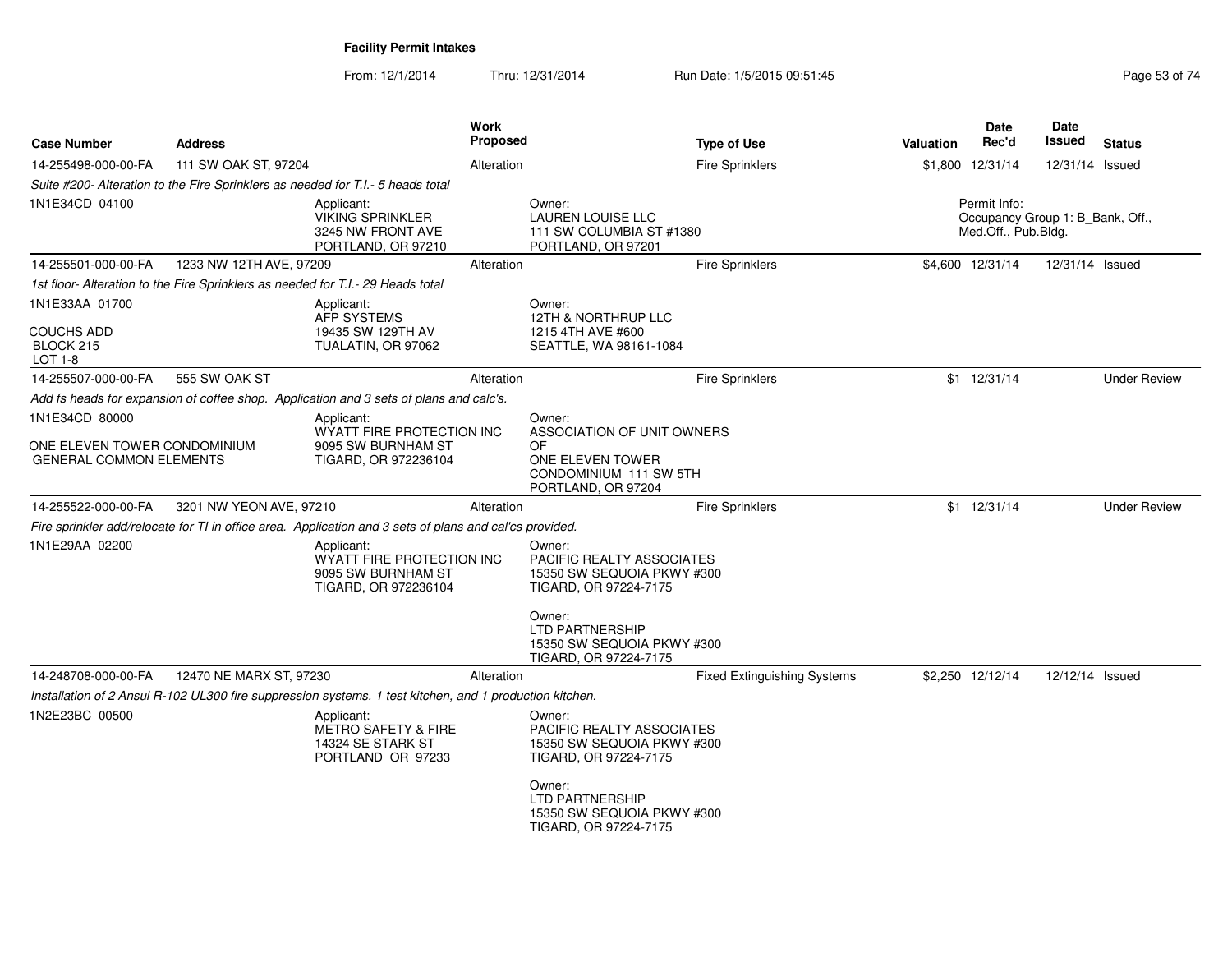| <b>Case Number</b>                                                        | <b>Address</b>                                | Work<br><b>Proposed</b>                                                                                                      |                                                                               | <b>Type of Use</b>                                                                     | Valuation | <b>Date</b><br>Rec'd                              | Date<br>Issued  | <b>Status</b>                              |
|---------------------------------------------------------------------------|-----------------------------------------------|------------------------------------------------------------------------------------------------------------------------------|-------------------------------------------------------------------------------|----------------------------------------------------------------------------------------|-----------|---------------------------------------------------|-----------------|--------------------------------------------|
| 14-155101-REV-01-FA                                                       | 421 SW 5TH AVE, 97204                         | Alteration                                                                                                                   |                                                                               | Mechanical                                                                             |           | \$12/3/14                                         | 12/3/14 Issued  |                                            |
|                                                                           |                                               | F17/6 LIKE FOR LIKE REPLACEMENT WSHP'S ON 1ST THRU 4TH FLOORS - REV-01 REVISE EQUIPMENT LOAD CALCULATIONS FOR 1ST FLOOR ONLY |                                                                               |                                                                                        |           |                                                   |                 |                                            |
| 1N1E34CC 04100                                                            |                                               | Applicant:<br>ANDY HART                                                                                                      | Owner:<br>MULTNOMAH COUNTY(LEASED                                             | CCB - Contractor:<br><b>ANDREW HART</b>                                                |           |                                                   |                 |                                            |
| <b>PORTLAND</b><br>BLOCK 175<br>LOT 3&4                                   |                                               | 15886 PARK PLACE CT.<br>OREGON CITY, OR 97045                                                                                | 401 N DIXON ST<br>PORTLAND, OR 97227-1865                                     | A ABSOLUTE COMFORT HEATING<br>& COOLI*<br>15886 PARK PLACE CT                          |           |                                                   |                 |                                            |
| LAND & IMPS SEE R566916 (R667717901)<br><b>FOR OTHER IMPS</b>             |                                               |                                                                                                                              | Owner:<br>JPMORGAN CHASE BANK NA<br>401 N DIXON ST<br>PORTLAND, OR 97227-1865 | OREGON CITY, OR 97045                                                                  |           |                                                   |                 |                                            |
|                                                                           | 14-178260-REV-01-FA  1849 SW SALMON ST, 97205 | Alteration                                                                                                                   |                                                                               | Mechanical                                                                             |           | \$12/29/14                                        |                 | <b>Under Review</b>                        |
|                                                                           |                                               | F16/ MAC JUNIOR AND OUTDOOR SPORTS OFFICES - EXHAUST FANS FOR RESTROOMS                                                      |                                                                               |                                                                                        |           |                                                   |                 |                                            |
| 1N1E33DC 05800                                                            |                                               | Applicant:<br><b>TIM GRINSTEAD</b>                                                                                           | Owner:<br>MULTNOMAH AMATEUR                                                   |                                                                                        |           | Permit Info:<br>Occupancy Group 1: A-3_Assembly - |                 |                                            |
| SECTION 33 1N 1E<br>TL 5800 2.82 ACRES                                    |                                               | <b>GBD ARCHITECTS</b><br>1120 NW COUCH ST<br>PORTLAND, OR 97209                                                              | ATHLETIC CLUB<br>1849 SW SALMON ST<br>PORTLAND, OR 97205-1726                 |                                                                                        |           | General                                           |                 | Construction Type 2 (formerly Type 1): I-A |
| 14-200501-REV-01-FA                                                       | 421 SE 10TH AVE, 97214                        | Alteration                                                                                                                   |                                                                               | Mechanical                                                                             |           | \$12/3/14                                         |                 | <b>Under Review</b>                        |
|                                                                           |                                               | B1/ REMOVE AND REPLACE HVAC UNIT - REVISE MOUNTING OF UNIT WITH UNI-STRUT                                                    |                                                                               |                                                                                        |           |                                                   |                 |                                            |
| 1N1E35CD 12300                                                            |                                               | Applicant:<br>ANDY HART                                                                                                      | Owner:<br>MULTNOMAH COUNTY                                                    | CCB - Contractor:<br><b>ANDREW HART</b>                                                |           | Permit Info:<br>Occupancy Group 1: B              |                 |                                            |
| <b>EAST PORTLAND</b><br>BLOCK 201<br>LOT 5&6                              |                                               | 15886 PARK PLACE CT.<br>OREGON CITY, OR 97045                                                                                | 401 N DIXON ST<br>PORTLAND, OR 97227-1865                                     | A ABSOLUTE COMFORT HEATING<br>& COOLI*<br>15886 PARK PLACE CT<br>OREGON CITY, OR 97045 |           |                                                   |                 |                                            |
|                                                                           | 14-232513-REV-01-FA 1015 NW 22ND AVE, 97210   | Alteration                                                                                                                   |                                                                               | Mechanical                                                                             |           | \$2,269 12/17/14                                  | 12/22/14 Issued |                                            |
|                                                                           |                                               | F1/ PLANT FACILITIES BLDG LOWER LEVEL REV-01 NEW FAN COIL UNIT                                                               |                                                                               |                                                                                        |           |                                                   |                 |                                            |
| 1N1E33BA 07800                                                            |                                               | Applicant:<br><b>DAN BINDER</b>                                                                                              | Owner:<br><b>GOOD SAMARITAN HOSPITAL</b>                                      | CCB - Contractor:<br><b>TOTAL MECHANICAL INC</b>                                       |           |                                                   |                 |                                            |
| <b>COUCHS ADD</b><br>TL 7800 BLOCK 304                                    |                                               | TOTAL MECHANICAL, INC.<br>1498 SE TECH CENTER PLACE,<br>SUITE 180<br>VANCOUVER, WA 98683                                     | 1919 NW LOVEJOY ST<br>PORTLAND, OR 97209                                      | 1498 SE TECH CENTER PLACE<br><b>STE 180</b><br>VANCOUVER WA 98683                      |           |                                                   |                 |                                            |
| 14-243408-000-00-FA                                                       | 121 SW MORRISON ST, 97204                     | Alteration                                                                                                                   |                                                                               | Mechanical                                                                             |           | $$1,150$ $12/1/14$                                | 12/4/14 Final   |                                            |
|                                                                           |                                               | F3/4TH FLOOR; ANGELI LAW EXPANSION - ADD 1 NEW CEILING MOUNT EXHAUST FAN, RELOCATE 1 EXISTING SUPPLY AIR GRILL & DUCTWORK    |                                                                               |                                                                                        |           |                                                   |                 |                                            |
| 1S1E03BA 02700                                                            |                                               | Applicant:<br><b>BRANDON HUTCHINSON</b>                                                                                      | Owner:<br>TERRACE TOWER USA-                                                  | CCB - Contractor:<br>AMERICAN HEATING INC                                              |           | Permit Info:<br>Occupancy Group 1: B_Bank, Off.,  |                 |                                            |
| <b>PORTLAND</b><br><b>BLOCK 15</b><br><b>LOT 1-4</b><br>LOT 7&8 EXC W 75' |                                               | AMERICAN HEATING<br>5035 SE 24TH AVE<br>PORTLAND, OR 97202                                                                   | PORTLAND INC<br>121 SW MORRISON ST #250<br>PORTLAND, OR 97204-3179            | 5035 SE 24TH<br>PORTLAND, OR 97202-4765                                                |           | Med.Off., Pub.Bldg.                               |                 | Construction Type 2 (formerly Type 1): I-A |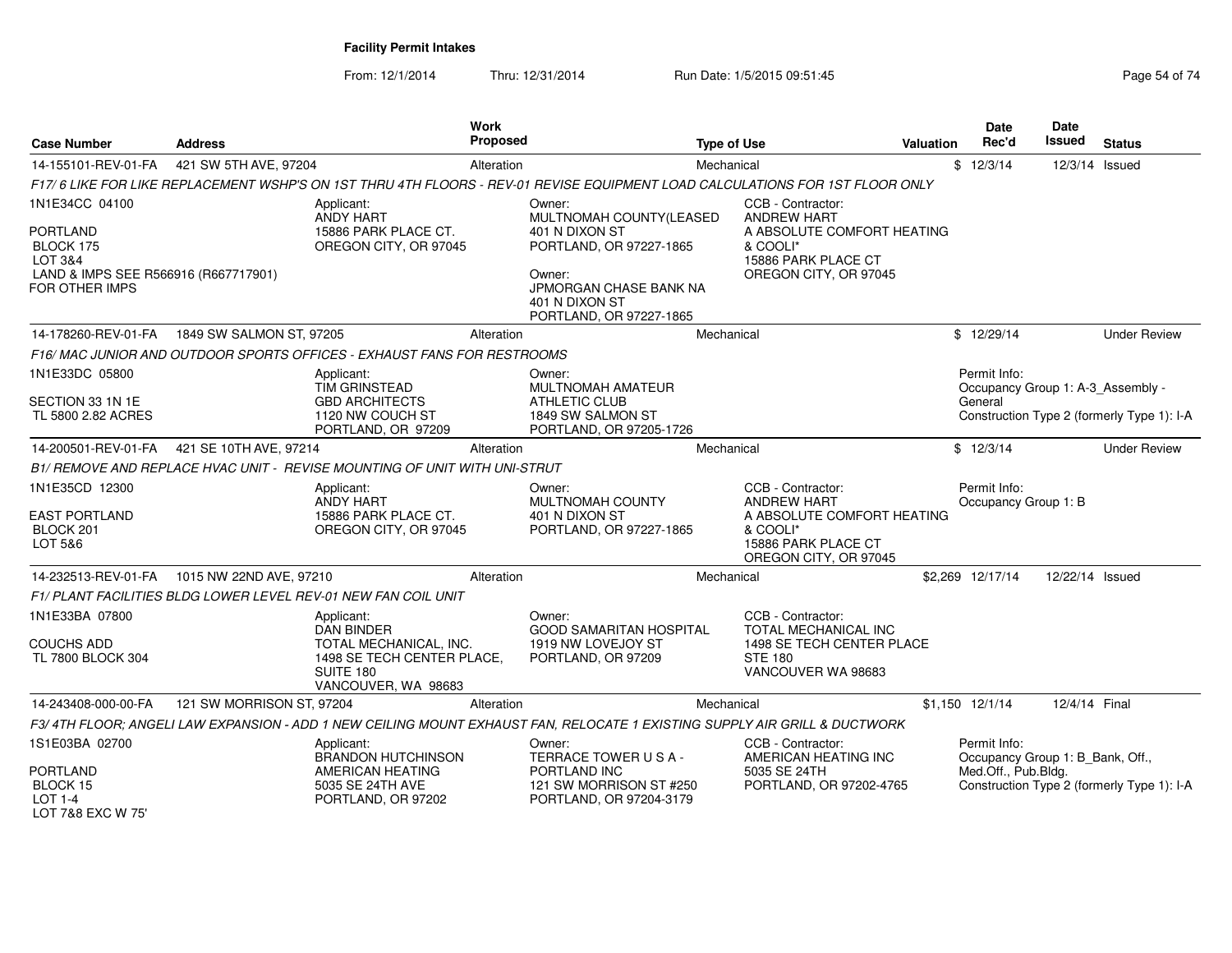| <b>Case Number</b>                                                                                                       | <b>Address</b>             |                                                                                                                            | <b>Work</b><br><b>Proposed</b> |                                                                                                                                      | <b>Type of Use</b> |                                                                                                                                                                                                                                             | <b>Valuation</b> | <b>Date</b><br>Rec'd                                         | Date<br>Issued | <b>Status</b>                              |
|--------------------------------------------------------------------------------------------------------------------------|----------------------------|----------------------------------------------------------------------------------------------------------------------------|--------------------------------|--------------------------------------------------------------------------------------------------------------------------------------|--------------------|---------------------------------------------------------------------------------------------------------------------------------------------------------------------------------------------------------------------------------------------|------------------|--------------------------------------------------------------|----------------|--------------------------------------------|
| 14-243416-000-00-FA                                                                                                      | 1 N CENTER COURT ST, 97227 |                                                                                                                            | Alteration                     |                                                                                                                                      | Mechanical         |                                                                                                                                                                                                                                             |                  | \$6,325 12/1/14                                              | 12/11/14       | Under Inspection                           |
|                                                                                                                          |                            | F7/ EVENT LEVEL/ FAMILY SPACE RENOVATION - NEW DUCTWORK AND GRILLES                                                        |                                |                                                                                                                                      |                    |                                                                                                                                                                                                                                             |                  |                                                              |                |                                            |
| 1N1E34AB 00700                                                                                                           |                            | Applicant:<br><b>BRANDON HUTCHINSON</b><br>AMERICAN HEATING<br>5035 SE 24TH AVE<br>PORTLAND, OR 97202                      |                                | Owner:<br>PORTLAND CITY OF(LEASED<br>1 CENTER CT #150<br>PORTLAND, OR 97227<br>Owner:<br>PORTLAND ARENA MGMT LLC<br>1 CENTER CT #150 |                    | CCB - Contractor:<br>AMERICAN HEATING INC<br>5035 SE 24TH<br>PORTLAND, OR 97202-4765                                                                                                                                                        |                  | Permit Info:<br>Occupancy Group 1: A-4 Assembly -<br>arena   |                |                                            |
|                                                                                                                          |                            |                                                                                                                            |                                | PORTLAND, OR 97227                                                                                                                   |                    |                                                                                                                                                                                                                                             |                  |                                                              |                |                                            |
| 14-243429-000-00-FA                                                                                                      | 3030 SW MOODY AVE, 97201   |                                                                                                                            | Alteration                     |                                                                                                                                      | Mechanical         |                                                                                                                                                                                                                                             |                  | \$124,876 12/1/14                                            |                | 12/12/14 Under Inspection                  |
|                                                                                                                          |                            | F14/ PHASE 3, SUITE110/235 - ADD NEW VAV'S, DUCTWORK AND GRILLES                                                           |                                |                                                                                                                                      |                    |                                                                                                                                                                                                                                             |                  |                                                              |                |                                            |
| 1S1E10 00400<br>SECTION 10 1S 1E<br>TL 400 2.77 ACRES                                                                    |                            | Applicant:<br><b>BRANDON HUTCHINSON</b><br>AMERICAN HEATING<br>5035 SE 24TH AVE<br>PORTLAND, OR 97202                      |                                | Owner:<br>3030 PROPERTY LLC<br>3121 SW MOODY AVE<br>PORTLAND, OR 97239                                                               |                    | CCB - Contractor:<br>AMERICAN HEATING INC<br>5035 SE 24TH<br>PORTLAND, OR 97202-4765                                                                                                                                                        |                  |                                                              |                |                                            |
| 14-243512-000-00-FA                                                                                                      | 7000 NE AIRPORT WAY, 97218 |                                                                                                                            | Alteration                     |                                                                                                                                      | Mechanical         |                                                                                                                                                                                                                                             |                  | \$35,000 12/1/14                                             |                | <b>Under Review</b>                        |
|                                                                                                                          |                            | F2/HVAC RECONFIGURE FOR RESTAURANT USE++++++++++++BID ESTIMATE++++++++++++                                                 |                                |                                                                                                                                      |                    |                                                                                                                                                                                                                                             |                  |                                                              |                |                                            |
| 1N2E08B 00400<br>SECTION 08 1N 2E<br>TL 400 7.39 ACRES<br><b>TERMINAL BLDG</b><br>NONTAXABLE<br>SEE TAXABLE SUB ACCOUNTS |                            | Applicant:<br><b>ED GERDES</b><br>BEAU DELICIOUS! INTERNATIONA PO BOX 3529<br><b>456 CHARNELTON ST</b><br>EUGENE, OR 97401 |                                | Owner:<br>PORT OF PORTLAND<br>PORTLAND, OR 97208-3529                                                                                |                    | CCB - Contractor:<br>PORTLAND MECH CONSTRUCTN<br>INC DBA PTLD MECH CONTR.<br>2000 SE HANNA HARVESTER DR<br>MILWAUKIE, OR 97222<br>CCB - Contractor:<br><b>ESSEX GENERAL</b><br><b>CONSTRUCTION INC</b><br>4284 W 7TH AVE<br>EUGENE OR 97239 |                  | Permit Info:<br>Occupancy Group 1: A-2                       |                | Construction Type 2 (formerly Type 1): I-A |
| 14-243521-000-00-FA                                                                                                      | 1849 SW SALMON ST, 97205   |                                                                                                                            | Alteration                     |                                                                                                                                      | Mechanical         |                                                                                                                                                                                                                                             |                  | \$22,000 12/1/14                                             |                | <b>Under Review</b>                        |
|                                                                                                                          |                            | B2/ MAC HEAT EXCHANGERS REPLACEMENT (4 TOTAL). NO PLANS PROVIDED                                                           |                                |                                                                                                                                      |                    |                                                                                                                                                                                                                                             |                  |                                                              |                |                                            |
| 1N1E33DC 05800<br>SECTION 33 1N 1E<br>TL 5800 2.82 ACRES                                                                 |                            | Applicant:<br><b>Eddie Stovan</b><br>ALLIANT SYSTEMS LLC<br>1600 NW 167th Pl. #330                                         |                                | Owner:<br><b>MULTNOMAH AMATEUR</b><br><b>ATHLETIC CLUB</b><br>1849 SW SALMON ST                                                      |                    | CCB - Contractor:<br><b>ALLIANT SYSTEMS LLC</b><br>1600 NW 167TH PL SUITE 330<br>BEAVERTON OR 97005                                                                                                                                         |                  | Permit Info:<br>Occupancy Group 1: A-3_Assembly -<br>General |                | Construction Type 2 (formerly Type 1): I-A |
| 14-243556-000-00-FA                                                                                                      | 1015 NW 22ND AVE, 97210    | BEAVERTON, OR 97006                                                                                                        | Alteration                     | PORTLAND, OR 97205-1726                                                                                                              | Mechanical         |                                                                                                                                                                                                                                             |                  | \$19,360 12/1/14                                             | 12/4/14 Issued |                                            |
|                                                                                                                          |                            |                                                                                                                            |                                | F9/ GSH - KERN POD A REMODEL, ADD ICU PATIENT TOILET ROOM - ADD EXHAUST TO NEW SHOWER ROOMS                                          |                    |                                                                                                                                                                                                                                             |                  |                                                              |                |                                            |
| 1N1E33BA 07800                                                                                                           |                            | Applicant:                                                                                                                 |                                | Owner:                                                                                                                               |                    | CCB - Contractor:                                                                                                                                                                                                                           |                  |                                                              |                |                                            |
| <b>COUCHS ADD</b><br>TL 7800 BLOCK 304                                                                                   |                            | <b>SCOTT TARRANT</b><br>ZGF ARCHITECTS, LLP<br>1223 SW WASHINGTON ST SUITE PORTLAND, OR 97209<br>200<br>PORTLAND, OR 97204 |                                | <b>GOOD SAMARITAN HOSPITAL</b><br>1919 NW LOVEJOY ST                                                                                 |                    | TOTAL MECHANICAL INC<br>1498 SE TECH CENTER PLACE<br><b>STE 180</b><br>VANCOUVER WA 98683                                                                                                                                                   |                  |                                                              |                |                                            |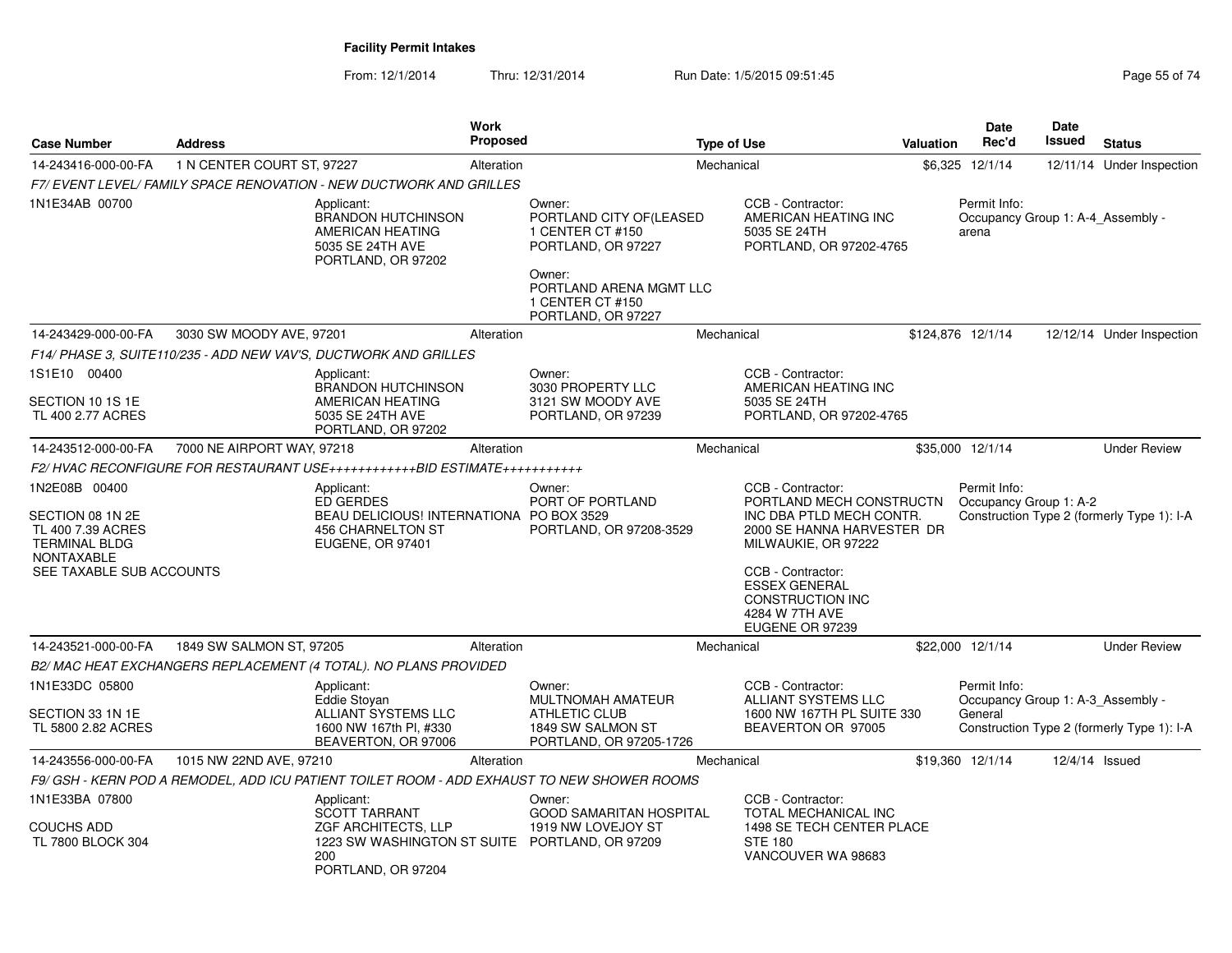| <b>Case Number</b>                                                                                         | <b>Address</b>                                    |                                                                                                    | <b>Work</b><br><b>Proposed</b> | <b>Type of Use</b>                                                                                                                                              |                                                                                                                                | Valuation         | Date<br>Rec'd                                                           | Date<br>Issued  | <b>Status</b>                                                                   |
|------------------------------------------------------------------------------------------------------------|---------------------------------------------------|----------------------------------------------------------------------------------------------------|--------------------------------|-----------------------------------------------------------------------------------------------------------------------------------------------------------------|--------------------------------------------------------------------------------------------------------------------------------|-------------------|-------------------------------------------------------------------------|-----------------|---------------------------------------------------------------------------------|
| 14-243729-000-00-FA                                                                                        | 1724 SE TENINO ST, 97202                          |                                                                                                    | Alteration                     | Mechanical                                                                                                                                                      |                                                                                                                                |                   | \$314,060 12/1/14                                                       |                 | <b>Under Review</b>                                                             |
|                                                                                                            |                                                   |                                                                                                    |                                | F/16 SELLWOOD CENTER RENOVATION - UPGRADES TO EXISTING MECHANICAL EQUIPMENT, NEW TYPE 2 HOOD & FAN IN KITCHEN, NEW ROOF & SIDEWALL EXHAUST FANS, NEW EXHAUST BJ |                                                                                                                                |                   |                                                                         |                 |                                                                                 |
| 1S1E23DC 01600<br>SELLWOOD<br>BLOCK 88<br>N 1/2 OF LOT 9<br>LOT 11-16                                      |                                                   | Applicant:<br>Mark Schmidt<br><b>Holst Architects</b><br>110 SE 8th Avenue<br>Portland, OR 97214   |                                | Owner:<br>HOME FORWARD DEVELOPMENT<br>135 SW ASH ST 5TH FLOOR<br>PORTLAND, OR 97204-3540<br>Owner:                                                              | CCB - Contractor:<br>PORTLAND MECH CONSTRUCTN<br>INC DBA PTLD MECH CONTR.<br>2000 SE HANNA HARVESTER DR<br>MILWAUKIE, OR 97222 |                   |                                                                         |                 |                                                                                 |
|                                                                                                            |                                                   |                                                                                                    |                                | <b>ENTERPRISES CORPORATION</b><br>135 SW ASH ST 5TH FLOOR<br>PORTLAND, OR 97204-3540                                                                            |                                                                                                                                |                   |                                                                         |                 |                                                                                 |
| 14-243834-000-00-FA                                                                                        | 1001 SE WATER AVE, 97214                          |                                                                                                    | Alteration                     | Mechanical                                                                                                                                                      |                                                                                                                                |                   | \$8,500 12/1/14                                                         |                 | 12/4/14 Issued                                                                  |
|                                                                                                            | B2/ RECONFIGURE HVAC FOR NEW LAYOUT, SPIRAL DUCT, |                                                                                                    |                                |                                                                                                                                                                 |                                                                                                                                |                   |                                                                         |                 |                                                                                 |
| 1S1E03AD 01400<br><b>EAST PORTLAND</b><br><b>BLOCK7</b><br>LOT 1-8 TL 1400<br>HISTORIC PROPERTY 15 YR 2005 |                                                   | Applicant:<br><b>BRIAN ADAMS</b><br>COMFORT SOLUTIONS<br>PO BOX 1233<br>CLACKAMAS, OR 97015        |                                | Owner:<br><b>EASTBANK COMMERCE CENTER</b><br><b>LLC</b><br>1001 SE WATER AVE #120<br>PORTLAND, OR 97214                                                         | CCB - Contractor:<br><b>BRIAN ADAMS</b><br><b>COMFORT SOLUTIONS</b><br>PO BOX 1233<br>CLACKAMAS, OR 97015                      |                   |                                                                         |                 |                                                                                 |
| POTENTIAL ADDITIONAL TAX                                                                                   |                                                   |                                                                                                    |                                |                                                                                                                                                                 |                                                                                                                                |                   |                                                                         |                 |                                                                                 |
| 14-243956-000-00-FA                                                                                        | 1849 SW SALMON ST, 97205                          |                                                                                                    | Alteration                     | Mechanical                                                                                                                                                      |                                                                                                                                |                   | \$62,000 12/2/14                                                        |                 | <b>Under Review</b>                                                             |
|                                                                                                            |                                                   |                                                                                                    |                                | F18/ MAC BALLROOM & KITCHEN DEMO AND RENOVATION OF FINISHES - MECHANICAL SYSTEMS AND NEW KITCHEN HOODS                                                          |                                                                                                                                |                   |                                                                         |                 |                                                                                 |
| 1N1E33DC 05800<br>SECTION 33 1N 1E<br>TL 5800 2.82 ACRES                                                   |                                                   | Applicant:<br><b>TIM GRINSTEAD</b><br><b>GBD ARCHITECTS</b><br>1120 NW COUCH ST                    |                                | Owner:<br><b>MULTNOMAH AMATEUR</b><br><b>ATHLETIC CLUB</b><br>1849 SW SALMON ST                                                                                 | Primary Contractor:<br>TO BID                                                                                                  |                   | Permit Info:<br>General                                                 |                 | Occupancy Group 1: A-3 Assembly -<br>Construction Type 2 (formerly Type 1): I-A |
|                                                                                                            |                                                   | PORTLAND, OR 97209                                                                                 |                                | PORTLAND, OR 97205-1726                                                                                                                                         |                                                                                                                                |                   |                                                                         |                 |                                                                                 |
| 14-244032-000-00-FA                                                                                        | 1120 NW COUCH ST, 97209                           |                                                                                                    | Alteration                     | Mechanical                                                                                                                                                      |                                                                                                                                | \$190,000 12/2/14 |                                                                         | 12/19/14 Issued |                                                                                 |
|                                                                                                            |                                                   | F18/ REWORK EXISTING HVAC FOR NEW LAYOUTS, ADD FPB'S AS REQUIRED                                   |                                |                                                                                                                                                                 |                                                                                                                                |                   |                                                                         |                 |                                                                                 |
| 1N1E33DA 04900                                                                                             |                                                   | Applicant:<br><b>KEVIN KELLY</b><br>FORTIS CONSTRUCTION<br>1705 SW TAYLOR ST<br>PORTLAND, OR 97209 |                                | Owner:<br>MEPT BREWERY BLOCK 2 LLC<br>PO BOX 320099<br>ALEXANDRIA, VA 22320-0156                                                                                | CCB - Contractor:<br>FORTIS CONSTRUCTION<br>1705 SW TAYLOR ST SUITE 200<br>PORTLAND, OR 97205                                  |                   | Permit Info:<br>Occupancy Group 1: B_Bank, Off.,<br>Med.Off., Pub.Bldg. |                 |                                                                                 |
| 14-244391-000-00-FA                                                                                        | 5115 N LAGOON AVE, 97217                          |                                                                                                    | Alteration                     | Mechanical                                                                                                                                                      |                                                                                                                                |                   | \$72,431 12/2/14                                                        | 12/29/14 Issued |                                                                                 |
|                                                                                                            |                                                   | B1/ REPLACE 2 RTU'S WITH NEW UNITS SAME SIZE AT 3000 LBS EACH                                      |                                |                                                                                                                                                                 |                                                                                                                                |                   |                                                                         |                 |                                                                                 |
| 1N1E20AB 00800                                                                                             |                                                   | Applicant:<br>Ryan Campbell<br>Reitmeier Mechanical<br>19570 SW 90th Court<br>Tualatin, OR 97062   |                                | Owner:<br><b>FREIGHTLINER CORPORATION</b><br>PO BOX 3820<br>PORTLAND, OR 97208                                                                                  | CCB - Contractor:<br>REITMEIER MECHANICAL INC<br>19570 SW 90TH CT<br>TUALATIN OR 97062-7505                                    |                   | Permit Info:<br>Occupancy Group 1: B                                    |                 | Construction Type 2 (formerly Type 1): III-N                                    |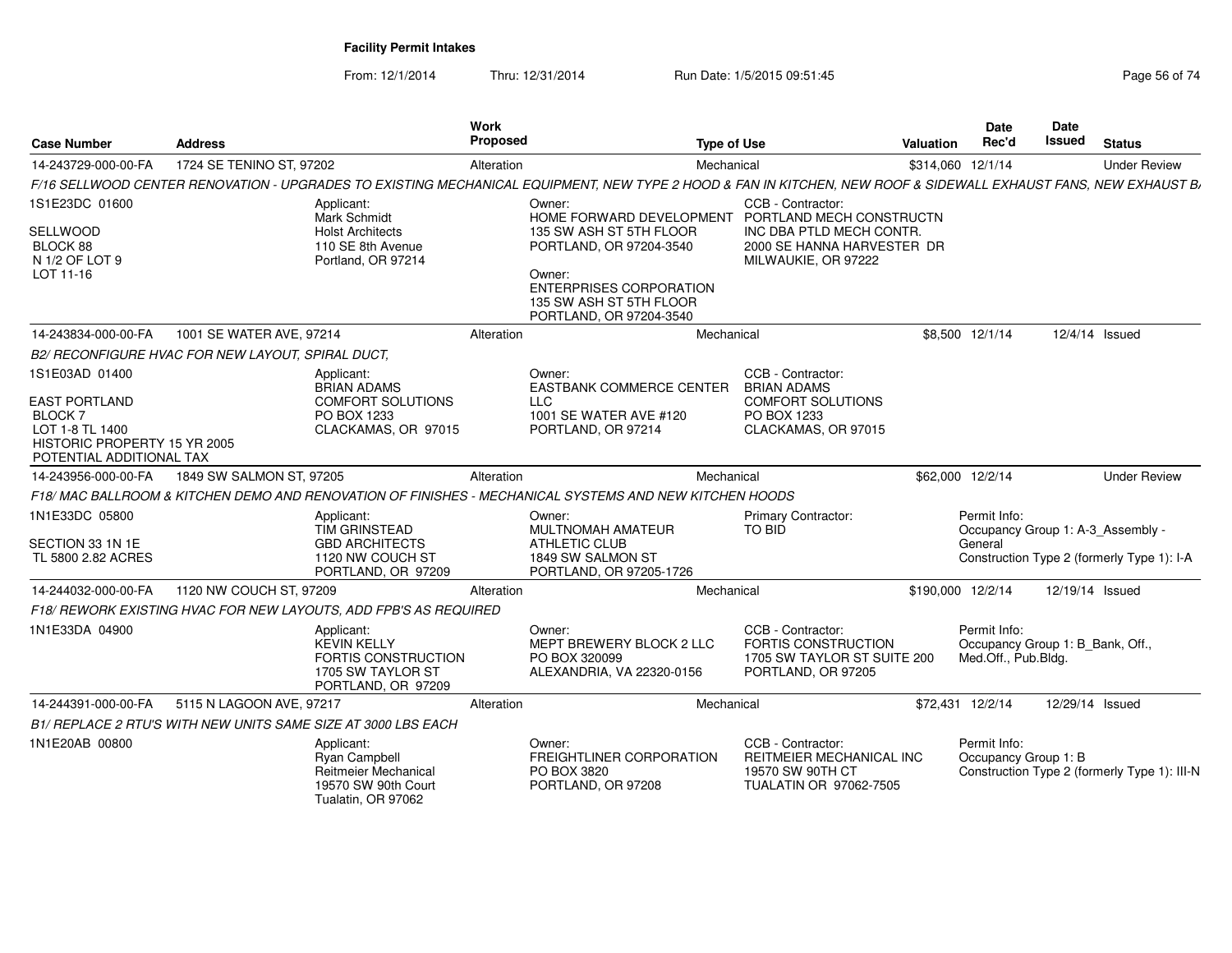| <b>Case Number</b>                                                                                                              | <b>Address</b>             |                                                                                                                 | Work<br><b>Proposed</b> |                                                                                                                   | <b>Type of Use</b> |                                                                                                                    | <b>Valuation</b> | <b>Date</b><br>Rec'd                 | Date<br>Issued                   | <b>Status</b>                              |
|---------------------------------------------------------------------------------------------------------------------------------|----------------------------|-----------------------------------------------------------------------------------------------------------------|-------------------------|-------------------------------------------------------------------------------------------------------------------|--------------------|--------------------------------------------------------------------------------------------------------------------|------------------|--------------------------------------|----------------------------------|--------------------------------------------|
| 14-244565-000-00-FA                                                                                                             | 1926 W BURNSIDE            |                                                                                                                 | Alteration              |                                                                                                                   | Mechanical         |                                                                                                                    | \$25,000         | 12/3/14                              |                                  | <b>Under Review</b>                        |
| F11/ HVAC FOR RESTAURANT/SANDWICH SHOP                                                                                          |                            |                                                                                                                 |                         |                                                                                                                   |                    |                                                                                                                    |                  |                                      |                                  |                                            |
| 1N1E33DC 70000                                                                                                                  |                            | Applicant:<br><b>BRANDON WILLIAMS</b><br>8868 SE SUNNYSIDE RD #20<br>CLACKAMAS, OR 97015                        |                         | Owner:<br>ASSOCIATION OF UNIT OWNERS<br>1120 NW COUCH ST #600<br>PORTLAND, OR 97209                               |                    | <b>Primary Contractor:</b><br><b>TO BID</b>                                                                        |                  |                                      |                                  |                                            |
|                                                                                                                                 |                            |                                                                                                                 |                         | Owner:<br>OF CIVIC CONDOMINIUM<br>1120 NW COUCH ST #600<br>PORTLAND, OR 97209                                     |                    |                                                                                                                    |                  |                                      |                                  |                                            |
| 14-244730-000-00-FA                                                                                                             |                            | 3181 SW SAM JACKSON PARK RD - Bldg DH, 97 Alteration                                                            |                         |                                                                                                                   | Mechanical         |                                                                                                                    |                  | \$75,000 12/3/14                     |                                  | <b>Under Review</b>                        |
|                                                                                                                                 |                            |                                                                                                                 |                         | F14/ FLOORS 2-6 - HVAC UPGRADES, DUCTWORK, TU'S, AHU'S, SPLIT SYSTEM, FANS & CANOPY EXHAUST HOOD IN 4TH FLOOR LAB |                    |                                                                                                                    |                  |                                      |                                  |                                            |
| 1S1E09 00200                                                                                                                    |                            | Applicant:<br>JENNIFER JONES<br><b>MAHLUM ARCHITECTS INC</b><br>1231 NW HOYT ST SUITE 102<br>PORTLAND, OR 97209 |                         | Owner:<br>OREGON STATE OF<br>3181 SW SAM JACKSON PARK RD<br>PORTLAND, OR 97239                                    |                    | Primary Contractor:<br><b>TO BID</b>                                                                               |                  |                                      |                                  |                                            |
| 14-245146-000-00-FA                                                                                                             | 7000 NE AIRPORT WAY, 97218 |                                                                                                                 | Alteration              |                                                                                                                   | Mechanical         |                                                                                                                    |                  | \$14,000 12/4/14                     |                                  | 12/4/14 Under Inspection                   |
| FF1/ MECHANICAL PERMIT FOR GAS PIPING                                                                                           |                            |                                                                                                                 |                         |                                                                                                                   |                    |                                                                                                                    |                  |                                      |                                  |                                            |
| 1N2E08B 00400<br>SECTION 08 1N 2E<br>TL 400 7.39 ACRES<br><b>TERMINAL BLDG</b><br><b>NONTAXABLE</b><br>SEE TAXABLE SUB ACCOUNTS |                            | Applicant:<br><b>MIKE COYLE</b><br><b>FASTER PERMITS</b><br>14334 NW EAGLERIDGE LANE<br>PORTLAND, OR 97229      |                         | Owner:<br>PORT OF PORTLAND<br>PO BOX 3529<br>PORTLAND, OR 97208-3529                                              |                    | CCB - Contractor:<br><b>ERIC HOFFMAN</b><br>HOFFMAN CONSTRUCTION<br>805 SW BROADWAY STE 2100<br>PORTLAND, OR 97205 |                  |                                      |                                  |                                            |
| 14-245765-000-00-FA                                                                                                             | 1000 SW BROADWAY, 97205    |                                                                                                                 | Alteration              |                                                                                                                   | Mechanical         |                                                                                                                    |                  | \$1,500 12/4/14                      | 12/11/14 Final                   |                                            |
|                                                                                                                                 |                            |                                                                                                                 |                         | B1/15TH FLOOR/ EXPANSION OF EXISTING TENANT INTO ADJACENT SPACE - DUCTWORK AND DIFFUSER RELOCATION                |                    |                                                                                                                    |                  |                                      |                                  |                                            |
| 1S1E03BB 02400<br>PORTLAND<br>BLOCK 182<br>LOT 5-8                                                                              |                            | Applicant:<br>Eddie Stovan<br>ALLIANT SYSTEMS LLC<br>1600 NW 167th Pl, #330<br>BEAVERTON, OR 97006              |                         | Owner:<br>ONE THOUSAND BROADWAY<br><b>BLDG LTD PARTNERSHIP</b><br>805 SW BROADWAY STE 2020<br>PORTLAND, OR 97205  |                    | CCB - Contractor:<br>ALLIANT SYSTEMS LLC<br>1600 NW 167TH PL SUITE 330<br>BEAVERTON OR 97005                       |                  | Permit Info:<br>Med.Off., Pub.Bldg.  | Occupancy Group 1: B_Bank, Off., |                                            |
| 14-245996-000-00-FA                                                                                                             | 1001 SW 5TH AVE, 97204     |                                                                                                                 | Alteration              |                                                                                                                   | Mechanical         |                                                                                                                    |                  | \$5,000 12/5/14                      | 12/11/14 Issued                  |                                            |
| F13/ SUITE 1100 REGUS - HVAC WORK FOR NEW OFFICES                                                                               |                            |                                                                                                                 |                         |                                                                                                                   |                    |                                                                                                                    |                  |                                      |                                  |                                            |
| 1S1E03BB 00800<br><b>PORTLAND</b><br>BLOCK 169<br><b>LOT 1-8</b><br>SEE R246278 (R667717341)                                    |                            | Applicant:<br><b>DONN STURDIVANT</b><br>20915 SW 105TH<br>TUALATIN OR 97062                                     |                         | Owner:<br>OR-CONGRESS CENTER LP<br>235 MONTGOMERY ST 16TH<br><b>FLOOR</b><br>SAN FRANCISCO, CA 94104-3104         |                    | CCB - Contractor:<br><b>MCKINSTRY CO LLC</b><br>16970 NE MASON ST, SUITE 100<br>PORTLAND OR 97230-7398             |                  | Permit Info:<br>Occupancy Group 1: B |                                  | Construction Type 2 (formerly Type 1): I-A |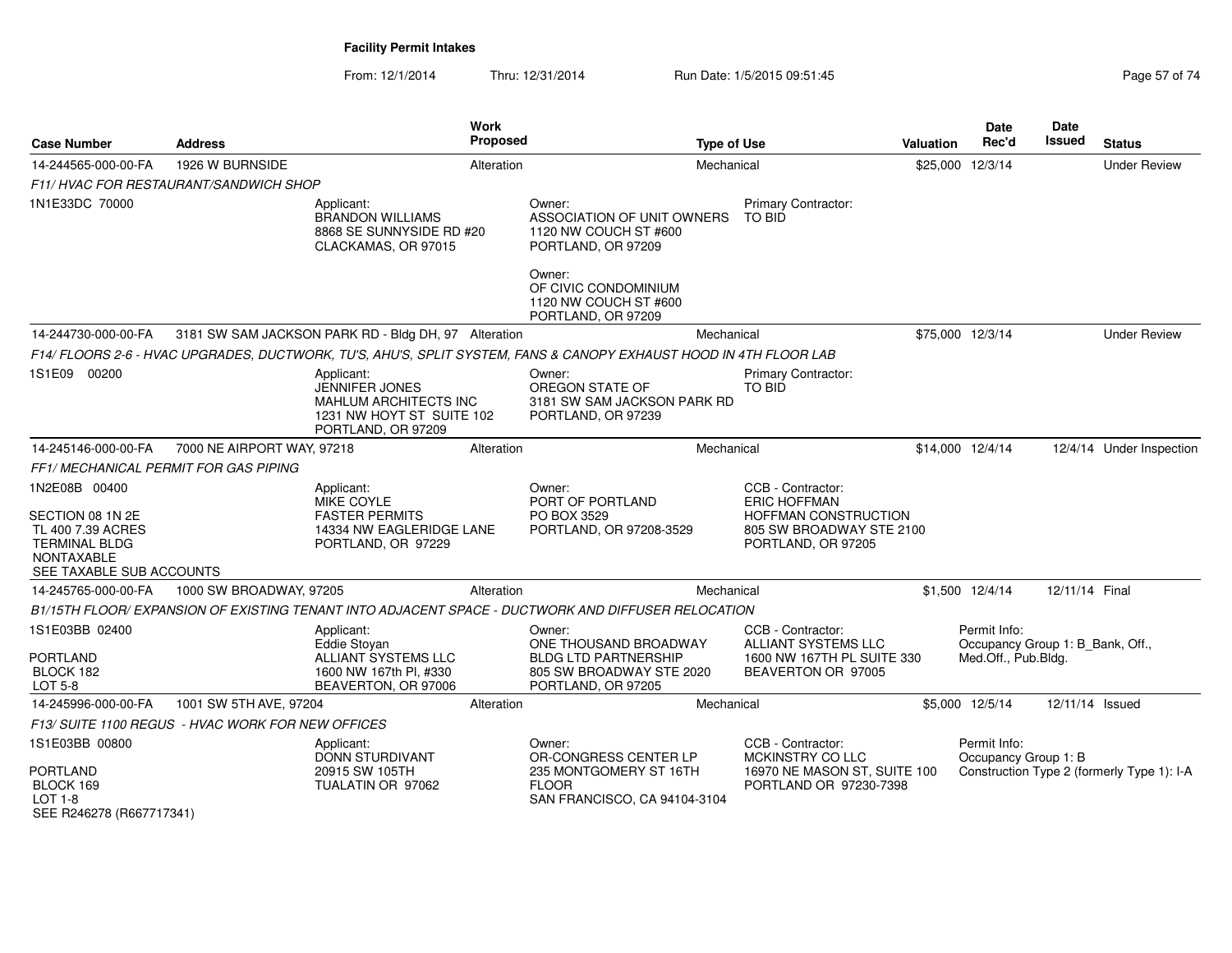| <b>Case Number</b>                                                                                             | <b>Address</b>             |                                                                                                                   | <b>Work</b><br>Proposed |                                                                                                             | <b>Type of Use</b> |                                                                                                           | Valuation | Date<br>Rec'd                                | <b>Date</b><br>Issued | <b>Status</b>                              |
|----------------------------------------------------------------------------------------------------------------|----------------------------|-------------------------------------------------------------------------------------------------------------------|-------------------------|-------------------------------------------------------------------------------------------------------------|--------------------|-----------------------------------------------------------------------------------------------------------|-----------|----------------------------------------------|-----------------------|--------------------------------------------|
| 14-246213-000-00-FA                                                                                            | 7000 NE AIRPORT WAY, 97218 |                                                                                                                   | Alteration              |                                                                                                             | Mechanical         |                                                                                                           |           | \$1,750 12/5/14                              |                       | <b>Under Review</b>                        |
| <b>B2/ RELOCATE TYPE I HOOD</b>                                                                                |                            |                                                                                                                   |                         |                                                                                                             |                    |                                                                                                           |           |                                              |                       |                                            |
| 1N2E08B 00400                                                                                                  |                            | Applicant:                                                                                                        |                         | Owner:                                                                                                      |                    | CCB - Contractor:                                                                                         |           | Permit Info:                                 |                       |                                            |
| SECTION 08 1N 2E<br>TL 400 7.39 ACRES<br><b>TERMINAL BLDG</b><br><b>NONTAXABLE</b><br>SEE TAXABLE SUB ACCOUNTS |                            | <b>LARRY DENNIS</b><br>2546 NE 45TH AVE<br>PORTLAND OR 97213                                                      |                         | PORT OF PORTLAND<br>PO BOX 3529<br>PORTLAND, OR 97208-3529                                                  |                    | CANDEN DEVELOPMENT LLC<br>2546 NE 45TH AV<br>PORTLAND, OR 97213                                           |           | Occupancy Group 1: A-2                       |                       | Construction Type 2 (formerly Type 1): I-A |
| 14-246779-000-00-FA                                                                                            | 2201 NE LLOYD BLVD, 97232  |                                                                                                                   | Alteration              |                                                                                                             | Mechanical         |                                                                                                           |           | \$25,000 12/8/14                             |                       | <b>Under Review</b>                        |
|                                                                                                                |                            | F7/ MECHANICAL WORK, VENT THROUGH ROOF, CONNECTIONS, ETC                                                          |                         |                                                                                                             |                    |                                                                                                           |           |                                              |                       |                                            |
| 1N1E35BA 00101                                                                                                 |                            | Applicant:<br>Dennis Henderson<br>Capref Lloyd Center LLC<br>2201 NE Lloyd Center<br>Portland, Or 97232           |                         | Owner:<br>CAPREF LLOYD CENTER LLC<br>2201 LLOYD CENTER<br>PORTLAND, OR 97232-1315                           |                    | CCB - Contractor:<br>ARCTIC SHEET METAL INC<br>2310 NE COLUMBIA BLVD<br>PORTLAND, OR 97211-1965           |           |                                              |                       |                                            |
| 14-246863-000-00-FA                                                                                            | 5050 NE HOYT ST, 97213     |                                                                                                                   | Alteration              |                                                                                                             | Mechanical         |                                                                                                           |           | \$40,000 12/8/14                             | 12/30/14 Issued       |                                            |
| <b>F7/ HVAC RECONFIGURATION FOR NEW LAYOUT</b>                                                                 |                            |                                                                                                                   |                         |                                                                                                             |                    |                                                                                                           |           |                                              |                       |                                            |
| 1N2E31BD 03800<br><b>CENTER ADD</b><br>BLOCK 3<br>LOT 1-7 INC PT VAC ST<br>LOT 20-26 EXC PT IN ST              |                            | Applicant:<br><b>Rick Sanders</b><br>Providence Health & Services<br>4400 NE Halsey St #190<br>Portland, OR 97213 |                         | Owner:<br>PROVIDENCE HEALTH<br>4400 NE HALSEY ST BLDG 2 #190<br>PORTLAND, OR 97213-1545<br>Owner:           |                    | CCB - Contractor:<br>AMERICAN HEATING INC<br>5035 SE 24TH<br>PORTLAND, OR 97202-4765<br>CCB - Contractor: |           | Permit Info:<br>Occupancy Group 1: B<br>I-FR |                       | Construction Type 2 (formerly Type 1):     |
|                                                                                                                |                            |                                                                                                                   |                         | SERVICES-OREGON<br>4400 NE HALSEY ST BLDG 2 #190<br>PORTLAND, OR 97213-1545                                 |                    | LEASE CRUTCHER LEWIS CORP<br>921 SW WASHINGTON #150<br>PORTLAND, OR 972050000                             |           |                                              |                       |                                            |
| 14-246915-000-00-FA                                                                                            | 5050 NE HOYT ST, 97213     |                                                                                                                   | Alteration              |                                                                                                             | Mechanical         |                                                                                                           |           | \$14,000 12/8/14                             | 12/30/14 Issued       |                                            |
| F3/ SUITE 203; MODIFY DUCTWORK, CONTROLS FOR NEW LAYOUT                                                        |                            |                                                                                                                   |                         |                                                                                                             |                    |                                                                                                           |           |                                              |                       |                                            |
| 1N2E31BD 03800<br><b>CENTER ADD</b><br>BLOCK <sub>3</sub><br>LOT 1-7 INC PT VAC ST                             |                            | Applicant:<br><b>JOE WEBB</b><br>PROVIDENCE HEALTH<br>4400 NE HALSEY, BLDG 2, SUITE<br>190                        |                         | Owner:<br>PROVIDENCE HEALTH<br>4400 NE HALSEY ST BLDG 2 #190<br>PORTLAND, OR 97213-1545                     |                    | CCB - Contractor:<br>AMERICAN HEATING INC<br>5035 SE 24TH<br>PORTLAND, OR 97202-4765                      |           | Permit Info:<br>Occupancy Group 1: B<br>I-FR |                       | Construction Type 2 (formerly Type 1):     |
| LOT 20-26 EXC PT IN ST                                                                                         |                            | PORTLAND, OR 97213                                                                                                |                         | Owner:<br>SERVICES-OREGON<br>4400 NE HALSEY ST BLDG 2 #190<br>PORTLAND, OR 97213-1545                       |                    |                                                                                                           |           |                                              |                       |                                            |
| 14-247597-000-00-FA                                                                                            | 15849 N LOMBARD ST, 97203  |                                                                                                                   | Alteration              |                                                                                                             | Mechanical         |                                                                                                           |           | \$32,000 12/10/14                            |                       | <b>Under Review</b>                        |
|                                                                                                                |                            |                                                                                                                   |                         | B2/ RELOCATE 1 ROOFTOP GAS PACK, ADD 3 NEW ROOFTOP GAS PACKS, DUCTWORK, GRILLES, CEILING MOUNT EXHAUST FANS |                    |                                                                                                           |           |                                              |                       |                                            |
| 2N1W24 02100                                                                                                   |                            | Applicant:<br>Sean Dyer<br>AMERICAN HEATING INC<br>5035 SE 24th Ave<br>Portland, OR 97202                         |                         | Owner:<br><b>CALWEST INDUSTRIAL</b><br>800 5TH AVE STE 4100<br>SEATTLE, WA 98104-3100<br>Owner:             |                    | CCB - Contractor:<br>AMERICAN HEATING INC<br>5035 SE 24TH<br>PORTLAND, OR 97202-4765                      |           |                                              |                       |                                            |
|                                                                                                                |                            |                                                                                                                   |                         | PROPERTIES LLC<br>800 5TH AVE STE 4100<br>SEATTLE, WA 98104-3100                                            |                    |                                                                                                           |           |                                              |                       |                                            |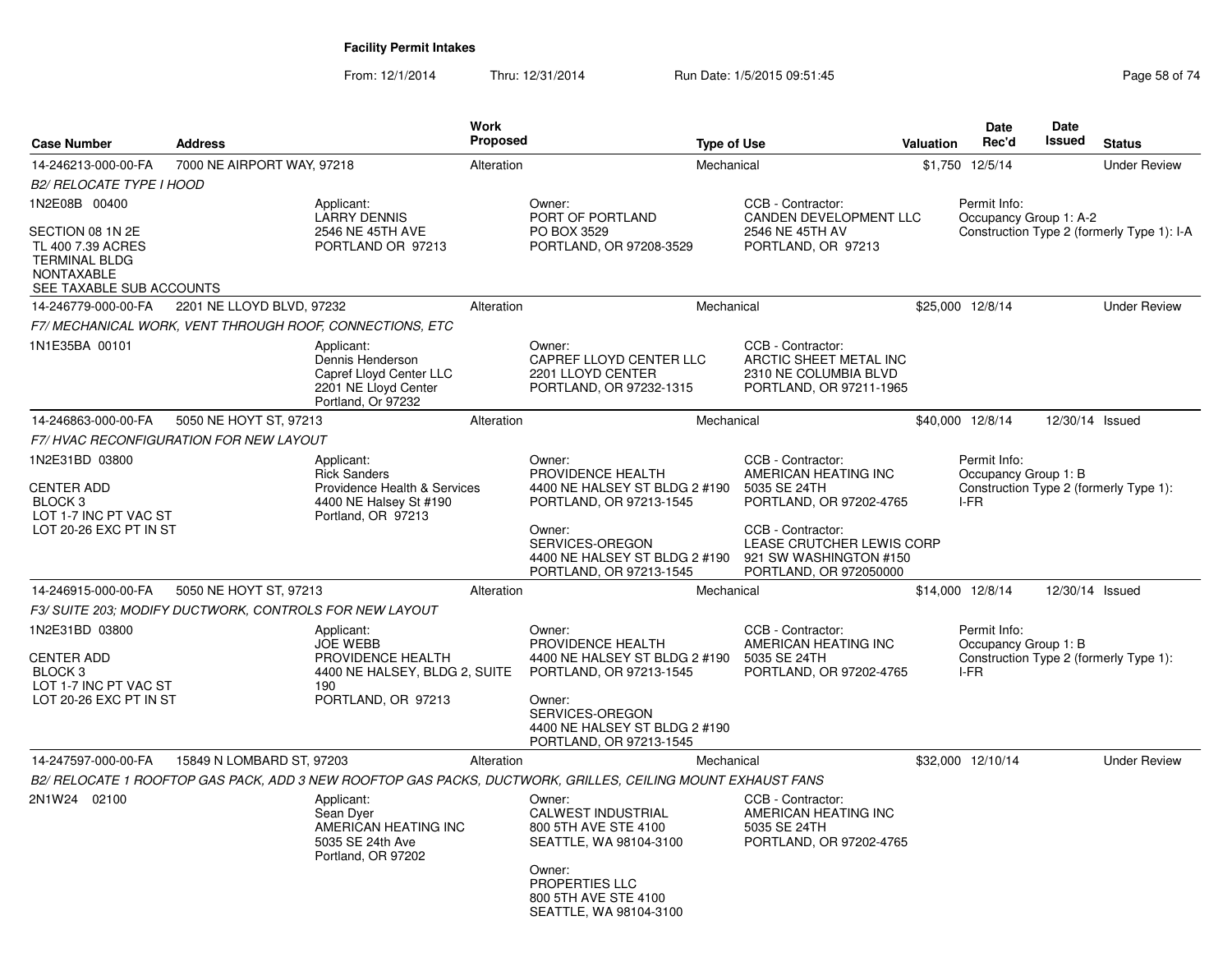| <b>Case Number</b>                                                                                      | <b>Address</b>                                             |                                                                                                                 | Work<br>Proposed |                                                                                                                                | <b>Type of Use</b> |                                                                                                            | <b>Valuation</b> | Date<br>Rec'd                                                           | Date<br>Issued  | <b>Status</b>                              |
|---------------------------------------------------------------------------------------------------------|------------------------------------------------------------|-----------------------------------------------------------------------------------------------------------------|------------------|--------------------------------------------------------------------------------------------------------------------------------|--------------------|------------------------------------------------------------------------------------------------------------|------------------|-------------------------------------------------------------------------|-----------------|--------------------------------------------|
| 14-247719-000-00-FA                                                                                     | 7000 NE AIRPORT WAY, 97218                                 |                                                                                                                 | Alteration       |                                                                                                                                | Mechanical         |                                                                                                            |                  | \$25,000 12/10/14                                                       |                 | <b>Under Review</b>                        |
|                                                                                                         |                                                            | F16/ TYPE I HOOD, GREASE DUCT, RECONFIGURE HVAC FOR NEW RESTAURANT                                              |                  |                                                                                                                                |                    |                                                                                                            |                  |                                                                         |                 |                                            |
| 1N2E08B 00400                                                                                           |                                                            | Applicant:<br><b>JOE SHING</b>                                                                                  |                  | Owner:<br>PORT OF PORTLAND                                                                                                     |                    | CCB - Contractor:<br>SOUTHERN OREGON                                                                       |                  | Permit Info:<br>Occupancy Group 1: A-2                                  |                 |                                            |
| SECTION 08 1N 2E<br>TL 400 7.39 ACRES<br><b>TERMINAL BLDG</b><br>NONTAXABLE<br>SEE TAXABLE SUB ACCOUNTS |                                                            | <b>MESHER SHING MCNUTT</b><br>808 E. ROY ST<br>SEATTLE, WA 98102                                                |                  | PO BOX 3529<br>PORTLAND, OR 97208-3529                                                                                         |                    | MECHANICAL INC DBA ENERGY<br><b>SAVERS INC</b><br>PO BOX 2829<br>OREGON CITY, OR 97045                     |                  |                                                                         |                 | Construction Type 2 (formerly Type 1): I-A |
|                                                                                                         |                                                            |                                                                                                                 |                  |                                                                                                                                |                    | CCB - Contractor:<br><b>JOB SCOTT</b><br><b>VARA LLC</b><br>5405 SE SHERMAN<br>PORTLAND, OR 97215          |                  |                                                                         |                 |                                            |
| 14-247758-000-00-FA                                                                                     | 12470 NE MARX ST, 97230                                    |                                                                                                                 | Alteration       |                                                                                                                                | Mechanical         |                                                                                                            |                  | \$23,700 12/10/14                                                       |                 | <b>Under Review</b>                        |
|                                                                                                         |                                                            | B2/HEIDI HO - 2 NEW TYPE 1 HOODS & 2 WALK-IN COOLERS & GAS PIPING                                               |                  |                                                                                                                                |                    |                                                                                                            |                  |                                                                         |                 |                                            |
| 1N2E23BC 00500                                                                                          |                                                            | Applicant:<br>ROLLAND WALTERS<br><b>BULLDOG MECHANICAL</b><br>3307 NE 39TH ST<br>VANCOUVER WA 98661             |                  | Owner:<br>PACIFIC REALTY ASSOCIATES<br>15350 SW SEQUOIA PKWY #300<br>TIGARD, OR 97224-7175<br>Owner:<br><b>LTD PARTNERSHIP</b> |                    | CCB - Contractor:<br>ROLLAND WALTERS<br><b>BULLDOG MECHANICAL</b><br>3307 NE 39TH ST<br>VANCOUVER WA 98661 |                  |                                                                         |                 |                                            |
|                                                                                                         |                                                            |                                                                                                                 |                  | 15350 SW SEQUOIA PKWY #300<br>TIGARD, OR 97224-7175                                                                            |                    |                                                                                                            |                  |                                                                         |                 |                                            |
| 14-247796-000-00-FA                                                                                     | 1126 SE DIVISION ST, 97202                                 |                                                                                                                 | Alteration       |                                                                                                                                | Mechanical         |                                                                                                            |                  | \$600 12/10/14                                                          |                 | <b>Under Review</b>                        |
|                                                                                                         | B1 /JIMMY'S ANNEX - 2 EXHAUST FANS FOR BATHROOMS           |                                                                                                                 |                  |                                                                                                                                |                    |                                                                                                            |                  |                                                                         |                 |                                            |
| 1S1E11BA 06300<br><b>TIBBETTS ADD</b><br>N 130' OF E 100' OF BLOCK 62                                   |                                                            | Applicant:<br><b>MILO COY</b><br>VIKING HEATING & SHEETMETAL<br><b>LLC</b><br>PO BOX 2610<br>ESTACADA, OR 97023 |                  | Owner:<br><b>JOHN LITTLEHALES</b><br>530 OAK GROVE AVE #201<br>MENLO PARK, CA 94025-3255                                       |                    | CCB - Contractor:<br><b>VIKING HEATING &amp; SHEETMETAL</b><br>INC<br>PO BOX<br>2610 ESTACADA OR 97023     |                  |                                                                         |                 |                                            |
| 14-248382-000-00-FA                                                                                     | 1000 SW BROADWAY, 97205                                    |                                                                                                                 | Alteration       |                                                                                                                                | Mechanical         |                                                                                                            |                  | \$1.500 12/11/14                                                        | 12/11/14 Final  |                                            |
|                                                                                                         | B1/ SUITE 960, TI - DUCTWORK AND DIFFUSER RELOACTION       |                                                                                                                 |                  |                                                                                                                                |                    |                                                                                                            |                  |                                                                         |                 |                                            |
| 1S1E03BB 02400<br><b>PORTLAND</b><br>BLOCK 182<br>LOT 5-8                                               |                                                            | Applicant:<br>Eddie Stovan<br>ALLIANT SYSTEMS LLC<br>1600 NW 167th PI, #330<br>BEAVERTON, OR 97006              |                  | Owner:<br>ONE THOUSAND BROADWAY<br><b>BLDG LTD PARTNERSHIP</b><br>805 SW BROADWAY STE 2020<br>PORTLAND, OR 97205               |                    | CCB - Contractor:<br><b>ALLIANT SYSTEMS LLC</b><br>1600 NW 167TH PL SUITE 330<br>BEAVERTON OR 97005        |                  |                                                                         |                 |                                            |
| 14-248393-000-00-FA                                                                                     | 317 SW ALDER ST, 97204                                     |                                                                                                                 | Alteration       |                                                                                                                                | Mechanical         |                                                                                                            |                  | \$8,670 12/11/14                                                        | 12/23/14 Issued |                                            |
|                                                                                                         | B1/ SUITE 500 TI - NEW DIFFUSERS FOR OFFICES AND 3 T-STATS |                                                                                                                 |                  |                                                                                                                                |                    |                                                                                                            |                  |                                                                         |                 |                                            |
| 1S1E03BA 07400<br><b>PORTLAND</b>                                                                       |                                                            | Applicant:<br><b>BOB CLEVELAND</b><br>1800 SE PEASHING ST                                                       |                  | Owner:<br>LOYALTY HOLDINGS LLC<br>3657 MAIN ST                                                                                 |                    | CCB - Contractor:<br>HUNTER DAVISSON INC<br>1800 SE PERSHING ST                                            |                  | Permit Info:<br>Occupancy Group 1: B_Bank, Off.,<br>Med.Off., Pub.Bldg. |                 |                                            |
| BLOCK 48<br>LOT 4                                                                                       |                                                            | PORTLAND, OR 97202                                                                                              |                  | MANCHESTER, VT 05254                                                                                                           |                    | PORTLAND, OR 97202-2338                                                                                    |                  |                                                                         |                 |                                            |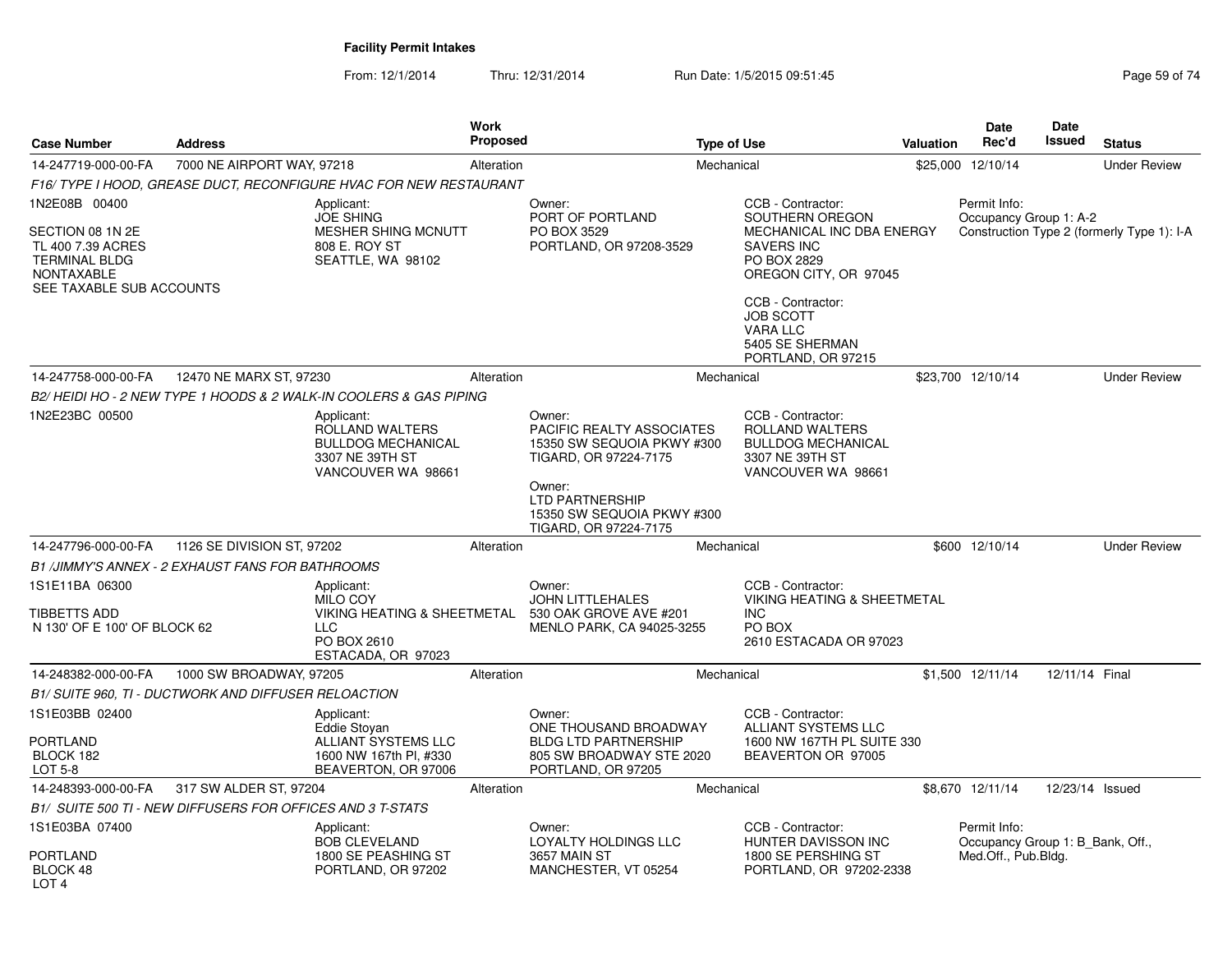| <b>Case Number</b>                                                                 | <b>Address</b>                                                                                                                                                  |                                                                      | Work<br>Proposed                                                                                                                                                                                                    | <b>Type of Use</b>                  | Valuation                                                                      | <b>Date</b><br>Rec'd                                                   | <b>Date</b><br>Issued | <b>Status</b>                              |
|------------------------------------------------------------------------------------|-----------------------------------------------------------------------------------------------------------------------------------------------------------------|----------------------------------------------------------------------|---------------------------------------------------------------------------------------------------------------------------------------------------------------------------------------------------------------------|-------------------------------------|--------------------------------------------------------------------------------|------------------------------------------------------------------------|-----------------------|--------------------------------------------|
| 14-248571-000-00-FA                                                                | 111 SW 5TH AVE, 97204-3626                                                                                                                                      |                                                                      | Alteration                                                                                                                                                                                                          | Mechanical                          | \$80,000                                                                       | 12/11/14                                                               |                       | 12/30/14 Issued                            |
|                                                                                    | F3/7TH FLOOR TI - REMODEL EXISTING HVAC SYSTEM FOR NEW TENANT                                                                                                   |                                                                      |                                                                                                                                                                                                                     |                                     |                                                                                |                                                                        |                       |                                            |
| 1N1E34CD 01300                                                                     | Applicant:<br>Eddie Stovan                                                                                                                                      | ALLIANT SYSTEMS LLC<br>1600 NW 167th PI, #330<br>BEAVERTON, OR 97006 |                                                                                                                                                                                                                     | CCB - Contractor:                   | <b>ALLIANT SYSTEMS LLC</b><br>1600 NW 167TH PL SUITE 330<br>BEAVERTON OR 97005 | Permit Info:<br>Occupancy Group 1: B                                   |                       | Construction Type 2 (formerly Type 1): I-A |
| 14-249150-000-00-FA                                                                | 335 NW 19TH AVE, 97209                                                                                                                                          |                                                                      | Alteration                                                                                                                                                                                                          | Mechanical                          |                                                                                | \$436,929 12/12/14                                                     |                       | <b>Under Review</b>                        |
|                                                                                    | F17/ TOWER/ INSTALL MOTORIZED DAMPER IN ELEVATOR HOISTWAY VENT, DECOMMISSION EXISTING STEAM BOILERS, REMOVE (E) EXHAUST FAN AND DUCTWORK, NEW ERV -2 AND DUCTW  |                                                                      |                                                                                                                                                                                                                     |                                     |                                                                                |                                                                        |                       |                                            |
| 1N1E33DB 02700<br><b>COUCHS ADD</b><br>BLOCK 275<br>$LOT 1-8$<br>E 1/2 OF LOT 9&10 | Applicant:<br>DAVE OTTE<br><b>110 SE 8TH AVE</b>                                                                                                                | <b>HOLST ARCHITECTURE</b><br>PORTLAND OR 97214                       | Owner:<br>HOME FORWARD DEVELOPMENT PORTLAND MECH CONSTRUCTN<br>135 SW ASH ST 5TH FLOOR<br>PORTLAND, OR 97204-3540<br>Owner:<br><b>ENTERPRISES CORPORATION</b><br>135 SW ASH ST 5TH FLOOR<br>PORTLAND, OR 97204-3540 | CCB - Contractor:                   | INC DBA PTLD MECH CONTR.<br>2000 SE HANNA HARVESTER DR<br>MILWAUKIE, OR 97222  |                                                                        |                       |                                            |
| 14-249164-000-00-FA                                                                | 335 NW 19TH AVE, 97209                                                                                                                                          |                                                                      | Alteration                                                                                                                                                                                                          | Mechanical                          |                                                                                | \$89,492 12/12/14                                                      |                       | <b>Under Review</b>                        |
|                                                                                    | F17/ ANNEX - NEW DRYER VENTS. VENT HOODS. GAS VENTS. REMOVE STEAM HEATING. REPLACE DOMESTIC WATER HEATER. INSTALL HEAT RECOERY UNITS AT CORRIDOR VENTILATION EQ |                                                                      |                                                                                                                                                                                                                     |                                     |                                                                                |                                                                        |                       |                                            |
| 1N1E33DB 02700<br>COUCHS ADD<br>BLOCK 275<br>$LOT 1-8$<br>E 1/2 OF LOT 9&10        | Applicant:<br>DAVE OTTE<br><b>110 SE 8TH AVE</b>                                                                                                                | <b>HOLST ARCHITECTURE</b><br>PORTLAND OR 97214                       | Owner:<br>HOME FORWARD DEVELOPMENT PORTLAND MECH CONSTRUCTN<br>135 SW ASH ST 5TH FLOOR<br>PORTLAND, OR 97204-3540<br>Owner:<br><b>ENTERPRISES CORPORATION</b><br>135 SW ASH ST 5TH FLOOR<br>PORTLAND, OR 97204-3540 | CCB - Contractor:                   | INC DBA PTLD MECH CONTR.<br>2000 SE HANNA HARVESTER DR<br>MILWAUKIE, OR 97222  |                                                                        |                       |                                            |
| 14-249165-000-00-FA                                                                | 7901 SE DIVISION ST, 97215                                                                                                                                      |                                                                      | Alteration                                                                                                                                                                                                          | Mechanical                          |                                                                                | \$100,000 12/12/14                                                     |                       | <b>Under Review</b>                        |
|                                                                                    | F11/ PCC SE CAMPUS ANNEX SINGLE STORY BUILDING REMODEL - REPLACE CONDENSER ON EXISTING UNIT, ADD SPLIT SYSTEMS TO EAST & WEST WINGS                             |                                                                      |                                                                                                                                                                                                                     |                                     |                                                                                |                                                                        |                       |                                            |
| 1S2E05DD 03400<br>SECTION 05 1S 2E<br>TL 3400 3.54 ACRES                           | Applicant:<br>LONNIE LIVERY                                                                                                                                     | O'NEILL ELECTRIC<br>7901 SE DIVISION ST<br>PORTLAND, OR 97206        | Owner:<br>PORTLAND COMMUNITY COLLEGE PORTLAND MECH CONSTRUCTN<br>PO BOX 19000<br>PORTLAND, OR 97280-0990                                                                                                            | CCB - Contractor:                   | INC DBA PTLD MECH CONTR.<br>2000 SE HANNA HARVESTER DR<br>MILWAUKIE, OR 97222  | Permit Info:<br>Occupancy Group 1: B Bank, Off.<br>Med.Off., Pub.Bldg. |                       |                                            |
| 14-249542-000-00-FA                                                                | 3500 N INTERSTATE AVE, 97227                                                                                                                                    |                                                                      | Alteration                                                                                                                                                                                                          | Mechanical                          |                                                                                | \$59,067 12/15/14                                                      |                       | <b>Under Review</b>                        |
|                                                                                    | B1/1ST FLOOR - IT ROOM HVAC UPGRADE WITH CONDENSING UNIT ON ROOF                                                                                                |                                                                      |                                                                                                                                                                                                                     |                                     |                                                                                |                                                                        |                       |                                            |
| 1N1E22CC 12100                                                                     | Applicant:<br>John Downing<br><b>Total Mechanical</b>                                                                                                           | 1498 SE TechCenter PI, #180<br>Vancouver, WA 98683                   | Owner:<br>KAISER FOUNDATION HEALTH<br>500 NE MULTNOMAH ST #100<br>PORTLAND, OR 97232-2031<br>Owner:<br>PLAN OF THE NORTHWEST<br>500 NE MULTNOMAH ST #100<br>PORTLAND, OR 97232-2031                                 | CCB - Contractor:<br><b>STE 180</b> | <b>TOTAL MECHANICAL INC</b><br>1498 SE TECH CENTER PLACE<br>VANCOUVER WA 98683 | Permit Info:<br>Occupancy Group 1: I-2                                 |                       | Construction Type 2 (formerly Type 1): I-A |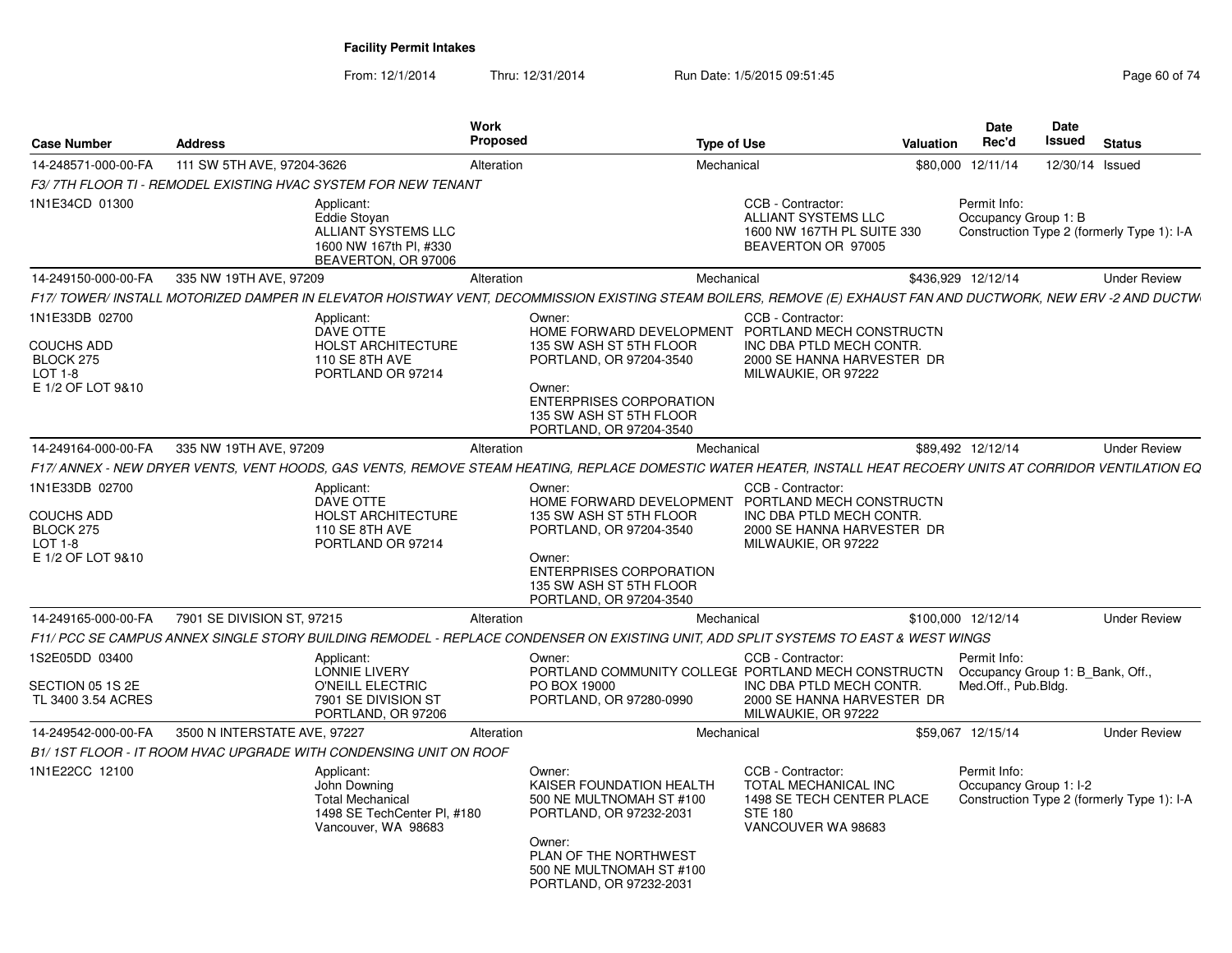|                                                          |                                                          | <b>Work</b><br>Proposed                                                                                                                                    |                                                                                    |                    |                                                                                                                                                              |                      | <b>Date</b><br>Rec'd                                                    | <b>Date</b><br><b>Issued</b> |                                            |
|----------------------------------------------------------|----------------------------------------------------------|------------------------------------------------------------------------------------------------------------------------------------------------------------|------------------------------------------------------------------------------------|--------------------|--------------------------------------------------------------------------------------------------------------------------------------------------------------|----------------------|-------------------------------------------------------------------------|------------------------------|--------------------------------------------|
| <b>Case Number</b>                                       | <b>Address</b>                                           |                                                                                                                                                            |                                                                                    | <b>Type of Use</b> |                                                                                                                                                              | <b>Valuation</b>     |                                                                         |                              | <b>Status</b>                              |
| 14-249700-000-00-FA                                      | 121 SW SALMON ST, 97204                                  | Alteration                                                                                                                                                 |                                                                                    | Mechanical         |                                                                                                                                                              | \$26,023             | 12/15/14                                                                | 12/22/14 Final               |                                            |
| 1S1E03BA 02100                                           | B2/ SUITE 1350 - HVAC VAV BOXES AND DUCTWORK             | Applicant:<br><b>DOUG KOBMAN</b><br>STREIMER SHEET METAL WORKS 1WTC0510-CORPORATE TAX<br><b>INC</b><br>740 N KNOTT ST<br>PORTLAND, OR 972272099            | Owner:<br><b>IEH PORTLAND LLC</b><br>DEPT 121 SW SALMO<br>PORTLAND, OR 97204       | <b>INC</b>         | CCB - Contractor:<br><b>DOUG KOBMAN</b><br>STREIMER SHEET METAL WORKS Construction Type 2 (formerly Type 1): I-A<br>740 N KNOTT ST<br>PORTLAND, OR 972272099 |                      | Permit Info:<br>Occupancy Group 1: B                                    |                              |                                            |
| 14-249708-000-00-FA                                      | 1331 NW LOVEJOY ST, 97209                                | Alteration                                                                                                                                                 |                                                                                    | Mechanical         |                                                                                                                                                              |                      | \$900 12/15/14                                                          |                              | <b>Under Review</b>                        |
|                                                          |                                                          | <b>B1/BARGAIN STORAGE SUITE 755 - DUCTWORK FOR NEW CONFERENCE ROOM</b>                                                                                     |                                                                                    |                    |                                                                                                                                                              |                      |                                                                         |                              |                                            |
| 1N1E33AA 03700                                           |                                                          | Applicant:<br><b>JODY DEPEW</b><br><b>HVAC INC</b><br>5188 SE INTERNATIONAL WAY<br>MILWAUKIE, OR 97222                                                     | Owner:<br>MARPARK BLOCK ONE LLC<br>1136 NW HOYT ST #200<br>PORTLAND, OR 97209-3097 |                    | CCB - Contractor:<br><b>JODY DEPEW</b><br><b>HVAC INC</b><br>5188 SE INTERNATIONAL WAY<br>MILWAUKIE, OR 97222                                                |                      | Permit Info:<br>Occupancy Group 1: B_Bank, Off.,<br>Med.Off., Pub.Bldg. |                              |                                            |
| 14-249980-000-00-FA                                      | 6404 SE 23RD AVE, 97202                                  | Alteration                                                                                                                                                 |                                                                                    | Mechanical         |                                                                                                                                                              | \$4,385,000 12/16/14 |                                                                         |                              | <b>Under Review</b>                        |
|                                                          |                                                          | F18/WESTMORLAND UNION MANOR RENOVATION - HVAC REPLACEMENT, REMOVE AND REPLACE ROOF TOP FAN UNITS, NEW HEAT PUMPS & HEAT RECOVERY UNITS, NEW DUCTWORK TO EA |                                                                                    |                    |                                                                                                                                                              |                      |                                                                         |                              |                                            |
| 1S1E14D 00200                                            |                                                          | Applicant:<br><b>BILL LANNING</b>                                                                                                                          | Owner:<br>UNION LABOR RETIREMENT ASSN TO BID                                       |                    | <b>Primary Contractor:</b>                                                                                                                                   |                      |                                                                         |                              |                                            |
| SECTION 14 1 S 1 E<br>TL 200 6.32 ACRES                  |                                                          | <b>MWA ARCHITECTS</b><br>70 NW COUCH ST #401<br>PORTLAND, OR 97209                                                                                         | 6404 SE 23RD AVE<br>PORTLAND, OR 97202-5434                                        |                    |                                                                                                                                                              |                      |                                                                         |                              |                                            |
| 14-250809-000-00-FA                                      | 3251 SW SAM JACKSON PARK RD, 97201                       | Alteration                                                                                                                                                 |                                                                                    | Mechanical         |                                                                                                                                                              |                      | \$15,000 12/17/14                                                       | 12/22/14 Issued              |                                            |
|                                                          |                                                          | F18/12TH FLOOR - REMOVAL OF SUPPLY AND RETURN, MINOR DUCTWORK                                                                                              |                                                                                    |                    |                                                                                                                                                              |                      |                                                                         |                              |                                            |
| 1S1E09AC 03700<br>SECTION 09 1S 1E<br>TL 3700 0.07 ACRES |                                                          | Applicant:<br><b>JEROME KEYES</b><br><b>OHSU</b><br>3181 SW Sam Jackson Park Rd<br>PORTLAND, OR 97239                                                      | Owner:<br>OREGON STATE OF<br>3181 SW SAM JACKSON PARK RD<br>PORTLAND, OR 97239     |                    |                                                                                                                                                              |                      | Permit Info:<br>Occupancy Group 1: I1.1<br>I-FR                         |                              | Construction Type 2 (formerly Type 1):     |
| 14-251106-000-00-FA                                      | 6320 NE HALSEY ST, 97213                                 | Alteration                                                                                                                                                 |                                                                                    | Mechanical         |                                                                                                                                                              |                      | \$99.853 12/18/14                                                       |                              | <b>Under Review</b>                        |
|                                                          | F17/3 NEW HVAC UNITS, RTU PACKAGE, DUCTING, GRILLES, ETC |                                                                                                                                                            |                                                                                    |                    |                                                                                                                                                              |                      |                                                                         |                              |                                            |
| 1N2E32BB 00400                                           |                                                          | Applicant:<br><b>JOE WEBB</b>                                                                                                                              | Owner:<br>WESTON INVESTMENT CO LLC                                                 |                    | CCB - Contractor:<br>AMERICAN HEATING INC                                                                                                                    |                      |                                                                         |                              |                                            |
| SECTION 32 1N 2E<br>TL 400 0.06 ACRES                    |                                                          | PROVIDENCE HEALTH<br>4400 NE HALSEY, BLDG 2, SUITE<br>190                                                                                                  | 2154 NE BROADWAY #200<br>PORTLAND, OR 97232-1561                                   |                    | 5035 SE 24TH<br>PORTLAND, OR 97202-4765                                                                                                                      |                      |                                                                         |                              |                                            |
|                                                          |                                                          | PORTLAND, OR 97213                                                                                                                                         |                                                                                    |                    | CCB - Contractor:<br><b>HOWARD S WRIGHT</b><br><b>CONSTRUCTORS LP</b><br>P. O. BOX 3764<br>SEATTLE, WA 98124                                                 |                      |                                                                         |                              |                                            |
| 14-251299-000-00-FA                                      | 1 SW COLUMBIA ST, 97201                                  | Alteration                                                                                                                                                 |                                                                                    | Mechanical         |                                                                                                                                                              |                      | \$8,800 12/18/14                                                        | 12/22/14 Final               |                                            |
|                                                          | B1/ SUITE 750 - ADD NEW DUCTWORK & GRILLES               |                                                                                                                                                            |                                                                                    |                    |                                                                                                                                                              |                      |                                                                         |                              |                                            |
| 1S1E03BD 01800                                           |                                                          | Applicant:<br><b>BRANDON HUTCHINSON</b>                                                                                                                    | Owner:<br>UMPQUA PLAZA LLC                                                         |                    | CCB - Contractor:<br>AMERICAN HEATING INC                                                                                                                    |                      | Permit Info:<br>Occupancy Group 1: B                                    |                              |                                            |
| PORTLAND<br>BLOCK 114<br>LOT 1-8                         |                                                          | AMERICAN HEATING<br>5035 SE 24TH AVE<br>PORTLAND, OR 97202                                                                                                 | 555 CALIFORNIA ST 49TH FL<br>SAN FRANCISCO, CA 94104                               |                    | 5035 SE 24TH<br>PORTLAND, OR 97202-4765                                                                                                                      |                      |                                                                         |                              | Construction Type 2 (formerly Type 1): I-B |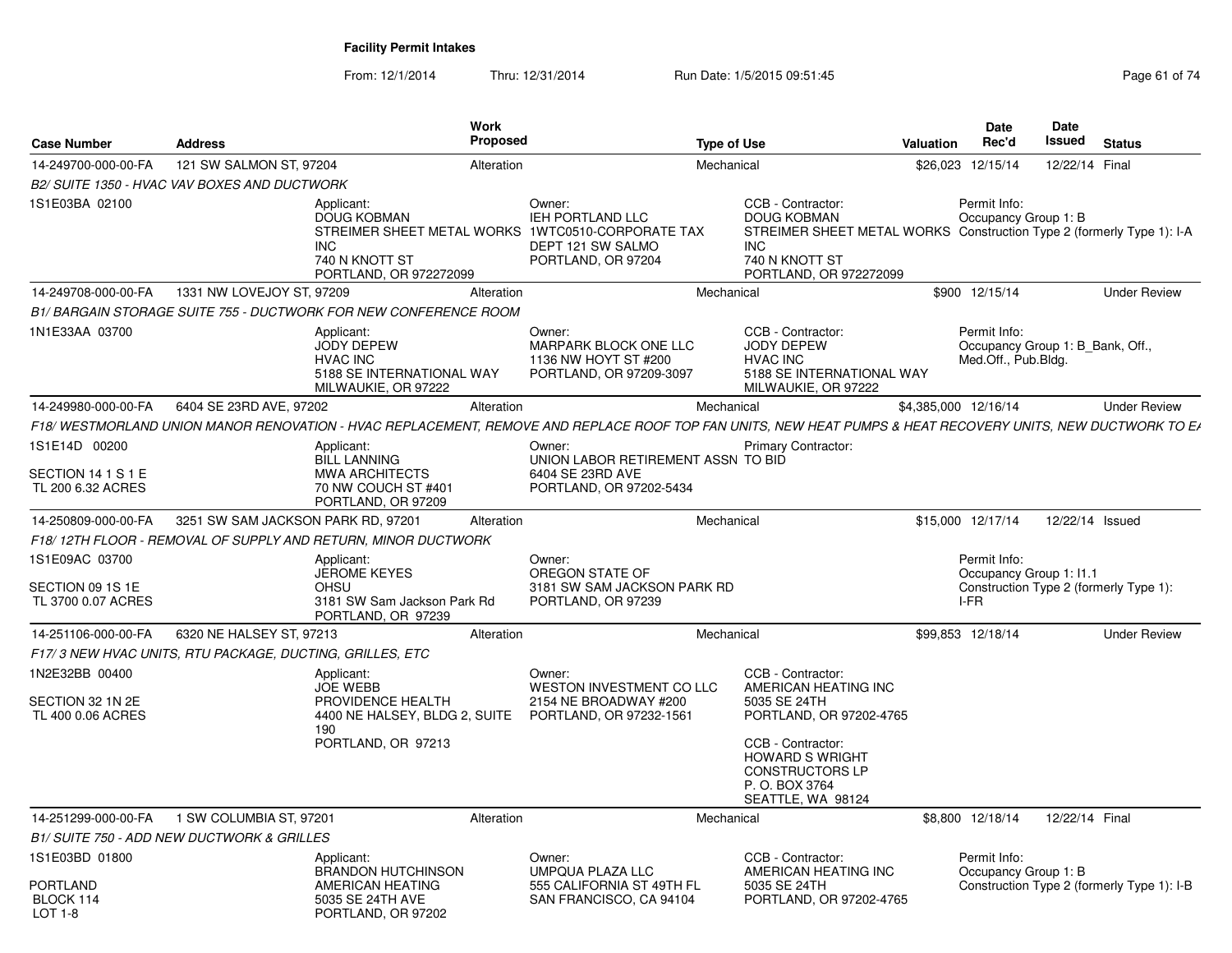| <b>Case Number</b>                        | <b>Address</b>                                         |                                                                                                                                        | <b>Work</b><br>Proposed |                                                                                                  | <b>Type of Use</b> |                                                                                                                                                                 | Valuation | <b>Date</b><br>Rec'd                              | Date<br><b>Issued</b> | <b>Status</b>                                |
|-------------------------------------------|--------------------------------------------------------|----------------------------------------------------------------------------------------------------------------------------------------|-------------------------|--------------------------------------------------------------------------------------------------|--------------------|-----------------------------------------------------------------------------------------------------------------------------------------------------------------|-----------|---------------------------------------------------|-----------------------|----------------------------------------------|
| 14-251348-000-00-FA                       | 5115 N LAGOON AVE, 97217                               |                                                                                                                                        | Alteration              |                                                                                                  | Mechanical         |                                                                                                                                                                 |           | \$28,182 12/18/14                                 |                       | <b>Under Review</b>                          |
|                                           |                                                        | B1/ADD DUCTLESS SPLIT SYSTEM IN TRAINING ROOM WITH HP ON ROOF (5169 N LAGOON)                                                          |                         |                                                                                                  |                    |                                                                                                                                                                 |           |                                                   |                       |                                              |
| 1N1E20AB 00800                            |                                                        | Applicant:<br><b>Ryan Campbell</b><br>Reitmeier Mechanical<br>19570 SW 90th Court<br>Tualatin, OR 97062                                |                         | Owner:<br>FREIGHTLINER CORPORATION<br>PO BOX 3820<br>PORTLAND, OR 97208                          |                    | CCB - Contractor:<br><b>REITMEIER MECHANICAL INC</b><br>19570 SW 90TH CT<br>TUALATIN OR 97062-7505                                                              |           | Permit Info:<br>Occupancy Group 1: B              |                       | Construction Type 2 (formerly Type 1): III-N |
| 14-251514-000-00-FA                       | 12000 SW 49TH AVE, 97219                               |                                                                                                                                        | Alteration              |                                                                                                  | Mechanical         |                                                                                                                                                                 |           | \$95,000 12/19/14                                 |                       | <b>Under Review</b>                          |
|                                           |                                                        |                                                                                                                                        |                         |                                                                                                  |                    | F13/ LOWER LEVEL - REPLACE 3 DOMSTIC HOT WATER HEAT EXCHANGERS & SMALL BOILER WITH 4 NEW CONDENSING WATER HEATERS ON EXISTING PAD PLUS 8 FEET OF NEW PAD ON EIT |           |                                                   |                       |                                              |
| 1S1E31D 00200                             |                                                        | Applicant:<br><b>JEFF BRANDT</b><br><b>PCC</b><br>12000 SW 49TH AVE CSB 314<br>PORTLAND, OR 97219                                      |                         | Owner:<br>PORTLAND COMMUNITY<br><b>COLLEGE DIST</b><br>PO BOX 19000<br>PORTLAND, OR 97280-0990   |                    | CCB - Contractor:<br>MCKINSTRY CO LLC<br>16970 NE MASON ST. SUITE 100<br>PORTLAND OR 97230-7398                                                                 |           |                                                   |                       |                                              |
| 14-251656-000-00-FA                       | 225 SW BROADWAY                                        |                                                                                                                                        | Alteration              |                                                                                                  | Mechanical         |                                                                                                                                                                 |           | \$11,200 12/19/14                                 |                       | <b>Under Review</b>                          |
|                                           |                                                        | F4/ ON DECK 2: 1ST FLOOR - RELOCATE A/H, EXHAUST FAN AND DUCTWORK                                                                      |                         |                                                                                                  |                    |                                                                                                                                                                 |           |                                                   |                       |                                              |
| 1N1E34CC 09800<br><b>PORTLAND</b>         |                                                        | Applicant:<br><b>Bruce Butner</b><br>PROTEMP ASSOCIATES                                                                                |                         | Owner:<br><b>BROADWAY COMMERCE LLC</b><br>225 SW BROADWAY #1                                     |                    | CCB - Contractor:<br><b>BRUCE BUTNER</b><br>PROTEMP ASSOCIATES INC                                                                                              |           | Permit Info:<br>Occupancy Group 1: A-2 Restaurant |                       | Construction Type 2 (formerly Type 1): I-A   |
| BLOCK 85<br>LOT 6&7 TL 9800               |                                                        | 9788 SE 17th Ave<br>Portland, Or 97222                                                                                                 |                         | PORTLAND, OR 97205                                                                               |                    | 9788 SE 17TH<br>PORTLAND, OR 97222                                                                                                                              |           |                                                   |                       |                                              |
| 14-251682-000-00-FA                       | 16125 NE CAMERON BLVD - Bldg 5, 97230                  |                                                                                                                                        | Alteration              |                                                                                                  | Mechanical         |                                                                                                                                                                 |           | \$12,280 12/19/14                                 |                       | <b>Under Review</b>                          |
|                                           |                                                        | F1/16137 NE CAMERON, SPEC TI - INSTALL 4 TON RTU AND DUCTWORK                                                                          |                         |                                                                                                  |                    |                                                                                                                                                                 |           |                                                   |                       |                                              |
| 1N2E24AA 00200                            |                                                        | Applicant:<br><b>STEVE LARSON</b><br>OREGON AIRE<br>7715 NE 33RD AVE<br>PORTLAND, OR 97211                                             |                         | Owner:<br><b>WALTON CWOR COMMERCE</b><br>PO BOX 460169<br>HOUSTON, TX 77056                      |                    | CCB - Contractor:<br>OREGON AIRE INC<br>7715 NE 33RD DR.<br>PORTLAND, OR. 97211                                                                                 |           | Permit Info:                                      |                       | Construction Type 2 (formerly Type 1): III-B |
| 14-252031-000-00-FA                       | 1233 NW 12TH AVE, 97209                                |                                                                                                                                        | Alteration              |                                                                                                  | Mechanical         |                                                                                                                                                                 |           | \$14,000 12/19/14                                 |                       | <b>Under Review</b>                          |
|                                           | B1/1ST FLOOR - RELOCATE EXISTING FAN COIL AND DUCTWORK |                                                                                                                                        |                         |                                                                                                  |                    |                                                                                                                                                                 |           |                                                   |                       |                                              |
| 1N1E33AA 01700                            |                                                        | Applicant:<br><b>JODY DEPEW</b>                                                                                                        |                         | Owner:<br>12TH & NORTHRUP LLC                                                                    |                    | CCB - Contractor:<br><b>JODY DEPEW</b>                                                                                                                          |           |                                                   |                       |                                              |
| <b>COUCHS ADD</b><br>BLOCK 215<br>LOT 1-8 |                                                        | <b>HVAC INC</b><br>5188 SE INTERNATIONAL WAY<br>MILWAUKIE, OR 97222                                                                    |                         | 1215 4TH AVE #600<br>SEATTLE, WA 98161-1084                                                      |                    | <b>HVAC INC</b><br>5188 SE INTERNATIONAL WAY<br>MILWAUKIE, OR 97222                                                                                             |           |                                                   |                       |                                              |
| 14-252814-000-00-FA                       | 700 SW 5TH AVE                                         |                                                                                                                                        | Alteration              |                                                                                                  | Mechanical         |                                                                                                                                                                 |           | \$10,000 12/22/14                                 |                       | <b>Under Review</b>                          |
| F18/TWO NEW HEAT PUMPS                    |                                                        |                                                                                                                                        |                         |                                                                                                  |                    |                                                                                                                                                                 |           |                                                   |                       |                                              |
| 1S1E03BB1 90001                           |                                                        | Applicant:<br>SHANE ANDERSON<br><b>CALLISON ARCHITECTS</b><br><b>1453 THIRD STREET</b><br>PROMENADE, STE 400<br>SANTA MONICA, CA 90401 |                         | Owner:<br>PIONEER PLACE LIMITED<br><b>PARTNERSHIP</b><br>PO BOX 617905<br>CHICAGO, IL 60661-7905 |                    | Primary Contractor:<br>TO BID                                                                                                                                   |           | Permit Info:<br>Occupancy Group 1: M              |                       | Construction Type 2 (formerly Type 1): I-A   |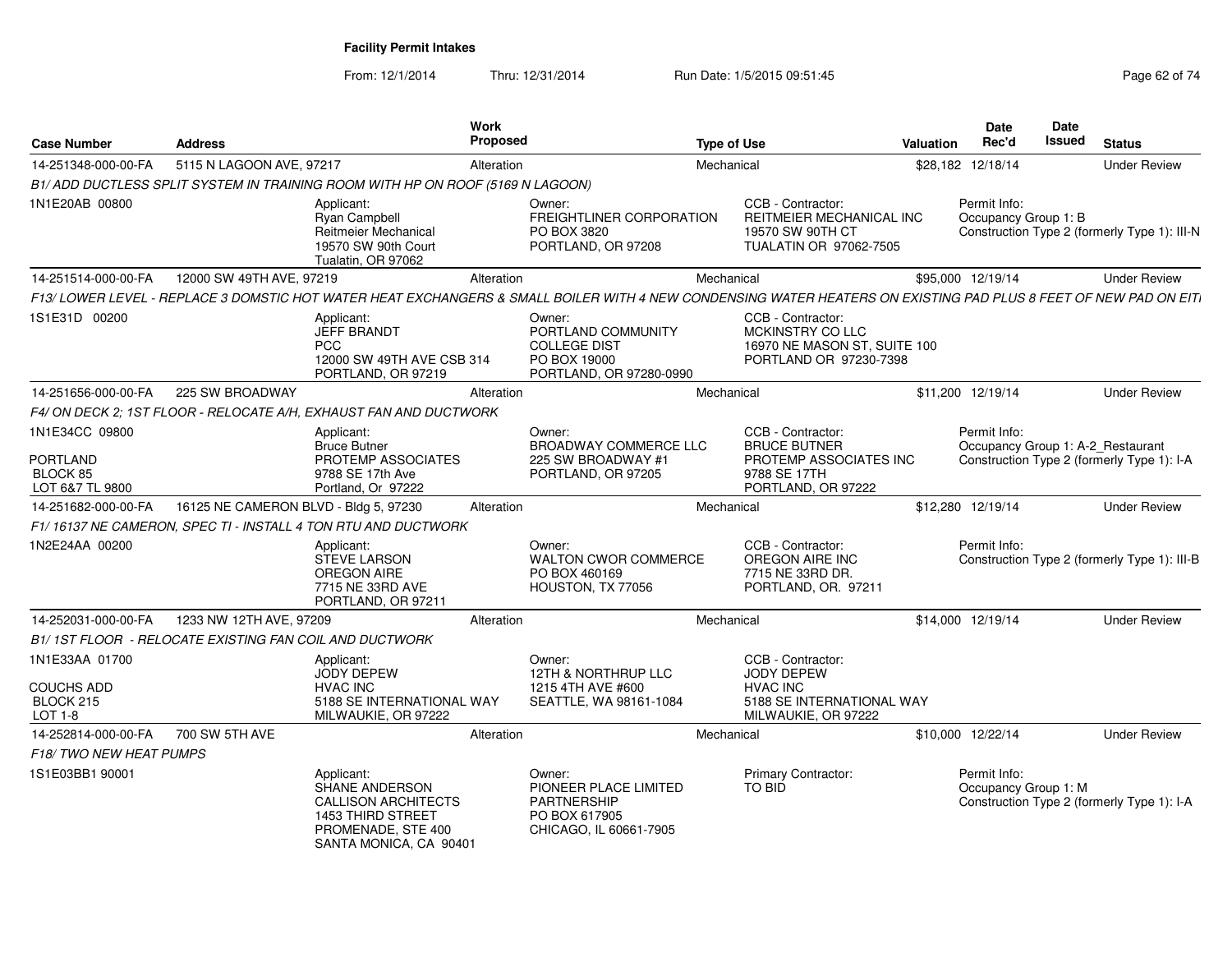*B2/ LEASE SPACE 107 - NEW CAFE TENANT IN PCC SE CAMPUS LIBRARY - INSTALL 5 TON SPLIT SYSTEM AND DUCTWORK*

**S** Proposed

Applicant:

**Work** 

**Case Number**

14-253147-000-00-FA

1S2E05DD 00300A1

**Address**

8101 SE DIVISION ST

From: 12/1/2014Thru: 12/31/2014 Run Date: 1/5/2015 09:51:45 Page 63 of 74

**Type of Use**

A 8101 SE DIVISION ST **Example 20 Telecom Alteration** Mechanical Mechanical COM 835,000 12/23/14 Under Review

T COMPOSITY Alteration Contract Contract Mechanical COMPOSITY 535,000 12/23/14

CCB - Contractor:

|                                              |                            | <b>ANDREW HART</b><br>A ABSOLUTE COMFORT HEATING<br>& COOLI*<br>15886 PARK PLACE CT<br>OREGON CITY, OR 97045 |            |                                                                                                                                                              |            | <b>ANDREW HART</b><br>A ABSOLUTE COMFORT HEATING<br>& COOLI*<br>15886 PARK PLACE CT<br>OREGON CITY, OR 97045  |                                      |                                              |
|----------------------------------------------|----------------------------|--------------------------------------------------------------------------------------------------------------|------------|--------------------------------------------------------------------------------------------------------------------------------------------------------------|------------|---------------------------------------------------------------------------------------------------------------|--------------------------------------|----------------------------------------------|
| 14-253168-000-00-FA                          |                            | 3181 SW SAM JACKSON PARK RD - Bldg MRB, 9 Alteration                                                         |            |                                                                                                                                                              | Mechanical |                                                                                                               | \$2.200 12/23/14                     | <b>Under Review</b>                          |
|                                              |                            | B1/ REMOVE AND INSTALL NEW CEILING GRID/TILE AND LIGHTING - NEW MECHANICAL GRILLES                           |            |                                                                                                                                                              |            |                                                                                                               |                                      |                                              |
| 1S1E09 00200                                 |                            | Applicant:<br><b>JEROME KEYES</b><br>OHSU<br>3181 SW SAM JACKSON PARK<br>RD.<br>PORTLAND, OR 97239           |            | Owner:<br>OREGON STATE OF<br>3181 SW SAM JACKSON PARK RD<br>PORTLAND, OR 97239                                                                               |            |                                                                                                               |                                      |                                              |
| 14-253173-000-00-FA                          | 1120 SW 5TH AVE, 97204     |                                                                                                              | Alteration |                                                                                                                                                              | Mechanical |                                                                                                               | \$3.000 12/23/14                     | <b>Under Review</b>                          |
|                                              |                            | F8/MODIFY DUCTWORK FOR NEW LAYOUT, RELOCATE DIFFUSERS, GRILLES                                               |            |                                                                                                                                                              |            |                                                                                                               |                                      |                                              |
| 1S1E03BC 00200<br><b>PORTLAND</b>            |                            | Applicant:<br><b>MICHAEL RISCICA</b><br><b>OMF</b>                                                           |            | Owner:<br>PORTLAND CITY OF (LEASED<br>1120 SW 5TH AVE #1204                                                                                                  |            |                                                                                                               | Permit Info:<br>Occupancy Group 1: B | Construction Type 2 (formerly Type 1): III-A |
| <b>BLOCK 57</b><br>LOT 1-8                   |                            | 1120 SW 5TH, SUITE 1204<br>PORTLAND, OR 97204                                                                |            | PORTLAND, OR 97204-1932                                                                                                                                      |            |                                                                                                               |                                      |                                              |
| SEE SUB ACCT R508653 (R667706771)            |                            |                                                                                                              |            | Owner:<br><b>MULTIPLE TENANTS</b><br>1120 SW 5TH AVE #1204<br>PORTLAND, OR 97204-1932                                                                        |            |                                                                                                               |                                      |                                              |
| 14-253376-000-00-FA                          | 2140 NW KEARNEY ST, 97210  |                                                                                                              | Alteration |                                                                                                                                                              | Mechanical |                                                                                                               | \$1,216,210 12/23/14                 | <b>Under Review</b>                          |
|                                              |                            |                                                                                                              |            | F9/ GALLAGHER PLAZA RENOVATION - REPLACE HVAC EQUIPMENT, ADD SPLIT SYSTEMS, SUPPLY DUCTWORK TO RESIDENCE CORRIDORS, REPLACE HOT WATER HEATERS AND STORAGE TA |            |                                                                                                               |                                      |                                              |
| 1N1E33BD 11800                               |                            | Applicant:<br>HEATHER FLEGEL                                                                                 |            | Owner:<br>HOME FORWARD DEVELOPMENT AMERICAN HEATING INC                                                                                                      |            | CCB - Contractor:                                                                                             |                                      |                                              |
| KINGS 2ND ADD<br><b>BLOCK 1 TL 11800</b>     |                            | <b>HOLST ARCHITECTURE</b><br>110 SE 8TH AVE<br>PORTLAND, OR 97214                                            |            | 135 SW ASH ST 5TH FLOOR<br>PORTLAND, OR 97204-3540                                                                                                           |            | 5035 SE 24TH<br>PORTLAND, OR 97202-4765                                                                       |                                      |                                              |
|                                              |                            |                                                                                                              |            | Owner:<br><b>ENTERPRISES CORPORATION</b><br>135 SW ASH ST 5TH FLOOR<br>PORTLAND, OR 97204-3540                                                               |            |                                                                                                               |                                      |                                              |
| 14-254013-000-00-FA                          | 111 SW 5TH AVE, 97204-3626 |                                                                                                              | Alteration |                                                                                                                                                              | Mechanical |                                                                                                               | \$6,000 12/29/14                     | <b>Under Review</b>                          |
| B1/B-2 REPLACE LOADING DOCK HOT WATER HEATER |                            |                                                                                                              |            |                                                                                                                                                              |            |                                                                                                               |                                      |                                              |
| 1N1E34CD 01300                               |                            | Applicant:<br><b>JODY DEPEW</b><br><b>HVAC INC</b><br>5188 SE INTERNATIONAL WAY<br>MILWAUKIE, OR 97222       |            |                                                                                                                                                              |            | CCB - Contractor:<br><b>JODY DEPEW</b><br><b>HVAC INC</b><br>5188 SE INTERNATIONAL WAY<br>MILWAUKIE, OR 97222 | Permit Info:<br>Occupancy Group 1: B | Construction Type 2 (formerly Type 1): I-A   |

**StatusUnder Review** 

**DateIssued** 

**DateRec'd Issued**

**Valuation**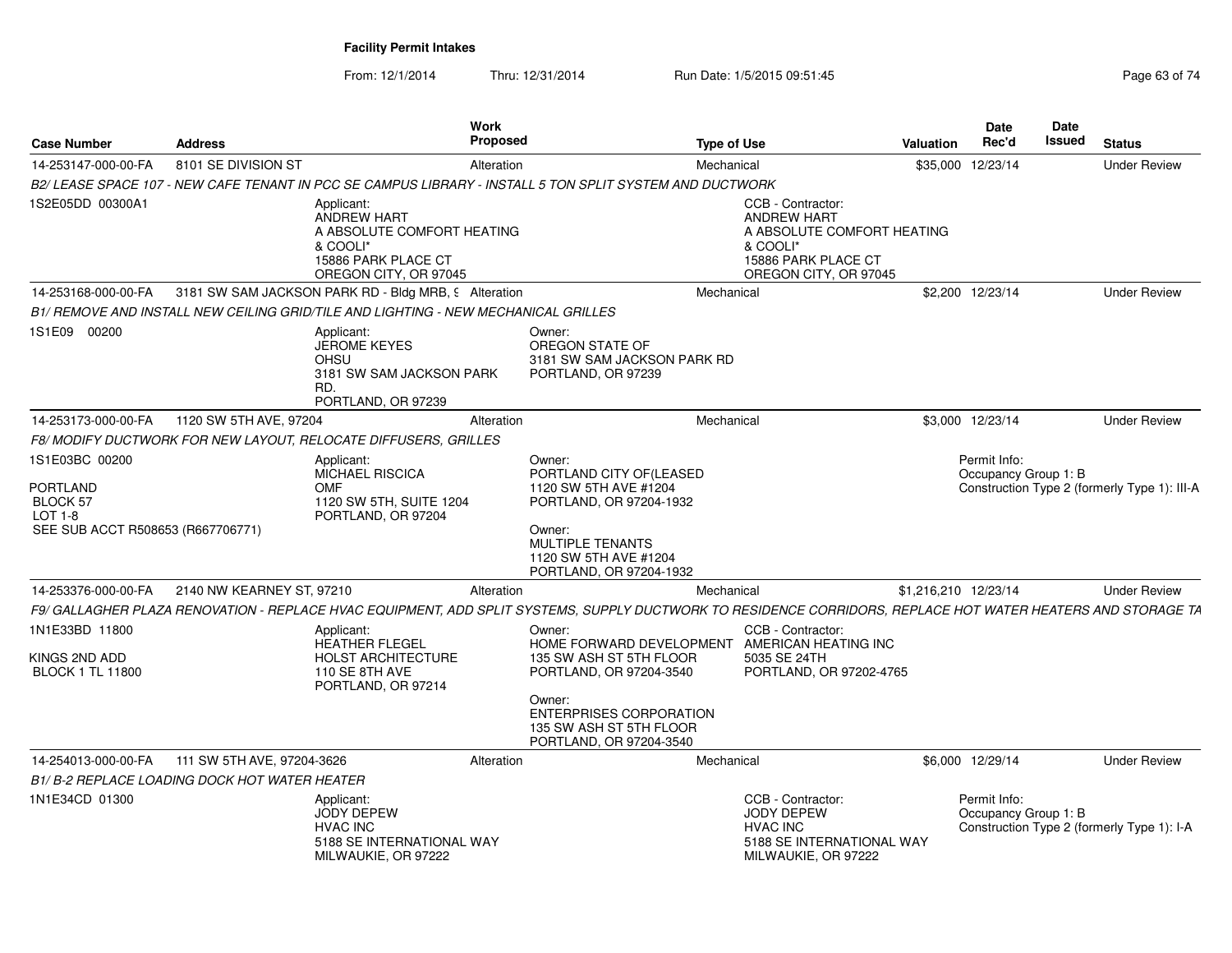| <b>Case Number</b>                                          | <b>Address</b>              |                                                                                                        | Work<br>Proposed |                                                                                                                                                                    | <b>Type of Use</b> |                                                                                                        | <b>Valuation</b> | <b>Date</b><br>Rec'd                 | Date<br><b>Issued</b> | <b>Status</b>                                |
|-------------------------------------------------------------|-----------------------------|--------------------------------------------------------------------------------------------------------|------------------|--------------------------------------------------------------------------------------------------------------------------------------------------------------------|--------------------|--------------------------------------------------------------------------------------------------------|------------------|--------------------------------------|-----------------------|----------------------------------------------|
| 14-254230-000-00-FA                                         | 111 SW 5TH AVE, 97204-3626  |                                                                                                        | Alteration       |                                                                                                                                                                    | Mechanical         |                                                                                                        |                  | \$20,000 12/29/14                    |                       | <b>Under Review</b>                          |
|                                                             |                             | F16/T-41 & 42 PACIFIC CREST SECURITIES ADD SPLIT SYSTEM UNIT TO NEW SERVER ROOMS                       |                  |                                                                                                                                                                    |                    |                                                                                                        |                  |                                      |                       |                                              |
| 1N1E34CD 01300                                              |                             | Applicant:<br><b>AARON HAYES</b><br>1420 5TH AVE SUITE 2400<br>SEATTLE, WA 98101                       |                  |                                                                                                                                                                    |                    | <b>Primary Contractor:</b><br>TO BID                                                                   |                  | Permit Info:<br>Occupancy Group 1: B |                       | Construction Type 2 (formerly Type 1): I-A   |
| 14-254312-000-00-FA                                         | 4805 NE GLISAN ST, 97213    |                                                                                                        | Alteration       |                                                                                                                                                                    | Mechanical         |                                                                                                        |                  | \$347,000 12/29/14                   |                       | <b>Under Review</b>                          |
|                                                             |                             |                                                                                                        |                  | F13/3RD FLOOR SUITE 3-B ADD 9 NEW VAV's W/DUCTWORK & GRILLES, NEW FSD'S, ADD 1 NEW CEILING MOUNT EXHAUST FAN (MED GAS), ADD DUCTWORK AND GRILLES TO EXISTING EQUIP |                    |                                                                                                        |                  |                                      |                       |                                              |
| 1N2E31BD 04100                                              |                             | Applicant:<br><b>JOE WEBB</b>                                                                          |                  | Owner:                                                                                                                                                             |                    | CCB - Contractor:                                                                                      |                  | Permit Info:                         |                       |                                              |
| SECTION 31 1N 2E<br>TL 4100 9.54 ACRES                      |                             | PROVIDENCE HEALTH<br>4400 NE Halsey, Suite #160<br>PORTLAND, OR 97213                                  |                  | PROVIDENCE HEALTH<br>4400 NE HALSEY ST BLDG 2 #190<br>PORTLAND, OR 97213-1545                                                                                      |                    | AMERICAN HEATING INC<br>5035 SE 24TH<br>PORTLAND, OR 97202-4765                                        |                  | Occupancy Group 1: 11.1<br>I-FR      |                       | Construction Type 2 (formerly Type 1):       |
|                                                             |                             |                                                                                                        |                  | Owner:<br>SERVICES-OREGON<br>4400 NE HALSEY ST BLDG 2 #190<br>PORTLAND, OR 97213-1545                                                                              |                    |                                                                                                        |                  |                                      |                       |                                              |
| 14-254996-000-00-FA                                         | 1233 NW 12TH AVE, 97209     |                                                                                                        | Alteration       |                                                                                                                                                                    | Mechanical         |                                                                                                        |                  | \$3,000 12/30/14                     |                       | <b>Under Review</b>                          |
| <b>B1/ RELOCATE UNITS</b>                                   |                             |                                                                                                        |                  |                                                                                                                                                                    |                    |                                                                                                        |                  |                                      |                       |                                              |
| 1N1E33AA 01700<br><b>COUCHS ADD</b><br>BLOCK 215<br>LOT 1-8 |                             | Applicant:<br><b>JODY DEPEW</b><br><b>HVAC INC</b><br>5188 SE INTERNATIONAL WAY<br>MILWAUKIE, OR 97222 |                  | Owner:<br>12TH & NORTHRUP LLC<br>1215 4TH AVE #600<br>SEATTLE, WA 98161-1084                                                                                       |                    | CCB - Contractor:<br>JODY DEPEW<br><b>HVAC INC</b><br>5188 SE INTERNATIONAL WAY<br>MILWAUKIE, OR 97222 |                  |                                      |                       |                                              |
| 14-243740-000-00-FA                                         | 9320 SW BARBUR BLVD, 97219  |                                                                                                        | Alteration       |                                                                                                                                                                    | Plumbing           |                                                                                                        |                  | \$12/1/14                            |                       | <b>Under Review</b>                          |
|                                                             |                             | Plumbing Renovation at Capitol Plaza Suite 202 for Power Engineers TIAdd Shower and 2 Sinks            |                  |                                                                                                                                                                    |                    |                                                                                                        |                  |                                      |                       |                                              |
| 1S1E29AC 00600<br><b>WERLOCK</b><br>LOT 2-6&A TL 600        |                             |                                                                                                        |                  | Owner:<br>WESTON INVESTMENT CO LLC<br>2154 NE BROADWAY #200<br>PORTLAND, OR 97232-1561                                                                             |                    |                                                                                                        |                  | Permit Info:<br>Occupancy Group 1: B |                       | Construction Type 2 (formerly Type 1): III-B |
| 14-243747-000-00-FA                                         | 720 SW WASHINGTON ST, 97205 |                                                                                                        | Alteration       |                                                                                                                                                                    | Plumbing           |                                                                                                        |                  | \$12/1/14                            |                       | 12/1/14 Issued                               |
|                                                             |                             | Plumbing Renovation at Morgan Building to Replace Domestic Water Booster Pump                          |                  |                                                                                                                                                                    |                    |                                                                                                        |                  |                                      |                       |                                              |
| 1N1E34CC 06600                                              |                             | Applicant:<br>MCKINSTRY CO                                                                             |                  | Owner:<br><b>GPO MORGAN LLC</b>                                                                                                                                    |                    |                                                                                                        |                  |                                      |                       |                                              |
| PORTLAND<br>BLOCK 213<br>LOT 1&2&7&8                        |                             | 16790 NE MASON ST, STE 100<br>PORTLAND, OR 97230                                                       |                  | 720 SW WASHINGTON ST #630<br>PORTLAND, OR 97205-3508                                                                                                               |                    |                                                                                                        |                  |                                      |                       |                                              |
| 14-244136-000-00-FA                                         | 1015 NW 22ND AVE, 97210     |                                                                                                        | Alteration       |                                                                                                                                                                    | Plumbing           |                                                                                                        |                  | \$12/2/14                            |                       | 12/2/14 Under Inspection                     |
|                                                             |                             | Plumbing Renovation at Legacy Good Sam Kern Pod A 3rd Floor ICU Toilet Room, Patient Toilet Room       |                  |                                                                                                                                                                    |                    |                                                                                                        |                  |                                      |                       |                                              |
| 1N1E33BA 07800                                              |                             | Applicant:<br>TOTAL MECHANICAL INC                                                                     |                  | Owner:<br><b>GOOD SAMARITAN HOSPITAL</b>                                                                                                                           |                    |                                                                                                        |                  |                                      |                       |                                              |
| <b>COUCHS ADD</b><br>TL 7800 BLOCK 304                      |                             | 1498 SE TECH CENTER PLACE<br><b>STE 180</b><br>VANCOUVER WA 98683                                      |                  | 1919 NW LOVEJOY ST<br>PORTLAND, OR 97209                                                                                                                           |                    |                                                                                                        |                  |                                      |                       |                                              |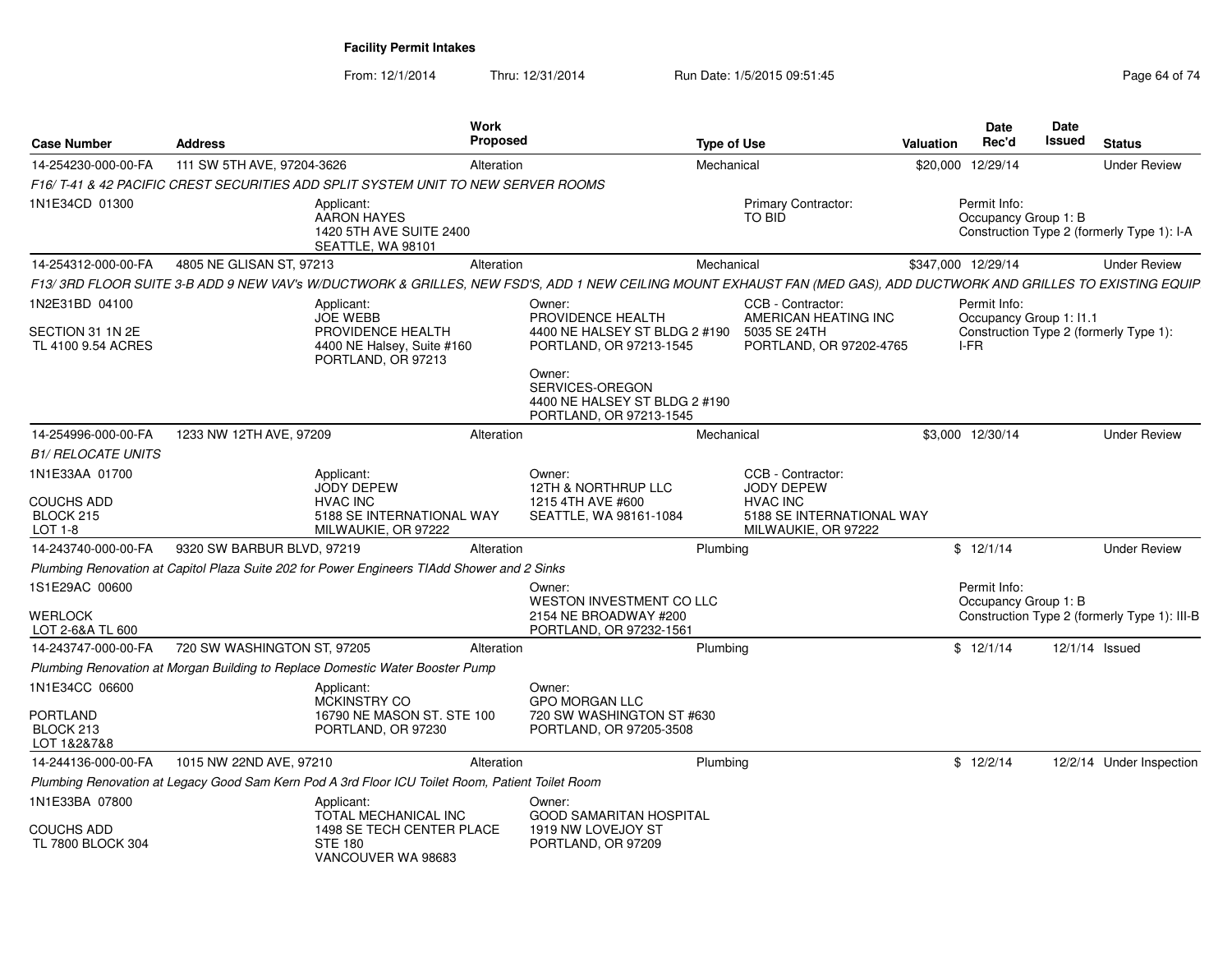| <b>Case Number</b>                                                                                             | <b>Address</b>                                                       |                                                                                                      | Work<br><b>Proposed</b> |                                                                                                                      | <b>Type of Use</b> | Valuation | <b>Date</b><br>Rec'd                   | <b>Date</b><br>Issued | <b>Status</b>                              |
|----------------------------------------------------------------------------------------------------------------|----------------------------------------------------------------------|------------------------------------------------------------------------------------------------------|-------------------------|----------------------------------------------------------------------------------------------------------------------|--------------------|-----------|----------------------------------------|-----------------------|--------------------------------------------|
| 14-244144-000-00-FA                                                                                            | 101 SW MAIN ST, 97204                                                |                                                                                                      | Alteration              |                                                                                                                      | Plumbing           |           | \$12/2/14                              |                       | <b>Under Review</b>                        |
|                                                                                                                |                                                                      | Plumbing Renovation at One Main Place 13th Floor for Schrodinger TIBreaksink and DW                  |                         |                                                                                                                      |                    |           |                                        |                       |                                            |
| 1S1E03BD 00300                                                                                                 |                                                                      |                                                                                                      |                         | Owner:                                                                                                               |                    |           |                                        |                       |                                            |
| PORTLAND<br>BLOCK 11<br><b>LOT 1-4</b>                                                                         |                                                                      |                                                                                                      |                         | KBSH ONE MAIN PLACE LLC<br>14850 QUORUM DR #500<br>DALLAS, TX 75254                                                  |                    |           |                                        |                       |                                            |
| LOT 5-8 EXC PT IN STS                                                                                          |                                                                      |                                                                                                      |                         | Owner:<br><b>DUFF</b><br>14850 QUORUM DR #500<br>DALLAS, TX 75254                                                    |                    |           |                                        |                       |                                            |
|                                                                                                                |                                                                      |                                                                                                      |                         | Owner:<br>PHELPS LLC<br>14850 QUORUM DR #500<br>DALLAS, TX 75254                                                     |                    |           |                                        |                       |                                            |
| 14-244293-000-00-FA                                                                                            | 15311 NE AIRPORT WAY, 97230                                          |                                                                                                      | Alteration              |                                                                                                                      | Plumbing           |           | \$12/2/14                              | 12/2/14 Final         |                                            |
|                                                                                                                | Plumbing Renovation at PDX Building 2 for Prologis TI2 ADA Restrooms |                                                                                                      |                         |                                                                                                                      |                    |           |                                        |                       |                                            |
| 1N2E24 01400                                                                                                   |                                                                      | Applicant:<br>POWER PLUMBING<br>PO BOX 19418<br>PORTLAND, OR 97280                                   |                         | Owner:<br>PROLOGIS TLF (PORTLAND) LLC<br>851 SW 6TH AVE #1200<br>PORTLAND, OR 97204                                  |                    |           |                                        |                       |                                            |
| 14-244330-000-00-FA                                                                                            | 4805 NE GLISAN ST, 97213                                             |                                                                                                      | Alteration              |                                                                                                                      | Plumbing           |           | \$12/2/14                              |                       | 12/2/14 Under Inspection                   |
|                                                                                                                | Plumbing Renovation at PPMC Coffee Shop3 Sinks 2 Coffee              |                                                                                                      |                         |                                                                                                                      |                    |           |                                        |                       |                                            |
| 1N2E31BD 04100<br>SECTION 31 1N 2E<br>TL 4100 9.54 ACRES                                                       |                                                                      | Applicant:<br>RELIANT PLUMBING & MECH. INC<br>11575 SW Pacific HWY Suite 219<br>Tigard, Oregon 97233 |                         | Owner:<br>PROVIDENCE HEALTH<br>4400 NE HALSEY ST BLDG 2 #190<br>PORTLAND, OR 97213-1545                              |                    |           |                                        |                       |                                            |
|                                                                                                                |                                                                      |                                                                                                      |                         | Owner:<br>SERVICES-OREGON<br>4400 NE HALSEY ST BLDG 2 #190<br>PORTLAND, OR 97213-1545                                |                    |           |                                        |                       |                                            |
| 14-244452-000-00-FA                                                                                            | 7000 NE AIRPORT WAY, 97218                                           |                                                                                                      | Alteration              |                                                                                                                      | Plumbing           |           | \$12/3/14                              |                       | <b>Under Review</b>                        |
|                                                                                                                |                                                                      |                                                                                                      |                         | Plumbing Renovation at PDX for Henry's Tavern TIKitchen and Bar Area's, 2 GI's************BID ESTIMATE************** |                    |           |                                        |                       |                                            |
| 1N2E08B 00400                                                                                                  |                                                                      |                                                                                                      |                         | Owner:<br>PORT OF PORTLAND                                                                                           |                    |           | Permit Info:<br>Occupancy Group 1: A-2 |                       |                                            |
| SECTION 08 1N 2E<br>TL 400 7.39 ACRES<br><b>TERMINAL BLDG</b><br><b>NONTAXABLE</b><br>SEE TAXABLE SUB ACCOUNTS |                                                                      |                                                                                                      |                         | PO BOX 3529<br>PORTLAND, OR 97208-3529                                                                               |                    |           |                                        |                       | Construction Type 2 (formerly Type 1): I-A |
| 14-244461-000-00-FA                                                                                            | 3720 SW BOND AVE                                                     |                                                                                                      | Alteration              |                                                                                                                      | Plumbing           |           | \$12/3/14                              |                       | 12/3/14 Under Inspection                   |
|                                                                                                                |                                                                      | Plumbing Renovation at The Ardea Building For Muselet Reve TIKitchen and Bar Area                    |                         |                                                                                                                      |                    |           |                                        |                       |                                            |
| 1S1E10DB 00205                                                                                                 |                                                                      | Applicant:<br>PMSI, LLC                                                                              |                         | Owner:<br>MEPT 3720 PORTLAND LLC                                                                                     |                    |           |                                        |                       |                                            |
| WATERFRONT SOUTH NO 2<br>LOT 11                                                                                |                                                                      | 21195 NW EVERGREEN PKWY<br><b>SUITE 204</b><br>HILLSBORO OR 97124                                    |                         | PO BOX 320099<br>ALEXANDRIA, VA 22320                                                                                |                    |           |                                        |                       |                                            |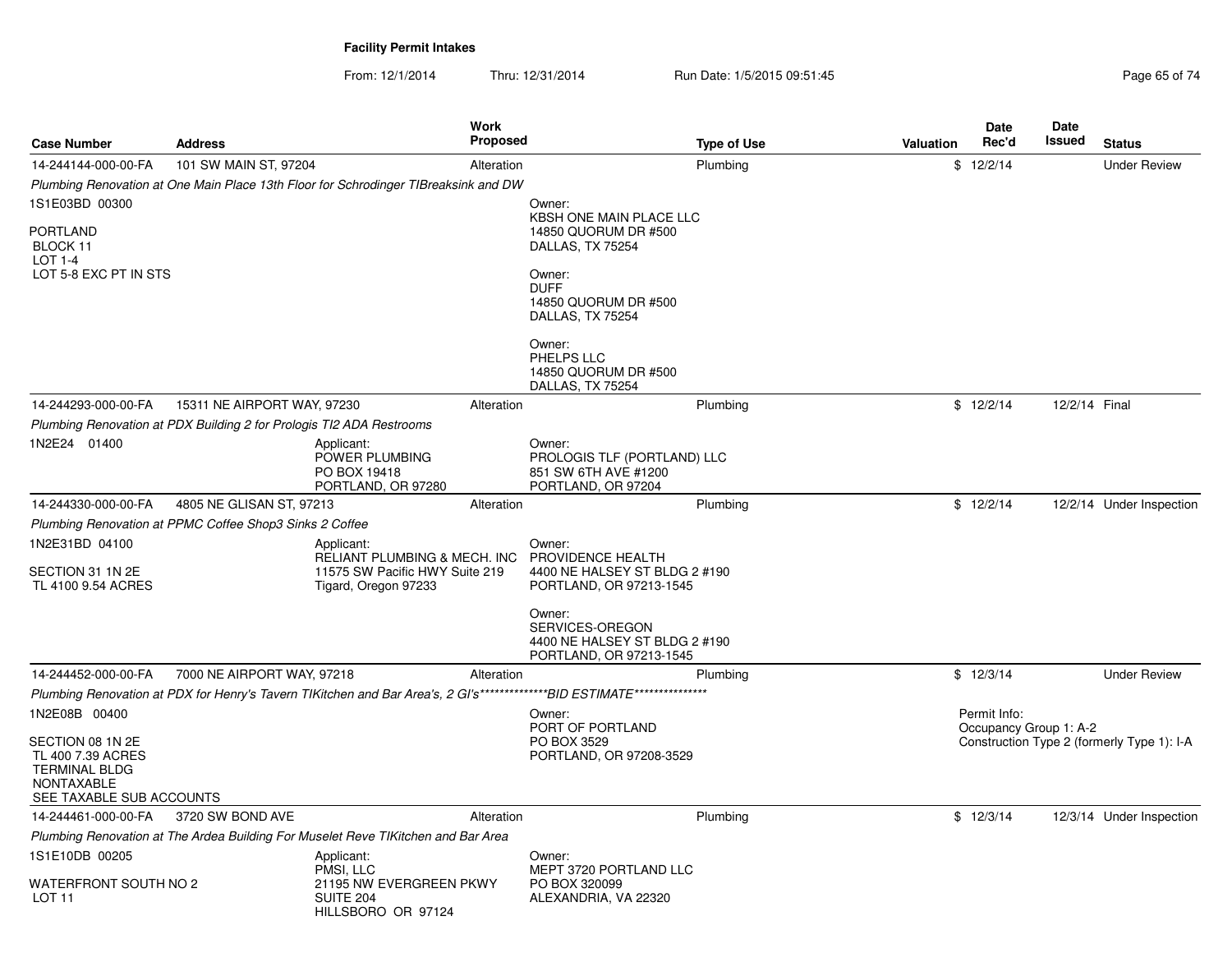|                       |                                                          | <b>Work</b>                                                                                                                                                                        |                                                                                                                                                                                                                                                                                                                                                                                                                              |                                                                                                                                                                                                                                                                                                   |                                                                                                                                                                                                                                                                    | <b>Date</b> | <b>Date</b><br>Issued                                                                                                                               | <b>Status</b>                                                                                                                                                                                                                                                                                                              |
|-----------------------|----------------------------------------------------------|------------------------------------------------------------------------------------------------------------------------------------------------------------------------------------|------------------------------------------------------------------------------------------------------------------------------------------------------------------------------------------------------------------------------------------------------------------------------------------------------------------------------------------------------------------------------------------------------------------------------|---------------------------------------------------------------------------------------------------------------------------------------------------------------------------------------------------------------------------------------------------------------------------------------------------|--------------------------------------------------------------------------------------------------------------------------------------------------------------------------------------------------------------------------------------------------------------------|-------------|-----------------------------------------------------------------------------------------------------------------------------------------------------|----------------------------------------------------------------------------------------------------------------------------------------------------------------------------------------------------------------------------------------------------------------------------------------------------------------------------|
|                       |                                                          |                                                                                                                                                                                    |                                                                                                                                                                                                                                                                                                                                                                                                                              |                                                                                                                                                                                                                                                                                                   |                                                                                                                                                                                                                                                                    |             |                                                                                                                                                     | <b>Under Review</b>                                                                                                                                                                                                                                                                                                        |
|                       |                                                          |                                                                                                                                                                                    |                                                                                                                                                                                                                                                                                                                                                                                                                              |                                                                                                                                                                                                                                                                                                   |                                                                                                                                                                                                                                                                    |             |                                                                                                                                                     |                                                                                                                                                                                                                                                                                                                            |
|                       |                                                          |                                                                                                                                                                                    | Owner:<br>MFH DAYTON LLC<br>838 SW 1ST AVE #210<br>PORTLAND, OR 97204                                                                                                                                                                                                                                                                                                                                                        |                                                                                                                                                                                                                                                                                                   |                                                                                                                                                                                                                                                                    |             |                                                                                                                                                     |                                                                                                                                                                                                                                                                                                                            |
|                       |                                                          | Alteration                                                                                                                                                                         |                                                                                                                                                                                                                                                                                                                                                                                                                              | Plumbing                                                                                                                                                                                                                                                                                          |                                                                                                                                                                                                                                                                    |             |                                                                                                                                                     | 12/3/14 Under Inspection                                                                                                                                                                                                                                                                                                   |
|                       |                                                          |                                                                                                                                                                                    |                                                                                                                                                                                                                                                                                                                                                                                                                              |                                                                                                                                                                                                                                                                                                   |                                                                                                                                                                                                                                                                    |             |                                                                                                                                                     |                                                                                                                                                                                                                                                                                                                            |
|                       | Applicant:<br>5035 SE 24TH                               |                                                                                                                                                                                    |                                                                                                                                                                                                                                                                                                                                                                                                                              |                                                                                                                                                                                                                                                                                                   |                                                                                                                                                                                                                                                                    |             |                                                                                                                                                     |                                                                                                                                                                                                                                                                                                                            |
|                       |                                                          |                                                                                                                                                                                    |                                                                                                                                                                                                                                                                                                                                                                                                                              | Plumbing                                                                                                                                                                                                                                                                                          |                                                                                                                                                                                                                                                                    |             |                                                                                                                                                     | 12/29/14 Under Inspection                                                                                                                                                                                                                                                                                                  |
|                       |                                                          |                                                                                                                                                                                    |                                                                                                                                                                                                                                                                                                                                                                                                                              |                                                                                                                                                                                                                                                                                                   |                                                                                                                                                                                                                                                                    |             |                                                                                                                                                     |                                                                                                                                                                                                                                                                                                                            |
|                       | Applicant:<br>ALLIANT SYSTEMS LLC<br>BEAVERTON, OR 97006 |                                                                                                                                                                                    |                                                                                                                                                                                                                                                                                                                                                                                                                              |                                                                                                                                                                                                                                                                                                   |                                                                                                                                                                                                                                                                    |             |                                                                                                                                                     |                                                                                                                                                                                                                                                                                                                            |
|                       |                                                          | Alteration                                                                                                                                                                         |                                                                                                                                                                                                                                                                                                                                                                                                                              | Plumbing                                                                                                                                                                                                                                                                                          |                                                                                                                                                                                                                                                                    |             |                                                                                                                                                     | 12/3/14 Under Inspection                                                                                                                                                                                                                                                                                                   |
|                       |                                                          |                                                                                                                                                                                    |                                                                                                                                                                                                                                                                                                                                                                                                                              |                                                                                                                                                                                                                                                                                                   |                                                                                                                                                                                                                                                                    |             |                                                                                                                                                     |                                                                                                                                                                                                                                                                                                                            |
|                       | Applicant:<br><b>STE 180</b><br>VANCOUVER WA 98683       |                                                                                                                                                                                    | Owner:<br><b>MEDICAL CENTER</b><br>1919 NW LOVEJOY ST                                                                                                                                                                                                                                                                                                                                                                        |                                                                                                                                                                                                                                                                                                   |                                                                                                                                                                                                                                                                    |             |                                                                                                                                                     |                                                                                                                                                                                                                                                                                                                            |
|                       |                                                          |                                                                                                                                                                                    |                                                                                                                                                                                                                                                                                                                                                                                                                              | Plumbing                                                                                                                                                                                                                                                                                          |                                                                                                                                                                                                                                                                    |             |                                                                                                                                                     | 12/16/14 Under Inspection                                                                                                                                                                                                                                                                                                  |
|                       |                                                          |                                                                                                                                                                                    |                                                                                                                                                                                                                                                                                                                                                                                                                              |                                                                                                                                                                                                                                                                                                   |                                                                                                                                                                                                                                                                    |             |                                                                                                                                                     |                                                                                                                                                                                                                                                                                                                            |
|                       | Applicant:<br>19990 SW CIPOLE RD                         |                                                                                                                                                                                    | Owner:<br>HARRISON SQUARE LLC<br>1800 SW 1ST AVE #600                                                                                                                                                                                                                                                                                                                                                                        |                                                                                                                                                                                                                                                                                                   |                                                                                                                                                                                                                                                                    |             |                                                                                                                                                     |                                                                                                                                                                                                                                                                                                                            |
|                       |                                                          |                                                                                                                                                                                    |                                                                                                                                                                                                                                                                                                                                                                                                                              | Plumbing                                                                                                                                                                                                                                                                                          |                                                                                                                                                                                                                                                                    |             |                                                                                                                                                     | <b>Under Review</b>                                                                                                                                                                                                                                                                                                        |
|                       |                                                          |                                                                                                                                                                                    |                                                                                                                                                                                                                                                                                                                                                                                                                              |                                                                                                                                                                                                                                                                                                   |                                                                                                                                                                                                                                                                    |             |                                                                                                                                                     |                                                                                                                                                                                                                                                                                                                            |
|                       |                                                          |                                                                                                                                                                                    | Owner:<br>14850 QUORUM DR #500<br>DALLAS, TX 75254<br>Owner:<br><b>DUFF</b><br>14850 QUORUM DR #500<br>DALLAS, TX 75254<br>Owner:<br>PHELPS LLC<br>14850 QUORUM DR #500<br>DALLAS, TX 75254                                                                                                                                                                                                                                  |                                                                                                                                                                                                                                                                                                   |                                                                                                                                                                                                                                                                    |             |                                                                                                                                                     |                                                                                                                                                                                                                                                                                                                            |
| LOT 5-8 EXC PT IN STS | <b>Address</b><br>SOUTH AUDITORIUM ADD                   | 838 SW 1ST AVE, 97204<br>2250 NW 22ND AVE, 97210<br>111 SW 5TH AVE, 97204-3626<br>1040 NW 22ND AVE, 97210<br>1800 SW 1ST AVE, 97201<br>TUALATIN, OR 97062<br>101 SW MAIN ST, 97204 | Alteration<br>AMERICAN HEATING INC<br>Portland Oregon 97202-4765<br>1600 NW 167TH PL STE 330<br>Plumbing Renovation at Legacy Good Sam MOB 2 6th Floor Cardiology9 Sinks, 1 EEW<br>TOTAL MECHANICAL INC<br>1498 SE TECH CENTER PLACE<br>Plumbing Renovation at Harrison Square for Blue Harbor TIBreak Sink and DW<br>RAYBORN'S PLUMBING INC<br>Plumbing Renovation at One Main Place 17th Floor Restrooms4 WC, 4 Lav, 2 Uri | Proposed<br>Plumbing Renovation at New York Building 6th Floor for Fiction TIBreakroom sink, DW, WH, Utility Sink, WH<br>Alteration<br>Plumbing Renovation at US Bancorp Tower 7th Floor for Lattice Semi Conductor TIBreakroom and Shower Room<br>PORTLAND, OR 97209<br>Alteration<br>Alteration | <b>Type of Use</b><br>Plumbing<br>Plumbing Renovation at Dayton Building Basement for Miller Family Holdings LLC TIRestrooms w/ Showers, Coffee Room, Janitor Closet<br><b>GOOD SAMARITAN HOSPITAL &amp;</b><br>PORTLAND, OR 97201-5356<br>KBSH ONE MAIN PLACE LLC | Valuation   | Rec'd<br>\$12/3/14<br>Permit Info:<br>\$12/3/14<br>\$12/3/14<br>Permit Info:<br>\$12/3/14<br>Permit Info:<br>\$12/3/14<br>Permit Info:<br>\$12/3/14 | Occupancy Group 1: B Bank, Off.,<br>Med.Off., Pub.Bldg.<br>Construction Type 2 (formerly Type 1): III-A<br>Occupancy Group 1: B<br>Construction Type 2 (formerly Type 1): I-A<br>Occupancy Group 1: B<br>Construction Type 2 (formerly Type 1): I-B<br>Occupancy Group 1: B<br>Construction Type 2 (formerly Type 1): II-A |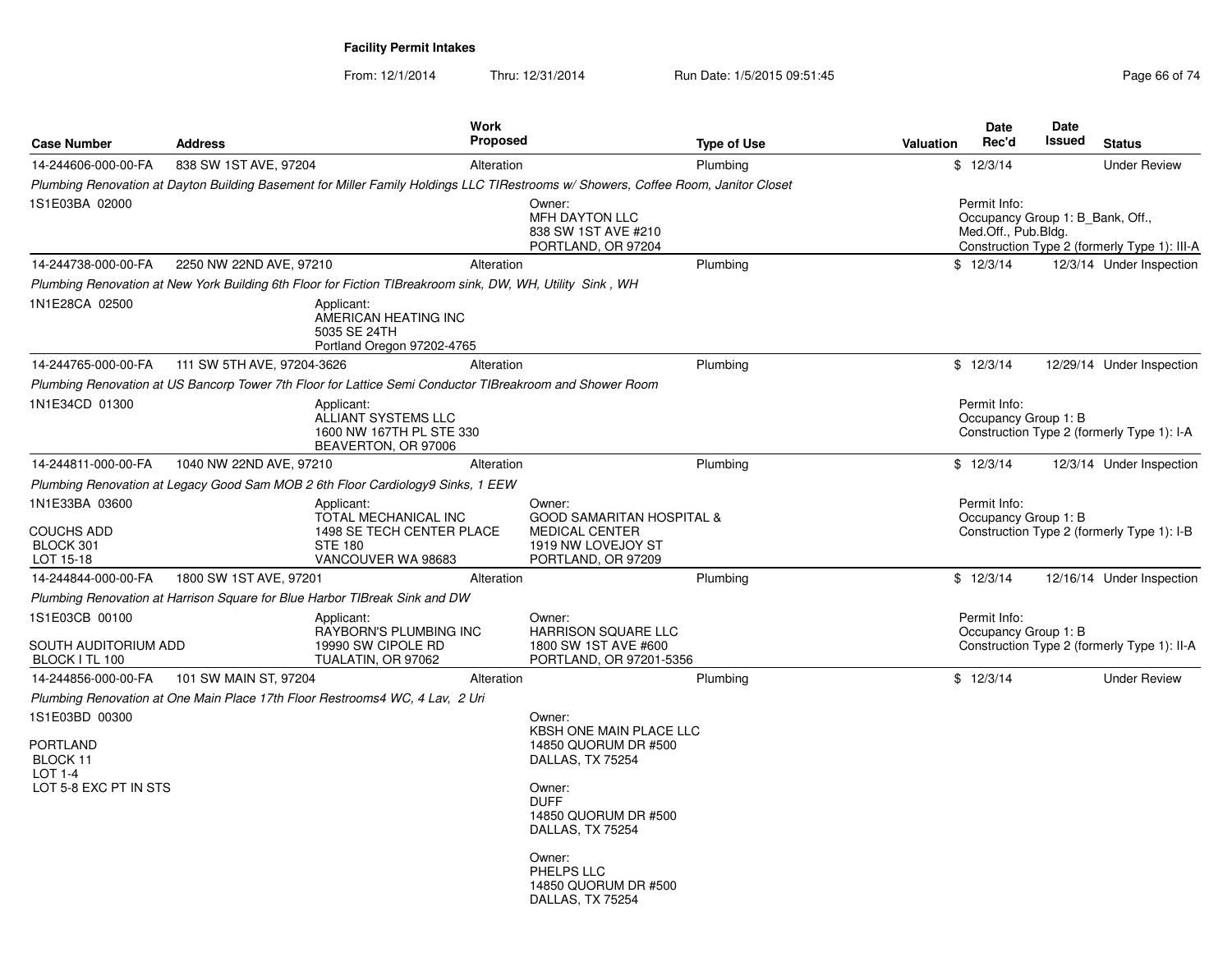From: 12/1/2014

Thru: 12/31/2014 Run Date: 1/5/2015 09:51:45

| <b>Case Number</b>                                                                                             | <b>Address</b>                                                |                                                                                | <b>Work</b><br><b>Proposed</b> |                                                                                                                                                                                                                                                   | <b>Type of Use</b> | <b>Valuation</b> | Date<br>Rec'd                                                           | Date<br>Issued | <b>Status</b>                              |
|----------------------------------------------------------------------------------------------------------------|---------------------------------------------------------------|--------------------------------------------------------------------------------|--------------------------------|---------------------------------------------------------------------------------------------------------------------------------------------------------------------------------------------------------------------------------------------------|--------------------|------------------|-------------------------------------------------------------------------|----------------|--------------------------------------------|
| 14-245119-000-00-FA                                                                                            | 7000 NE AIRPORT WAY, 97218                                    |                                                                                | Alteration                     |                                                                                                                                                                                                                                                   | Plumbing           |                  | \$12/4/14                                                               |                | 12/24/14 Under Inspection                  |
|                                                                                                                | <b>Plumbing Renovation at PDX Post Security Concessions</b>   |                                                                                |                                |                                                                                                                                                                                                                                                   |                    |                  |                                                                         |                |                                            |
| 1N2E08B 00400                                                                                                  |                                                               | Applicant:                                                                     |                                | Owner:                                                                                                                                                                                                                                            |                    |                  |                                                                         |                |                                            |
| SECTION 08 1N 2E<br>TL 400 7.39 ACRES<br><b>TERMINAL BLDG</b><br><b>NONTAXABLE</b><br>SEE TAXABLE SUB ACCOUNTS |                                                               | HARDER MECHANICAL<br>CONTRACTORS INC<br>PO BOX 5118<br>PORTLAND, OR 97208      |                                | PORT OF PORTLAND<br>PO BOX 3529<br>PORTLAND, OR 97208-3529                                                                                                                                                                                        |                    |                  |                                                                         |                |                                            |
| 14-245161-000-00-FA                                                                                            | 10102 NE GLISAN ST, 97220                                     |                                                                                | Alteration                     |                                                                                                                                                                                                                                                   | Plumbing           |                  | \$12/4/14                                                               |                | <b>Under Review</b>                        |
|                                                                                                                |                                                               | Plumbing Renovation at Kaiser Glisan Dental OfficeFiltered Water Dispencer     |                                |                                                                                                                                                                                                                                                   |                    |                  |                                                                         |                |                                            |
| 1N2E33DA 00500                                                                                                 |                                                               |                                                                                |                                | Owner:                                                                                                                                                                                                                                            |                    |                  |                                                                         |                |                                            |
| <b>HUDSON AC</b><br>LOT 3&4                                                                                    |                                                               |                                                                                |                                | KAISER FOUNDATION HEALTH<br>500 NE MULTNOMAH ST #100<br>PORTLAND, OR 97232-2031                                                                                                                                                                   |                    |                  |                                                                         |                |                                            |
|                                                                                                                |                                                               |                                                                                |                                | Owner:<br>PLAN OF THE NORTHWEST<br>500 NE MULTNOMAH ST #100<br>PORTLAND, OR 97232-2031                                                                                                                                                            |                    |                  |                                                                         |                |                                            |
| 14-245471-000-00-FA                                                                                            | 921 SW 6TH AVE, 97205                                         |                                                                                | Alteration                     |                                                                                                                                                                                                                                                   | Plumbing           |                  | \$12/4/14                                                               |                | 12/24/14 Under Inspection                  |
|                                                                                                                | Plumbing Renovation at Hilton Portland for 921 Bistro Remodel |                                                                                |                                |                                                                                                                                                                                                                                                   |                    |                  |                                                                         |                |                                            |
| 1S1E03BB 02300<br>PORTLAND<br>BLOCK 181<br>LOT 1-8                                                             |                                                               | Applicant:<br>CH KRUSE PLUMBING INC<br>1527 SE 104TH CT<br>VANCOUVER, WA 98664 |                                | Owner:<br><b>WALTON PORTLAND HOLDINGS</b><br>900 N MICHIGAN AVE #1900<br>CHICAGO, IL 60611<br>Owner:<br>VI LLC                                                                                                                                    |                    |                  | Permit Info:<br>Occupancy Group 1: R-1                                  |                | Construction Type 2 (formerly Type 1): I-A |
|                                                                                                                |                                                               |                                                                                |                                | 900 N MICHIGAN AVE #1900<br>CHICAGO, IL 60611                                                                                                                                                                                                     |                    |                  |                                                                         |                |                                            |
| 14-245664-000-00-FA                                                                                            | 4400 NE BROADWAY, 97213                                       |                                                                                | Alteration                     |                                                                                                                                                                                                                                                   | Plumbing           |                  | \$12/4/14                                                               | 12/4/14 Issued |                                            |
| 1N2E30CC 12100                                                                                                 |                                                               |                                                                                |                                | Plumbing Renovation at Hollywood East Remodel Community Rooms on 1st Floor and ADA Rooms For Floor 2 through 15                                                                                                                                   |                    |                  |                                                                         |                |                                            |
| SECTION 30 1N 2E<br>TL 12100 2.05 ACRES                                                                        |                                                               | Applicant:<br>PENINSULA PLUMBING CO<br>PO BOX 16307<br>PORTLAND, OR 97292      |                                | Owner:<br>HOME FORWARD DEVELOPMENT<br>135 SW ASH ST 5TH FLOOR<br>PORTLAND, OR 97204-3540                                                                                                                                                          |                    |                  |                                                                         |                |                                            |
|                                                                                                                |                                                               |                                                                                |                                | Owner:<br><b>ENTERPRISES CORPORATION</b><br>135 SW ASH ST 5TH FLOOR<br>PORTLAND, OR 97204-3540                                                                                                                                                    |                    |                  |                                                                         |                |                                            |
| 14-245883-000-00-FA                                                                                            | 700 NE MULTNOMAH ST                                           |                                                                                | Alteration                     |                                                                                                                                                                                                                                                   | Plumbing           |                  | \$12/5/14                                                               |                | <b>Under Review</b>                        |
| 1N1E35BB 02601<br><b>LLOYD BLOCKS</b><br>LOT <sub>1</sub>                                                      |                                                               |                                                                                |                                | Plumbing Renovation at Lloyd 700 Building 6th and 7th Floor for DEQ6th Flr-2 Coffee Bars, 1 Wellness, 7th Flr-2 Coffee Bars, 1 Wellness, 1 Breakroom<br>Owner:<br>AAT LLOYD DISTRICT LLC<br>11455 EL CAMINO REAL #200<br>SAN DIEGO, CA 92130-2047 |                    |                  | Permit Info:<br>Occupancy Group 1: B Bank, Off.,<br>Med.Off., Pub.Bldg. |                |                                            |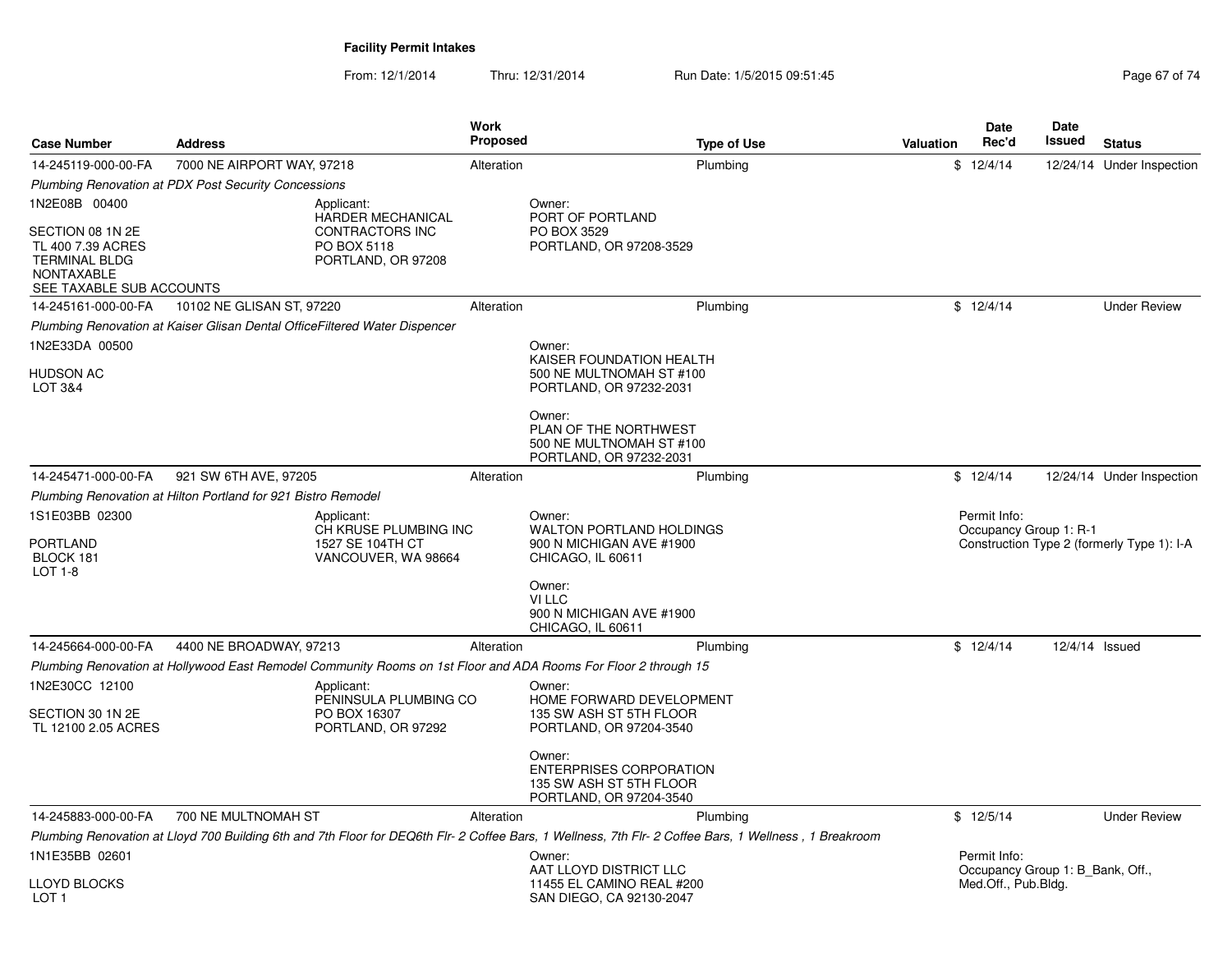| <b>Case Number</b>                                                                 | <b>Address</b>                                                                                                                                                                                                        |                                                                                                | <b>Work</b><br>Proposed |                                                                                                                      | <b>Type of Use</b> | <b>Valuation</b>                             | Date<br>Rec'd        | Date<br>Issued                         | <b>Status</b>                               |
|------------------------------------------------------------------------------------|-----------------------------------------------------------------------------------------------------------------------------------------------------------------------------------------------------------------------|------------------------------------------------------------------------------------------------|-------------------------|----------------------------------------------------------------------------------------------------------------------|--------------------|----------------------------------------------|----------------------|----------------------------------------|---------------------------------------------|
| 14-246134-000-00-FA                                                                | 1233 NW 12TH AVE, 97209                                                                                                                                                                                               |                                                                                                | Alteration              |                                                                                                                      | Plumbing           |                                              | \$12/5/14            |                                        | <b>Under Review</b>                         |
|                                                                                    | Plumbing Renovation at 12th and Northrup for Bodybuilding.com TIBreakroom                                                                                                                                             |                                                                                                |                         |                                                                                                                      |                    |                                              |                      |                                        |                                             |
| 1N1E33AA 01700                                                                     |                                                                                                                                                                                                                       |                                                                                                |                         | Owner:                                                                                                               |                    |                                              |                      |                                        |                                             |
| <b>COUCHS ADD</b><br>BLOCK 215<br>LOT 1-8                                          |                                                                                                                                                                                                                       |                                                                                                |                         | 12TH & NORTHRUP LLC<br>1215 4TH AVE #600<br>SEATTLE, WA 98161-1084                                                   |                    |                                              |                      |                                        |                                             |
| 14-246154-000-00-FA                                                                | 1800 SW 1ST AVE, 97201                                                                                                                                                                                                |                                                                                                | Alteration              |                                                                                                                      | Plumbing           |                                              | \$12/5/14            |                                        | <b>Under Review</b>                         |
|                                                                                    | Plumbing Renovation at Harrison Square for Extensis TIBreakroom                                                                                                                                                       |                                                                                                |                         |                                                                                                                      |                    |                                              |                      |                                        |                                             |
| 1S1E03CB 00100                                                                     |                                                                                                                                                                                                                       |                                                                                                |                         | Owner:                                                                                                               |                    |                                              | Permit Info:         |                                        |                                             |
| SOUTH AUDITORIUM ADD<br>BLOCK I TL 100                                             |                                                                                                                                                                                                                       |                                                                                                |                         | <b>HARRISON SQUARE LLC</b><br>1800 SW 1ST AVE #600<br>PORTLAND, OR 97201-5356                                        |                    |                                              | Occupancy Group 1: B |                                        | Construction Type 2 (formerly Type 1): II-A |
| 14-247801-000-00-FA                                                                | 5050 NE HOYT ST, 97213                                                                                                                                                                                                |                                                                                                | Alteration              |                                                                                                                      | Plumbing           |                                              | \$12/10/14           | 12/10/14 Issued                        |                                             |
|                                                                                    |                                                                                                                                                                                                                       |                                                                                                |                         |                                                                                                                      |                    |                                              |                      |                                        |                                             |
| 1N2E31BD 03800<br><b>CENTER ADD</b><br>BLOCK <sub>3</sub><br>LOT 1-7 INC PT VAC ST | Plumbing Renovation at PPMC Plaza for Oregon Eye Specialist TIDemo 5 Sinks, install 4 sinks, DW, Coffee<br>Applicant:<br>AMERICAN HEATING INC<br>5035 SE 24TH<br>Portland Oregon 97202-4765<br>LOT 20-26 EXC PT IN ST |                                                                                                |                         | Owner:<br>PROVIDENCE HEALTH<br>4400 NE HALSEY ST BLDG 2 #190<br>PORTLAND, OR 97213-1545<br>Owner:<br>SERVICES-OREGON |                    | Permit Info:<br>Occupancy Group 1: B<br>I-FR |                      | Construction Type 2 (formerly Type 1): |                                             |
|                                                                                    |                                                                                                                                                                                                                       |                                                                                                |                         | 4400 NE HALSEY ST BLDG 2 #190<br>PORTLAND, OR 97213-1545                                                             |                    |                                              |                      |                                        |                                             |
| 14-249390-000-00-FA                                                                | 12470 NE MARX ST, 97230                                                                                                                                                                                               |                                                                                                | Alteration              |                                                                                                                      | Plumbing           |                                              | \$12/15/14           |                                        | 12/15/14 Under Inspection                   |
|                                                                                    | Plumbing Renovation at PBP South Bldg 3 for Heidi Ho TIInstalling Prep Kitchen                                                                                                                                        |                                                                                                |                         |                                                                                                                      |                    |                                              |                      |                                        |                                             |
| 1N2E23BC 00500                                                                     |                                                                                                                                                                                                                       | Applicant:<br>HARDER MECHANICAL<br><b>CONTRACTORS INC</b><br>PO BOX 5118<br>PORTLAND, OR 97208 |                         | Owner:<br>PACIFIC REALTY ASSOCIATES<br>15350 SW SEQUOIA PKWY #300<br>TIGARD, OR 97224-7175<br>Owner:                 |                    |                                              |                      |                                        |                                             |
|                                                                                    |                                                                                                                                                                                                                       |                                                                                                |                         | LTD PARTNERSHIP<br>15350 SW SEQUOIA PKWY #300<br>TIGARD, OR 97224-7175                                               |                    |                                              |                      |                                        |                                             |
| 14-249671-000-00-FA                                                                | 4805 NE GLISAN ST, 97213                                                                                                                                                                                              |                                                                                                | Alteration              |                                                                                                                      | Plumbing           |                                              | \$12/15/14           |                                        | 12/15/14 Under Inspection                   |
|                                                                                    | Plumbing Renovation at PPMC to relocate a sink                                                                                                                                                                        |                                                                                                |                         |                                                                                                                      |                    |                                              |                      |                                        |                                             |
| 1N2E31BD 04100                                                                     |                                                                                                                                                                                                                       | Applicant:                                                                                     |                         | Owner:                                                                                                               |                    |                                              |                      |                                        |                                             |
| SECTION 31 1N 2E<br>TL 4100 9.54 ACRES                                             |                                                                                                                                                                                                                       | AMERICAN HEATING INC<br>5035 SE 24TH<br>Portland Oregon 97202-4765                             |                         | PROVIDENCE HEALTH<br>4400 NE HALSEY ST BLDG 2 #190<br>PORTLAND, OR 97213-1545                                        |                    |                                              |                      |                                        |                                             |
|                                                                                    |                                                                                                                                                                                                                       |                                                                                                |                         | Owner:<br>SERVICES-OREGON<br>4400 NE HALSEY ST BLDG 2 #190<br>PORTLAND, OR 97213-1545                                |                    |                                              |                      |                                        |                                             |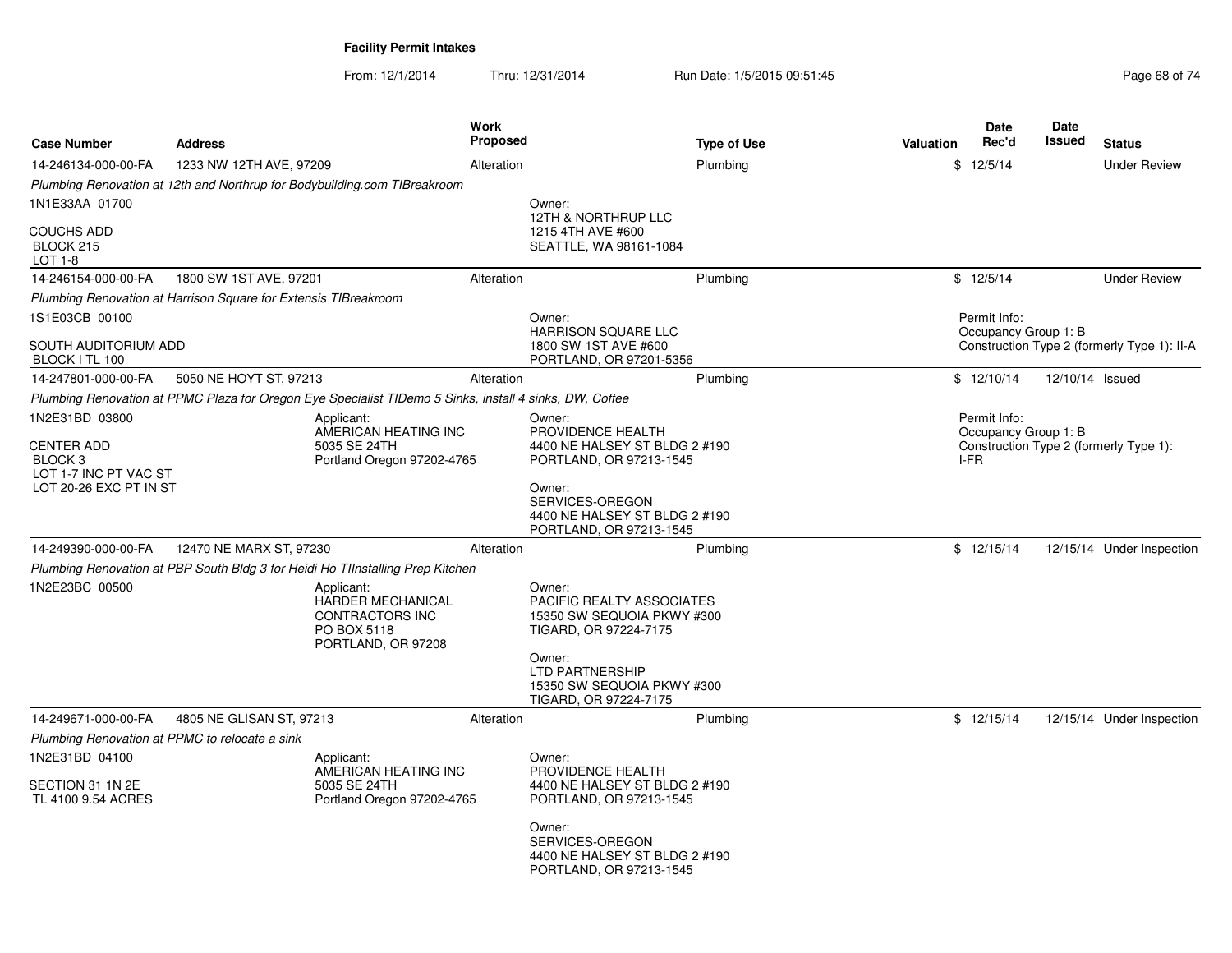| <b>Case Number</b>                                                    | <b>Address</b>                                                                    | Work<br>Proposed                              | <b>Type of Use</b>                                       | <b>Date</b><br>Rec'd<br><b>Valuation</b> | <b>Date</b><br>Issued<br><b>Status</b>                                             |  |  |
|-----------------------------------------------------------------------|-----------------------------------------------------------------------------------|-----------------------------------------------|----------------------------------------------------------|------------------------------------------|------------------------------------------------------------------------------------|--|--|
| 14-249802-000-00-FA                                                   | 5050 NE HOYT ST, 97213                                                            | Alteration                                    | Plumbing                                                 | \$12/16/14                               | 12/16/14 Issued                                                                    |  |  |
|                                                                       | Plumbing Renovation at Providence Professional Plaza, suite 203 T.I.3 sinks       |                                               |                                                          |                                          |                                                                                    |  |  |
| 1N2E31BD 03800                                                        | Applicant:<br>HEINZ MECHANICAL CO INC                                             | Owner:<br>PROVIDENCE HEALTH                   |                                                          | Permit Info:<br>Occupancy Group 1: B     |                                                                                    |  |  |
| <b>CENTER ADD</b><br>BLOCK <sub>3</sub><br>LOT 1-7 INC PT VAC ST      | 2615 NW ST HELENS RD<br>PORTLAND, OR 97210                                        |                                               | 4400 NE HALSEY ST BLDG 2 #190<br>PORTLAND, OR 97213-1545 | I-FR                                     | Construction Type 2 (formerly Type 1):                                             |  |  |
| LOT 20-26 EXC PT IN ST                                                |                                                                                   | Owner:<br>SERVICES-OREGON                     | 4400 NE HALSEY ST BLDG 2 #190<br>PORTLAND, OR 97213-1545 |                                          |                                                                                    |  |  |
| 14-250332-000-00-FA                                                   | 10123 SE MARKET ST, 97216                                                         | Alteration                                    | Plumbing                                                 | \$12/17/14                               | 12/17/14 Issued                                                                    |  |  |
|                                                                       | Plumbing Renovation at AMC for Sterilizer and Sink                                |                                               |                                                          |                                          |                                                                                    |  |  |
| 1S2E04A 02300                                                         | Applicant:                                                                        | Owner:                                        |                                                          | Permit Info:                             |                                                                                    |  |  |
| <b>EVERGLADE</b><br>LOT 6&7 TL 2300<br>SPLIT MAP R159228 (R261601510) | MCKINSTRY CO<br>16790 NE MASON ST. STE 100<br>PORTLAND, OR 97230                  | 10123 SE MARKET ST                            | PORTLAND ADVENTIST MEDICAL<br>PORTLAND, OR 97216-2532    | Occupancy Group 1: I-2                   | Construction Type 2 (formerly Type 1): I-A                                         |  |  |
|                                                                       |                                                                                   | Owner:<br><b>CENTER</b><br>10123 SE MARKET ST | PORTLAND, OR 97216-2532                                  |                                          |                                                                                    |  |  |
| 14-250334-000-00-FA                                                   | 3251 SW SAM JACKSON PARK RD, 97201                                                | Alteration                                    | Plumbing                                                 | \$12/17/14                               | 12/17/14 Under Inspection                                                          |  |  |
|                                                                       | Plumbing Renovation at OHSU HRC 8th FloorRooms 8D38 and 8D16, 2 Clinical Sinks    |                                               |                                                          |                                          |                                                                                    |  |  |
| 1S1E09AC 03700                                                        | Applicant:                                                                        | Owner:                                        |                                                          | Permit Info:                             |                                                                                    |  |  |
| SECTION 09 1S 1E<br>TL 3700 0.07 ACRES                                | DETEMPLE COMPANY INC<br>1951 NW OVERTON<br>PORTLAND, OR 97209                     | OREGON STATE OF<br>PORTLAND, OR 97239         | 3181 SW SAM JACKSON PARK RD                              | Occupancy Group 1: I1.1<br>I-FR          | Construction Type 2 (formerly Type 1):                                             |  |  |
| 14-252232-000-00-FA                                                   | 2201 NE LLOYD BLVD, 97232                                                         | Alteration                                    | Plumbing                                                 | \$12/22/14                               | 12/22/14 Final                                                                     |  |  |
|                                                                       | Plumbing Renovation at Lloyd Learnig Center for a Kitchen Remodel                 |                                               |                                                          |                                          |                                                                                    |  |  |
| 1N1E35BA 00101                                                        | Applicant:<br>CHESHIER PLUMBING INC<br>34798 SE CAPLAND RD<br>ESTACADA, OR 97023  | Owner:<br>2201 LLOYD CENTER                   | CAPREF LLOYD CENTER LLC<br>PORTLAND, OR 97232-1315       | Permit Info:<br>Station                  | Occupancy Group 1: M_Store, Service<br>Construction Type 2 (formerly Type 1): II-A |  |  |
| 14-252464-000-00-FA                                                   | 12000 SW 49TH AVE, 97219                                                          | Alteration                                    | Plumbing                                                 | \$12/22/14                               | 12/22/14 Issued                                                                    |  |  |
|                                                                       | Plumbing Renovastion at PCC Sylvania Heat Plant to Replace 3 WH with 4 WH         |                                               |                                                          |                                          |                                                                                    |  |  |
| 1S1E31D 00200                                                         | Applicant:<br>MCKINSTRY CO<br>16790 NE MASON ST. STE 100<br>PORTLAND, OR 97230    | Owner:<br><b>COLLEGE DIST</b><br>PO BOX 19000 | PORTLAND COMMUNITY<br>PORTLAND, OR 97280-0990            |                                          |                                                                                    |  |  |
| 14-252492-000-00-FA                                                   | 837 SW 11TH AVE, 97205                                                            | Alteration                                    | Plumbing                                                 | \$12/22/14                               | <b>Under Review</b>                                                                |  |  |
|                                                                       | Plumbing Renovation at Medical Dental Building Suite 115Demo 5 Sinks, 2 WC, 2 Lav |                                               |                                                          |                                          |                                                                                    |  |  |
| 1S1E04AA 00400                                                        |                                                                                   | Owner:<br><b>EASTERN WESTERN</b>              |                                                          |                                          |                                                                                    |  |  |
| <b>PORTLAND</b><br>BLOCK 259<br>LOT 3&4                               |                                                                                   | <b>CORPORATION</b><br>PO BOX 3228             | PORTLAND, OR 97208-3228                                  |                                          |                                                                                    |  |  |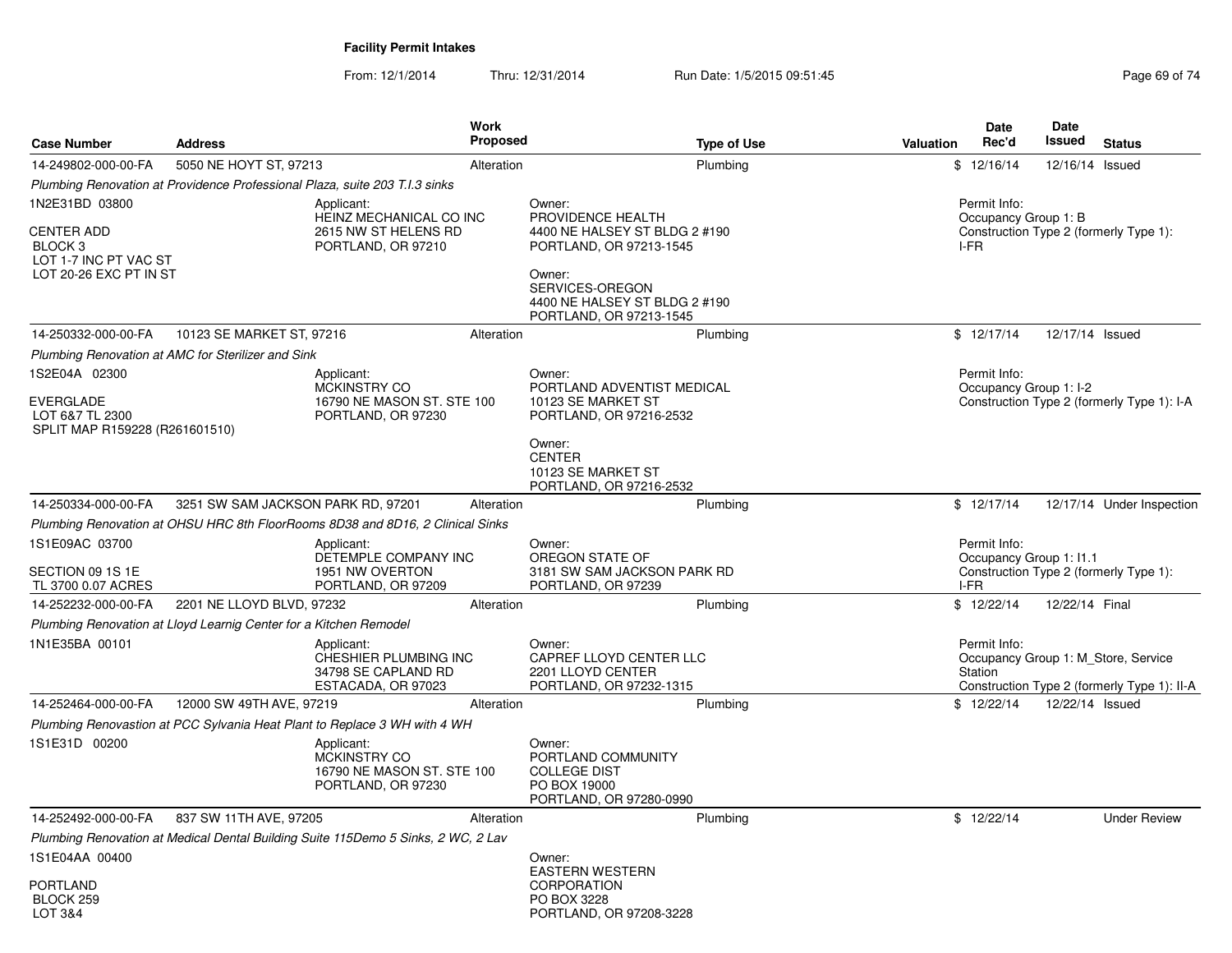From: 12/1/2014Thru: 12/31/2014 Run Date: 1/5/2015 09:51:45

| <b>Case Number</b>                                                                                                              | <b>Address</b>                                                                                                                         | <b>Work</b><br>Proposed                   | <b>Type of Use</b>                                                              | <b>Valuation</b> | Date<br>Rec'd                                                           | <b>Date</b><br>Issued | <b>Status</b>                              |
|---------------------------------------------------------------------------------------------------------------------------------|----------------------------------------------------------------------------------------------------------------------------------------|-------------------------------------------|---------------------------------------------------------------------------------|------------------|-------------------------------------------------------------------------|-----------------------|--------------------------------------------|
| 14-252502-000-00-FA                                                                                                             | 1001 SW 5TH AVE, 97204                                                                                                                 | Alteration                                | Plumbing                                                                        | \$12/22/14       |                                                                         | 12/22/14 Issued       |                                            |
|                                                                                                                                 | Plumbing Renovation at Congress Building to Replace 2 6" Backflow Valves                                                               |                                           |                                                                                 |                  |                                                                         |                       |                                            |
| 1S1E03BB 00800<br>PORTLAND<br>BLOCK 169<br>$LOT 1-8$<br>SEE R246278 (R667717341)                                                | Applicant:<br><b>POWER PLUMBING</b><br>PO BOX 19418<br>PORTLAND, OR 97280                                                              | Owner:<br><b>FLOOR</b>                    | OR-CONGRESS CENTER LP<br>235 MONTGOMERY ST 16TH<br>SAN FRANCISCO, CA 94104-3104 |                  | Permit Info:<br>Occupancy Group 1: B                                    |                       | Construction Type 2 (formerly Type 1): I-A |
| 14-252513-000-00-FA                                                                                                             | 6404 SE 23RD AVE, 97202                                                                                                                | Alteration                                | Plumbing                                                                        | \$12/22/14       |                                                                         | 12/22/14 Issued       |                                            |
|                                                                                                                                 | Plumbing Renovation at Westmorland Union ManorReplace water piping, WH, Storage Tanks, Fixtures and ValvesThrough out entire Buiilding |                                           |                                                                                 |                  |                                                                         |                       |                                            |
| 1S1E14D 00200<br>SECTION 14 1 S 1 E<br>TL 200 6.32 ACRES                                                                        | Applicant:<br>PENINSULA PLUMBING CO<br>PO BOX 16307<br>PORTLAND, OR 97292                                                              | Owner:<br>6404 SE 23RD AVE                | UNION LABOR RETIREMENT ASSN<br>PORTLAND, OR 97202-5434                          |                  |                                                                         |                       |                                            |
| 14-252521-000-00-FA                                                                                                             | 919 SW TAYLOR ST, 97205                                                                                                                | Alteration                                | Plumbing                                                                        | \$12/22/14       |                                                                         |                       | <b>Under Review</b>                        |
|                                                                                                                                 | Plumbing Renovaton at Studio Building Suite 500 for Sweet Spot TIRemodel RR add Urinal and relocate Lav                                |                                           |                                                                                 |                  |                                                                         |                       |                                            |
| 1S1E03BB 05700<br>PORTLAND                                                                                                      |                                                                                                                                        | Owner:                                    | TOM MOYER THEATRES<br>805 SW BROADWAY #2020                                     |                  | Permit Info:<br>Occupancy Group 1: B_Bank, Off.,<br>Med.Off., Pub.Bldg. |                       |                                            |
| BLOCK 219<br><b>LOT 3&amp;4</b>                                                                                                 |                                                                                                                                        |                                           | PORTLAND, OR 97205-3360                                                         |                  |                                                                         |                       |                                            |
| 14-252534-000-00-FA                                                                                                             | 7000 NE AIRPORT WAY, 97218                                                                                                             | Alteration                                | Plumbing                                                                        | \$12/22/14       |                                                                         | 12/22/14 Issued       |                                            |
|                                                                                                                                 | Plumbing Renovation at PDX for Mod Pizza Cart                                                                                          |                                           |                                                                                 |                  |                                                                         |                       |                                            |
| 1N2E08B 00400<br>SECTION 08 1N 2E<br>TL 400 7.39 ACRES<br><b>TERMINAL BLDG</b><br><b>NONTAXABLE</b><br>SEE TAXABLE SUB ACCOUNTS |                                                                                                                                        | Owner:<br>PORT OF PORTLAND<br>PO BOX 3529 | PORTLAND, OR 97208-3529                                                         |                  | Permit Info:<br>Occupancy Group 1: A-2                                  |                       | Construction Type 2 (formerly Type 1): I-A |
| 14-252547-000-00-FA                                                                                                             | 7000 NE AIRPORT WAY, 97218                                                                                                             | Alteration                                | Plumbing                                                                        | \$12/22/14       |                                                                         |                       | <b>Under Review</b>                        |
|                                                                                                                                 | Plumbing Renovation at PDX For Subway Food CartTemp 2 Sinks, GI, Food Cart Sink                                                        |                                           |                                                                                 |                  |                                                                         |                       |                                            |
| 1N2E08B 00400<br>SECTION 08 1N 2E<br>TL 400 7.39 ACRES<br><b>TERMINAL BLDG</b><br><b>NONTAXABLE</b><br>SEE TAXABLE SUB ACCOUNTS |                                                                                                                                        | Owner:<br>PORT OF PORTLAND<br>PO BOX 3529 | PORTLAND, OR 97208-3529                                                         |                  | Permit Info:<br>Occupancy Group 1: A-2                                  |                       | Construction Type 2 (formerly Type 1): I-A |
| 14-252606-000-00-FA                                                                                                             | 7000 NE AIRPORT WAY, 97218                                                                                                             | Alteration                                | Plumbing                                                                        | \$12/22/14       |                                                                         |                       | 1/2/15 Under Inspection                    |
|                                                                                                                                 | Plumbing Renovation at PDX for Bambuza Vietnam Kitchen                                                                                 |                                           |                                                                                 |                  |                                                                         |                       |                                            |
| 1N2E08B 00400                                                                                                                   |                                                                                                                                        | Owner:<br>PORT OF PORTLAND                |                                                                                 |                  | Permit Info:<br>Occupancy Group 1: A-2                                  |                       |                                            |
| SECTION 08 1N 2E<br>TL 400 7.39 ACRES<br><b>TERMINAL BLDG</b><br>NONTAVARLE                                                     |                                                                                                                                        | PO BOX 3529                               | PORTLAND, OR 97208-3529                                                         |                  |                                                                         |                       | Construction Type 2 (formerly Type 1): I-A |

NONTAXABLE SEE TAXABLE SUB ACCOUNTS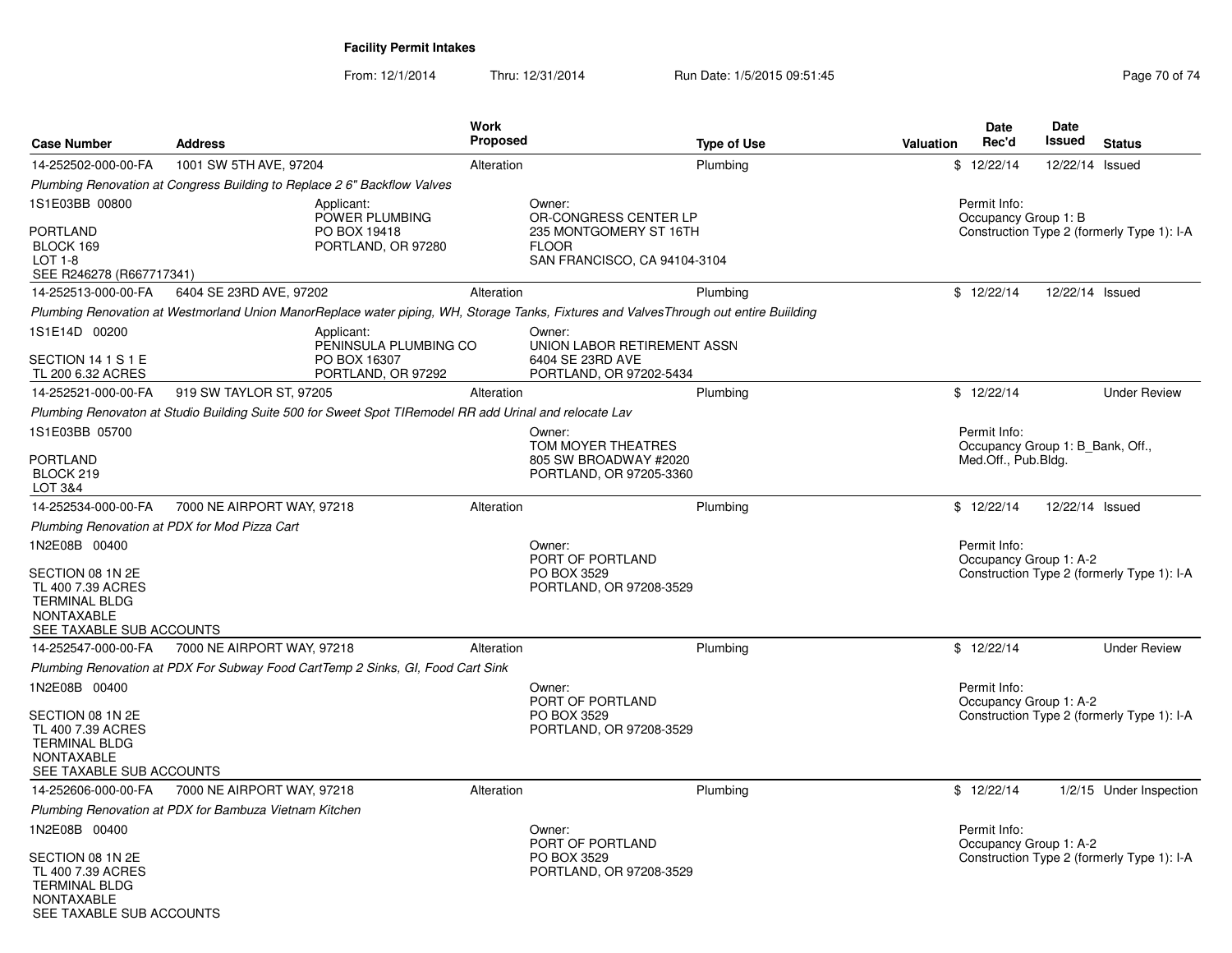| <b>Case Number</b>                                                                                      | <b>Address</b>                                                |                                                                                                         | Work<br>Proposed |                                                                                      | <b>Type of Use</b> | <b>Valuation</b> | Date<br>Rec'd                                                           | Date<br><b>Issued</b> | <b>Status</b>                              |
|---------------------------------------------------------------------------------------------------------|---------------------------------------------------------------|---------------------------------------------------------------------------------------------------------|------------------|--------------------------------------------------------------------------------------|--------------------|------------------|-------------------------------------------------------------------------|-----------------------|--------------------------------------------|
| 14-252950-000-00-FA                                                                                     | 715 SW MORRISON ST, 97205                                     |                                                                                                         | Alteration       |                                                                                      | Plumbing           |                  | \$12/23/14                                                              |                       | 12/23/14 Under Inspection                  |
|                                                                                                         | Plumbing Renavation at Pioneer Park 7th FloorRestroom Remodel |                                                                                                         |                  |                                                                                      |                    |                  |                                                                         |                       |                                            |
| 1N1E34CC 08600<br><b>PORTLAND</b>                                                                       |                                                               | Applicant:<br><b>BEAVERTON PLUMBING INC</b><br>13980 SW TV HWY                                          |                  | Owner:<br><b>GOODMAN GENERATIONS III</b><br>920 SW 6TH AVE #223                      |                    |                  | Permit Info:<br>Occupancy Group 1: B                                    |                       | Construction Type 2 (formerly Type 1): I-A |
| BLOCK 212<br>LOT <sub>4</sub>                                                                           |                                                               | BEAVERTON, OR 97005                                                                                     |                  | PORTLAND, OR 97204                                                                   |                    |                  |                                                                         |                       |                                            |
|                                                                                                         |                                                               |                                                                                                         |                  | Owner:<br><b>LLC</b><br>920 SW 6TH AVE #223<br>PORTLAND, OR 97204                    |                    |                  |                                                                         |                       |                                            |
|                                                                                                         |                                                               |                                                                                                         |                  | Owner:<br>PIPAB LLC<br>920 SW 6TH AVE #223<br>PORTLAND, OR 97204                     |                    |                  |                                                                         |                       |                                            |
| 14-253328-000-00-FA                                                                                     | 615 SW ALDER ST, 97205                                        |                                                                                                         | Alteration       |                                                                                      | Plumbing           |                  | \$12/23/14                                                              | 12/23/14 Issued       |                                            |
|                                                                                                         |                                                               | Plumbing Renovation at 6th Ave. Center and Alder St. Garage for 5D ContractorsAdd Sink on 2nd Floor     |                  |                                                                                      |                    |                  |                                                                         |                       |                                            |
| 1N1E34CC 07100                                                                                          |                                                               | Applicant:<br>DETEMPLE COMPANY INC<br>1951 NW OVERTON<br>PORTLAND, OR 97209                             |                  | Owner:<br>BPM ASSOCIATES (1995) L L C<br>610 SW ALDER ST #1221<br>PORTLAND, OR 97205 |                    |                  |                                                                         |                       |                                            |
| 14-253492-000-00-FA                                                                                     | 805 SW BROADWAY, 97205                                        |                                                                                                         | Alteration       |                                                                                      | Plumbing           |                  | \$12/24/14                                                              | 12/24/14 Final        |                                            |
|                                                                                                         |                                                               | Plumbing Renovation at Fox Tower Ringside Fish HouseRelocate Trap Primer Manifold and Install Ice Maker |                  |                                                                                      |                    |                  |                                                                         |                       |                                            |
| 1S1E03BB 04400<br><b>PORTLAND</b><br>BLOCK 210<br>LOT 1-8<br>DEFERRED ADDITIONAL TAX LIABILITY          |                                                               | Applicant:<br><b>WILLIAMS MECHANICAL INC</b><br>3903 SMITH AVE<br>EVERETT, WA 98201                     |                  | Owner:<br>FOX TOWER L L C<br>805 SW BROADWAY #2020<br>PORTLAND, OR 97205             |                    |                  | Permit Info:<br>Occupancy Group 1: B                                    |                       | Construction Type 2 (formerly Type 1): I-A |
| 14-253821-000-00-FA                                                                                     | 610 SW ALDER ST, 97205                                        |                                                                                                         | Alteration       |                                                                                      | Plumbing           |                  | \$12/26/14                                                              |                       | 12/30/14 Under Inspection                  |
|                                                                                                         |                                                               | Plumbing Renovation at Selling Building Suite 215, 220 for 5D ContractorsSink and DW                    |                  |                                                                                      |                    |                  |                                                                         |                       |                                            |
| 1N1E34CC 08000<br>PORTLAND                                                                              |                                                               | Applicant:<br>DETEMPLE COMPANY INC<br>1951 NW OVERTON                                                   |                  | Owner:<br>RALPH SCHLESINGER COMPANY<br><b>LLC</b>                                    |                    |                  | Permit Info:<br>Occupancy Group 1: B Bank, Off.,<br>Med.Off., Pub.Bldg. |                       |                                            |
| TL 8000 LOT 1-3 BLOCK 178                                                                               |                                                               | PORTLAND, OR 97209                                                                                      |                  | 610 SW ALDER ST #1221<br>PORTLAND, OR 97205-3613                                     |                    |                  |                                                                         |                       |                                            |
| 14-253823-000-00-FA                                                                                     | 107 SE WASHINGTON ST, 97214                                   |                                                                                                         | Alteration       |                                                                                      | Plumbing           |                  | \$12/26/14                                                              |                       | <b>Under Review</b>                        |
|                                                                                                         |                                                               | Plumbing Renovation at Olympic Mills Commerce Center Basement4ft Trench Drain and Sump Pump             |                  |                                                                                      |                    |                  |                                                                         |                       |                                            |
| 1S1E03AA 00900                                                                                          |                                                               |                                                                                                         |                  | Owner:<br>OLYMPIC MILLS WAREHOUSE LLC                                                |                    |                  |                                                                         |                       |                                            |
| <b>EAST PORTLAND</b><br>BLOCK 42<br>LOT 1-8<br>HISTORIC PROPERTY 15 YR 2006<br>POTENTIAL ADDITIONAL TAX |                                                               |                                                                                                         |                  | 901 NE GLISAN ST<br>PORTLAND, OR 97232                                               |                    |                  |                                                                         |                       |                                            |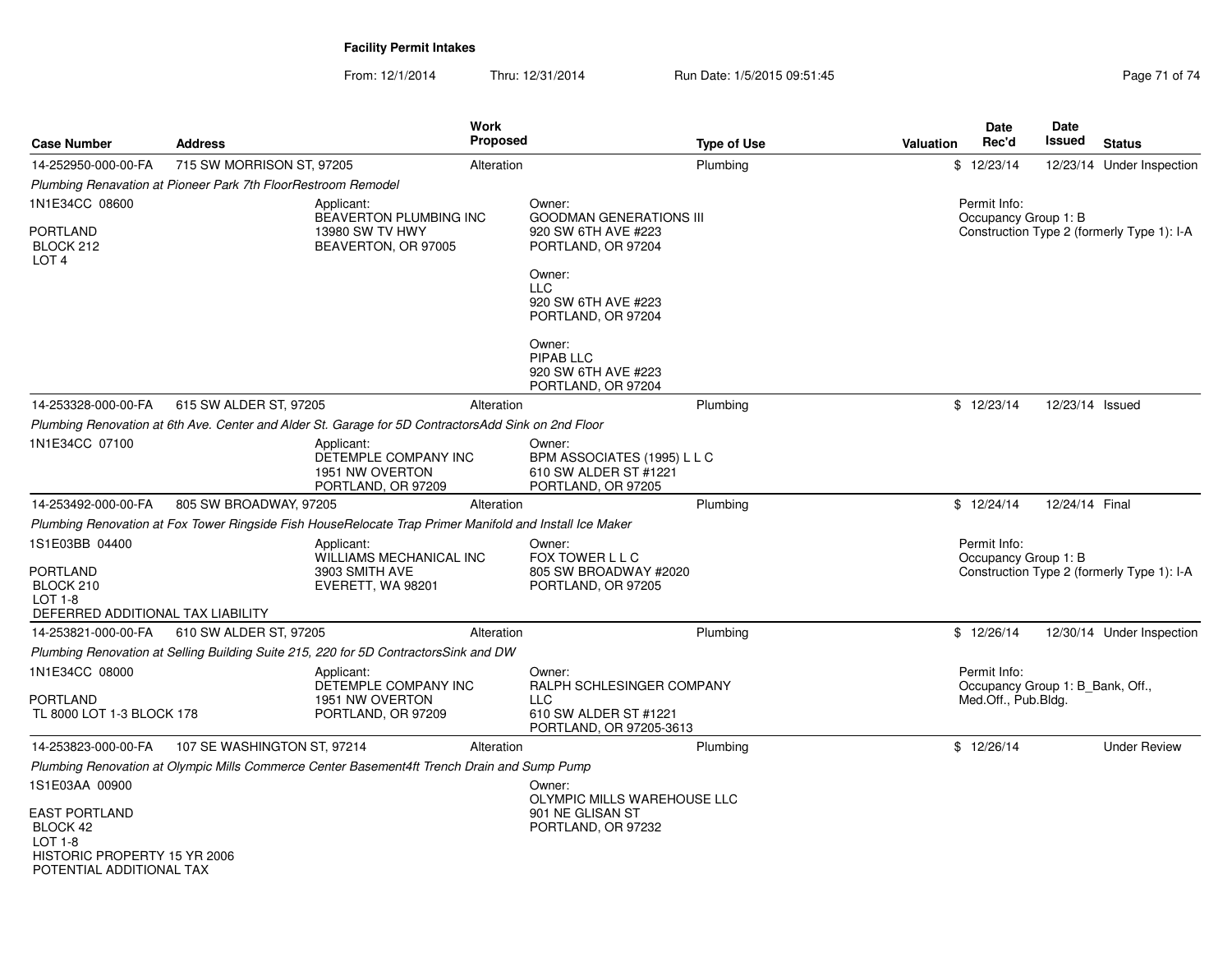| <b>Case Number</b>                                                               | <b>Address</b>                                           | <b>Work</b><br><b>Proposed</b>                                                                                      |                                                                                                                                                                                              | <b>Type of Use</b> | Valuation | <b>Date</b><br>Rec'd                                                    | <b>Date</b><br>Issued | <b>Status</b>                              |
|----------------------------------------------------------------------------------|----------------------------------------------------------|---------------------------------------------------------------------------------------------------------------------|----------------------------------------------------------------------------------------------------------------------------------------------------------------------------------------------|--------------------|-----------|-------------------------------------------------------------------------|-----------------------|--------------------------------------------|
| 14-253824-000-00-FA                                                              | 222 SW COLUMBIA ST                                       | Alteration                                                                                                          |                                                                                                                                                                                              | Plumbing           |           | \$12/26/14                                                              | 12/30/14 Issued       |                                            |
|                                                                                  |                                                          | Plumbing Renovation at KOIN Tower 17th Floor for Charter School Capital1 Sink, 2 DW                                 |                                                                                                                                                                                              |                    |           |                                                                         |                       |                                            |
| 1S1E03BC 03100                                                                   |                                                          | Applicant:                                                                                                          | Owner:                                                                                                                                                                                       |                    |           | Permit Info:                                                            |                       |                                            |
| <b>PORTLAND</b><br>BLOCK 130&131 TL 3100                                         |                                                          | PORTLAND MECHANICAL<br><b>CONTRACTORS</b><br>2000 SE HANNA HARVESTER<br><b>DRIVE</b><br>MILWAUKIE OR 97222          | KOIN TOWER LLC<br>5 THOMAS MELLON CIR #305<br>SAN FRANCISCO, CA 94134                                                                                                                        |                    |           | Occupancy Group 1: B Bank, Off.,<br>Med.Off., Pub.Bldg.                 |                       | Construction Type 2 (formerly Type 1): I-A |
| 14-253828-000-00-FA                                                              | 12570 NE MARX ST, 97230                                  | Alteration                                                                                                          | Plumbing                                                                                                                                                                                     |                    |           | \$12/26/14                                                              |                       | <b>Under Review</b>                        |
|                                                                                  |                                                          | Plumbing Renovation at Pacific Bussiness Park Bldg 4 for Spec Vacancy2 RR, Deep Sink, Wh                            |                                                                                                                                                                                              |                    |           |                                                                         |                       |                                            |
| 1N2E23BC 00400                                                                   |                                                          |                                                                                                                     | Owner:<br><b>PACIFIC REALTY ASSOCIATES</b><br>15350 SW SEQUOIA PKWY #300<br>TIGARD, OR 97224-7175<br>Owner:<br><b>LTD PARTNERSHIP</b><br>15350 SW SEQUOIA PKWY #300<br>TIGARD, OR 97224-7175 |                    |           |                                                                         |                       |                                            |
| 14-253833-000-00-FA                                                              | 900 SW 5TH AVE, 97204                                    | Alteration                                                                                                          |                                                                                                                                                                                              | Plumbing           |           | \$12/26/14                                                              |                       | <b>Under Review</b>                        |
|                                                                                  |                                                          | Plumbing Renovation at Standard Insurance Center 17th Floor Core and ShellDemo Breakroom Sink, R/R Fixtures in RR's |                                                                                                                                                                                              |                    |           |                                                                         |                       |                                            |
| 1S1E03BB 00200<br><b>PORTLAND</b><br>BLOCK 59<br>LOT 1-8                         |                                                          |                                                                                                                     | Owner:<br>STANDARD INS CO (LEASE MULT<br><b>LAW LIBRARY</b><br>PO BOX 711<br>PORTLAND, OR 97204                                                                                              |                    |           | Permit Info:<br>Occupancy Group 1: B<br>I-FR                            |                       | Construction Type 2 (formerly Type 1):     |
| 14-253896-000-00-FA                                                              | 555 SW OAK ST                                            | Alteration                                                                                                          |                                                                                                                                                                                              | Plumbing           |           | \$12/26/14                                                              |                       | <b>Under Review</b>                        |
|                                                                                  | Plumbing Renovation at US BAncorp Plaza Starbucks        |                                                                                                                     |                                                                                                                                                                                              |                    |           |                                                                         |                       |                                            |
| 1N1E34CD 80000<br>ONE ELEVEN TOWER CONDOMINIUM<br><b>GENERAL COMMON ELEMENTS</b> |                                                          |                                                                                                                     | Owner:<br>ASSOCIATION OF UNIT OWNERS<br>OF<br>ONE ELEVEN TOWER<br>CONDOMINIUM 111 SW 5TH<br>PORTLAND, OR 97204                                                                               |                    |           |                                                                         |                       |                                            |
| 14-253903-000-00-FA                                                              | 1926 W BURNSIDE                                          | Alteration                                                                                                          | Plumbing                                                                                                                                                                                     |                    |           | \$12/26/14                                                              |                       | <b>Under Review</b>                        |
|                                                                                  | Plumbing Renovation at The Civic Suite 2 for Jimmy Johns |                                                                                                                     |                                                                                                                                                                                              |                    |           |                                                                         |                       |                                            |
| 1N1E33DC 70000                                                                   |                                                          |                                                                                                                     | Owner:<br>ASSOCIATION OF UNIT OWNERS<br>1120 NW COUCH ST #600<br>PORTLAND, OR 97209                                                                                                          |                    |           | Permit Info:<br>Occupancy Group 1: B_Bank, Off.,<br>Med.Off., Pub.Bldg. |                       | Construction Type 2 (formerly Type 1): I-A |
|                                                                                  |                                                          |                                                                                                                     | Owner:<br>OF CIVIC CONDOMINIUM<br>1120 NW COUCH ST #600<br>PORTLAND, OR 97209                                                                                                                |                    |           |                                                                         |                       |                                            |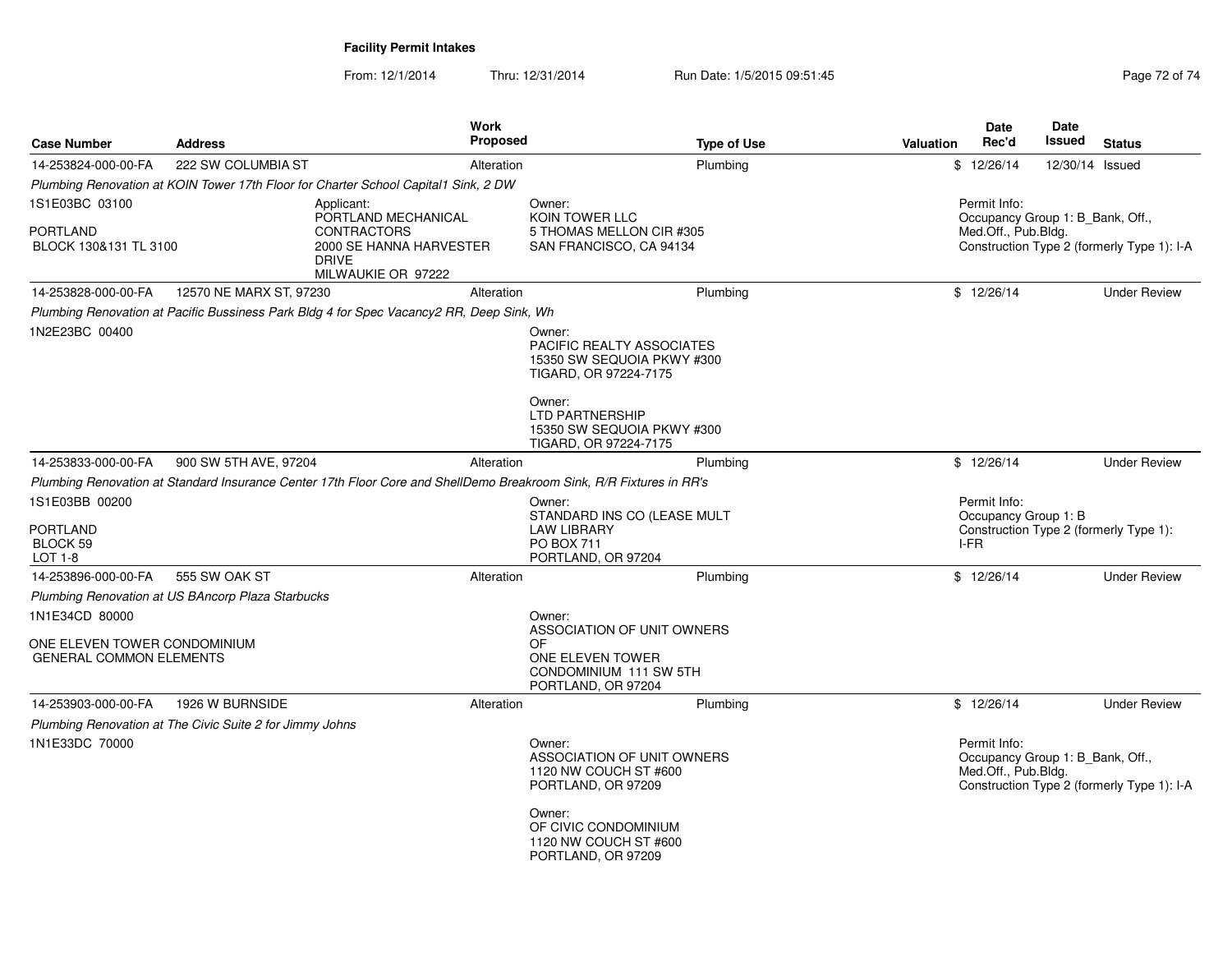# **Facility Permit Intakes**

| <b>Case Number</b>                                                                            | <b>Address</b>                                                                                                                                                   | Work<br><b>Proposed</b> |                                                                                                                                                                                 | <b>Type of Use</b> | <b>Valuation</b> | Date<br>Rec'd                                                           | Date<br>Issued | <b>Status</b>                                |
|-----------------------------------------------------------------------------------------------|------------------------------------------------------------------------------------------------------------------------------------------------------------------|-------------------------|---------------------------------------------------------------------------------------------------------------------------------------------------------------------------------|--------------------|------------------|-------------------------------------------------------------------------|----------------|----------------------------------------------|
| 14-253911-000-00-FA                                                                           | 6320 NE HALSEY ST, 97213                                                                                                                                         | Alteration              |                                                                                                                                                                                 | Plumbing           |                  | \$12/26/14                                                              | 12/26/14       | Issued                                       |
|                                                                                               | Plumbing Renovation at Providence Halsey Campus for Pharmacy Space Buildout                                                                                      |                         |                                                                                                                                                                                 |                    |                  |                                                                         |                |                                              |
| 1N2E32BB 00400<br>SECTION 32 1N 2E<br>TL 400 0.06 ACRES                                       | Applicant:<br>AMERICAN HEATING INC<br>5035 SE 24TH<br>Portland Oregon 97202-4765                                                                                 |                         | Owner:<br>WESTON INVESTMENT CO LLC<br>2154 NE BROADWAY #200<br>PORTLAND, OR 97232-1561                                                                                          |                    |                  |                                                                         |                |                                              |
| 14-253916-000-00-FA                                                                           | 1120 NW COUCH ST, 97209                                                                                                                                          | Alteration              |                                                                                                                                                                                 | Plumbing           |                  | \$12/26/14                                                              |                | <b>Under Review</b>                          |
|                                                                                               | Plumbing Renovation at Brewery Block 2 for Perkins Coie Floors 7-10                                                                                              |                         |                                                                                                                                                                                 |                    |                  |                                                                         |                |                                              |
| 1N1E33DA 04900                                                                                |                                                                                                                                                                  |                         | Owner:<br>MEPT BREWERY BLOCK 2 LLC<br>PO BOX 320099<br>ALEXANDRIA, VA 22320-0156                                                                                                |                    |                  | Permit Info:<br>Occupancy Group 1: B_Bank, Off.,<br>Med.Off., Pub.Bldg. |                |                                              |
| 14-253987-000-00-FA                                                                           | 3181 SW SAM JACKSON PARK RD - Bldg BSC, 9 Alteration                                                                                                             |                         |                                                                                                                                                                                 | Plumbing           |                  | \$12/29/14                                                              | 12/29/14 Final |                                              |
|                                                                                               | Plumbing Renovation at OHSU RJH 2nd Floor Relocate Med Gas                                                                                                       |                         |                                                                                                                                                                                 |                    |                  |                                                                         |                |                                              |
| 1S1E09 00200                                                                                  | Applicant:<br>APOLLO CONSTRUCTION<br><b>SERVICES</b><br>26055 SW Canyon Creek Rd<br>Wilsonville Oregon 97070                                                     |                         | Owner:<br>OREGON STATE OF<br>3181 SW SAM JACKSON PARK RD<br>PORTLAND, OR 97239                                                                                                  |                    |                  | Permit Info:<br>Occupancy Group 1: B                                    |                | Construction Type 2 (formerly Type 1): I-B   |
| 14-254296-000-00-FA                                                                           | 1120 SW 5TH AVE, 97204                                                                                                                                           | Alteration              |                                                                                                                                                                                 | Plumbing           |                  | \$12/29/14                                                              |                | <b>Under Review</b>                          |
| 1S1E03BC 00200<br>PORTLAND<br>BLOCK 57<br><b>LOT 1-8</b><br>SEE SUB ACCT R508653 (R667706771) | Plumbing Renovation at The Portland Building for Parks and RecDemo 1 Sink, Add 1 Sink                                                                            |                         | Owner:<br>PORTLAND CITY OF (LEASED<br>1120 SW 5TH AVE #1204<br>PORTLAND, OR 97204-1932<br>Owner:<br><b>MULTIPLE TENANTS</b><br>1120 SW 5TH AVE #1204<br>PORTLAND, OR 97204-1932 |                    |                  | Permit Info:<br>Occupancy Group 1: B                                    |                | Construction Type 2 (formerly Type 1): III-A |
| 14-254334-000-00-FA                                                                           | 3181 SW SAM JACKSON PARK RD - Bldg DH, 97 Alteration                                                                                                             |                         |                                                                                                                                                                                 | Plumbing           |                  | \$12/29/14                                                              |                | <b>Under Review</b>                          |
| 1S1E09 00200                                                                                  | Plumbing Renovation at OHSU Dillehunt HallDemo Sink in 2030D, Demo FD in 3019 and DI, RS, CW, HW to MainsDemo Sinks in 4025 & 4041, Install DI Equipment in 5045 |                         | Owner:<br>OREGON STATE OF<br>3181 SW SAM JACKSON PARK RD<br>PORTLAND, OR 97239                                                                                                  |                    |                  |                                                                         |                |                                              |
| 14-254359-000-00-FA                                                                           | 308 SW 2ND AVE, 97204                                                                                                                                            | Alteration              |                                                                                                                                                                                 | Plumbing           |                  | \$12/29/14                                                              |                | <b>Under Review</b>                          |
| 1N1E34CD 04600                                                                                | Plumbing Renovation at Block 300 for Aruba Networks TIDemo Sink, Install Sink, CM, HWD, Hub, TP                                                                  |                         | Owner:<br><b>NGP DUNCAN PLAZA</b><br>PO BOX 4900 DEPT #360<br>SCOTTSDALE, AZ 85261-4900<br>Owner:<br>PORTLAND LLC<br>PO BOX 4900 DEPT #360<br>SCOTTSDALE, AZ 85261-4900         |                    |                  | Permit Info:<br>Occupancy Group 1: A-2 Restaurant                       |                | Construction Type 2 (formerly Type 1): I-A   |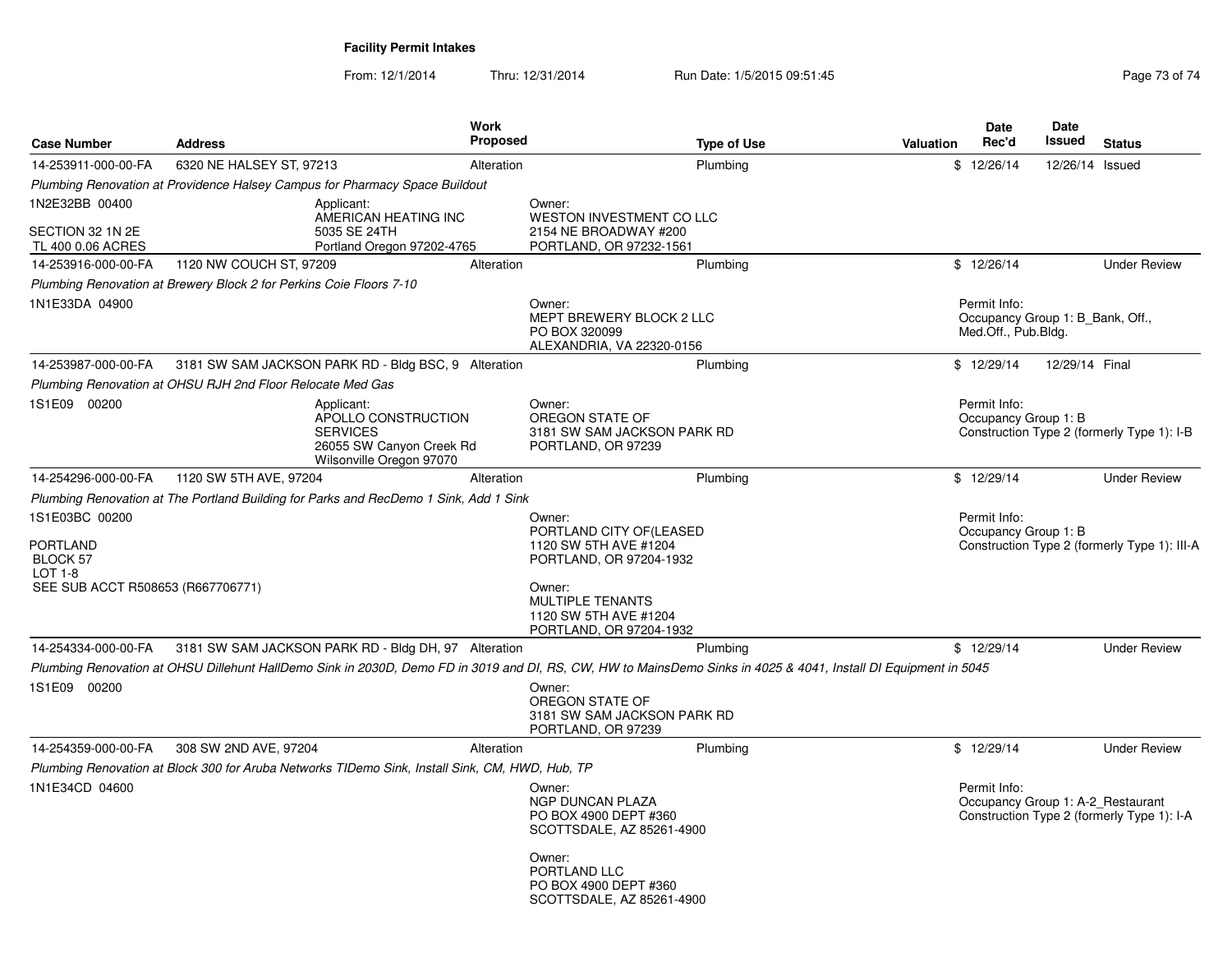**Facility Permit Intakes**

From: 12/1/2014Thru: 12/31/2014 Run Date: 1/5/2015 09:51:45

| <b>Case Number</b>                                                                                                              | <b>Address</b>                                                            | Work<br><b>Proposed</b>                                                                          | <b>Type of Use</b>      | <b>Valuation</b>                                              | <b>Date</b><br>Rec'd                 | <b>Date</b><br><b>Issued</b> | <b>Status</b>                              |
|---------------------------------------------------------------------------------------------------------------------------------|---------------------------------------------------------------------------|--------------------------------------------------------------------------------------------------|-------------------------|---------------------------------------------------------------|--------------------------------------|------------------------------|--------------------------------------------|
| 14-254913-000-00-FA                                                                                                             | 1022 SW SALMON ST, 97205                                                  | Alteration                                                                                       | Plumbing                |                                                               | \$12/30/14                           |                              | <b>Under Review</b>                        |
|                                                                                                                                 | Plumbing Renovation at 1022 Salmon Building Suite 400Demo Sink            |                                                                                                  |                         |                                                               |                                      |                              |                                            |
| 1S1E04AA 02700                                                                                                                  |                                                                           | Owner:<br>1022 SW SALMON LLC                                                                     |                         |                                                               | Permit Info:<br>Occupancy Group 1: B |                              |                                            |
| <b>PORTLAND</b><br>BLOCK 248<br>LOT 7&8                                                                                         |                                                                           | 1121 SW SALMON ST<br>PORTLAND, OR 97205                                                          |                         |                                                               | $II-1HR$                             |                              | Construction Type 2 (formerly Type 1):     |
| 14-254936-000-00-FA                                                                                                             | 7000 NE AIRPORT WAY, 97218                                                | Alteration                                                                                       | Plumbing                |                                                               | \$12/30/14                           |                              | <b>Under Review</b>                        |
|                                                                                                                                 | Plumbing Renovation at PDX for Potbelly Sandwich Shop***                  | ******************<br><i>*Bid Estimate*</i>                                                      |                         |                                                               |                                      |                              |                                            |
| 1N2E08B 00400<br>SECTION 08 1N 2E<br>TL 400 7.39 ACRES<br><b>TERMINAL BLDG</b><br><b>NONTAXABLE</b><br>SEE TAXABLE SUB ACCOUNTS |                                                                           | Owner:<br>PORT OF PORTLAND<br>PO BOX 3529                                                        | PORTLAND, OR 97208-3529 |                                                               | Permit Info:                         | Occupancy Group 1: A-2       | Construction Type 2 (formerly Type 1): I-A |
| 14-254951-000-00-FA                                                                                                             | 700 SW 5TH AVE                                                            | Alteration                                                                                       | Plumbing                |                                                               | \$12/30/14                           |                              | <b>Under Review</b>                        |
|                                                                                                                                 | Plumbing Renovation at Pioneer Plaza for Torrid TI Space 1435Relocate Lav |                                                                                                  |                         |                                                               |                                      |                              |                                            |
| 1S1E03BB1 90001                                                                                                                 |                                                                           | Owner:<br>PIONEER PLACE LIMITED<br><b>PARTNERSHIP</b><br>PO BOX 617905<br>CHICAGO, IL 60661-7905 |                         |                                                               | Permit Info:<br>Occupancy Group 1: M |                              | Construction Type 2 (formerly Type 1): I-A |
| Total # of FA Alteration permit intakes: 394                                                                                    |                                                                           |                                                                                                  |                         | Total valuation of FA Alteration permit intakes: \$76,675,599 |                                      |                              |                                            |

**Total # of Facility Permit intakes: 394**

**Total valuation of Facility Permit intakes: \$76,675,599**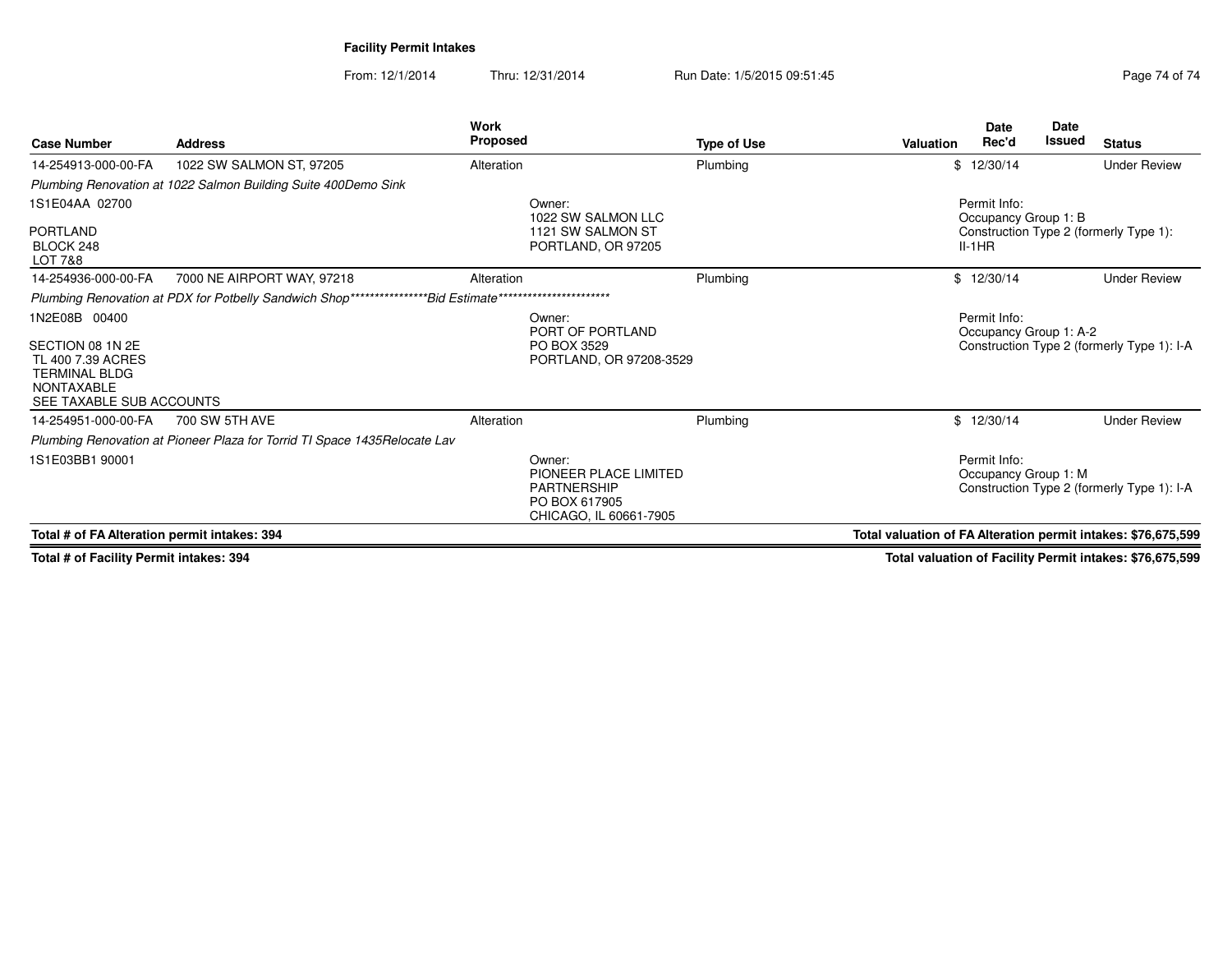# **Major Project Groups Permit Intakes**

| Page 1 of 2 |  |  |
|-------------|--|--|
|-------------|--|--|

| <b>Case Number</b>                                        | <b>Address</b>                                                       |                                                                                                                  | <b>Work</b><br><b>Proposed</b> |                                                                                                                                                            | <b>Type of Use</b>             |                                                                                                                                 | <b>Valuation</b>   | <b>Date</b><br>Rec'd | <b>Date</b><br>Issued | <b>Status</b>       |
|-----------------------------------------------------------|----------------------------------------------------------------------|------------------------------------------------------------------------------------------------------------------|--------------------------------|------------------------------------------------------------------------------------------------------------------------------------------------------------|--------------------------------|---------------------------------------------------------------------------------------------------------------------------------|--------------------|----------------------|-----------------------|---------------------|
| 12-153459-DFS-07-MG                                       | 1107 NE 9TH AVE                                                      |                                                                                                                  | New Construction               |                                                                                                                                                            | Apartments/Condos (3 or more i |                                                                                                                                 |                    | \$46,000 12/11/14    |                       | <b>Under Review</b> |
| DFS 07 : steel stairs                                     |                                                                      |                                                                                                                  |                                |                                                                                                                                                            |                                |                                                                                                                                 |                    |                      |                       |                     |
| 1N1E35BB 02602<br><b>LLOYD BLOCKS</b><br>LOT <sub>2</sub> |                                                                      | Applicant:<br>Randal Lutes<br><b>Turner Construction</b>                                                         |                                | Owner:<br>AAT LLOYD DISTRICT LLC<br>11455 EL CAMINO REAL #200<br>SAN DIEGO, CA 92130-2047                                                                  |                                | CCB - Contractor:<br>TURNER CONSTRUCTION CO<br>1200 NW NAITO PARKWAY #300<br>PORTLAND, OR 972209                                |                    |                      |                       |                     |
|                                                           | 13-223297-DFS-02-MG  1261 NW OVERTON ST, 97209                       |                                                                                                                  | New Construction               |                                                                                                                                                            |                                | Apartments/Condos (3 or more i                                                                                                  |                    | \$1 12/9/14          |                       | <b>Under Review</b> |
|                                                           | dfs 2- steel stairs. Stairs #1 and #4 both from P2 level to level 1. |                                                                                                                  |                                |                                                                                                                                                            |                                |                                                                                                                                 |                    |                      |                       |                     |
| 1N1E33AA 01500                                            |                                                                      | Applicant:<br>Peggy Tasker<br><b>ZGF Archritects LLP</b><br>1223 SW Washington St, Ste 200<br>Portland, OR 97205 |                                | Owner:<br>1261 NW OVERTON STREET<br>PO BOX 1368<br>CARLSBAD, CA 92018-1368<br>Owner:<br>APARTMENTS INVESTORS LLC<br>PO BOX 1368<br>CARLSBAD, CA 92018-1368 |                                | CCB - Contractor:<br>Chris Copeland<br>ANDERSEN CONSTRUCTION<br><b>COMPANY</b><br>PO BOX 6712<br>PORTLAND, OR 97228-6712        |                    |                      |                       |                     |
|                                                           | 13-223297-DFS-03-MG  1261 NW OVERTON ST, 97209                       |                                                                                                                  | <b>New Construction</b>        |                                                                                                                                                            |                                | Apartments/Condos (3 or more i                                                                                                  | \$486,000 12/17/14 |                      |                       | <b>Under Review</b> |
| DFS 03- Car Stackers and Equipment                        |                                                                      |                                                                                                                  |                                |                                                                                                                                                            |                                |                                                                                                                                 |                    |                      |                       |                     |
| 1N1E33AA 01500                                            |                                                                      | Applicant:<br>Kevin Czerwinski<br>Andersen Construction<br>6712 N Cutter Circle<br>Portland, OR 97217            |                                | Owner:<br>1261 NW OVERTON STREET<br>PO BOX 1368<br>CARLSBAD, CA 92018-1368<br>Owner:<br>APARTMENTS INVESTORS LLC<br>PO BOX 1368<br>CARLSBAD, CA 92018-1368 |                                | CCB - Contractor:<br><b>Chris Copeland</b><br>ANDERSEN CONSTRUCTION<br><b>COMPANY</b><br>PO BOX 6712<br>PORTLAND, OR 97228-6712 |                    |                      |                       |                     |
|                                                           | 13-223297-REV-01-MG  1261 NW OVERTON ST, 97209                       |                                                                                                                  | <b>New Construction</b>        |                                                                                                                                                            |                                | Apartments/Condos (3 or more i                                                                                                  |                    | \$12/3/14            | 12/29/14 Issued       |                     |
| <b>REV 1 - Revised Pile Lengths</b>                       |                                                                      |                                                                                                                  |                                |                                                                                                                                                            |                                |                                                                                                                                 |                    |                      |                       |                     |
| 1N1E33AA 01500                                            |                                                                      | Applicant:<br>Peggy Tasker<br><b>ZGF Archritects LLP</b><br>1223 SW Washington St, Ste 200<br>Portland, OR 97205 |                                | Owner:<br>1261 NW OVERTON STREET<br>PO BOX 1368<br>CARLSBAD, CA 92018-1368<br>Owner:<br>APARTMENTS INVESTORS LLC<br>PO BOX 1368<br>CARLSBAD, CA 92018-1368 |                                | CCB - Contractor:<br><b>Chris Copeland</b><br>ANDERSEN CONSTRUCTION<br><b>COMPANY</b><br>PO BOX 6712<br>PORTLAND, OR 97228-6712 |                    |                      |                       |                     |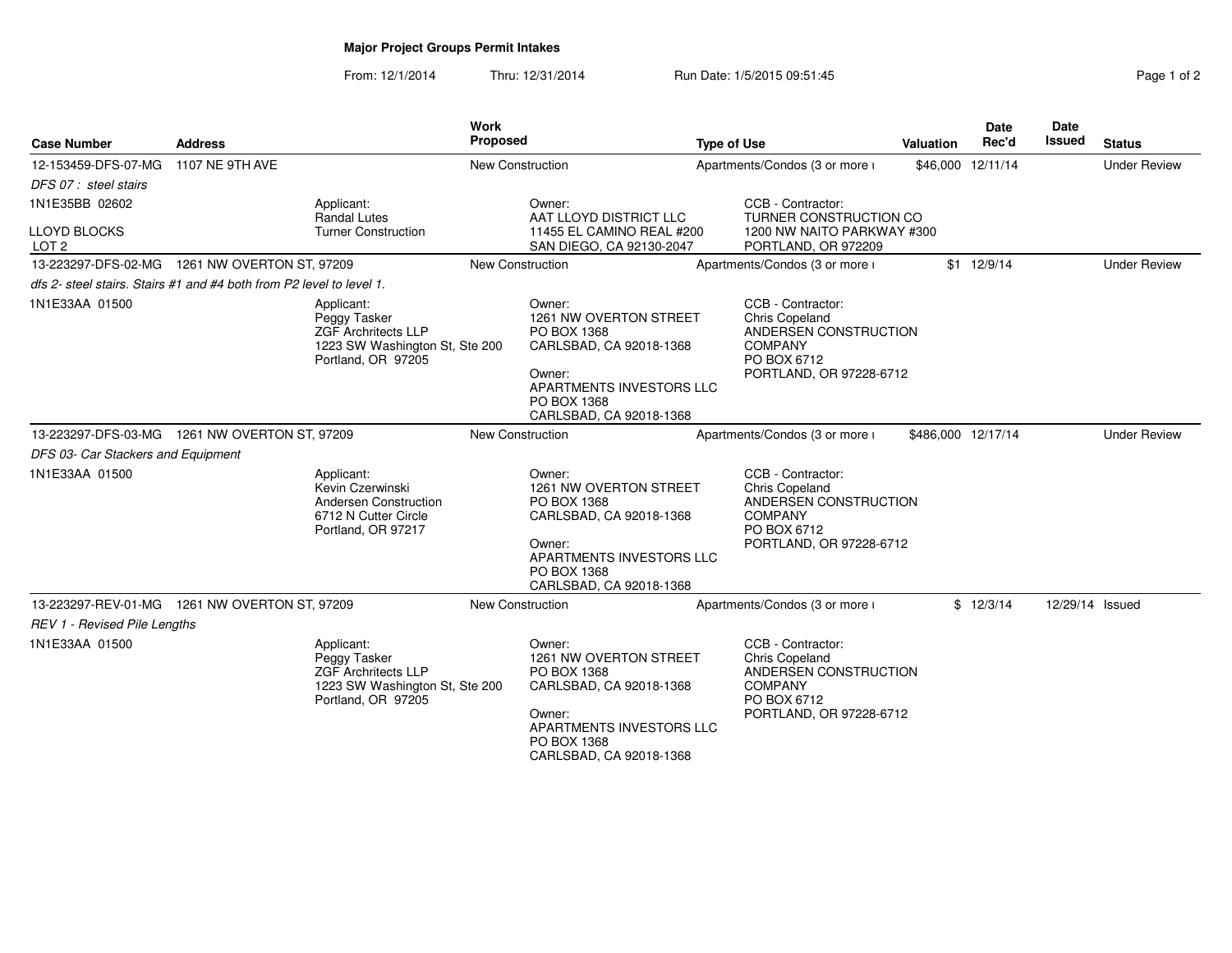## **Major Project Groups Permit Intakes**

From: 12/1/2014Thru: 12/31/2014 Run Date: 1/5/2015 09:51:45

|  | Page 2 of 2 |  |  |
|--|-------------|--|--|
|  |             |  |  |

| <b>Case Number</b>      | <b>Address</b>                                                                               | Work<br>Proposed                                                                                                                                                                                                                                                 | <b>Type of Use</b>                                                                        | <b>Valuation</b> | <b>Date</b><br>Rec'd | <b>Date</b><br>Issued | <b>Status</b>                                                    |
|-------------------------|----------------------------------------------------------------------------------------------|------------------------------------------------------------------------------------------------------------------------------------------------------------------------------------------------------------------------------------------------------------------|-------------------------------------------------------------------------------------------|------------------|----------------------|-----------------------|------------------------------------------------------------------|
| 14-249381-000-00-MG     | 0650 SW MEADE ST, 97201                                                                      | New Construction                                                                                                                                                                                                                                                 | Utility                                                                                   | \$1              | 12/15/14             |                       | <b>Under Review</b>                                              |
| seismic instrumentation |                                                                                              |                                                                                                                                                                                                                                                                  |                                                                                           |                  |                      |                       |                                                                  |
| 1S1E10<br>00200         | Applicant:<br>ANN YOUNG<br>JE DUNN CONSTRUCTION<br>437 N COLUMBIA BLVD<br>PORTLAND, OR 97213 | Owner:<br>OREGON HEALTH<br>3181 SW SAM JACKSON PARK RD<br>PORTLAND, OR 97239-3011<br>Owner:<br><b>SCIENCE</b><br>3181 SW SAM JACKSON PARK RD<br>PORTLAND, OR 97239-3011<br>Owner:<br><b>UNIVERSITY</b><br>3181 SW SAM JACKSON PARK RD<br>PORTLAND, OR 97239-3011 | CCB - Contractor:<br>JE DUNN CONSTRUCTION CO<br>437 N COLUMBIA BLVD<br>PORTLAND, OR 97209 |                  |                      |                       |                                                                  |
|                         | Total # of MG New Construction permit intakes: 5                                             |                                                                                                                                                                                                                                                                  |                                                                                           |                  |                      |                       | Total valuation of MG New Construction permit intakes: \$532,002 |

**Total # of Major Project Groups Permit intakes: 5**

**Total valuation of Major Project Groups Permit intakes: \$532,002**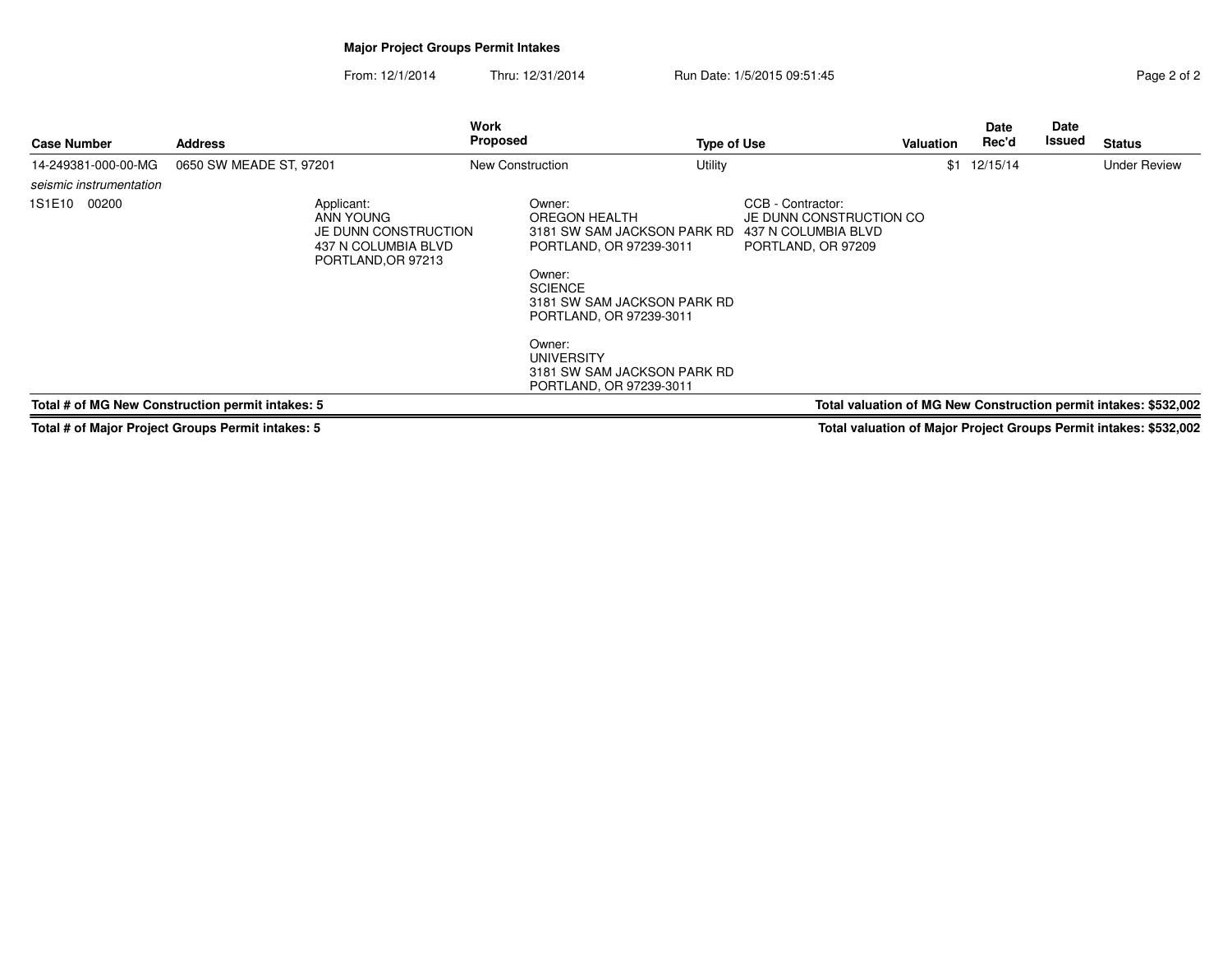### **Manufactured Home in Park Permit Intakes**

From: 12/1/2014Thru: 12/31/2014 Run Date: 1/5/2015 09:51:45

| <b>Case Number</b>                                                                           | <b>Address</b>                 |                                                                               | <b>Work</b><br><b>Proposed</b> |                                                                                        | <b>Type of Use</b>              | <b>Valuation</b> | <b>Date</b><br>Rec'd     | <b>Date</b><br>Issued | <b>Status</b>                                        |
|----------------------------------------------------------------------------------------------|--------------------------------|-------------------------------------------------------------------------------|--------------------------------|----------------------------------------------------------------------------------------|---------------------------------|------------------|--------------------------|-----------------------|------------------------------------------------------|
| 14-242699-REV-01-MP                                                                          | 11803 SE DIVISION ST - Unit 29 |                                                                               | Replacement                    |                                                                                        | Sgl Family Dwelling with Garage |                  | \$12/8/14                | 12/8/14 Issued        |                                                      |
|                                                                                              |                                | REVISION TO CHANGE FRAMING TO 2 X4 AND CHANGE INSULLATION TO RIGID INSULATION |                                |                                                                                        |                                 |                  |                          |                       |                                                      |
| 1S2E03DD 09200                                                                               |                                | Applicant:<br>ASCENCION MENDOZA ROSETE                                        |                                | Owner:<br>ASCENCION MENDOZA ROSETE                                                     |                                 |                  | Permit Info:             |                       | Occupancy Group 1 - RS: R-3 Remodel                  |
| RAINBOW VILLA<br>SPACE 029<br>MS SERIAL # GC0501F86A                                         |                                | 11803 SE DIVISION ST SP 29<br>PORTLAND, OR 97266                              |                                | 11803 SE DIVISION ST SP 29<br>PORTLAND, OR 97266                                       |                                 |                  | Construction Type 1: V-B |                       |                                                      |
| X # 108224<br>HOME ID 185405 ON REAL ACCT 1S2E03DD<br>-09200: PERSONAL MS: MFGD HOME IN PARK |                                |                                                                               |                                | Owner:<br>VICENTA CARRASCO MONTIEL<br>11803 SE DIVISION ST SP 29<br>PORTLAND, OR 97266 |                                 |                  |                          |                       |                                                      |
| Total # of MP Replacement permit intakes: 1                                                  |                                |                                                                               |                                |                                                                                        |                                 |                  |                          |                       | Total valuation of MP Replacement permit intakes: \$ |

**Total # of Manufactured Home in Park Permit intakes: 1**

**Total valuation of Manufactured Home in Park Permit intakes: \$**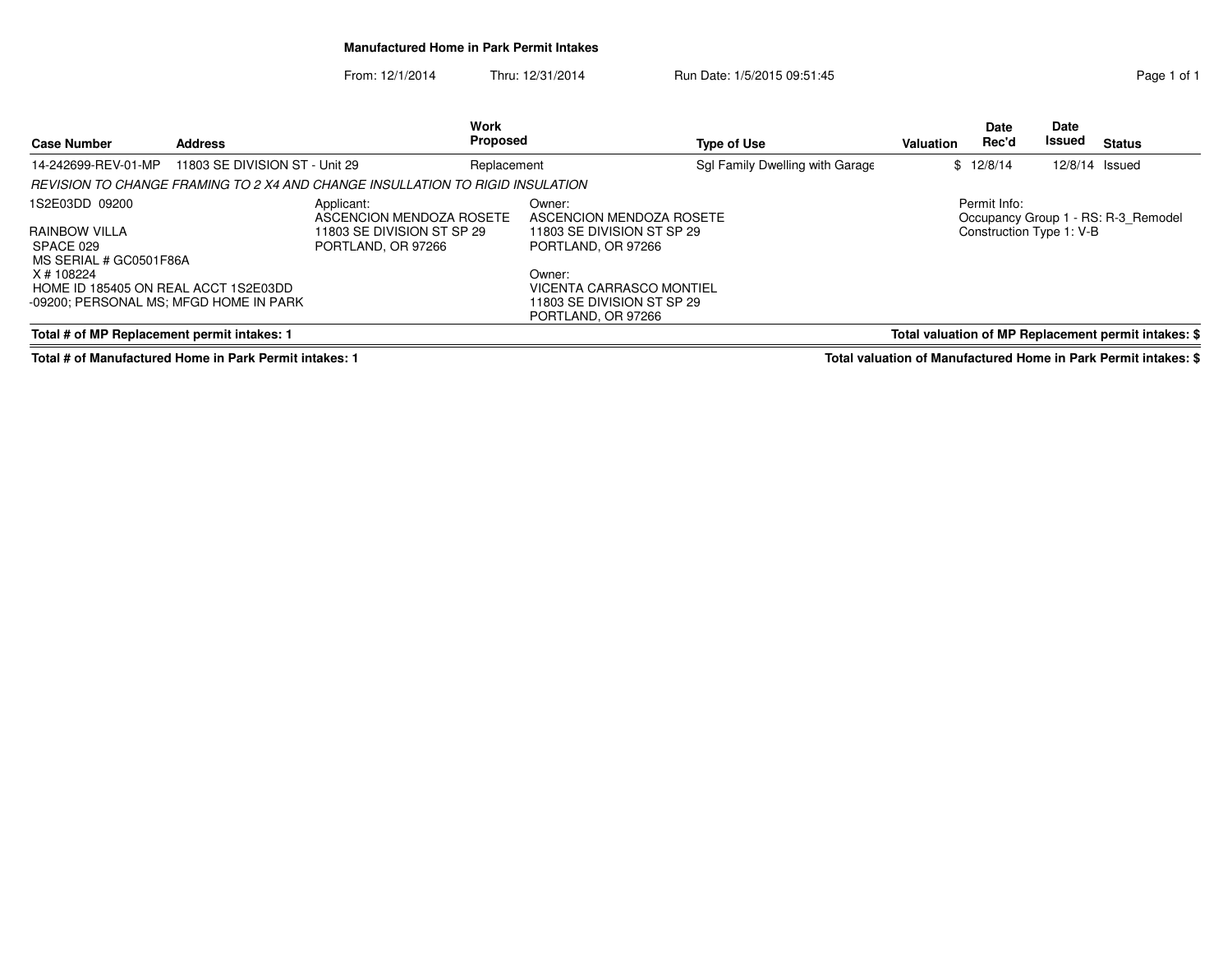## **Site Development Permit Intakes**

From: 12/1/2014Thru: 12/31/2014 Run Date: 1/5/2015 09:51:45

| <b>Case Number</b>                               | <b>Address</b>           |                                                                                         | Work<br><b>Proposed</b> |                                                                               | Type of Use |                                                                                                | <b>Valuation</b> | Date<br>Rec'd | Date<br>Issued | <b>Status</b>                                     |
|--------------------------------------------------|--------------------------|-----------------------------------------------------------------------------------------|-------------------------|-------------------------------------------------------------------------------|-------------|------------------------------------------------------------------------------------------------|------------------|---------------|----------------|---------------------------------------------------|
| 14-249391-000-00-SD                              | 4204 NE HALSEY ST, 97213 |                                                                                         | Clearing                |                                                                               |             | <b>Existing Commercial Site</b>                                                                |                  | \$12/15/14    | 12/15/14       | Under Inspection                                  |
|                                                  |                          | REMOVAL OF EXISTING ASPHALT AND CONCRETE PAD. CLEARING OF EXISTING VEGETATION AND TREES |                         |                                                                               |             |                                                                                                |                  |               |                |                                                   |
| 1N2E31BB 04000                                   |                          | Applicant:<br>SD DEACON CORP OF OREGON<br>901 NE GLISAN ST STE 100<br>PORTLAND OR 97232 |                         | Owner:<br>MAJ 24 LLC<br>300 W 15TH ST #201<br>VANCOUVER, WA 98660-2927        |             | CCB - Contractor:<br>SD DEACON CORP OF OREGON<br>901 NE GLISAN ST STE 100<br>PORTLAND OR 97232 |                  |               |                |                                                   |
| 14-241222-000-00-SD                              | 1139 SW GIBBS ST, 97201  |                                                                                         | Clearing                |                                                                               |             | <b>Existing Residential Site</b>                                                               |                  | \$12/1/14     |                | <b>Under Review</b>                               |
| SITE WORK TO CLEAR PORTION OF SITE AND MOVE DIRT |                          |                                                                                         |                         |                                                                               |             |                                                                                                |                  |               |                |                                                   |
| 1S1E09AC 05300                                   |                          | Applicant:<br>LAWRENCE H MARGOLIN                                                       |                         | Owner:<br>LAWRENCE H MARGOLIN                                                 |             |                                                                                                |                  |               |                |                                                   |
| PORTLAND CITY HMSTD<br>BLOCK 80<br>LOT 5         |                          | 1139 SW GIBBS ST<br>PORTLAND, OR 97239                                                  |                         | 1139 SW GIBBS ST<br>PORTLAND, OR 97239                                        |             |                                                                                                |                  |               |                |                                                   |
|                                                  |                          |                                                                                         |                         | Owner:<br><b>MICHELLE E BOUCHER</b><br>1139 SW GIBBS ST<br>PORTLAND, OR 97239 |             |                                                                                                |                  |               |                |                                                   |
| Total # of SD Clearing permit intakes: 2         |                          |                                                                                         |                         |                                                                               |             |                                                                                                |                  |               |                | Total valuation of SD Clearing permit intakes: \$ |

**Total # of Site Development Permit intakes: 2**

**Total valuation of Site Development Permit intakes: \$**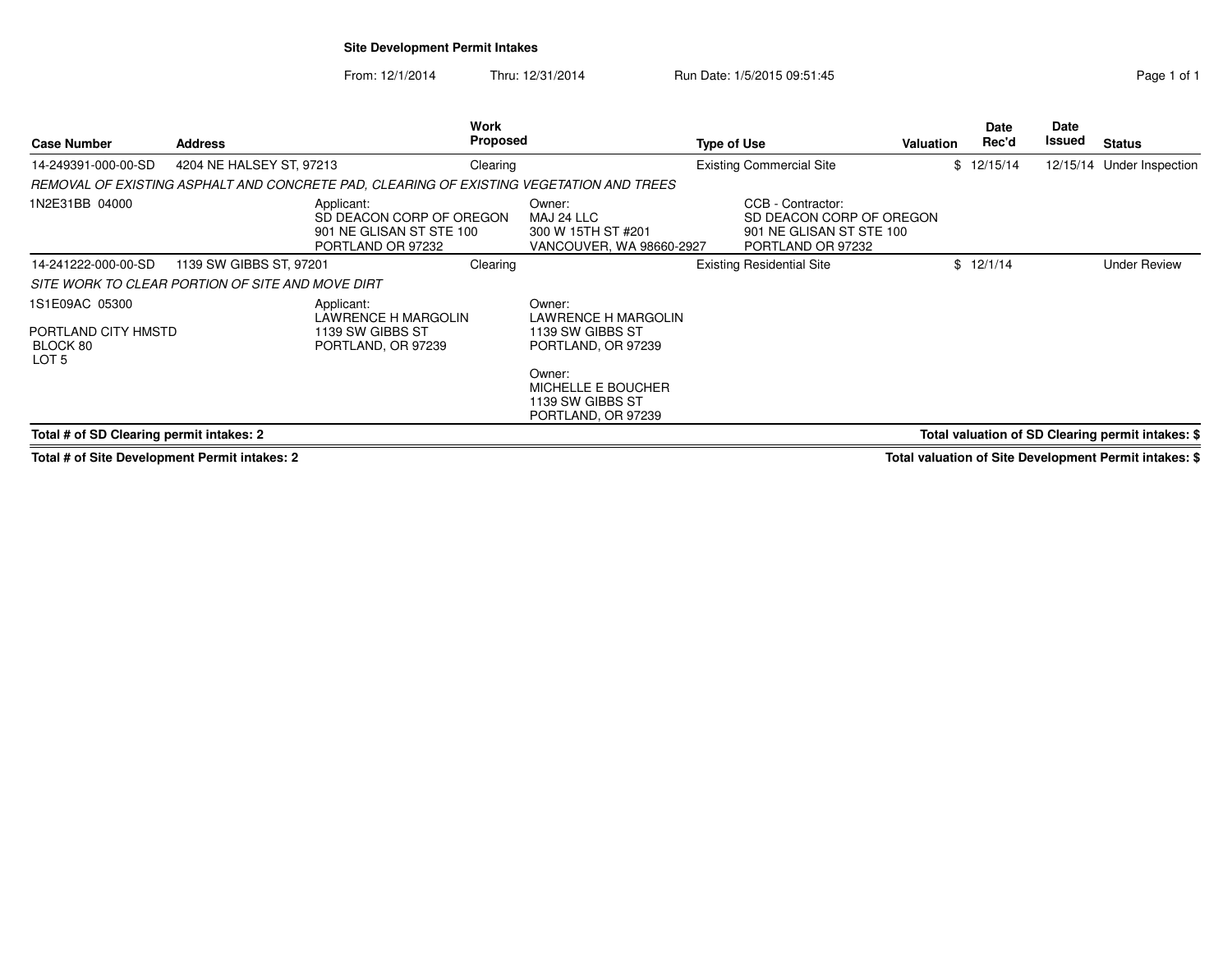**Zoning Permit Intakes**

| Page 1 of |  |
|-----------|--|

| <b>Case Number</b>                                                  | <b>Address</b>              |                                                                                                               | Work<br>Proposed |                                                                                                                            | <b>Type of Use</b>                                                                                                                                                   | <b>Valuation</b> | Date<br>Rec'd    | Date<br>Issued  | <b>Status</b>                                          |
|---------------------------------------------------------------------|-----------------------------|---------------------------------------------------------------------------------------------------------------|------------------|----------------------------------------------------------------------------------------------------------------------------|----------------------------------------------------------------------------------------------------------------------------------------------------------------------|------------------|------------------|-----------------|--------------------------------------------------------|
| 13-150253-REV-02-ZP                                                 | 8300 SE MCLOUGHLIN BLVD     |                                                                                                               | Commercial       |                                                                                                                            | <b>Code Compliance Requirements</b>                                                                                                                                  |                  | $$1 \t12/5/14$   | 12/5/14 Issued  |                                                        |
|                                                                     |                             |                                                                                                               |                  | REV 02 : revision to boardwalk leading to small viewing platform. SEE conditions in 13-121077-LU and 11-193753-LU.         |                                                                                                                                                                      |                  |                  |                 |                                                        |
|                                                                     |                             | Applicant:<br><b>KAREN KARLSSON</b><br><b>KLK CONSULTING LLC</b><br>906 NW 23rd Avenue<br>Portland, OR 97225  |                  |                                                                                                                            | CCB - Contractor:<br><b>Bill Bruce</b><br>STACY & WITBECK INC/MOWAT<br>CONSTRUCTION CO A JOINT<br><b>VENTURE</b><br><b>403 SE CARUTHERS ST</b><br>PORTLAND, OR 97214 |                  |                  |                 |                                                        |
| 14-254910-000-00-ZP                                                 | 10029 NE PRESCOTT ST, 97220 |                                                                                                               | Commercial       |                                                                                                                            | Landscaping                                                                                                                                                          |                  | \$500 12/30/14   | 12/30/14 Issued |                                                        |
| <b>REMOVE 1 TREE AND PLANT 4</b>                                    |                             |                                                                                                               |                  |                                                                                                                            |                                                                                                                                                                      |                  |                  |                 |                                                        |
| 1N2E21AD 13600<br><b>PARKROSE &amp; RPLT</b><br>BLOCK 86<br>LOT C&D |                             | Applicant:<br><b>BILL LINDEKUGEL</b><br>ST RITA CATHOLIC CHURCH<br>10029 NE PRESCOTT ST<br>PORTLAND, OR 97220 |                  | Owner:<br>ST RITA CATHOLIC CHURCH<br>10029 NE PRESCOTT ST<br>PORTLAND, OR 97220                                            |                                                                                                                                                                      |                  |                  |                 |                                                        |
|                                                                     |                             |                                                                                                               |                  | Owner:<br>PORTLAND OREGON<br>10029 NE PRESCOTT ST<br>PORTLAND, OR 97220                                                    |                                                                                                                                                                      |                  |                  |                 |                                                        |
| Total # of ZP Commercial permit intakes: 2                          |                             |                                                                                                               |                  |                                                                                                                            |                                                                                                                                                                      |                  |                  |                 | Total valuation of ZP Commercial permit intakes: \$501 |
| 14-249469-000-00-ZP                                                 | 4231 SE 79TH AVE, 97206     |                                                                                                               | Residential      |                                                                                                                            | Landscaping                                                                                                                                                          |                  | \$1,000 12/19/14 | 12/19/14 Issued |                                                        |
|                                                                     |                             |                                                                                                               |                  | PLANT FIVE NEW BIG LEAF MAPLE IN ACCORDANCE WITH CONDITION AT APPROVAL FOR LU 13-149266-LDS                                |                                                                                                                                                                      |                  |                  |                 |                                                        |
| 1S2E08DD 11500<br>KENT<br>N 105.2' OF LOT 20                        |                             | Applicant:<br><b>KEVIN PARTAIN</b><br><b>URBAN VISIONS</b><br>223 NE 56TH AVE<br>PORTLAND, OR 97213           |                  | Owner:<br><b>HARRY A SCHUMACHER</b><br>PO BOX 90308<br>PORTLAND, OR 97290<br>Owner:<br>SHERYL L SCHUMACHER<br>PO BOX 90308 | CCB - Contractor:<br>SCHUMACHER CUSTOM HOMES<br><b>INC</b><br>PO BOX 66207<br>PORTLAND, OR 97290                                                                     |                  |                  |                 |                                                        |
|                                                                     |                             |                                                                                                               |                  | PORTLAND, OR 97290                                                                                                         |                                                                                                                                                                      |                  |                  |                 |                                                        |
| 14-243666-000-00-ZP                                                 | 2327 NE ALAMEDA ST, 97212   |                                                                                                               | Residential      |                                                                                                                            | <b>Residential Driveway</b>                                                                                                                                          |                  | \$1 12/1/14      | 12/1/14 Issued  |                                                        |
| Widen existing driveway.                                            |                             |                                                                                                               |                  |                                                                                                                            |                                                                                                                                                                      |                  |                  |                 |                                                        |
| 1N1E23DA 13700                                                      |                             | Applicant:                                                                                                    |                  | Owner:                                                                                                                     |                                                                                                                                                                      |                  |                  |                 |                                                        |
| <b>ALAMEDA PARK</b><br>BLOCK 50<br>LOT <sub>3</sub>                 |                             | TOM NETTLETON<br>NETTLETON CONSTRUCTION LLC                                                                   |                  | <b>MARK HOLZMANN</b><br>2327 NE ALAMEDA ST<br>PORTLAND, OR 97212-1526                                                      |                                                                                                                                                                      |                  |                  |                 |                                                        |
|                                                                     |                             |                                                                                                               |                  | Owner:<br><b>VALERIE HOLZMANN</b><br>2327 NE ALAMEDA ST<br>PORTLAND, OR 97212-1526                                         |                                                                                                                                                                      |                  |                  |                 |                                                        |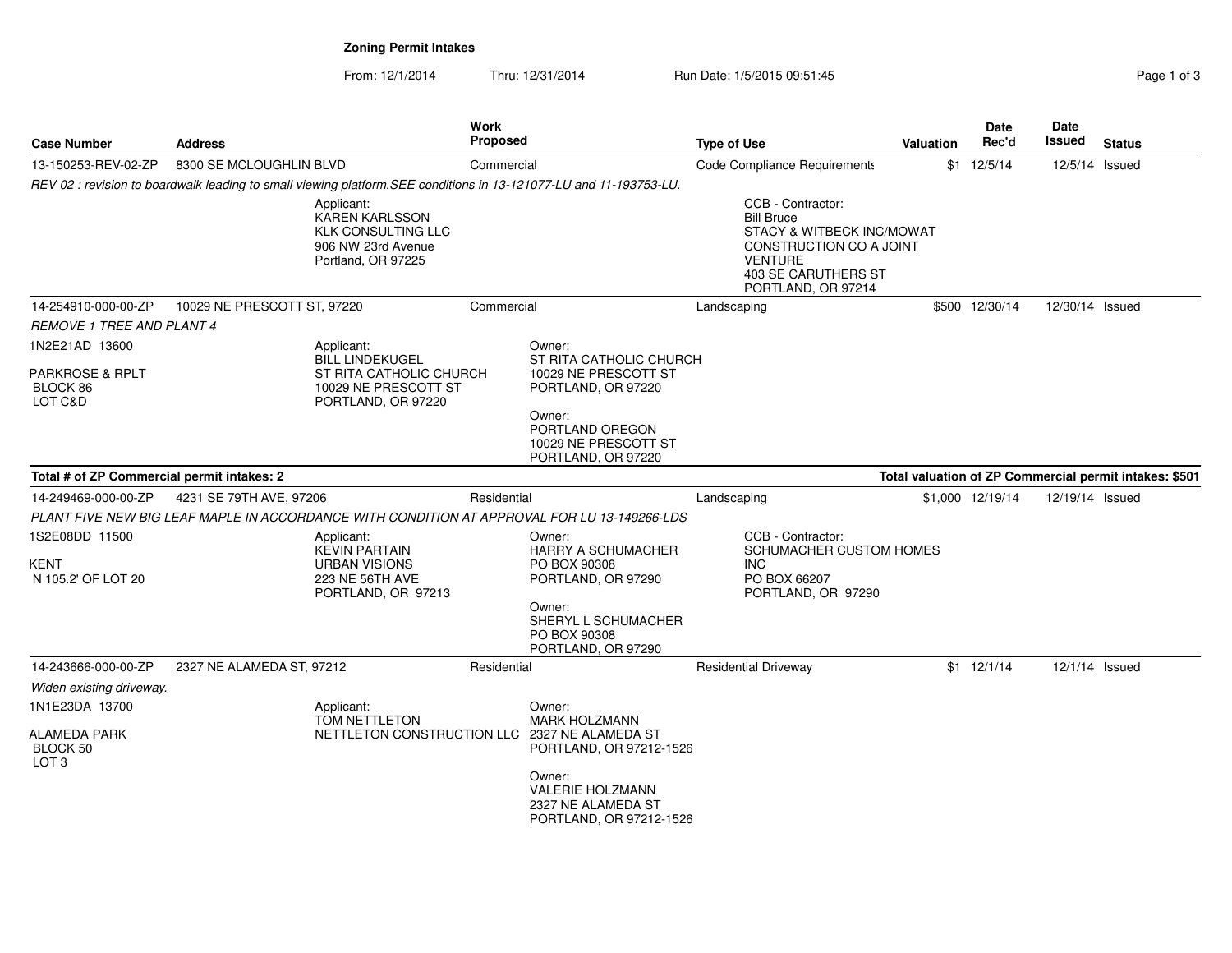**Zoning Permit Intakes**

| <b>Case Number</b>                                                           | <b>Address</b>                       |                                                                        | <b>Work</b><br>Proposed |                                                                                             | <b>Type of Use</b>          |                                                       | <b>Valuation</b> | Date<br>Rec'd    | Date<br><b>Issued</b> | <b>Status</b> |
|------------------------------------------------------------------------------|--------------------------------------|------------------------------------------------------------------------|-------------------------|---------------------------------------------------------------------------------------------|-----------------------------|-------------------------------------------------------|------------------|------------------|-----------------------|---------------|
| 14-245963-000-00-ZP                                                          | 3816 N MICHIGAN AVE, 97227           |                                                                        | Residential             |                                                                                             | <b>Residential Driveway</b> |                                                       | \$12,000 12/5/14 |                  | 12/5/14 Issued        |               |
|                                                                              |                                      |                                                                        |                         | PAVE EAST 22 FEET OF PROPERTY FOR PARKING PAD, REMOVE EXISTING GARAGE (LESS THAN 200 SQ FT) |                             |                                                       |                  |                  |                       |               |
| 1N1E22CD 08500                                                               |                                      | Applicant:<br><b>TRAVIS ALAN BLAKE</b>                                 |                         | Owner:<br><b>KIMBERLY E LAMB</b>                                                            |                             | CCB - Contractor:<br><b>TRAVIS ALAN BLAKE</b>         |                  |                  |                       |               |
| <b>MULTNOMAH</b><br>BLOCK <sub>26</sub><br>LOT <sub>6</sub><br>N 8' OF LOT 8 |                                      | 19505 SW EDY RD<br>SHERWOOD, OR 97140                                  |                         | 3816 N MICHIGAN AVE<br>PORTLAND, OR 97227                                                   |                             | 19505 SW EDY RD<br>SHERWOOD, OR 97140                 |                  |                  |                       |               |
| 14-248981-000-00-ZP                                                          | 236 NE 79TH AVE, 97213               |                                                                        | Residential             |                                                                                             |                             | <b>Residential Driveway</b>                           |                  | \$1,500 12/12/14 | 12/12/14 Issued       |               |
| <b>NEW CURB CUT AND DRIVEWAY</b>                                             |                                      |                                                                        |                         |                                                                                             |                             |                                                       |                  |                  |                       |               |
| 1N2E32DA 14900                                                               |                                      | Applicant:<br><b>TERRY L BROWN</b>                                     |                         | Owner:<br><b>TERRY L BROWN</b>                                                              |                             |                                                       |                  |                  |                       |               |
| MT TABOR VILLA ANX<br>BLOCK 11<br>LOT 1 EXC E 27'                            |                                      | 236 NE 79TH AVE<br>PORTLAND, OR 97213-7006                             |                         | 236 NE 79TH AVE<br>PORTLAND, OR 97213-7006                                                  |                             |                                                       |                  |                  |                       |               |
| 14-249537-000-00-ZP                                                          | 1202 SE SPOKANE ST, 97202            |                                                                        | Residential             |                                                                                             |                             | <b>Residential Driveway</b>                           |                  | \$3,000 12/15/14 | 12/15/14 Issued       |               |
|                                                                              | WIDEN EXISTING DRIVEWAY AND APPROACH |                                                                        |                         |                                                                                             |                             |                                                       |                  |                  |                       |               |
| 1S1E23CD 14700                                                               |                                      | Applicant:                                                             |                         | Owner:                                                                                      |                             | CCB - Contractor:                                     |                  |                  |                       |               |
| SELLWOOD                                                                     |                                      | ED SCHMID CONSTRUCTION<br>9551 SE TENINO CT                            |                         | <b>MATTEW RILEY</b><br>1202 SE SPOKANE ST                                                   |                             | ED SCHMID CONSTRUCTION<br>9551 SE TENINO CT           |                  |                  |                       |               |
| BLOCK 50<br>W 46' OF LOT 17                                                  |                                      | PORTLAND, OR 97266                                                     |                         | PORTLAND, OR 97202                                                                          |                             | PORTLAND, OR 97266                                    |                  |                  |                       |               |
|                                                                              |                                      |                                                                        |                         | Owner:<br><b>ANNA L RILEY</b><br>1202 SE SPOKANE ST<br>PORTLAND, OR 97202                   |                             |                                                       |                  |                  |                       |               |
| 14-251057-000-00-ZP                                                          | 9028 N CURTIS AVE, 97217             |                                                                        | Residential             |                                                                                             |                             | <b>Residential Driveway</b>                           |                  | \$5,000 12/30/14 | 12/30/14 Issued       |               |
|                                                                              |                                      | LEGALIZE NEW CONCRETE DRIVEWAY***SEE 14-234177-CC AND 14-235604-AL *** |                         |                                                                                             |                             |                                                       |                  |                  |                       |               |
| 1N1E09BB 07700                                                               |                                      | Applicant:<br><b>OSCAR CANDIA</b>                                      |                         | Owner:<br><b>ELVIA G GONZALES</b>                                                           |                             |                                                       |                  |                  |                       |               |
| PENINSULAR ADD 2<br>BLOCK 24<br>LOT 15&16                                    |                                      | PATAGONIA CONSTRUCTION LLC<br>PO BOX 82134<br>PORTLAND OR 97282        |                         | 9028 N CURTIS AVE<br>PORTLAND, OR 97217                                                     |                             |                                                       |                  |                  |                       |               |
| 14-251566-000-00-ZP                                                          | 5516 SW NEVADA CT, 97219             |                                                                        | Residential             |                                                                                             |                             | <b>Residential Driveway</b>                           |                  | \$500 12/23/14   | 12/23/14 Issued       |               |
| <b>NEW DRIVEWAY AND CURB CUT</b>                                             |                                      |                                                                        |                         |                                                                                             |                             |                                                       |                  |                  |                       |               |
| 1S1E19BA 13600                                                               |                                      | Applicant:<br><b>JON LAUFENBERG</b>                                    |                         | Owner:<br>STEPHEN H SALTZMAN                                                                |                             | CCB - Contractor:<br>PHOENIX REDEVELOPMENT INC        |                  |                  |                       |               |
| <b>LEES ADD</b><br><b>BLOCK E</b><br><b>LOT 15</b>                           |                                      | PHOENIX REDEVELOPMENT<br>516 SE MORRISON, #700<br>PORTLAND OR 97214    |                         | 7750 SW BROADMOOR TER<br>PORTLAND, OR 97225-2115                                            |                             | 516 SE MORRISON ST STE 700<br>PORTLAND, OR 97214-2348 |                  |                  |                       |               |
| W 60' OF LOT 16                                                              |                                      |                                                                        |                         | Owner:<br>REBECCA G SALTZMAN<br>7750 SW BROADMOOR TER<br>PORTLAND, OR 97225-2115            |                             |                                                       |                  |                  |                       |               |